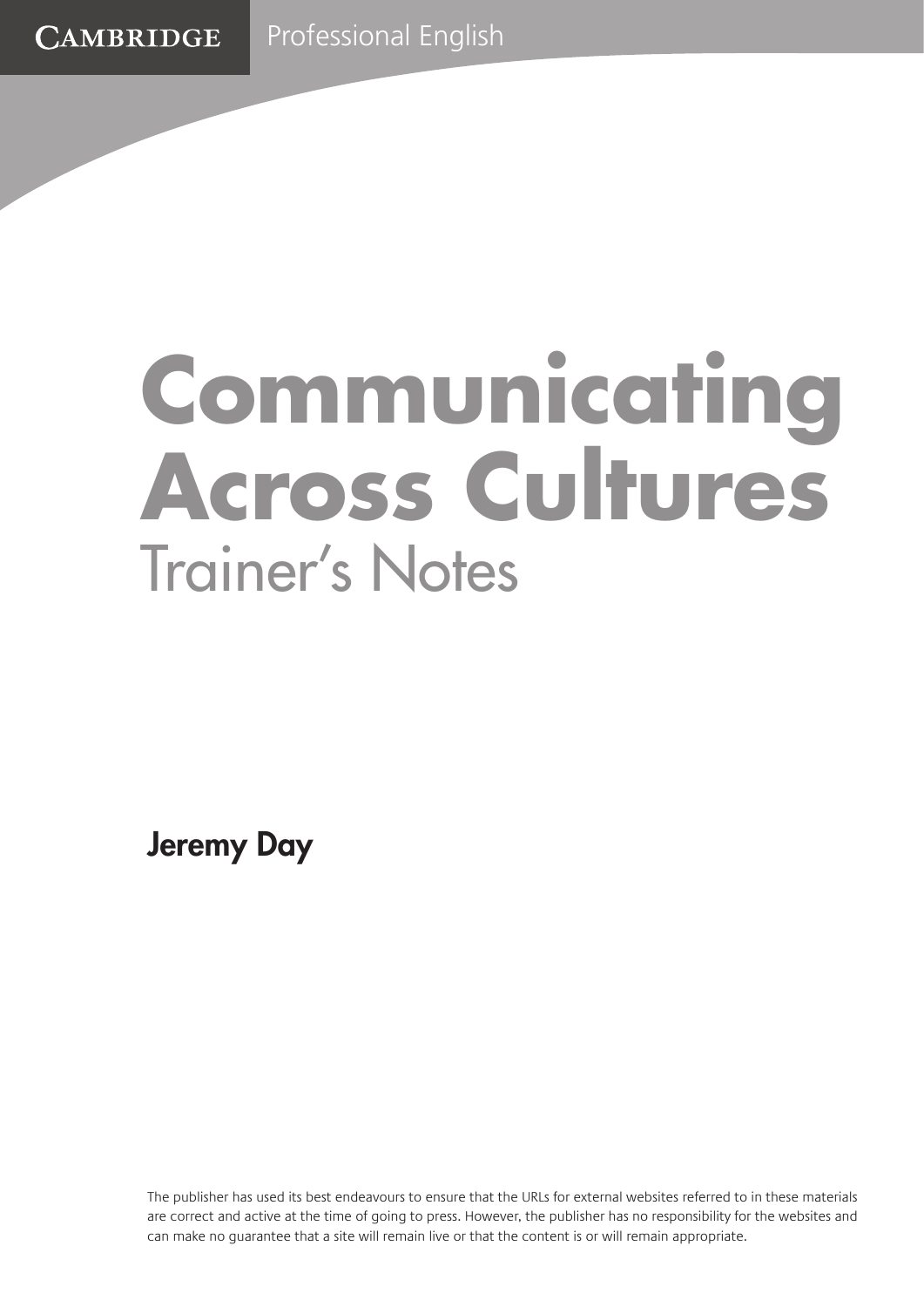## **Communicating Across Cultures** Trainer's Notes

### **Introduction**

**CAMBRIDGE** 

Welcome to the **Communicating Across Cultures Trainer's Notes**. In these notes you will find advice on the following:

- **Timing**: how long each unit should take, to help you plan your schedule.
- • **Homework**: some ideas for personalising the course.
- • **Group dynamics**: what to do if you have an odd number of students or a one-to-one student.
- **Resources:** how to make the most of the support resources available in the book and online.
- **Authentic interviews**: background information on this key feature of the course, with advice on how to use the interviews.
- **Fluency activities**: how to use the discussions, role plays and simulations from the course.
- Feedback: how to support trainees in the development of their cross-cultural communication skills.
- • **Final thoughts**: my own advice on cross-cultural communication.

#### **Timing**

Communicating Across Cultures has been designed to allow plenty of flexibility in terms of teaching times. Most units contain two sections (e.g. 1A and 1B), but unit 12 contains only one. There is also a short introductory unit, Preparing to communicate across cultures.

It would be possible to cover each section in a 45-minute session, giving a minimum course length of around 18–20 hours of input. However, it is vital that this input time should be balanced with plenty of opportunity for trainees to discuss the topics thoroughly, bringing in their own experiences, and to give and receive feedback on their performance in the role plays and simulations (see below), so an ideal course length would be at least 36 hours.

The suggestions for additional activities throughout the **Trainer's Notes** enable teachers to expand each module to 60 or even 90 minutes. These activities also provide additional flexibility, to help teachers shorten or lengthen input in order to keep to a timetable, if necessary. You can add your own role plays and homework tasks (see below for ideas) to expand and personalise the course for your trainees.

| Session 1 (90 minutes)  | Preparing to communicate across<br>cultures (45 minutes)                                            | Unit 1A (45 minutes) |  |
|-------------------------|-----------------------------------------------------------------------------------------------------|----------------------|--|
| Homework                | Trainees prepare for the final activity from Unit 1A                                                |                      |  |
| Session 2 (90 minutes)  | Role play or simulation from Unit 1A;<br>Unit 1B (45 minutes)<br>Feedback and analysis (45 minutes) |                      |  |
| Homework                | Trainees prepare for the final activity from Unit 1B                                                |                      |  |
| Session 3 (90 minutes)  | Role play or simulation from Unit 1B;<br>Feedback and analysis (45 minutes)                         | Unit 2A (45 minutes) |  |
|                         |                                                                                                     |                      |  |
| Session 23 (90 minutes) | Role play or simulation from Unit 11B;<br>Feedback and analysis (45 minutes)                        | Unit 12 (45 minutes) |  |

One possible way of organising the course is as follows:

Of course, this schedule will depend on the size of your group and the amount of time you have available.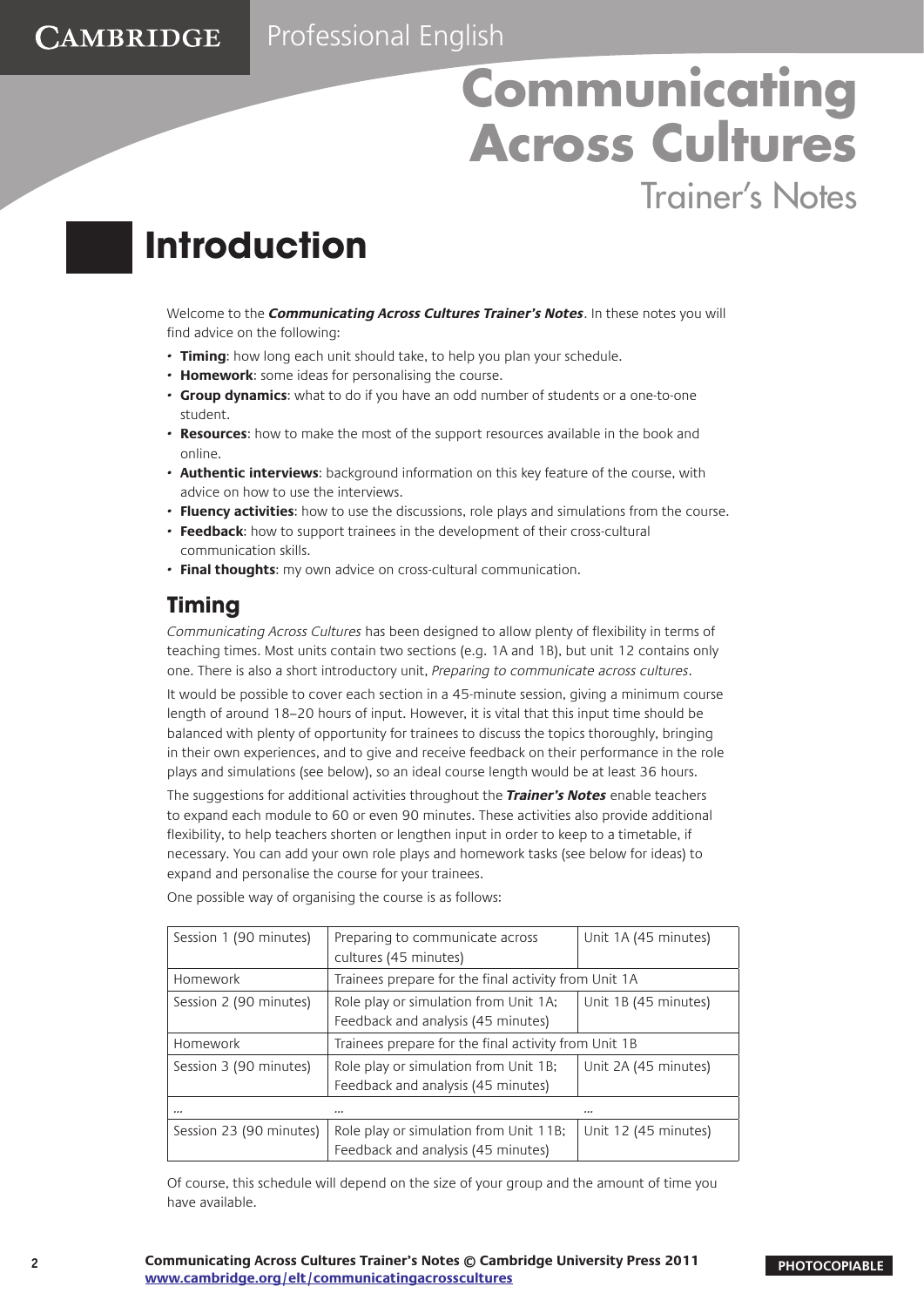It is not essential that you work through the modules in numerical order, but however you organise the course, you should begin with Preparing to communicate across cultures and end with Unit 12.

#### **Homework**

The course has been designed so that every exercise, including writing exercises, will work well in the classroom. As suggested above, you could tell trainees to prepare for the role plays and simulations between lessons. You could also use the opportunity of homework to personalise the course to your trainees' needs, for example:

- Make error-correction worksheets of your trainees' mistakes during fluency activities and the useful vocabulary and language that comes up during the course, which trainees then complete at home.
- Ask them to research the different cultures that they may encounter in their work, using a website such as Kwintessential's International Etiquette Guide [\(www.kwintessential.co.uk/](http://www.kwintessential.co.uk/resources/country-profiles.html) [resources/country-profiles.html](http://www.kwintessential.co.uk/resources/country-profiles.html)) – see page 93 of the Student's Book for a list of useful websites. They can then prepare presentations on their findings for the rest of the class.
- If you have access to any of the books listed in Further reading on page 93 of the Student's Book, or similar ones connected to the topic of communicating across cultures, you could plan how to share them with trainees. For example, they could each borrow a book for two weeks and be ready to talk about what they have learned from it in a later lesson. Of course, many trainees will find it difficult to read whole books in English, but they may also be pleasantly surprised by how much they understand and learn.

#### **Group dynamics**

If you have an odd number of students, most pair work activities will work just as well in groups of three. Where activities are designed for pairs (e.g. information-exchange exercises and games), the *Trainer's Notes* provide specific guidance for adapting the activity to groups of three.

In one-to-one situations, you will occasionally have to play one of the roles in role plays or information exchange activities. Where a role play has two different roles, your trainees should always play the role that is closest to the aims of that unit.

#### **Resources**

A key part of this course is the extensive **Key and commentary**, which is fuller than in traditional coursebooks. Some suggestions have been made in the Trainer's Notes for exploiting the Key and commentary, but it is a good idea to make sure both you and your trainees read and discuss the Key and commentary for every exercise. For convenience, page references to the Key and commentary are included in these Trainer's Notes.

Note also the audio CD included with the course. Encourage trainees to listen to the recordings again at home and to practise the techniques they demonstrate. However, make sure they realise that by listening to recordings before they are covered in class, they may undermine the effectiveness of the lessons. For example, some sections may start with a brainstorm activity and then trainees listen to compare with their own ideas. If they have already listened at home, it may make them less creative in the brainstorm – they will produce the 'correct' answers, but not necessarily the most creative answers that they could otherwise come up with.

The same is true of the audio scripts, which should be analysed in class and re-read at home (perhaps while listening to the CD), but which should not be read ahead of lessons.

The Communicating Across Cultures DVD contains six dramatised sequences, which can be used either separately or as a linked narrative and which explore the cultural issues and cultural competencies discussed in the Student's Book. The episodes include issues such as first meetings, working in an international team, decision making, negotiating and influencing, giving feedback, managing conflict and cross-cultural communication. The author acts as narrator, and throughout the DVD viewers are invited to discuss and analyse behaviour and techniques at key points within each sequence. The DVD can be used in class to supplement the Student's Book or as a stand-alone video. It is supported by free photocopiable worksheets on the Cambridge website ([www.cambridge.org/elt/](http://www.cambridge.org/elt/communicatingacrosscultures) [communicatingacrosscultures\)](http://www.cambridge.org/elt/communicatingacrosscultures) which further exploit the DVD's content.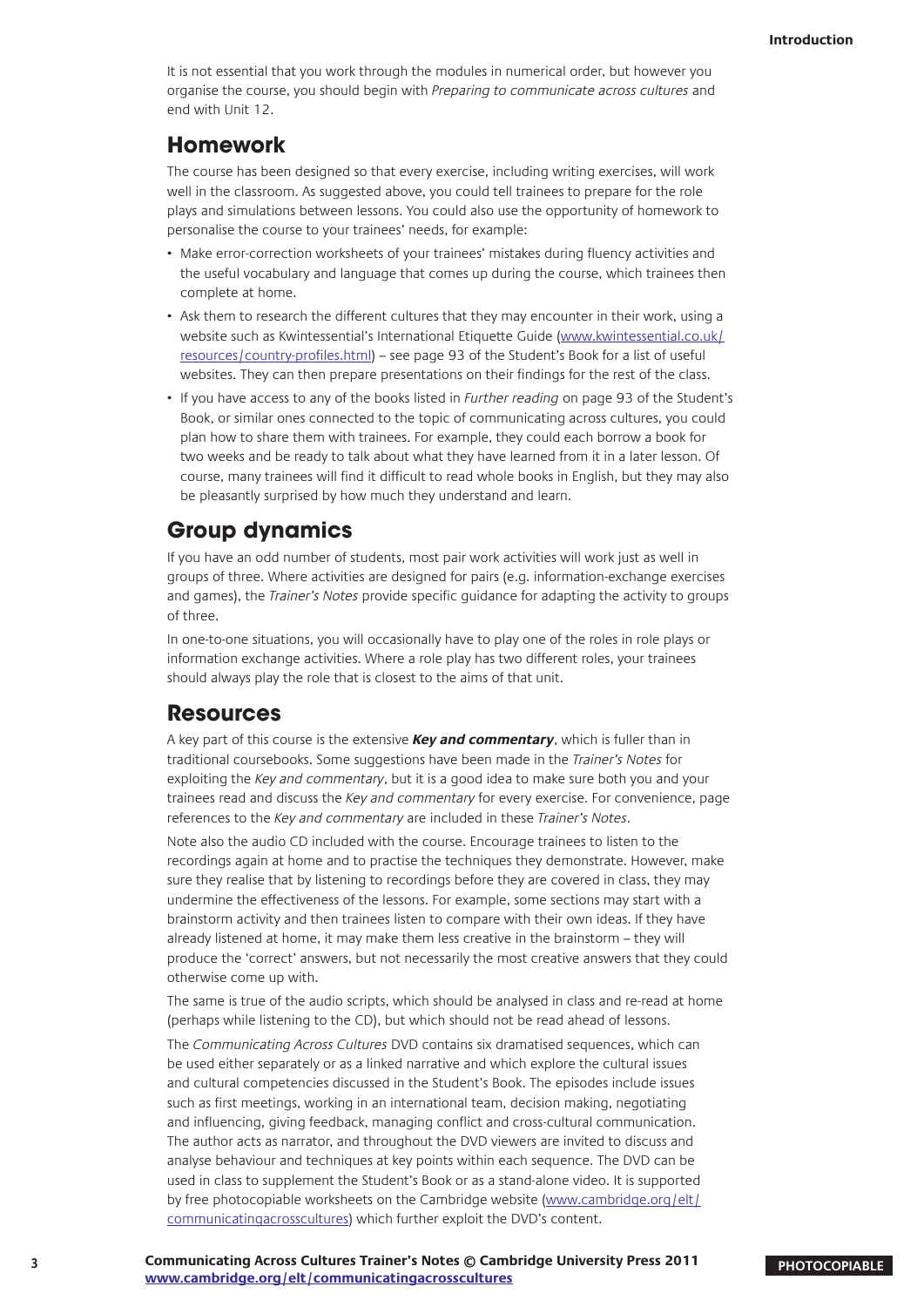#### **Authentic interviews**

Almost every unit in the course includes an interview with a real person with considerable experience of working across cultures. Because these interviews come from a wide range of backgrounds, their advice and experiences are always interesting and useful. These interviews were all recorded by Bob Dignen as part of his research for this course. The interviews were then re-recorded by actors to improve the sound quality and to ensure that the language is always grammatically correct and therefore reliable as a model. However, they are as close as possible to the original interviews, in order that they sound natural and authentic.

It is important to realise that the opinions expressed by the interviewees in this course are based on their experience and research. Your trainees are likely to bring plenty of original ideas and experiences to the course, which you should encourage and exploit as much as possible. Treat these interviews as the starting point for discussions, rather than 'the perfect advice' in each case.

#### **Fluency activities**

There are many discussion activities in every unit, with more suggested in these Trainer's Notes. Discussions are not just an excellent way of improving fluency and practising new language; they are also a good way of internalising the advice and information from the book. In other words, by expressing their own opinions and bringing in their own experiences, and by listening to their colleagues, trainees are much more likely to remember the advice and learn something new. Furthermore, as listening to other people is so central to the topic of cross-cultural communication, these discussions provide plenty of practice of this technique.

One of the most important parts of this course is the role plays and simulations, which are usually at the end of each unit. (Simulations are like role plays, but the trainees play themselves, rather than an invented character.) Allow plenty of time for these, and perhaps teach trainees some techniques for making the most of them. One such technique is not to agree too quickly with your partner or be too helpful, in order to help your partner manage 'difficult people'. At the same time, it has to be possible to reach an agreement, so trainees should not be so difficult that the activity fails!

In most of the role plays in the book, the roles are as non-specific as possible in order that trainees can play themselves or invent any details they wish (which will depend on cultural factors, their own personality, etc.). In some role plays, however, trainees are told who they are, what they think or what they wish to achieve from the role play, in order to give their partners the opportunity to practise dealing with these situations.

As the trainer, you should avoid correcting trainees during the role plays and simulations, as it is important to build their confidence and fluency, and to encourage them to take risks with language. You should keep notes of interesting or important mistakes, as well as good language, in order to discuss these with the class at the end (or on an error-correction worksheet). But avoid focusing too much on grammatical accuracy. It is much more important during this course for trainees to master the communication skills and techniques from the book.

You can also create your own role plays very easily, using a technique I call 'instant role plays', where all the information is elicited from the class. For example, you could elicit from the class:

- a country, e.g. Spain
- an invented company and its products or services, e.g. a manufacturer of ice cream
- a company in another country that it has contact with, e.g. a Japanese supplier of refrigerated trucks
- and a reason for their contact, e.g. there have been problems with the delivery trucks, causing the ice cream to melt.

You could elicit the roles of the people from the two companies who have to deal with this situation, and perhaps some more details about their relationship and their previous contact. Trainees then use the situation they have generated to practise the techniques from the current unit.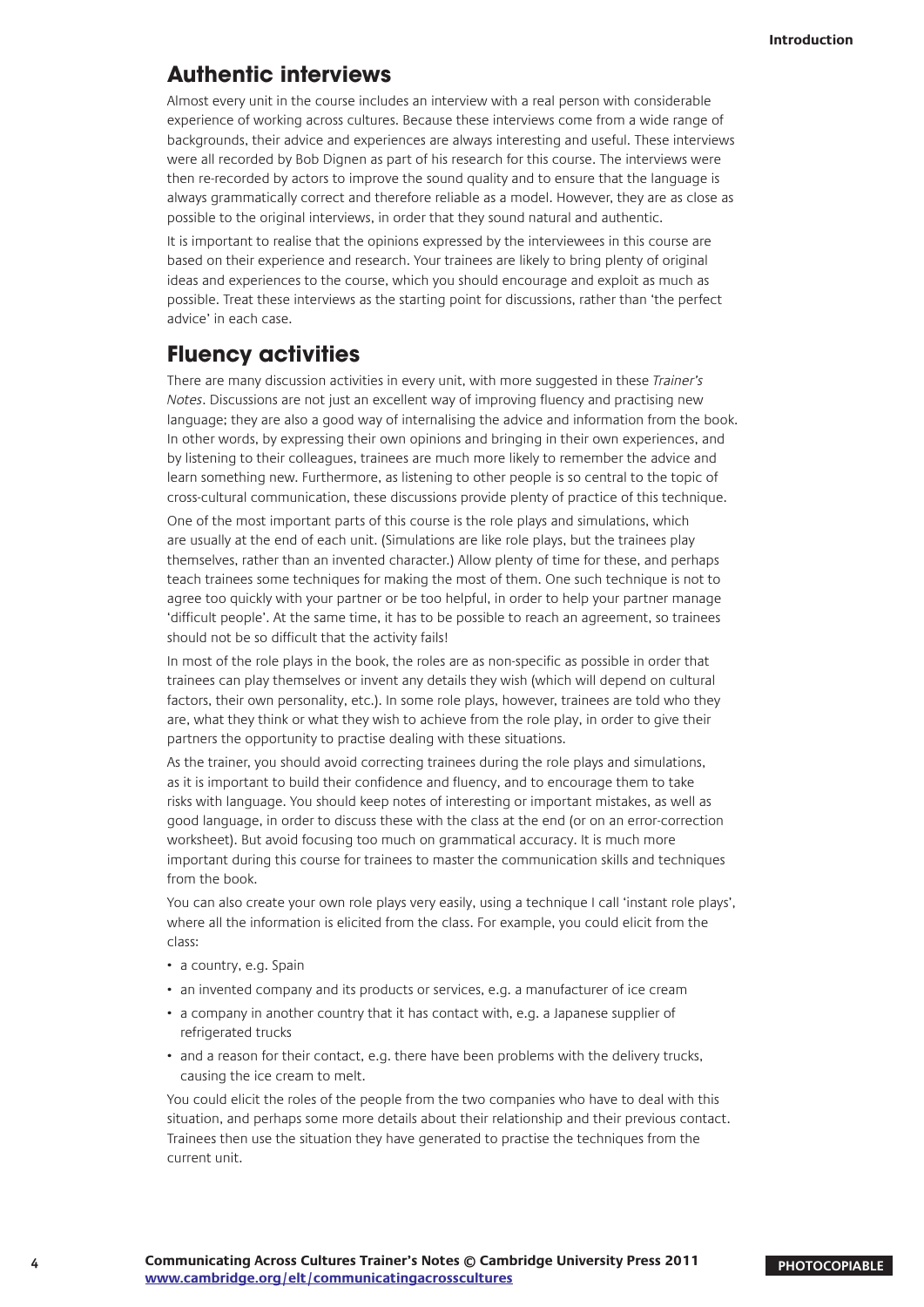#### **Feedback**

It's important to recognise that for intercultural training, the objective and style of feedback should be different to that in other kinds of training. For example, when giving feedback in an English language class or even in presentation skills training, it's relatively easy to give students feedback on which mistakes they made: a tense was used incorrectly or, during a presentation, the speaker failed to look at the audience enough. However, feedback for intercultural training cannot be so prescriptive about what is right and what is wrong. People see behaviour differently. The same behaviour can have very different consequences in different cultural contexts. People may simply prefer to do things in different ways. The ultimate objective of feedback for intercultural training is to make people become more aware of themselves, the kinds of behaviours they use, and to discuss and reflect on the consequences of these behaviours in different situations. Feedback may also stimulate individuals to think about how they can become more flexible, changing some behaviours to be more effective.

A simple but effective way of giving feedback to participants on their communication and behaviour is to describe the communication / behaviour which you observed without judgement. You can then ask participants to think about what impact such behaviour might have on others, and then ask what the participant could do things differently to have a more positive impact on others.

Peer feedback is also very useful: trainees comment on each other's performance. Again, this can be difficult to do sensitively, and you will need to manage such sessions carefully to avoid awkward situations, but it can be extremely useful for both people.

If you have video or audio recording facilities, feedback can be more detailed. This may be rather time-consuming, especially if you have a large class, but is well worth doing from time to time. With larger classes, you could show and analyse only selected highlights from recordings in class.

#### **Final thoughts**

I've learned a lot by working on this book, and I hope you will too. For me, the most important lesson has been the difference between cultural differences and stereotypes. Stereotypes are generally unhelpful or even dangerous when dealing with people from other cultures, as they assume that all people from that culture are in some way 'the same'. This idea can easily be disproved if we think about how much variety there is in our own national cultures. On the other hand, cultural differences are very real, but they should be seen as trends (i.e. people from culture X tend to behave in this way more than people from culture Y) rather than rules (i.e. this person comes from culture X, so I expect him / her to behave in this way).

Secondly, I've learned that culture is about much more than nationalities. Many aspects of our background and our lives (including things like our work, our age and our sex) can be thought of as our cultures. So, for example, a sales representative from Japan may have more in common with a sales representative from India than either of them would with, say, a computer programmer from their own country.

From my own experience of communicating across cultures (having spent half of my life away from my home country, working and living with a very wide range of nationalities), I can only repeat the key messages from this book. Firstly, you learn much more by listening with an open mind than by expressing your opinions. Secondly, treat each person as an individual, not just as a member of a culture. And finally, cultural diversity is not just a challenge to be overcome, but also a wonderful opportunity to take advantage of.

#### **Jeremy Day**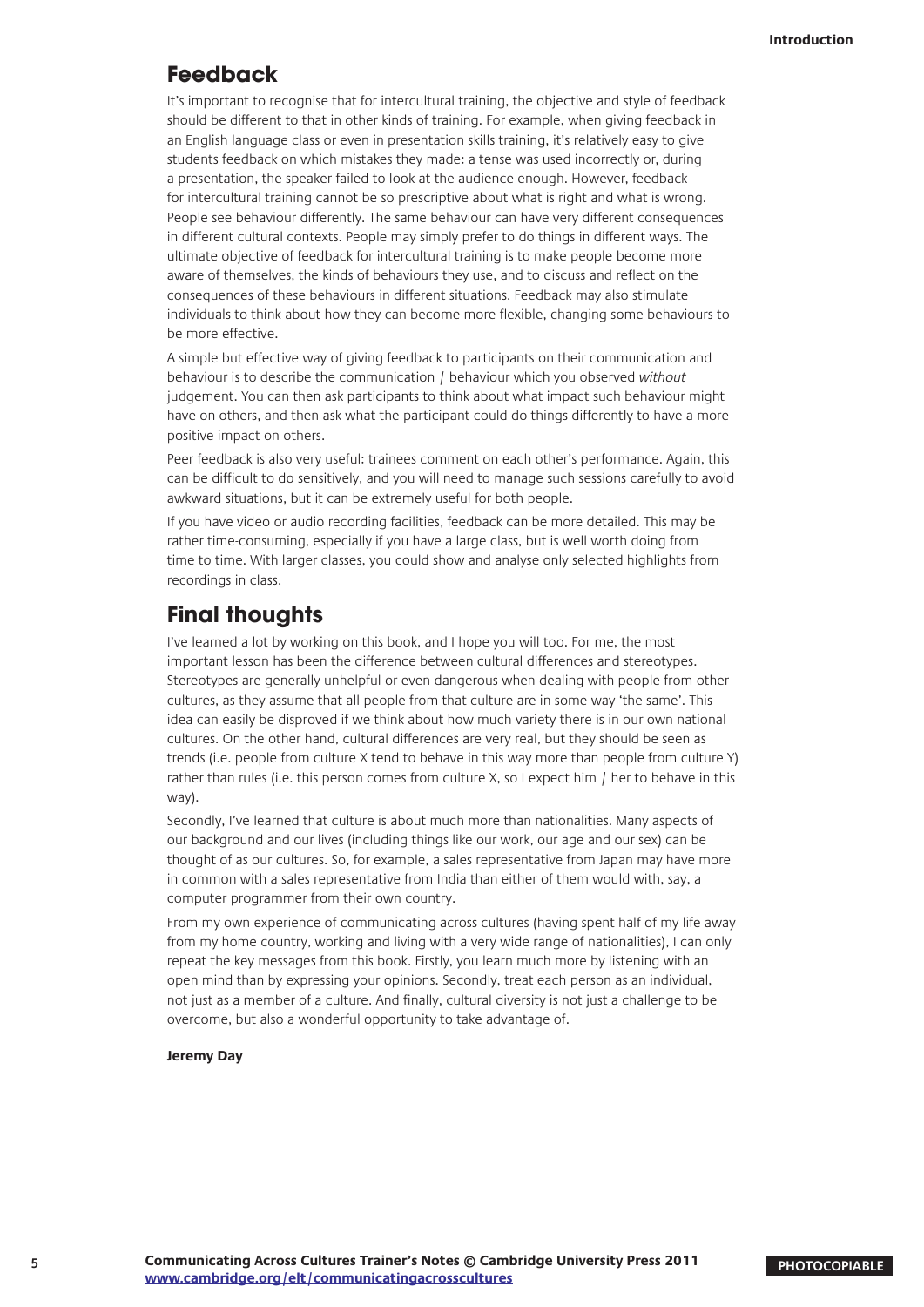Trainer's Notes

G

### **Preparing to communicate across cultures**

Use your first session to get to know your trainees and to focus on their experiences of communicating across cultures, their needs and their expectations from the course. Ideally, you should also do this with each trainee individually before the course, but it is still worth using this first session to help your trainees get to know each other, and to identify shared needs.

#### **Extension activity**

Write the words Communicating Across Cultures on the board. Discuss with the class exactly what each word means.

#### **Suggested answers**

- Communicating: not just speaking but also listening, reading and writing. Expressing yourself, building relationships, etc.
- Across: from one to another, like a bridge across a river.
- Cultures: nationalities, regional cultures, organisational cultures, etc. (See unit 1A).

#### **Quote**

Elicit from the class a list of things that we need to do in order to communicate with people from other countries and cultures and write them on the board. Trainees then read the quote from the author Bob Dignen to compare it with their ideas. Discuss with the class the meaning, in practical terms, of the things on Bob's list, e.g. How good does your English need to be? Is fluency more important than accuracy?

#### **Suggested answers**

- Speak 'good English'.
- Understand and engage with the challenges of working across cultures.
- Become more aware of the differences between ourselves and people from other cultures.
- Adapt, and communicate and use English in a way that is sensitive to these differences.

Show the class the different elements of the course, as described in the paragraph Welcome to Communicating Across Cultures. If you have Internet access in your training room, use this opportunity to demonstrate some of the online resources. Point out that for the course to be as effective as possible there needs to be a balance between input (advice from the book, etc.) and output (role plays and simulations) with analysis and feedback.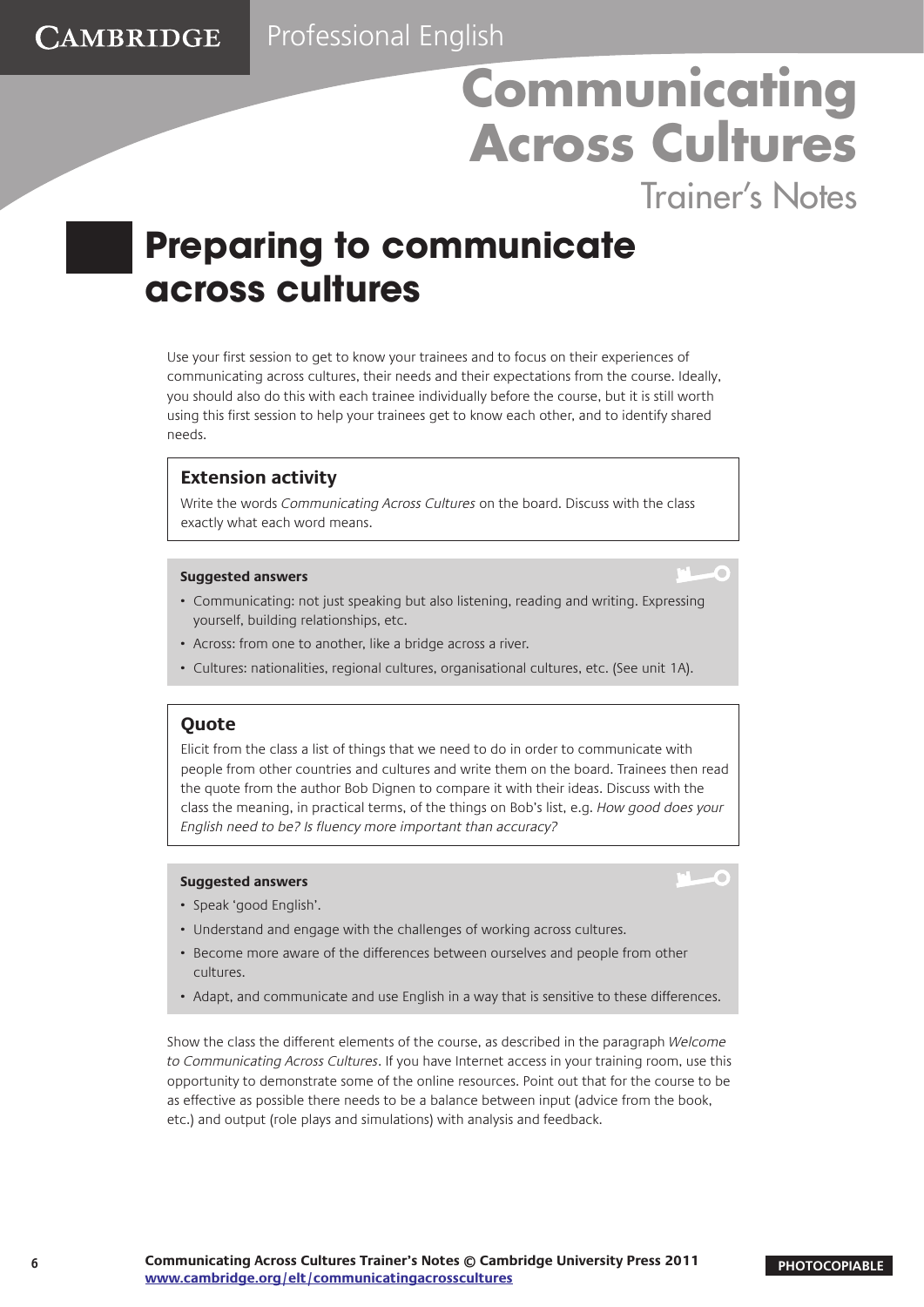#### **The secret of communicating successfully across cultures**

Elicit from the class a range of situations where you might need to communicate across cultures. Trainees read the text to see what situations it mentions, and what happens at the start and end of each unit. Then discuss the answers with the class.

#### **Answers**

- Situations: receiving clients from abroad, visiting potential overseas suppliers, working in international teams, presenting, negotiating, socialising after work.
- At the start of every unit: clearly stated aims to develop relevant skills which can improve your performance at work.
- At the end of every unit: A short 'can do' statement to confirm which new skills you have learned and to help you track your progress.

#### **Extension activity**

Discuss the following questions with the class.

- **1** What different types of culture are mentioned in point 1? Why do you think it is important to understand these?
- **2** What do you think adapting your style of communication means in practical terms?
- **3** What do you think an international style of communication might mean?

#### **Suggested answers**

- 1 Your own culture; the target culture you are dealing with; national, regional and corporate cultures.
- 2 For example, speaking more slowly, listening more, being more patient, etc.
- 3 A style that works well in all countries and with a mixture of nationalities.

#### *Communicating Across Cultures* **and you**

Tell the trainees to cover the right-hand column. They work in pairs to discuss the ten statements – which statements are true for them, and ways of overcoming the problems. When they have finished, discuss the questions as a class, using the advice in the right-hand column to guide your discussion.

#### **Extension activity**

Keep a record of trainees' answers to the questionnaire, in order to measure progress when you reach the end of the course. It can be very motivating for trainees to realise that they can do something at the end of the course that they were unable to do at the beginning.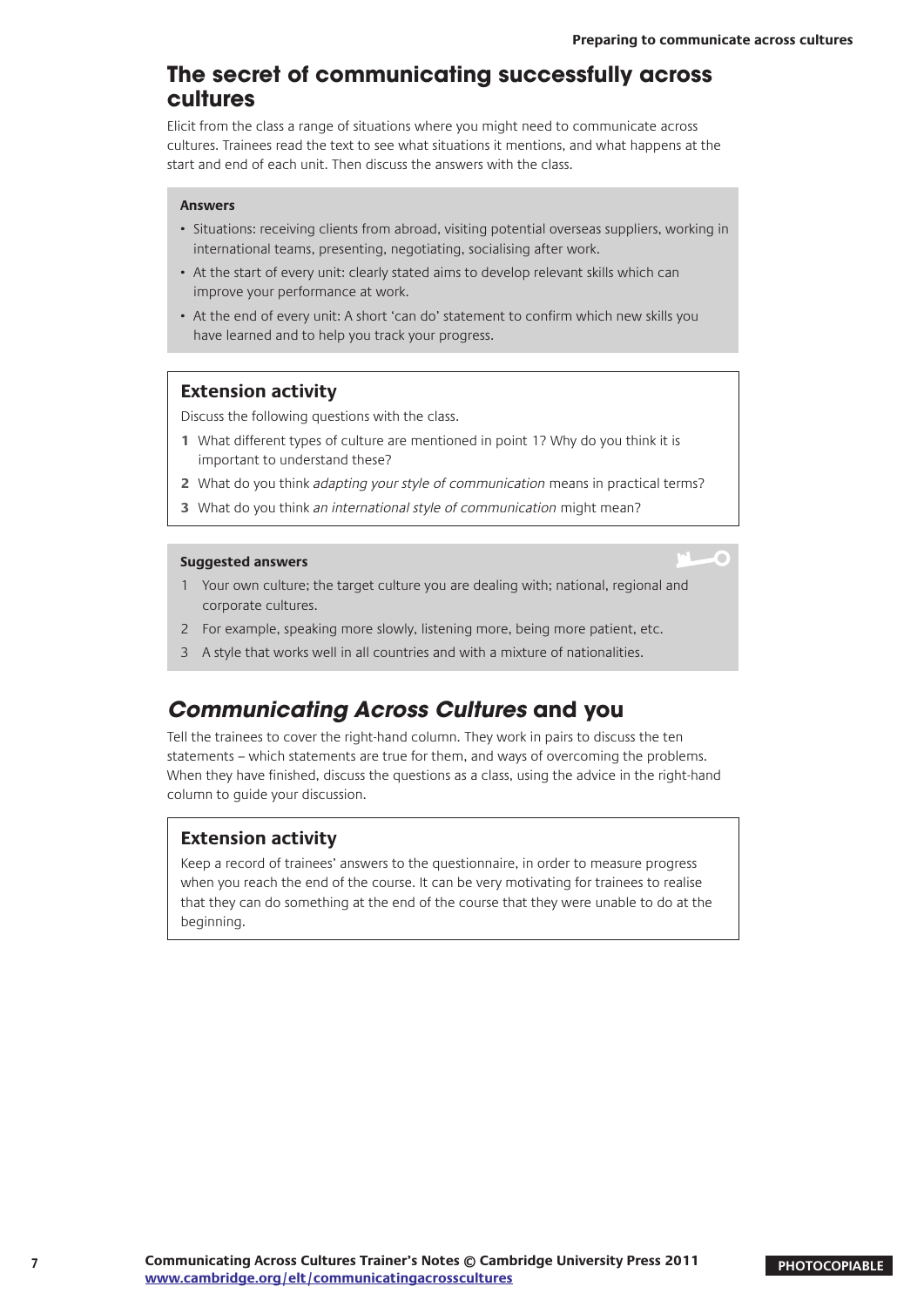Trainer's Notes

### 1A **Developing intercultural skills**

#### **Before you begin**

**CAMBRIDGE** 

Use the two unit aims to generate a short discussion. You could use these questions to prompt the discussion, but avoid providing answers at this stage.

- **1** What does culture mean? Can you come up with a definition?
- **2** What is the difference between descriptions of cultures and stereotypes?
- **3** Why is important to be able to describe culture?

#### **Suggested answers**

- 1 Culture is about much more than just national cultures. As will be clear from this unit, there are also company cultures, departmental cultures within a company, gender cultures (i.e. male and female cultures), individual cultures, and many other types. A good definition of culture comes from listening  $\bullet$  2: culture is what makes us different.
- 2 Cultural descriptions are generalisations the behaviour or character of each individual will be influenced, but not determined, by the many different cultures they belong to or associate themselves with. Stereotypes assume that all individual members of a culture are the same.
- 3 Before you can communicate across cultures, you need to be able to understand and describe cultures. Of course it is not strictly necessary to know the English terms for describing cultures, although of course this language will be especially useful throughout the rest of this course.
- **1** Elicit from the class what the three pictures show. Then tell trainees to work in pairs to discuss the questions. Make sure they focus their discussions on the cultural aspects of each organisation. After a few minutes, open up the discussion to include the whole class. Use the following prompts to guide the discussion:
	- the speed of working life
	- whether the environment is individualistic or team-oriented
	- whether it is very hierarchical or people have the freedom to make their own decisions
	- whether it is driven by financial values or more people-oriented.

#### **Language notes**

- Some people use the word *orientated* instead of *oriented* to describe the general direction or focus of a company. However, many people consider this to be a mistake, so it is safer always to use oriented. See also **Background note** after exercise 7.
- If an organisation is very hierarchical, there are many levels in its hierarchy, from the most junior position to the most senior, and a person's position in the hierarchy in relation to other people is considered very important.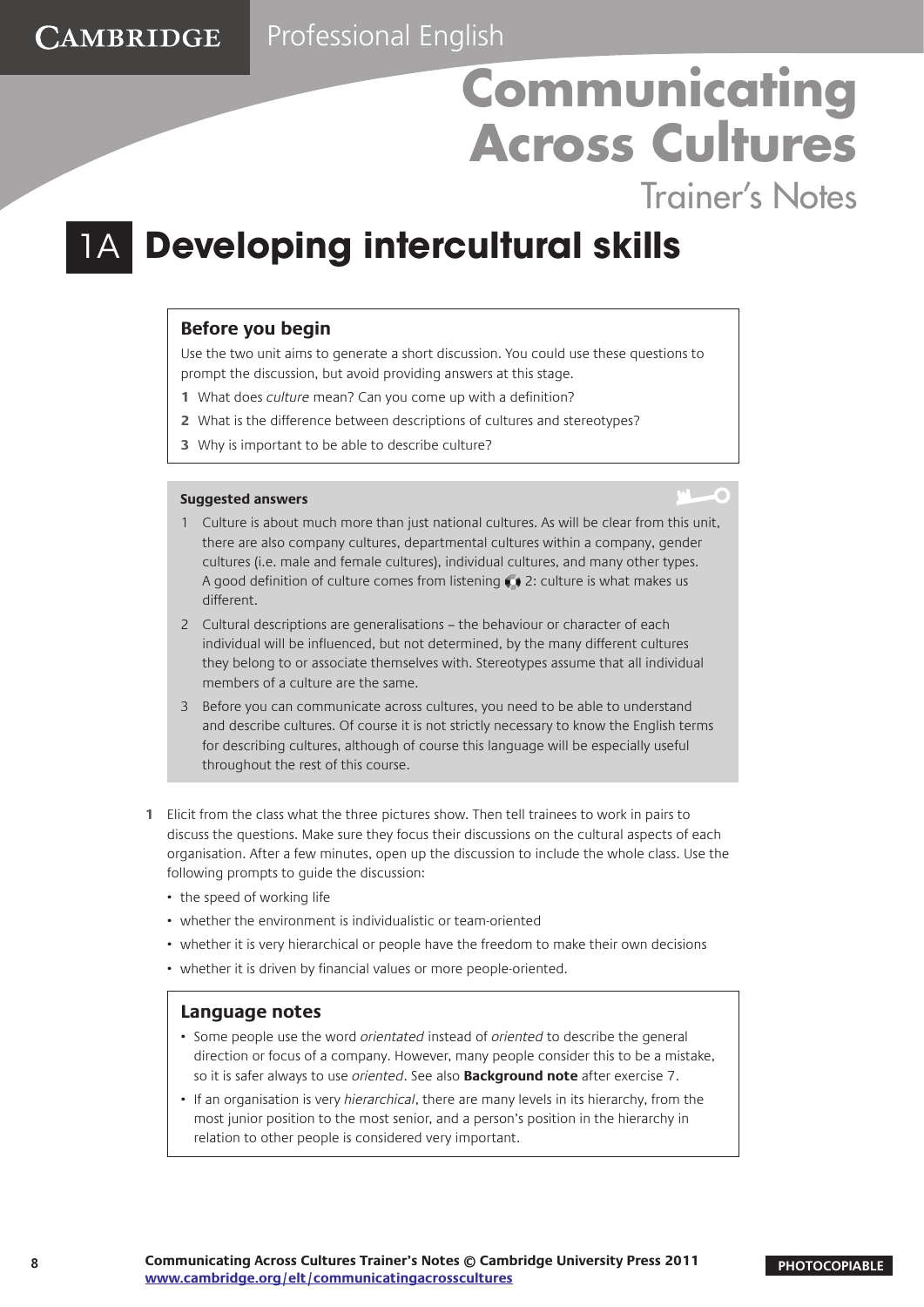$\overline{1}$ 

#### **Suggested answers**

- The first picture shows a female sailor on a large ship, possibly an aircraft carrier, where the culture may be very male-dominated. Sailors have to be very well-disciplined, so their culture is very rule-focused and hierarchical. Teamwork is vital. There are long period of fairly slow work, but sailors must remain on guard and ready for action, e.g. changing weather conditions, an attack from an enemy or terrorists.
- The second picture shows a nurse in a hospital. This environment is also rather hierarchical, but nurses have to make many decisions which may have serious consequences. This makes the work very stressful, especially during emergencies. Procedures and rules are vital in healthcare. Nurses have to balance the people-focused nature of their jobs with the financial pressures that their managers are under.
- The third picture shows a group of traders, who regularly make financial decisions involving huge sums of money. They are under extreme time pressure all the time, and must be completely confident in their decisions. Risk is central to their work. They work alone or in small teams, but their work leaves little time for relationship building.
- **2 2** Tell trainees to read the introduction and the five questions in pairs to predict what he will say before they listen. Discuss briefly with the class what the culture might be like in a multinational retailer of electronic goods, and what the challenges of working across both national and corporate cultures might include. Then play the recording for trainees to check their predictions (SB page 64). They discuss the questions again in pairs before feeding back to the class. Use question 5 to generate discussion of Bo's opinions.

#### **Extension activity**

Use these questions to check how much trainees understood and remember from the interview and to generate some more discussion. Then play the recording a second time for trainees to check their ideas.

- **1** What is Bo's definition of culture?
- **2** What does Bo think when he's calling someone in Russia or Spain? What doesn't he think?
- **3** What three possible reasons does Bo give for a person not replying to you?
- **4** What different cultures within an organisation does Bo mention?

#### **Answers**

- 1 Culture is what makes us different.
- 2 He thinks about the person, who may be communicating in a different way. He does not think about the countries themselves.
- 3 They don't understand; they're being polite; they disagree.
- 4 Gender culture, departmental culture, the culture of every individual.
- **3** Tell trainees to discuss the questions in pairs. Make sure they realise to focus on the cultures themselves, not just the different departments. After a few minutes, ask some volunteers to report back to the class.
- **4 3** Elicit from the class what Bo's organisation is (a retailer of electronic goods), why it might have a construction department (mentioned in question 1) and what store design might involve (mentioned in question 3). Tell them to work in pairs to read through the questions to predict what the answers might be in each case. Point out that the first four questions relate to Bo's first example, and the other four to Bo's second example. Then play the recording for trainees to answer the questions. They discuss their answers in pairs before feeding back to the class (SB page 64).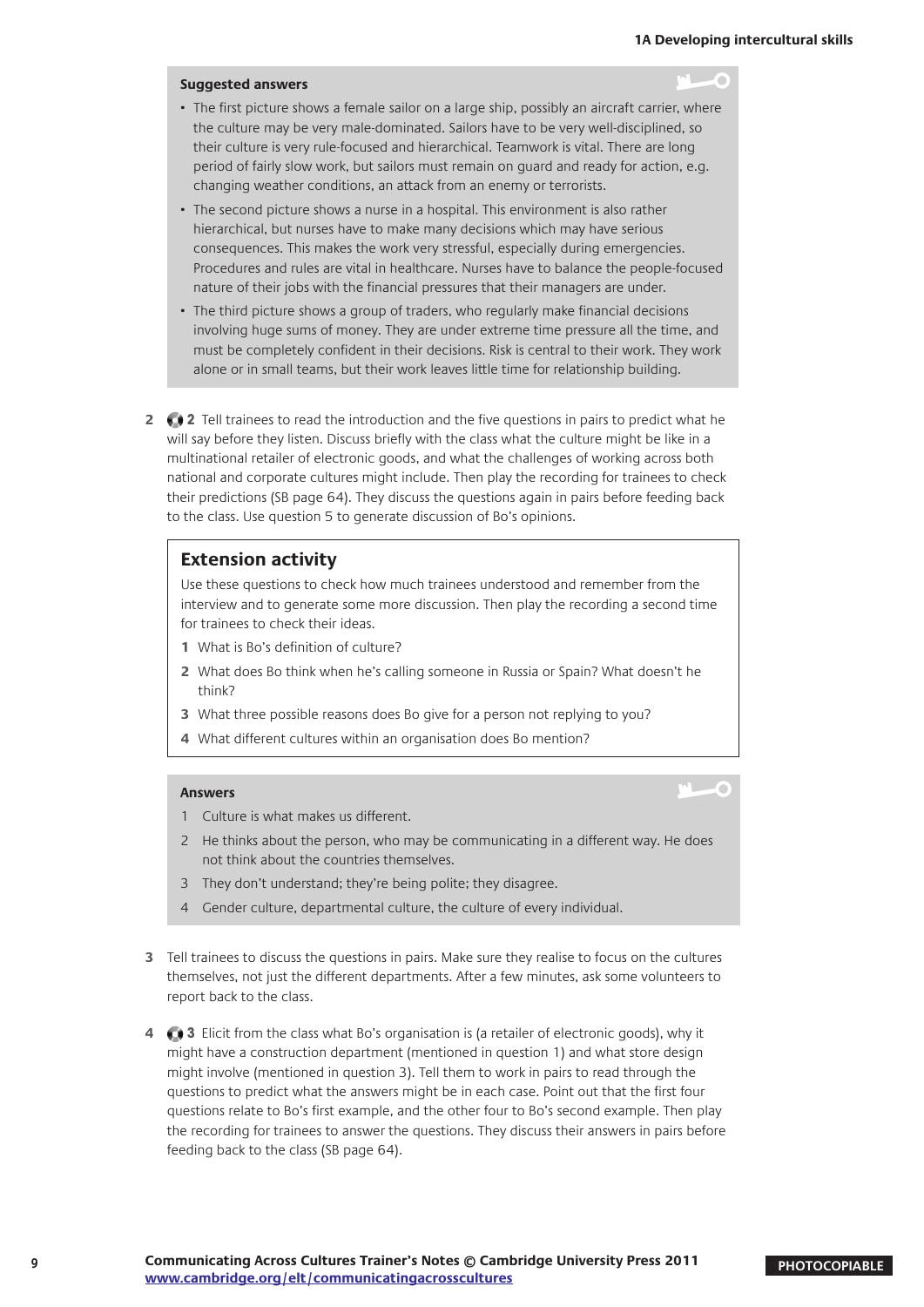#### **Extension activity**

Tell trainees to look at the audio script on page 52 and to read and listen again to underline phrases that Bo uses which tell us something about the cultures in the different departments. When you discuss the answers with the class, discuss whether the same phrases could be used to describe trainees' own departments. Make a note on the board of useful phrases for describing a department's culture.

#### **Suggested answers (useful phrases in brackets)**

• They see themselves as the kings of the company ... (We see ourselves as ...)

- • 'We make the money.'
- ... they like to be creative ... (We like to be ...)
- ... their approach is all about the customer. (Our approach is all about ...)
- ... for them it's a finished store design ... (For us, it's ...)
- ... their focus is all on planning ... (Our focus is on ...)
- ... the sales team take it more as a kind of suggestion ... (We take it more as ...)
- They love ideas! (We love ...)
- ... they have no problem ... in saying 'We want to move the entrance'. (We have no problem in …)
- ... the construction department goes nuts ... (We (sometimes / never) go nuts when ...)
- ... they go into way too much technical detail ...
- ... there's a real lack of understanding of how things work, how things are connected.
- They just make a decision and they don't know what that means in terms of putting it  $\int$ into life
- ... this is all about focus on systems and making things work ... (This is all about focus on …)
- ... focus on ... making money
- These two parts of the business just don't connect.
- **5** Tell trainees to discuss the questions in pairs and then share their ideas with the class.

#### **Suggested answers**

The answer to the second question (other things that are important for working effectively across cultures) is deliberately open-ended, and is answered throughout this book. Some general techniques might include keeping an open mind; not interpreting other people's actions based on your own cultural background; listening and learning; keeping a positive attitude, etc.

**6** Trainees work alone to complete the description and then check in pairs (SB page 64).

#### **Extension activity**

Trainees underline the useful phrases for describing cultures. They then work in small groups to use the phrases to discuss how their own company culture is similar to, or different from, the one in the description.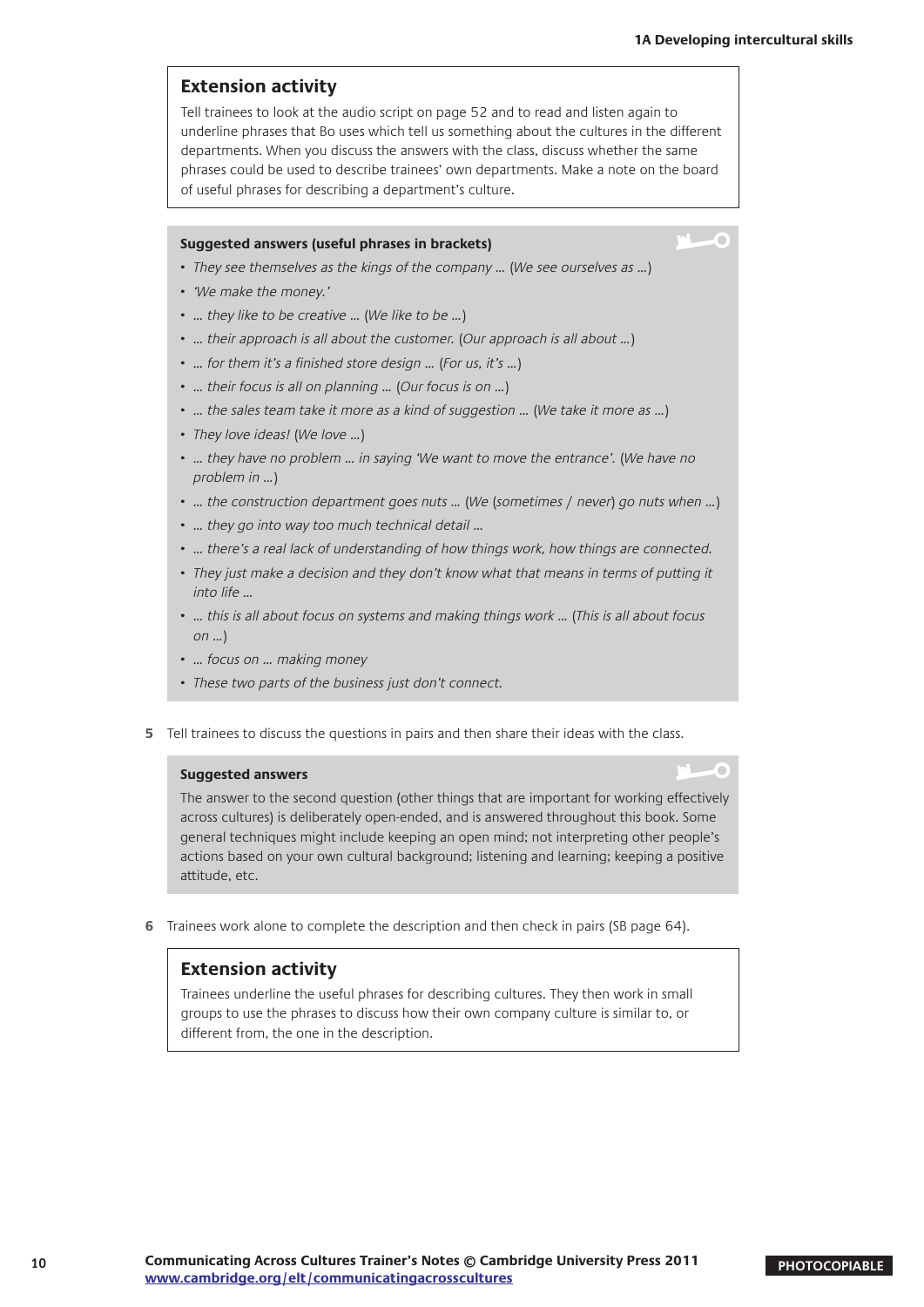#### **Suggested answers**

- ... the leadership style is XXX in general.
- We see ourselves as XXX, not too XXX.
- The focus is on XXX so we tend to XXX.
- We value XXX so people XXX.
- XXX is / are really important here and so a lot of time is given to XXX.
- Generally, we try to XXX ...
- We have XXX where people can XXX.
- We're quite a XXX organisation but there's a XXX attitude to XXX.
- For us, XXX come(s) first.
- It's seldom that people XXX.
- XXX is better than XXX.
- We definitely don't have a/an XXX culture.
- We communicate by XXX.
- **7** Trainees work alone to match the opposites and then discuss the questions in pairs. After a few minutes, discuss the answers with the class (SB page 64).

#### **Background notes**

- Top-down and bottom-up describe decision-making processes. In top-down organisations, decisions are made by senior managers, who tell their subordinates what to do. In bottom-up organisations, even junior levels have the power to make decisions, and their managers are seen as facilitators rather than leaders.
- In general, there is no important different between -oriented, -focused and -driven: the same organisation might describe itself as quality-oriented, quality-focused or qualitydriven. -oriented suggests a direction: where is the company going? -focused suggests prioritisation: the company pays attention to some things (e.g. quality) more than others (e.g. price). A company many be focused on positive things (e.g. customer service) or potentially dangerous things (e.g. risk). -driven suggests motivation, or the driving force behind the company: why does the company exist?
- The situation is different with negative things like risk: an organisation might be riskfocused, but would be unlikely to describe itself as risk-oriented or risk-driven. A riskfocused organisation tries hard to measure and minimise risks, while an action-oriented organisation may be more prepared to take risks in order to get a job done.
- **8** Trainees discuss the concepts in pairs. Encourage them to use the language they have studied in this unit. Make sure they notice the two discussion points after the list of concepts. Afterwards, ask some volunteers to report back to the class.

#### **Extension activity**

Print off some mission statements ([www.missionstatements.com](http://www.missionstatements.com)) to provide some more examples, especially if your trainees have limited business experience.

#### **Cultural tip**

Ask students why the topics and language from this unit are important for communicating across culture. They then read the cultural tip on page 7 to compare it with their ideas.

#### **Can do**

Discuss the 'can do' statement with the class. Check that all trainees feel comfortable describing their own organisational cultures, and discuss with the class how they can continue to improve in this skill.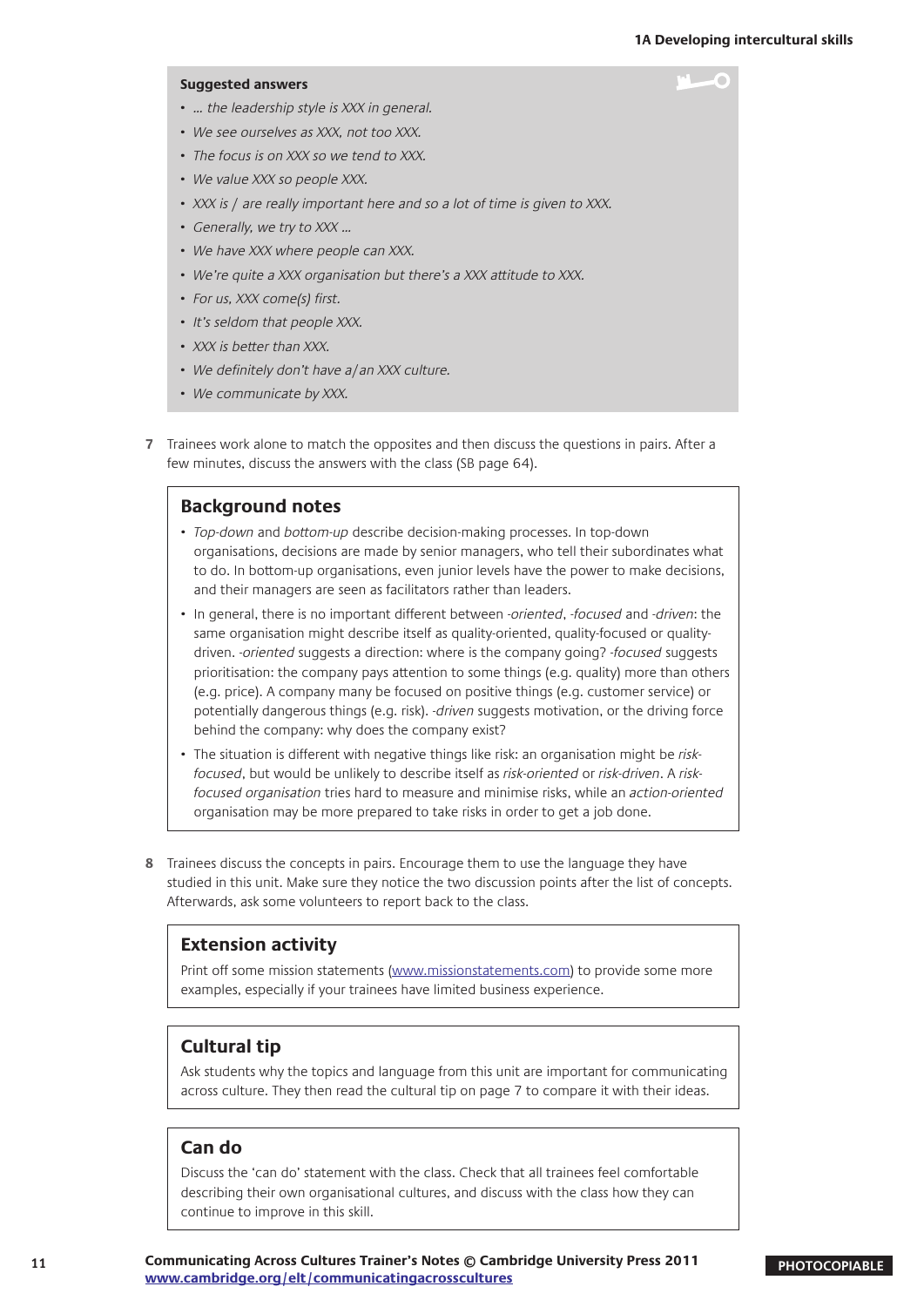Trainer's Notes

 $\overline{\phantom{0}}$ 

### 1B **Developing intercultural skills**

#### **Before you begin**

**CAMBRIDGE** 

Use the two unit aims to generate a short discussion. You could use these questions to prompt the discussion, but avoid providing answers at this stage.

- What is the connection between flexible thinking and communicating across cultures?
- Why is it important to support flexible thinking in others?

#### **Suggested answers**

- Flexible thinking allows you to understand a situation in different ways, and to realise that a problem may be the result of cultural factors. Behaviour that would be considered rude in one culture may be a sign of respect in a different culture.
- For example, my colleague may take offence at some behaviour by someone from a different culture. I can avoid conflict between the two people by persuading my colleague to think more flexibly.
- **1** Tell trainees to read the introduction and the email individually, in order to identify the problem. Trainees then discuss the three questions in pairs before feeding back to the class (SB page 64).

#### **Language notes**

- How goes it? is an informal and idiomatic greeting, similar to How's it going? A more formal greeting would be How are you?
- Note that Jack says that he needs his report in the next week, which is very different from saying he needs it next week. If today is Monday, in the next week means 'by this time next Monday'. Next week means 'by the end of next Friday'. This may be an additional reason for Akash's behaviour.
- If you escalate a problem, you decide that you are not making progress with a person who is causing the problem, so instead you go to that person's boss to request action. Escalating a problem can be an effective way of solving it, but it may also have unpleasant consequences for the person causing the problem, as they will have to explain themselves to their boss.

#### **Extension activity**

- **1** Elicit from the class some possible reasons for Akash's behaviour and some steps that Jack could take to deal with the problem. Note that these questions come up again throughout the case study, so avoid confirming or rejecting trainees' ideas at this stage.
- **2** Elicit from the class as much as they can guess about Jack's individual culture, based on his email, especially anything that may lead to intercultural problems.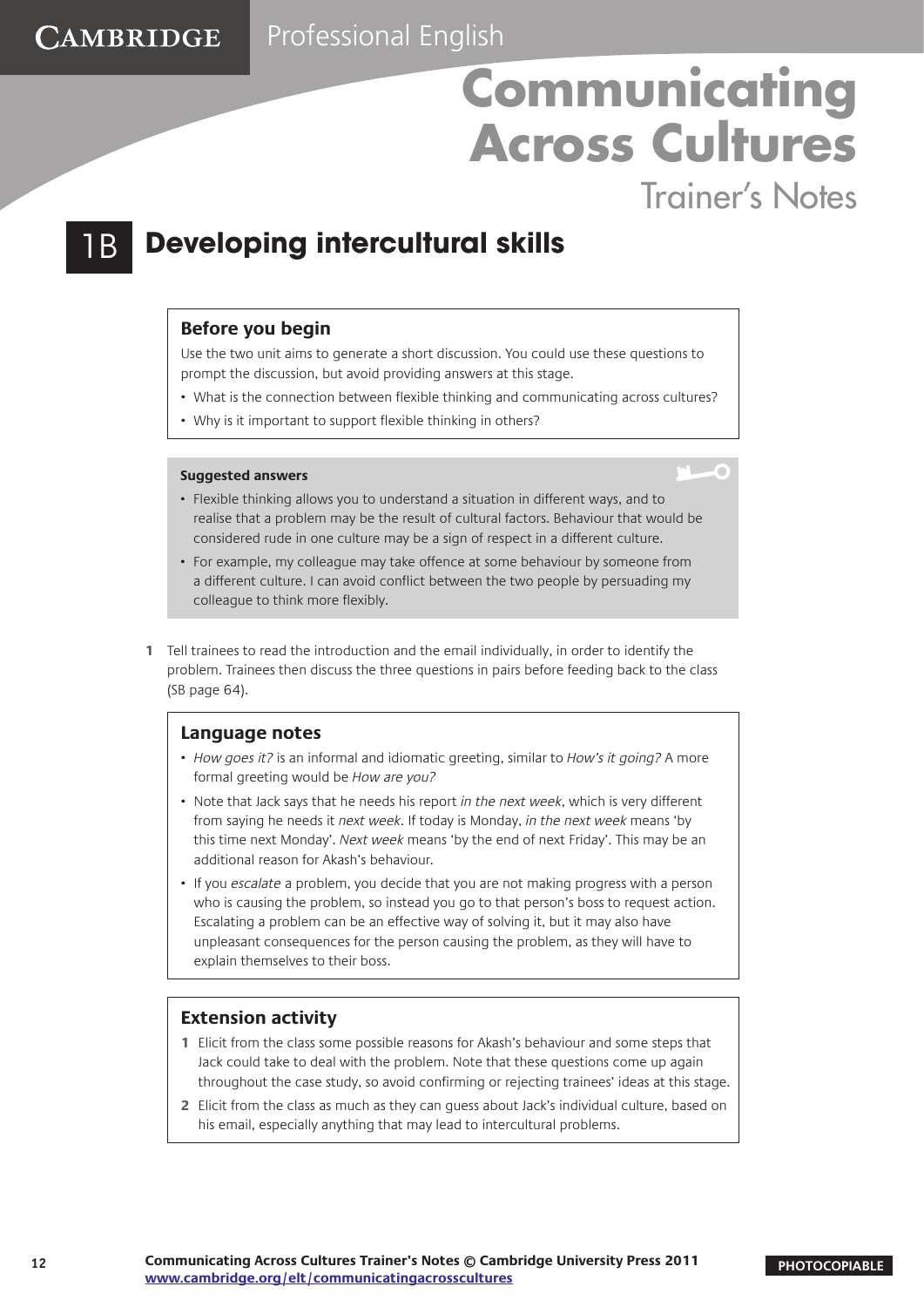#### **Suggested answers**

Evidence of Jack's culture:

- He uses informal / idiomatic language (How goes it?) to show he has a close, friendly relationship with his colleagues, but this may seem too friendly in some contexts.
- He uses irony (Hope you're busy), which may be taken as aggressive or rude, or may simply mean that his is a culture where being busy is a sign that business is going well.
- He apologises (sorry to trouble you) and thanks (Any advice would be much appreciated), but does both things using short, simple phrases. In some cultures, he would be expected to show more respect for these functions.
- He describes the problem as a challenge, which suggests an optimistic approach, associated with some management gurus.
- He expresses his frustration in rather direct language (I'm getting annoyed; it's just unprofessional; a very direct email), which might be inappropriate in other cultures.
- He sees the problem in terms of how it affects him (I'm also worried; miss one of my key targets) rather than simply complaining about unprofessionalism.
- His solution, involving both his own boss and Akash's boss, may be taken as very aggressive. A less aggressive approach would be to discuss the situation with his own boss, rather than simply copying him / her in to the email.
- **2** Make sure each trainee knows which email to read, A or B. They read the emails quickly and then report back on the advice to their partners. They then discuss the best advice and share their ideas with the class (SB page 64). Finally, elicit any similar situations your trainees have experienced or heard about, what caused them and how they were resolved.

If you have an odd number of trainees, you will need to have a group of three, where the third trainee also reads email 1.

#### **Language notes**

- Note that the writer of email 1 uses an informal, abbreviated style of writing, with the first words of sentences omitted ( $l<sup>2</sup>m$  sorry to hear ...;  $l<sup>2</sup>m$  not sure ...; It seems like ...). This kind of elision is common in spoken English, and many email writers write as they would speak.
- If you don't deliver, you don't do what you promise to do (see email 2).
- **3** Tell trainees to read the quote and the explanation of the model to answer the questions. They discuss their answers in pairs before feeding back to the class (SB page 64).

#### **Language notes**

- If you interpret a situation, you analyse it and draw conclusions.
- If you give somebody the benefit of the doubt, you decide not to argue / fight, even though you are not sure whether that person is really right or wrong.

#### **Extension activity**

Use these questions to analyse the quote and explanation with the class.

- **1** What does Storti mean by multiple perspectives?
- **2** Can you think of an example of something that makes no sense to you but which makes perfect sense to others?
- **3** What are the advantages and disadvantages of giving someone the benefit of the doubt?
- **4** What is meant by mutual learning?
- **5** Why is the model shown as a cycle?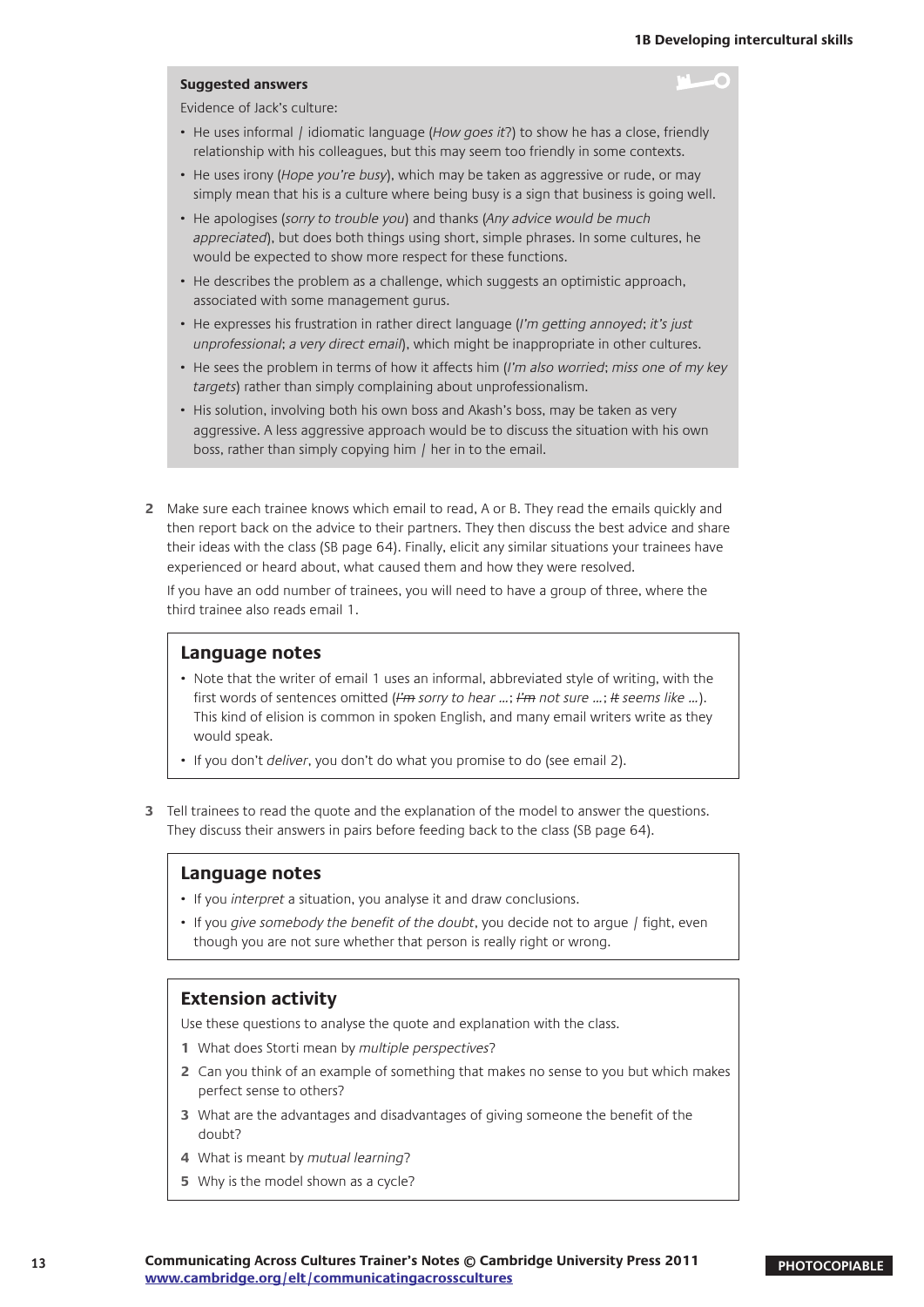#### **Suggested answers**

- 1 Many different ways of looking at the same situation.
- 2 A foreign language that you don't speak; a custom or tradition in a country you don't know; some jokes; technical jargon.
- 3 Advantages: It is more positive, and helps to build strong relationships based on trust and support.

Disadvantages: You may appear weak, if you always give the other person the benefit of the doubt, and they never do the same for you; sometimes the person may actually be wrong, or may be trying to trick you.

- 4 Mutual learning means that the learning is in both directions, so that everyone learns from each other.
- 5 Because when you have taken action (step 3) you still need to observe to see the results of your action (step 1), and the process is continuous.
- **4** Tell trainees to work alone to complete the matching exercise and to add their own phrases. After a few minutes, check the answers (SB page 64) and elicit the additional phrases for each heading onto the board.

#### **Suggested answers: additional phrases**

×

- Giving an opinion: I think …; I firmly believe …; If you ask me, I'd say …
- Asking for the opinions of others: What do you think he means?; Does that make sense to you?; What would you do if you were him?
- Generating multiple interpretations: I wonder if it might be something to do with …; Maybe we should think about this from her point of view.
- Evaluating different perspectives: That would explain why …; If so, that might be the reason for …
- Deciding what to do: I think we'd better …; We need to be careful not to …

#### **Extension activity**

Refer trainees back to the second aim of this unit (To learn strategies for supporting more flexible thinking in others). Trainees then discuss which of the five techniques (the headings from exercise 4) are related to this aim. After a few minutes, open up the discussion to include the whole class.

#### **Suggested answers**

- All five techniques are related to this aim, but they only really achieve the aim when all five are used together.
- Giving an opinion: this encourages the other person to see things from your point of view. It is important to use phrases like From my perspective ... to highlight the fact that there may be no single correct answer to a problem, but rather a range of ways of looking at it.
- Asking for the opinion of others: getting people to express their own opinions is the first stage of getting them to think flexibly. Again, phrases like How do you see it? highlight the idea that there are different ways of seeing a situation, rather than a single correct answer.
- Creating multiple interpretations: these phrases are of course more about the speaker's flexible thinking, rather than the listener's, but phrases like Could we … involve the listener in these thought experiments.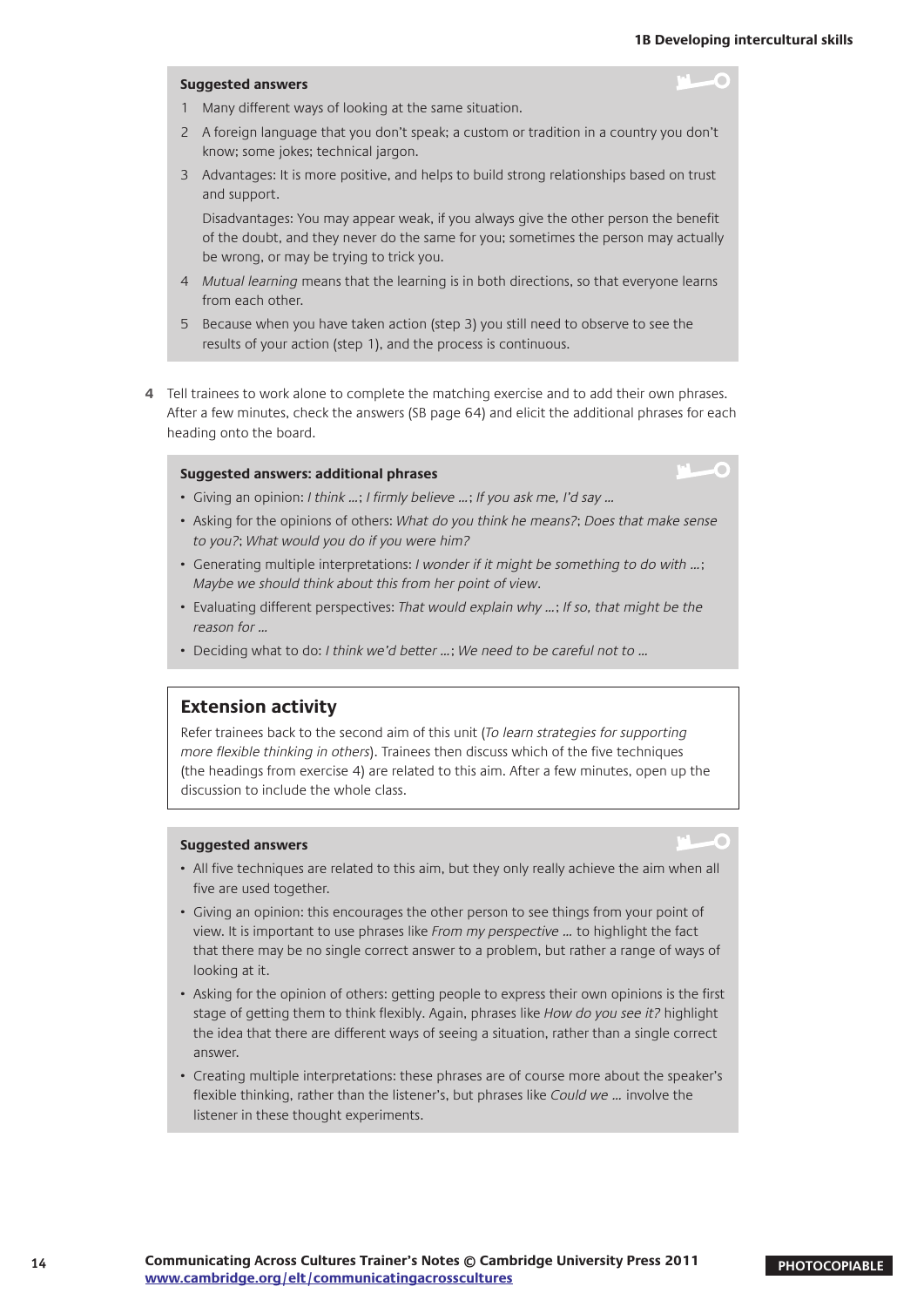- Evaluating different perspectives: again, these phrases are more about the speaker's flexible thinking. However, by relating our evaluation to different perspectives (If we assume that ...), we also encourage the listener to base his/her own arguments on different perspectives, rather than simply to express personal opinions.
- Deciding what to do: again, by relating decisions to different perspectives (Given what has happened ...) rather than personal opinions, we encourage the other person to do the same.
- **5** Divide the class into groups of around four trainees each, and assign a case study to each group. Tell trainees to read their case studies and then to discuss the questions with their groups. Make sure they know to use the phrases from exercise 4 in their discussions. Allow plenty of time for the analysis and discussion (at least five minutes) and then ask volunteers for each group to present their ideas to the class. Again, encourage them to use phrases from exercise 4 in their presentations. After some more discussion, this time with the whole class, tell trainees to read the case summaries on page 64 to compare them with their ideas.

#### **Language notes**

- An explicit agreement is one which is very clearly stated, unlike an *implicit agreement*, which is only implied by somebody's language or behaviour. In many countries, an explicit agreement (and sometimes also an implicit agreement) forms a legally binding contract. (See Case B)
- Your counterpart in a negotiation is the person you negotiate with. More generally, your counterpart is someone that you do business with, who is of around the same level in a hierarchy, but in a different organisation. (See Case B)

#### **Extension activity**

Use these questions to make sure trainees read and understand the case summaries fully. **Case A**

- **1** Why are 'change' projects often difficult?
- **2** What two possible reasons are given for having four people attend the meetings?
- **3** What two possible reasons are given for the large number of questions?
- **4** What solution is offered to the problem of having too many questions?
- **5** What are the advantages and disadvantages of Joerg's solution (writing an email)?
- **6** What does it mean if the Swiss organisation is also more used to networking knowledge?

#### **Case B**

- **7** What did the Chinese delegation agree to?
- **8** What two mistakes does Marie make?
- **9** What explanation is given for the refusal to confirm the minutes of the meeting?
- **10** What might be the positive and negative results of Marie's email and telephone call?
- **11** What other factor probably added to the problem?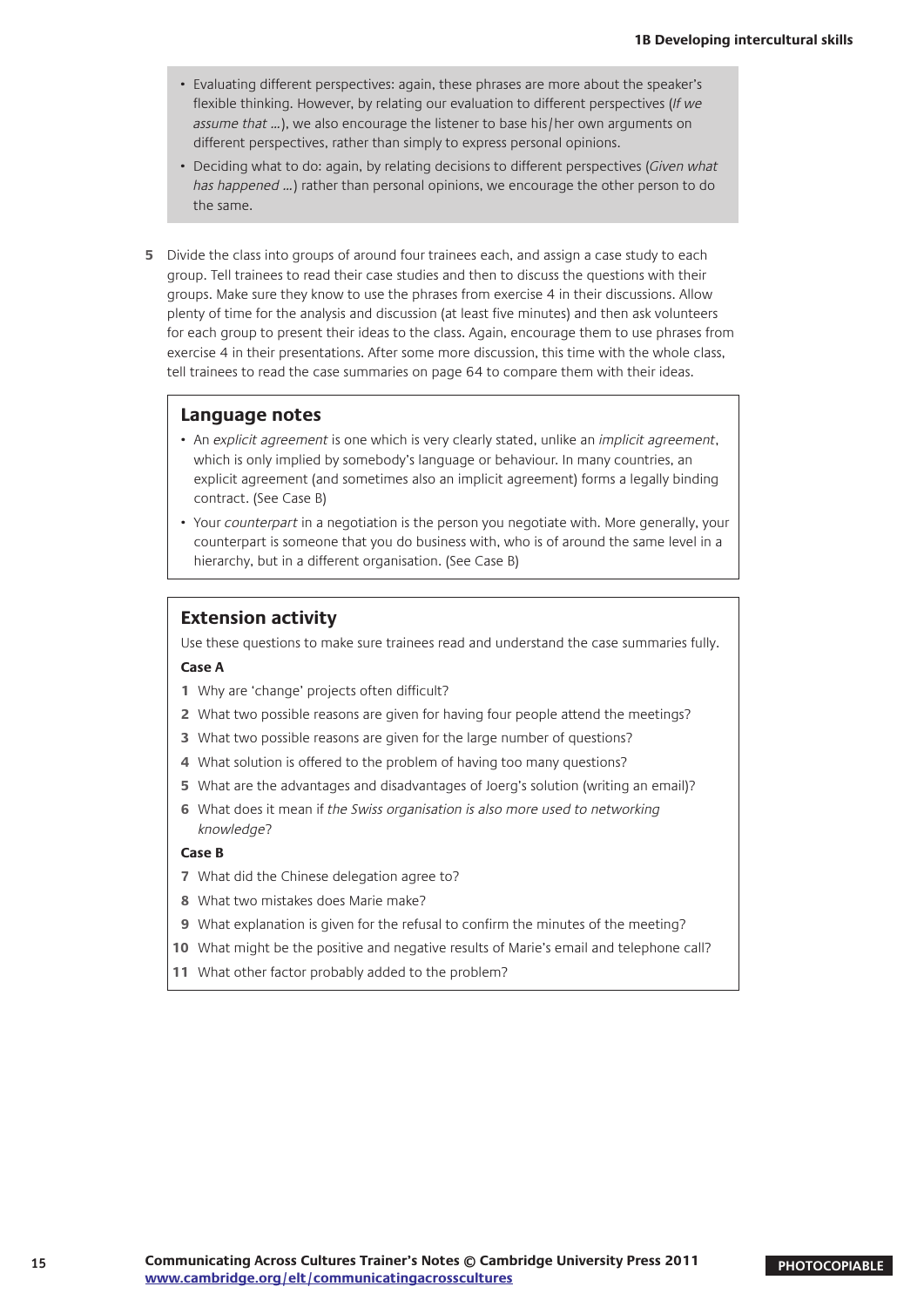#### **Suggested answers**

- 1 Because the business unit which is transferring the jobs feels like 'the loser'.
- 2 It's possible that all four people are affected by the transfer of jobs; it may be typical in Swiss organisational culture to have many people at meetings involving change or complex decisions.
- 3 It could be part of their communication culture, i.e. asking questions could be a sign of engagement; they might need to ask the questions because they need the information themselves or to be well prepared for questions from their own staff.
- 4 Joerg may need to schedule longer meetings.
- 5 Advantages: it may be useful to stimulate clarification of the misunderstanding at least the issue will be discussed.

Disadvantages: it is based on the assumption that the meetings are currently inefficient, which may not be an opinion shared by the Swiss; may be too directly communicated.

- 6 It means the organisation shares and communicates knowledge.
- 7 They perhaps agreed with what Marie offered, but they were agreeing only to submit to more senior management who will decide in the next three weeks.
- 8 She assumes that her understanding of verbal agreement is shared by the Chinese negotiating team, which it is not; she shows with her emotions of anger and shock that she is unprepared to do business in this environment.
- 9 It may be unacceptable to agree in writing in this way; it may be too much of a commitment.
- 10 Positive: She might get good feedback about how people are feeling and how she could work to move the situation forward.

Negative: It may be problematic if her counterparts prefer a more indirect and harmony-based approach.

11 Problems of understanding due to language.

#### **Cultural tip**

Tell trainees to read the cultural tip on page 9 and identify key words. When you check with the class, discuss whether trainees agree with the advice.

#### **Suggested answers**

open; flexibly; imagine; constructive

#### **Can do**

Discuss the 'can do' statement with the class. Check that all trainees feel comfortable with the technique of thinking flexibly, and discuss with the class how they can continue to improve in this skill.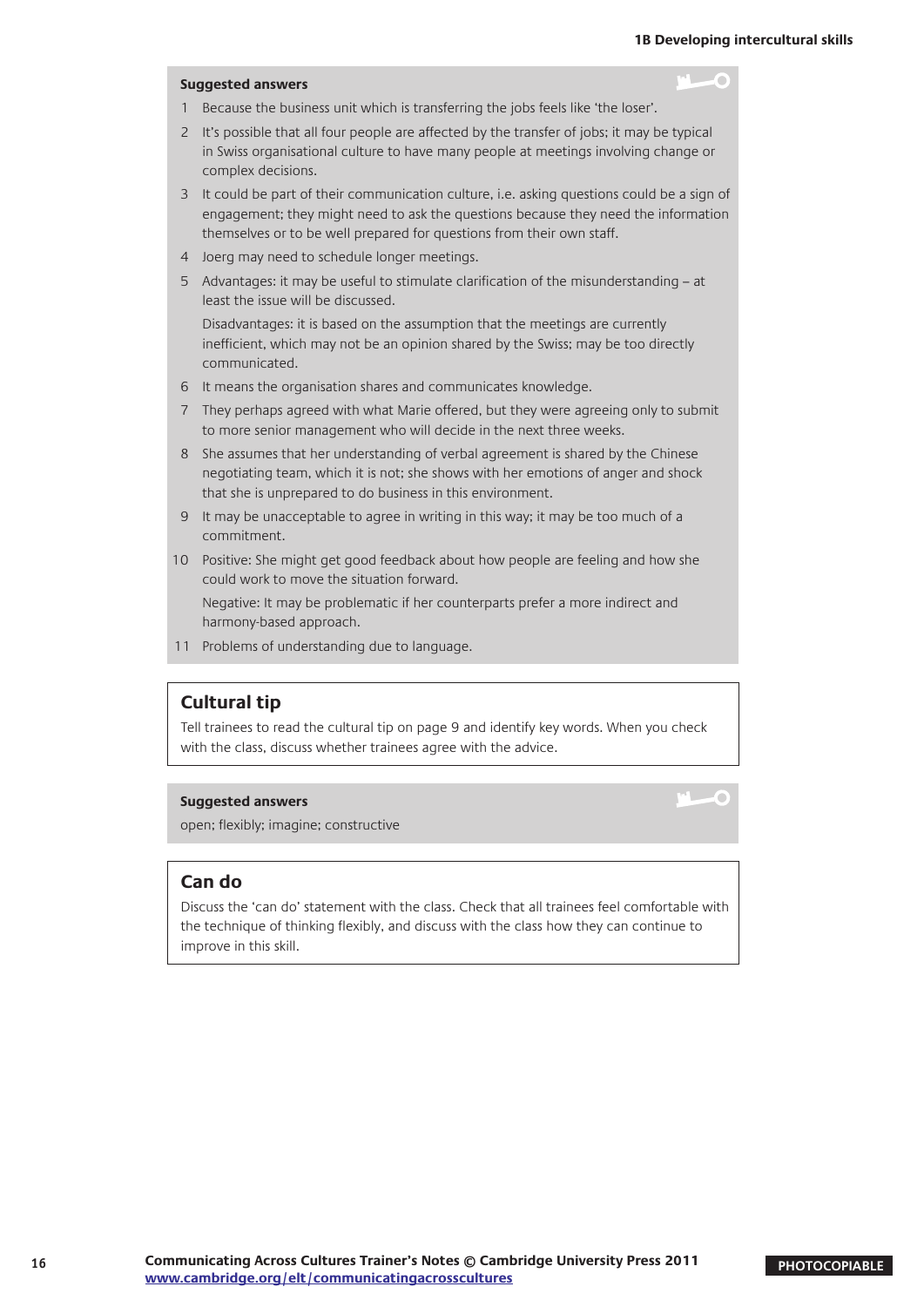Trainer's Notes

### 2A **Managing first meetings**

#### **Before you begin**

CAMBRIDGE

Tell trainees to look at the aims for the unit. Discuss with the class what 'the right questions' might be in first meetings. Elicit also some examples of communication strategies, e.g. talk openly and freely, wait until you're invited to speak, avoid certain topics. Avoid providing answers at this stage, as this is the focus of the rest of the unit.

**1** Elicit from the class what they know about the four countries and what they can guess about their cultures. Remind them that, as discussed in Unit 1, stereotypes are of very limited value, and there is likely to be very considerable variation within each country. Students work alone to try to match the descriptions with the countries, and then discuss their answers (SB page 65) with a partner before checking with the class.

#### **Background notes**

- People in **Senegal**, West Africa, speak a number of languages, principally Wolof, but the main business language is French. Hospitality is considered an important part of the national culture and identity.
- **Japanese** culture is known as a hierarchical society, where respect for older people and more senior colleagues is very important. However, it is also well known for its innovative approach to technology and business methods.
- **German** business culture is formal and regards planning as very important in the process of creating high quality products. Business and private life tend to be kept separate.
- **Kazakhstan** is the largest of the former Soviet central Asian republics. It is home to a mixture of ethnic groups (including many Kazakhs and Russians) and religions (Islam and Christianity). For much of its history, Kazakhstan has been inhabited by nomadic tribes.

For more information on these countries see [http://www.kwintessential.co.uk/resources/](http://www.kwintessential.co.uk/resources/country-profiles.html) [country-profiles.html.](http://www.kwintessential.co.uk/resources/country-profiles.html)

#### **Language notes**

- Note that the first text uses will to describe a habit: some men will not shake hands ... (they tend to refuse to shake hands). This is not a reference to the future.
- In the third text, *deference* is a way of showing your respect for somebody by allowing them to make decisions or take actions, based on their seniority; a nuance is a slight difference that may be difficult to notice, but which may still be important.
- In the fourth text, an *honorific title* is a respectful way of addressing somebody. The main honorific titles in English are Mr, Mrs, Ms and Miss, as well as words and phrases like Sir or Madam, Your Honour (to a judge) or Your Majesty (to a king or queen). Honorific titles are more important and more complicated in some other cultures, such as Japan. See<en.wikipedia.org/wiki/Honorific>.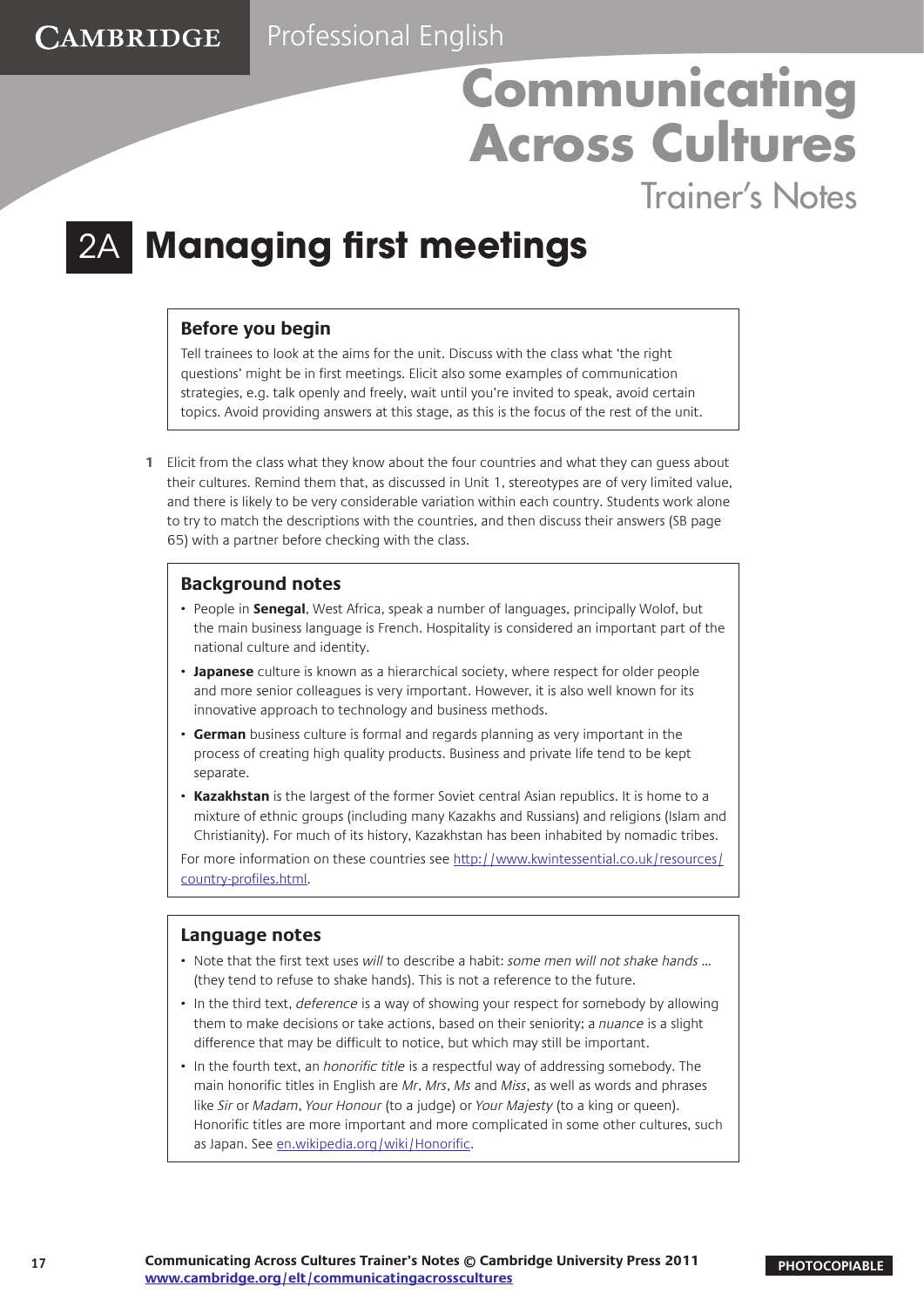n

#### **Extension activity**

Trainees find words and phrases in the text that are useful for making generalisations. They can then use these phrases in exercise 2, when they make their own generalisations.

#### **Suggested answers**

- The common greeting is …, often done …
- Some men will not …
- The invitation generally comes …
- … the traditional greeting.
- In general, …
- It is important to show …
- It can be seen as ...
- … it is customary for … to …
- **2** Trainees discuss the questions in pairs and then share their ideas with the class. Allow time for the discussion to develop.
- **3** Go through the questions with the class, to predict what Nigel Ewington might say about each of them. It is a good idea to elicit the difference between open questions and closed questions at this stage (see **Language note** below).

**4** Play the recording for trainees to find the answers. Students discuss the answers in pairs before feeding back to the class (SB page 65). Discuss whether trainees agree with everything Nigel Ewington says, or if they have had any similar experiences.

#### **Language notes**

- Breaking the ice refers to techniques for starting a conversation. It comes from the idea of ice blocking a sea route. Once the ice is broken, ships can start using the sea route, which makes it less likely that the ice will re-form. Keeping the sea route open is much easier than breaking the ice in the first place. In the same way, two strangers may have nothing to say to each other when they first meet. However, if they manage to start their first conversation, it will be much easier to continue communicating later.
- Technically, closed questions are questions which can be answered with the words yes or no (e.g. Is your hotel comfortable?), while open questions typically start with a whword (where/why/when/how) and usually require a longer or more creative answer (e.g. How is your hotel?). The terms can also be used more loosely, with open questions including any questions that open up the conversation and encourage the other person to speak freely.

#### **Extension activity**

Write the following questions on the board. Make sure trainees understand the underlined terms in the questions. Trainees discuss the questions in pairs to try to remember the answers, and then listen to the recording a second time. Afterwards, they check in pairs before feeding back to the class.

- **1** Why is breaking the ice more difficult in intercultural meetings?
- **2** What four topics of small talk does Nigel use?
- **3** Why does Nigel like to get down to business quite quickly?
- **4** What examples does Nigel give of opening social moments and a slower transition into business?
- **5** What do you think Nigel means by a person's roots?
- **6** How does Nigel create common ground?
- **7** How does Nigel build common ground at an emotional level?
- **8** When does Nigel use closed questions?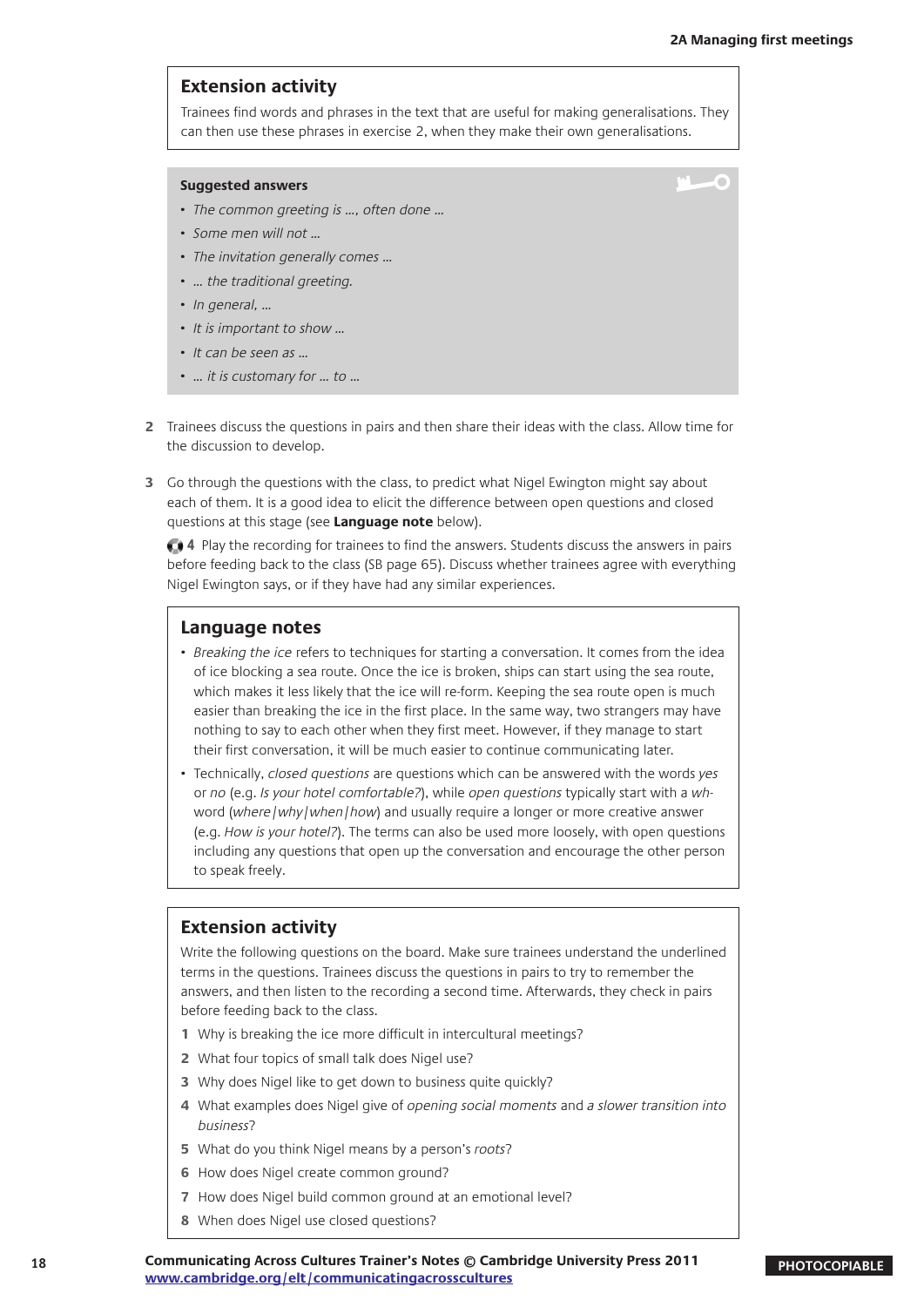$-\sqrt{2}$ 

#### **Answers**

- 1 Because of language difficulties and cultural unfamiliarity.
- 2 The weather; how he travelled to the place; some of the challenges he faced on the way; humour.
- 3 He doesn't want to take up too much of the other person's time.
- 4 Showing respect for the local culture; saying positive things about what you've seen, what you know and why you appreciate where you are; showing and receiving hospitality.
- 5 Where they come from (and where their family originally came from).
- 6 By asking open questions, listening to the response and connecting it to his experience.
- 7 By discussing common challenges (i.e. problems that both people have).
- 8 To show interest.
- **4** Trainees work alone to complete the questions and then check in pairs. When you discuss the answers with the class (SB page 65), elicit some more good open questions for first conversations, e.g. Where do you come from? What does your work involve?

#### **Extension activity**

Trainees use the questions in exercise 4 to start conversations with each other. Encourage them to use the questions as starting points, and to show interest in the other person's answer and to try to develop each conversation.

**5** Go through the example with the class. Elicit two ways of pronouncing the question tag (see Language note). Trainees then work in pairs to make question tags. Afterwards, go through the answers carefully with the class (SB page 65).

#### **Language note**

- Question tags are formed with an auxiliary or modal verb and the subject of the sentence. Where the sentence has no auxiliary or modal verb, use do | does | did. A positive statement is typically followed by a negative tag (e.g. It's cold, isn't it?) and vice versa, e.g. (That can't be right, can it?), but other combinations are also possible (e.g. You think so, do you?). This combination of positive statement and positive tag may be taken as a rather aggressive challenge to what the other person has just said).
- A question tag may be spoken with rising intonation if it's a genuine question (e.g. You were here last year,  $\widetilde{w_{\text{e}}(x)}$ , or falling intonation if the speaker is just checking something he / she already knows, and is simply trying to generate conversation (e.g. It's a great conference, isn't it). An imperative may be followed by a tag with will  $|$ won't (e.g. Be careful, won't you; Don't be late, will you).
- Sometimes we break the normal rules of question tags, e.g. I'm right, aren't I? (more common than amn't I); It may still happen, mightn't it? (more common than mayn't it).

#### **Extension activity**

Trainees take turns to add question tags to the statements and imperatives in the texts in exercise 1. Note that this will produce a very unnatural conversation, but the aim is simply to practise the structure of question tags.

Examples:

- Greetings are rather formal, aren't they?
- The handshake is often done with both hands, isn't it?
- Some men will not shake hands with women, will they?
- **6** Students work alone to match the comments with the responses and then feed back to the class (SB page 65).
- **Communicating Across Cultures Trainer's Notes © Cambridge University Press 2011 PHOTOCOPIABLE [www.cambridge.org/elt/c](http://www.cambridge.org/elt/communicatingacrosscultures)ommunicatingacrosscultures**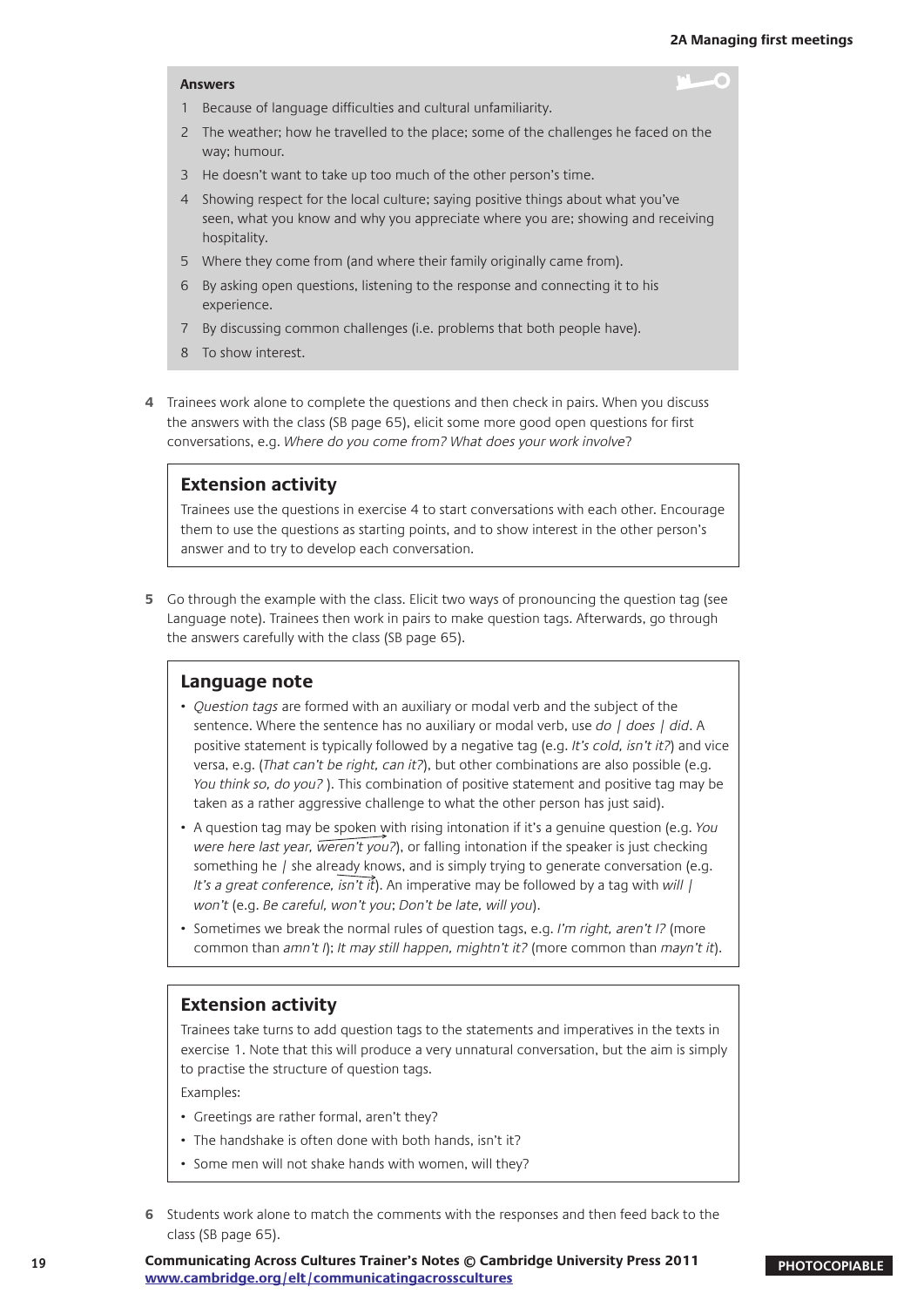#### **Extension activity**

Trainees work in pairs to come up with similar responses to the comments which are true for them. They then take turns to make comments similar to the ones in exercise 6 (e.g. I've been to Russia a few times) in order to elicit spontaneous responses from their partners.

**7** Divide the class into groups of three and allocate roles. Give each trainee time to read his / her role card, and then allow around five minutes for each role play. Afterwards, tell Student C to discuss the feedback with the other trainees. They swap roles and repeat the activity, which should be better (if they have followed the advice of Student C). Finally, give and elicit feedback on the role plays.

If you don't have a multiple of three trainees, you will need to have at least one group of two. Student A and student B conduct the role play, and then discuss the feedback form together, before swapping roles.

#### **Cultural tip**

Tell trainees to close their books. Read the beginnings of the sentences in the cultural tip (e.g. When you meet people for the first time, …; Use a mix of …) to elicit how they might end. Trainees then read the cultural tip to compare it with their ideas.

#### **Can do**

Discuss the 'can do' statement with the class. If trainees feel they cannot yet handle first meetings, discuss how they can continue to improve, develop and practise this skill.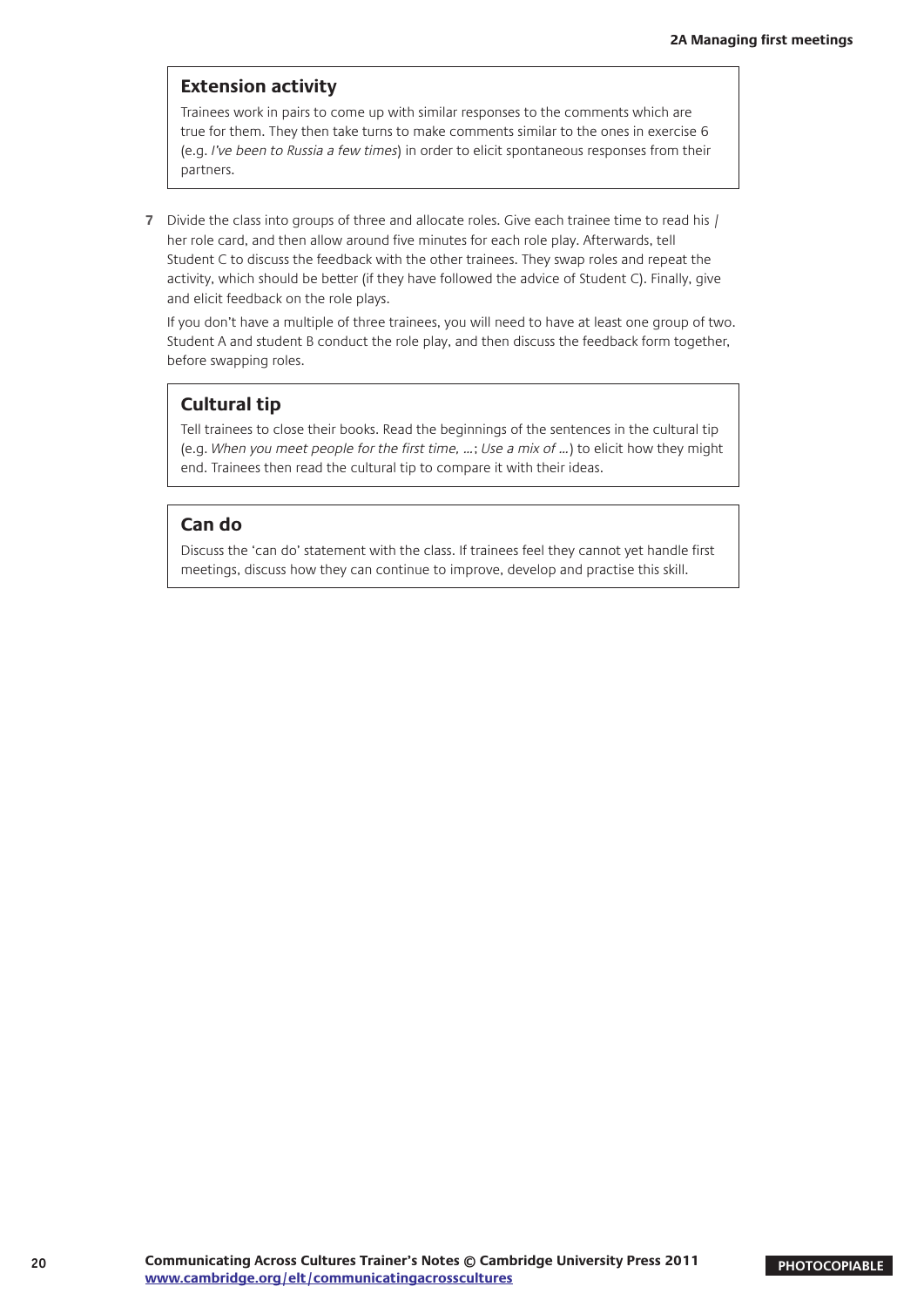Trainer's Notes

### 2B **Managing first meetings**

#### **Before you begin**

**CAMBRIDGE** 

Use the two aims to generate some discussion with the class. You could also use these prompts to develop the discussion:

- **1** What is your attitude to small talk?
- **2** What other attitudes have you come across?
- **3** What do you think the phrase personal relationships at work refers to?
- **4** Do you think it is good to encourage personal relationships at work?
- **5** What is your style of small talk?
- **6** What other styles have you come across?

#### **Background notes**

- **2** In some cultures, small talk is an essential part of business; in others, it is seen as something separate from work, and people prefer to get down to business as quickly as possible. There is also, of course, considerable variation within each culture.
- **3** It simply refers to being friendly with your colleagues and business contacts, and showing an interest in their private lives. Again, for some people this is seen as vital to successful business; for others, private and professional lives should be kept separate.
- **6** Differences in style may include how much small talk people prefer, what topics they consider appropriate and inappropriate for small talk, and the extent to which they are prepared to open up and reveal something of themselves during small talk.
- **1 5** Discuss briefly with the class what they can guess about Pavel's and Jon's attitudes to small talk, based on their nationalities. Go through the questions briefly with the class to make sure all trainees understand them. Note that question 3 includes a difficult grammar structure (could have handled), which refers to the imaginary past. Play the recording for trainees to find the answers. They discuss their answers in pairs and then feed back to the class (SB page 65).

#### **Extension activity**

Trainees look at the audio script and read and listen again to underline useful phrases for first meetings. Afterwards, discuss the phrases with the class. Note that many of Jon's questions seem to break traditional rules of question formation, because he omits the first words. Discuss with the class which words he has omitted. Point out that omitting words in questions is rather informal (see also the email in Unit 1B), and it is usually safer to use full questions.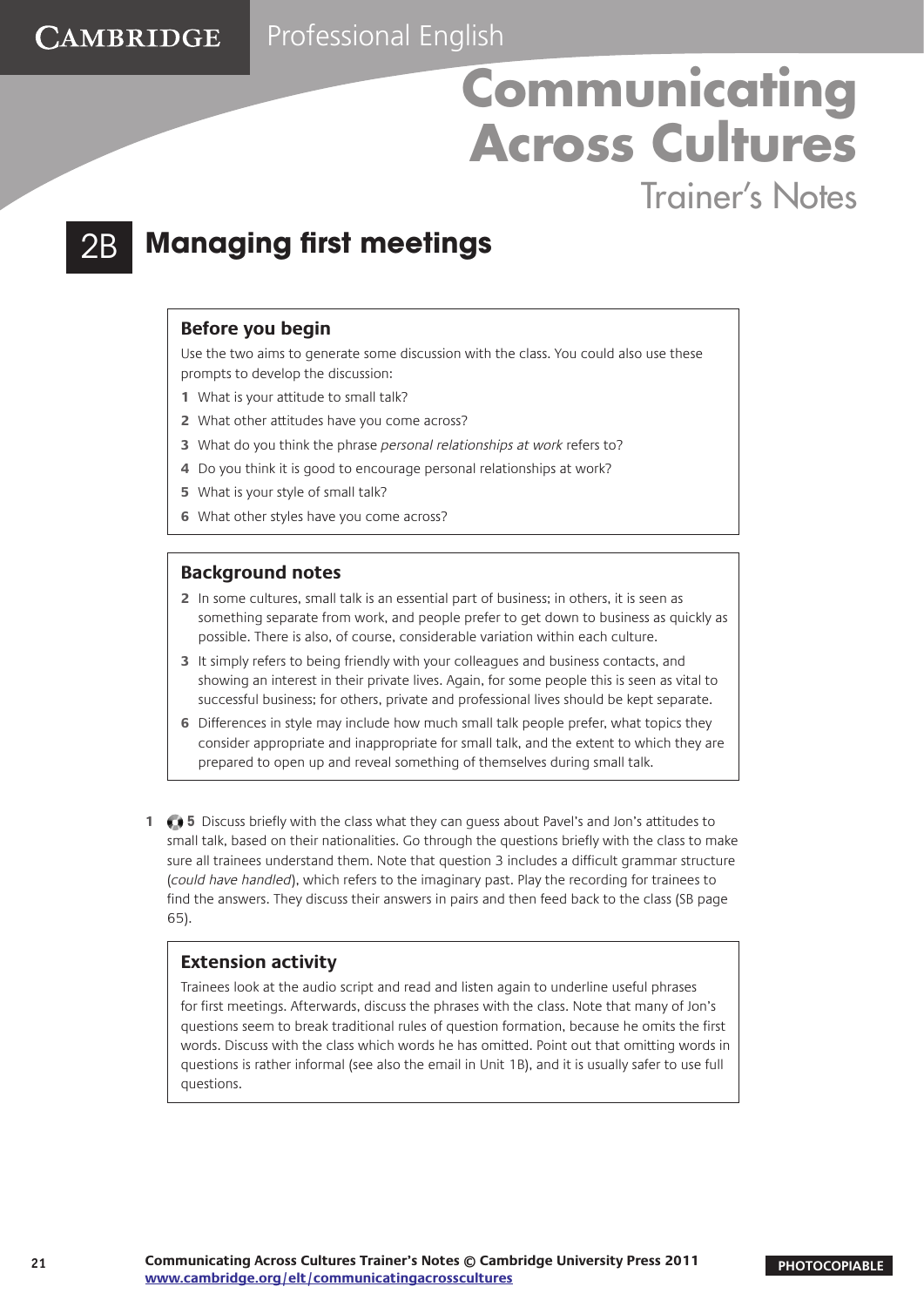#### **Suggested answers (omitted words in brackets)**

- So, can I say hello? I'm … and just over for a couple of days to …
- I think you're going to be at the meeting later?
- So, what do you do here?
- (Have) you been here long?
- So, (are) you from round here? (Do) you live nearby?
- (Do you have a) family? (Do you have any) kids?
- Look, maybe I can invite you for a coffee? I have so many questions about what you do here … the business – what you're doing could be very interesting for us back home …
- Hopefully, we can catch up a little later.
- **2 6** Go through the questions with the class to predict what the answers might be, based on what trainees already know about the two men's attitudes to small talk. Note again that the last question refers to the imaginary past (could have handled). Play the recording and then tell trainees to discuss the answers in pairs before feeding back to the class (SB page 65).

#### **Extension activity**

Write these questions on the board. In pairs, trainees try to remember what was said about them, and then listen a second time to check.

- **1** What two problems with the project does Pavel mention?
- **2** What is Dr Kuehn's role in the project?
- **3** Where has Dr Kuehn worked?
- **4** What, according to Pavel, are Dr Kuehn's strengths?
- **5** What four things does Jon want to know about Dr Kuehn?

#### **Answers**

- 1 The budget (= resources) and the deadline.
- 2 Project sponsor.
- 3 In India and eastern Germany.
- 4 He has a lot of experience; he was very successful in Germany; he has an excellent reputation; he has a good vision; he's strong.
- 5 Is he easy going; is he a good team player; is he easy to get along with; is he friendly?
- **3** Trainees discuss the questions in small groups and then feed back to the class. Tell trainees to read the commentary on page 66 to compare it with their ideas.
- **4** Tell trainees to read through the instructions and the questions. Discuss briefly with the class what they can guess about the concept of peaches and coconuts. Make sure they are all familiar with the literal meanings of these words. Trainees then read the text to answer the questions. They discuss their answers in pairs before feeding back to the class (SB page 66).

#### **Extension activity**

Trainees read the text again to underline all the adjectives that refer to the two character types. They then discuss in pairs which of the adjectives they would use to describe themselves, and which ones other people might use to describe them.

#### **Answers**

 $\overline{\phantom{0}}$ 

'n

Coconuts: reserved, serious, distant, polite, cold, difficult (to get to know) Peaches: sociable, enthusiastic, (too) friendly, superficial, impolite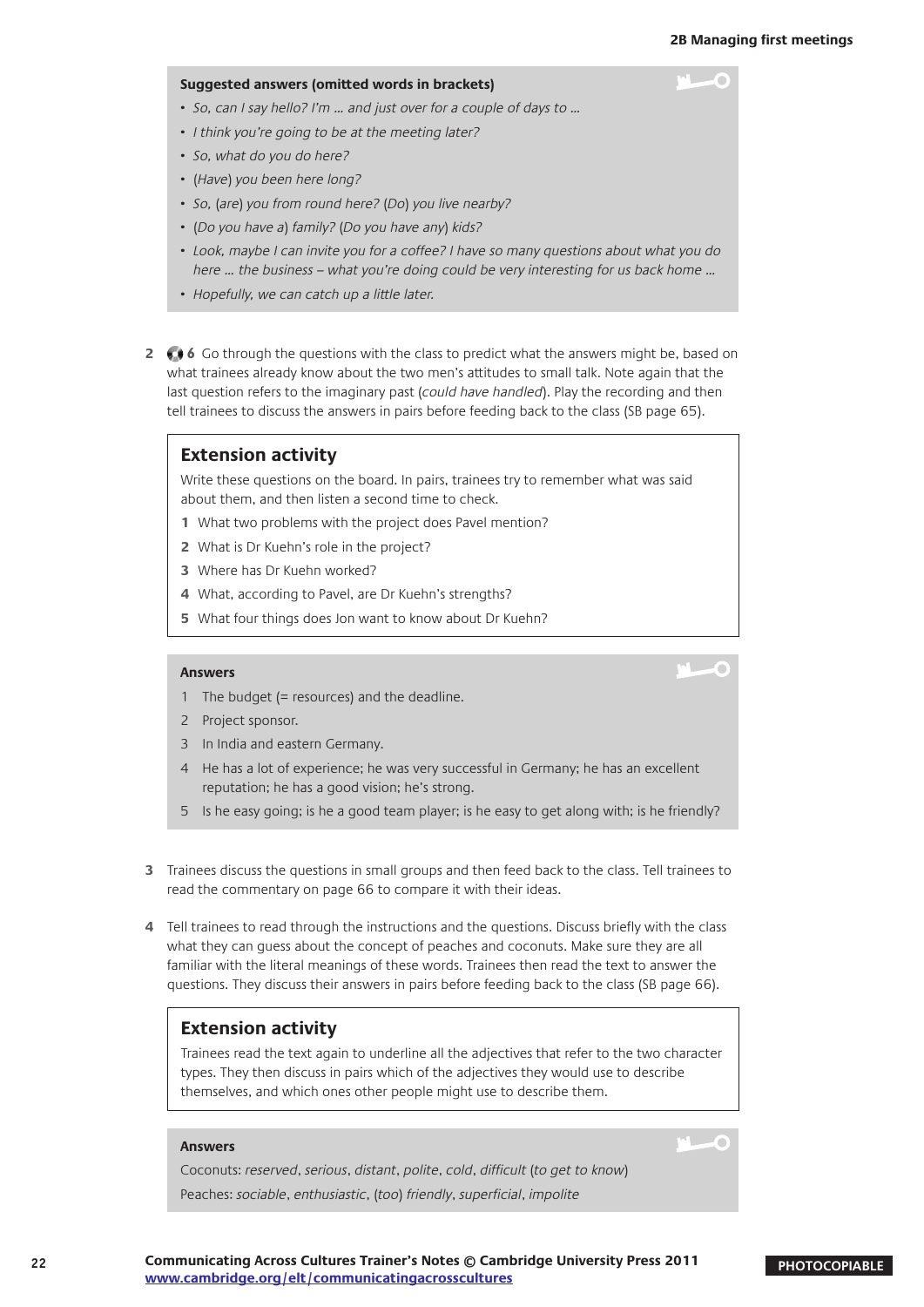œ

- **5** Trainees discuss the question in pairs and then share their ideas with the whole class. This activity needs to be managed carefully: some people may find it awkward to be classified by their classmates, but it can also be useful to find out how we are perceived by other people.
- **6** Trainees work alone to come up with one or two questions for each category, and then discuss their ideas in groups. Make sure they realise they can add more categories; the list of ideas in exercise 6 is intended to get them started. After a few minutes, brainstorm a list of questions from the class and write them on the board. Encourage trainees to take notes of useful questions, as it is always useful to have a memorised list of such questions ready for use in social situations. Finally, discuss with the class whether all the questions are suitable for all cultures or situations, and which questions might be inappropriate in some situations.

#### **Possible answers**

Home: Where exactly do you live? How long have you lived there? Is it a good place to live? How do you find living in the city / the countryside / …?

Family: Do you have a family? Do you have any children? How old are they?

Hobbies / interests: What do you do when you're not working? Do you do any sports? How long have been doing that? How did you get into that? Do you prefer to play or watch (e.g. football)? Are you a serious fan / enthusiast, or is it just a bit of fun?

Work responsibilities: What exactly does your job involve? Do you work mainly with people or with figures / computers, …? Is it very stressful? How long have you been doing that? Current tasks: What's new at work? What project are you working on these days?

Developments in the organisation: Is Mary still there? Didn't you move to a new office recently? Is it better than before?

**7** Divide the class into groups of three and assign roles. Point out that Student A can use the questions from exercise 6, but should also be careful to observe how the visitors react to different types of questions, and to adapt accordingly. Allow up to five minutes for each role play. Afterwards, trainees discuss the questions in their groups and feed back to the class.

#### **Possible answer**

The biggest challenges to managing small talk in English include: listening and understanding accurately, especially if the other person speaks very quickly or with a strong accent; being able to express yourself despite a limited vocabulary; being able to respond naturally to what the other person is saying.

If you don't have a multiple of three trainees, you will need to have at least one group of two. In these groups, there is no observer role, and the two trainees take turns to be Student A.

#### **Extension activity**

Repeat the role plays in exercise 7 with a different trainee playing the role of the host. The guests may either use the same role cards as in exercise 7, or they could invent their own characters. Encourage them to think about the advice about peaches and coconuts to help them create their characters.

#### **Cultural tip**

Tell trainees to close their books. Elicit from the class what the most important advice from unit 2B is, and then check their ideas in the cultural tip.

#### **Can do**

Discuss the 'can do' statements with the class. If trainees feel they cannot yet handle first meetings, discuss how they can continue to improve, develop and practise this skill.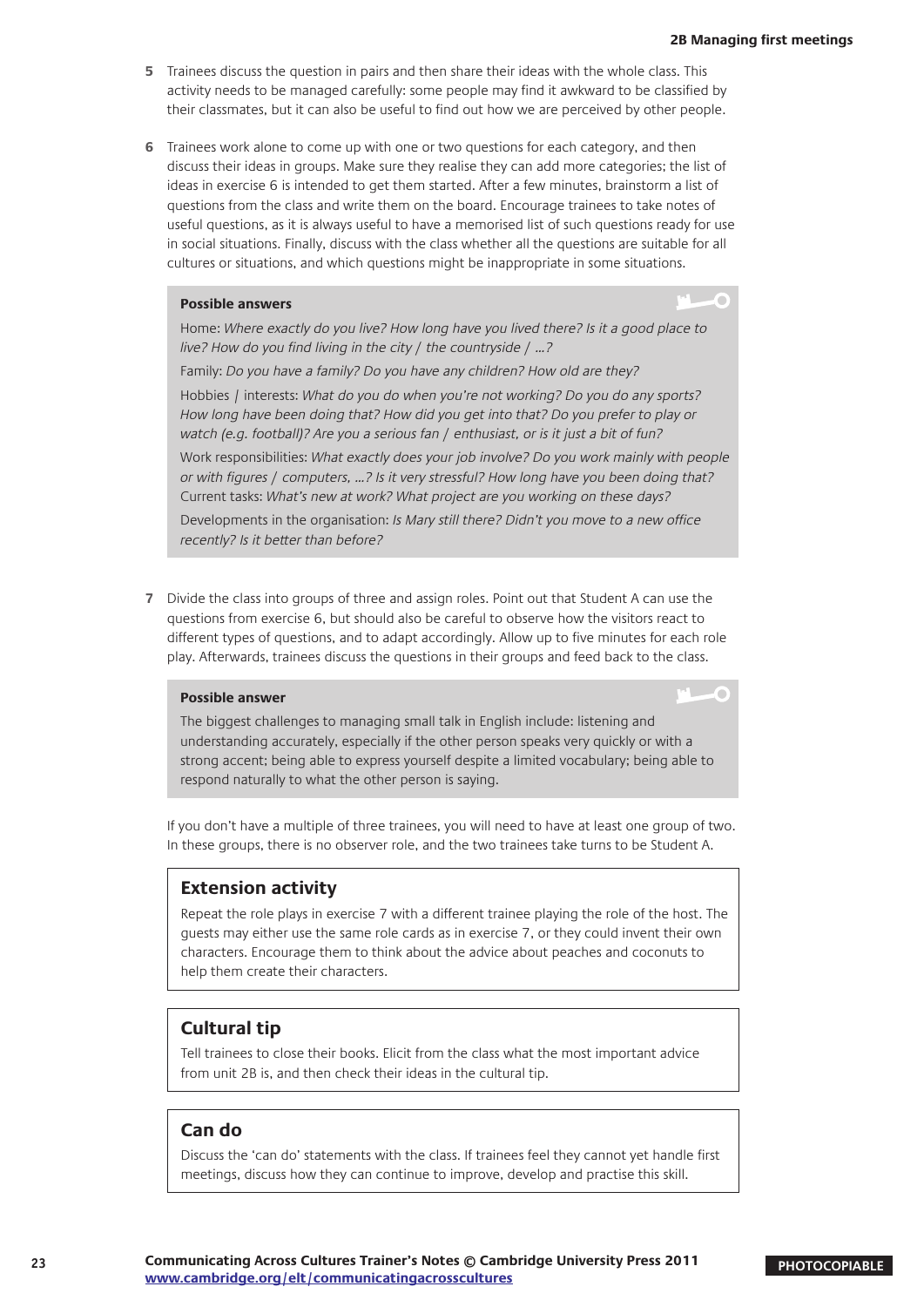Trainer's Notes

r

### 3A **Communicating effectively**

#### **Before you begin**

CAMBRIDGE

Discuss the two aims with the class. Use these prompts to develop the discussion:

- **1** How can communication go wrong?
- **2** Do you have any experience of communication going wrong?
- **3** What examples of good and bad news might a business person have to communicate?
- **4** Why is it important to be sensitive when communicating good and bad news?

#### **Possible answers**

- 1 For example, a person may seem aggressive or too direct, which may cause offence. Alternatively, a person may use very delicate, indirect language, so the other person may not realise how important the message is.
- 3 Good news: a new customer, feedback after a successful presentation, promotion. Bad news: a lost customer, feedback after a poor presentation, job losses.
- 4 With bad news, it is important not to make people feel worse than they need to, and especially not to make them angry or resentful. Not only is this bad manners, but it can also be bad for business if that person describes this bad experience to others. Good news is easier, but not all people may see the same news as equally good. For example, if the organisation gains a new customer, this may mean a lot more work for some employees. Feedback after a good presentation may be spoiled if it includes criticism of other presentations.
- **1** Tell trainees to read the background information and discuss the two questions in small groups. After a few minutes, open up the discussion to include the whole class, but avoid confirming or rejecting their ideas at this stage. Finally, tell trainees to read the commentary on page 66 to compare it with their ideas.
- **2 1** Go through the questions quickly and then play the recording. Trainees discuss their answers in small groups before feeding back to the class (SB page 66).

#### **Extension activity**

Trainees discuss the following questions in pairs, and then listen again to check. Allow them to discuss their answers again before feeding back to the class.

- **1** Why does José say this was meant to be a positive step?
- **2** Why was he confused?

#### **Answers**

- 1 Because he was welcoming them to a new international future as part of a bigger and more international operation.
- 2 Because he was offering a great future and no one looked happy.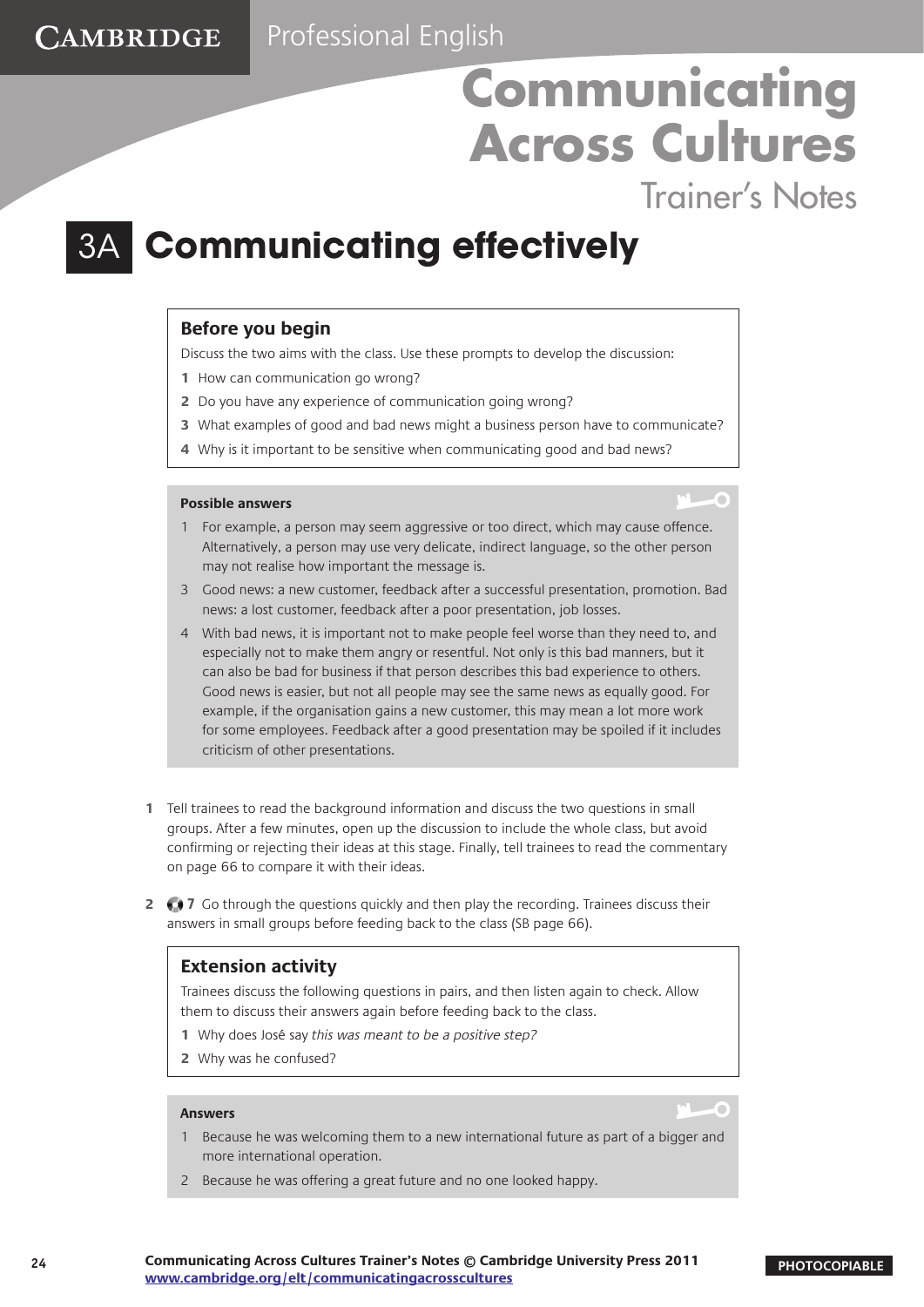O

**3 8** Discuss the questions first with the class to predict what the answers might be. After you have played the recording, trainees discuss the questions in pairs before feeding back to the class (SB page 66).

| <b>Extension activity</b>                                                                                                                                                                                            |                |              |  |  |  |
|----------------------------------------------------------------------------------------------------------------------------------------------------------------------------------------------------------------------|----------------|--------------|--|--|--|
| Write the following words and phrases on the board. Trainees work in pairs to discuss what<br>was said about each word or phrase, and then listen again to check. Finally, go through<br>the answers with the class. |                |              |  |  |  |
| 1 Big Brother                                                                                                                                                                                                        | 4 hierarchical | 7 sensitive  |  |  |  |
| 2 disrespected                                                                                                                                                                                                       | 5 impact       | 8 respect    |  |  |  |
| co-present<br>3.                                                                                                                                                                                                     | 6 experience   | 9 subsidiary |  |  |  |
|                                                                                                                                                                                                                      |                |              |  |  |  |

#### **Answers**

- 1 The message came across that the Spanish bank was like Big Brother.
- 2 The Russian managers felt disrespected.
- 3 José didn't co-present with the local boss.
- 4 The local bank was very hierarchical.
- 5 José's behaviour had a negative impact on the event.
- 6 The Spanish team could learn from the local team's experience.
- 7 The message was not very sensitive.
- 8 It's important to show respect to people.
- 9 These issues are important in communication between headquarters and a subsidiary.
- **4** Trainees discuss the questions in small groups and then share their ideas with the class.
- **5** Tell trainees to read through the instructions and the strategies first. You could elicit some examples of phrases for each strategy from the class (see **Suggested answers** on SB page 66 to exercise 6 below). Trainees then work alone to match the sentences to the strategies. They compare their answers in pairs before checking with the class.

#### **Extension activity**

Discuss each strategy with the class: what might happen if you didn't follow the strategy.

#### **Suggested answers**

- If you didn't highlight good news, other people might not notice it, or might not realise how important it is.
- If you didn't give positive feedback, people would focus only on negative messages.
- If you didn't show respect for the other person's time, you might suggest that you don't know or don't care how busy they are.
- If you didn't apologise for problems, you might cause the other people to feel very negative towards you.
- If you didn't state your positive motivation, people might not understand why you are taking action, and why they should cooperate with you.
- If you weren't open and honest with bad news, people might not trust you, and might have to rely on rumours.
- If you didn't show understanding of the other person's point of view, they might feel very negative about having to follow your instructions.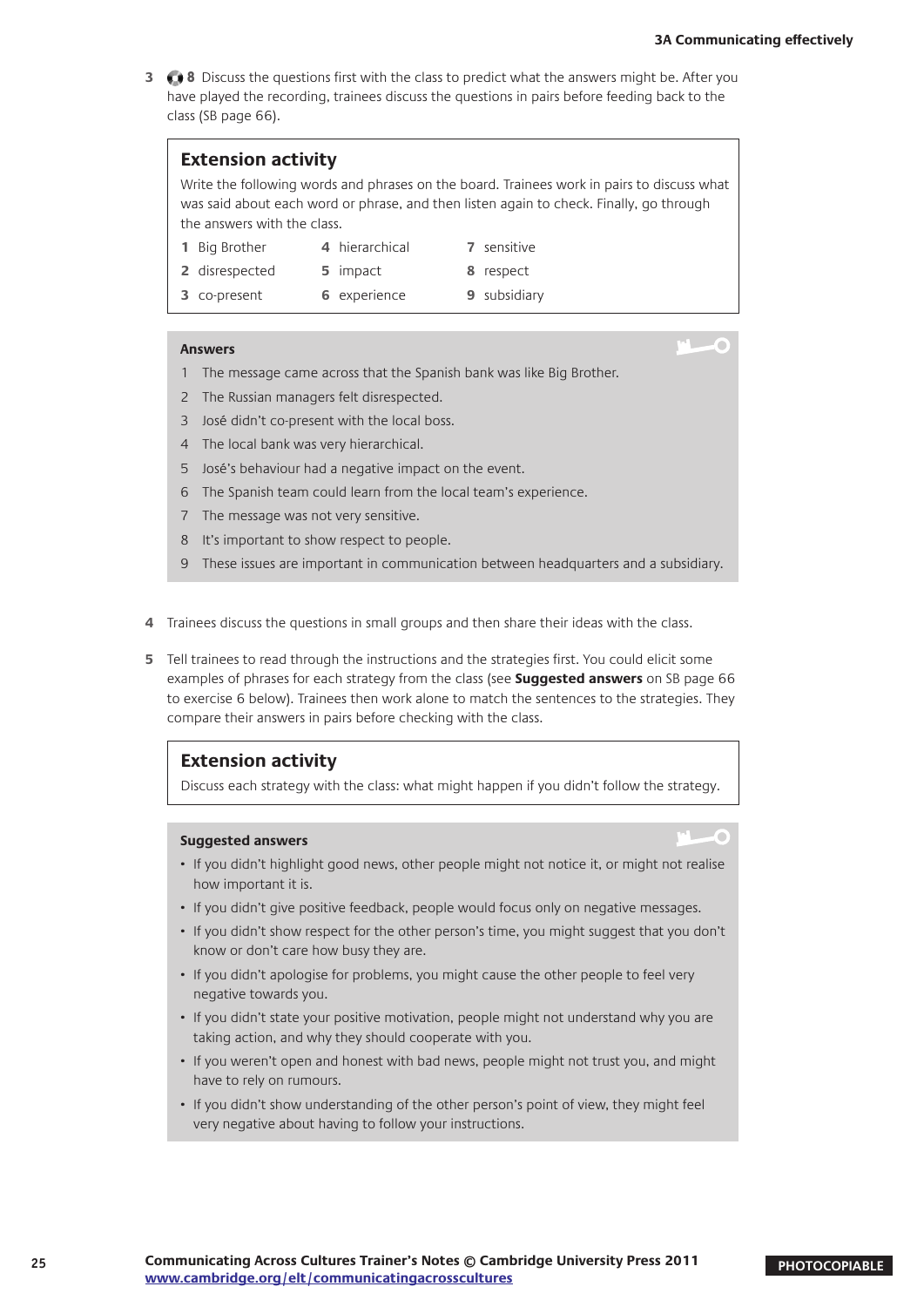- **6** Trainees work in small groups to come up with alternative words and phrases, and then share their ideas with the class (SB page 66).
- **7** Trainees work in pairs to redraft the email. Make sure they know they will have to invent many of the additional details themselves. Allow plenty of time for the writing, and monitor carefully to provide useful phrases and support during the writing process. When trainees read their emails aloud, give and elicit feedback on the sensitivity and effectiveness of the emails. Finally, tell them to read the commentary and sample answer on page 66 to compare it with their own ideas.

#### **Extension activity**

As a follow-up homework task, ask trainees to write another email, or the introduction to a presentation, giving good and bad news. They should write as themselves, and base their writing on real situations from their jobs, as if writing / presenting to their own colleagues.

#### **Cultural tip**

Tell trainees to close their books. Elicit from the class some general advice on how to communicate sensitively with others, and how to react if someone else communicates in a way that makes a negative impression. Then tell them to read the cultural tip to compare it with their ideas.

#### **Can do**

Discuss the 'can do' statement with the class. If trainees feel they cannot yet communicate sensitively, discuss how they can continue to improve, develop and practise this skill.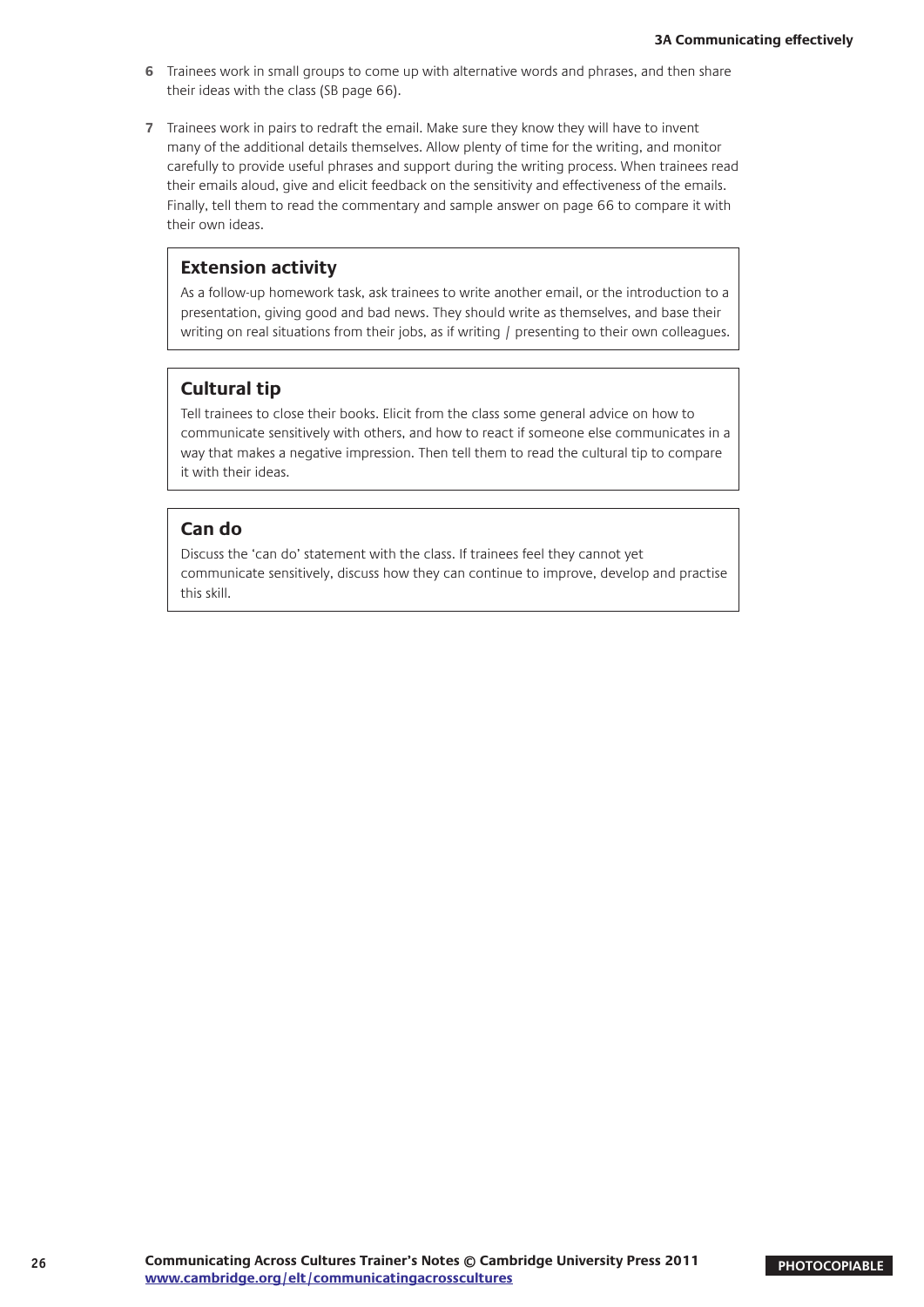Trainer's Notes

### **Communicating effectively**

#### **Before you begin**

**CAMBRIDGE** 

Discuss the aims with the class. Use these prompts to develop your discussion.

- **1** What differences in communication styles have you come across?
- **2** Can you think of any phrases for managing conversations?

#### **Suggested answers**

- 1 (This will be the focus of the reading in exercise 1). Differences include attitudes to interrupting and clarification, and the length of turns and amount of detail that people like to include.
- 2 (This will be the focus of exercise 3): Examples include phrases for asking for opinions (e.g. What do you think?), interrupting (e.g. Can I just say something here?), dealing with interruptions (e.g. *Can I finish the point I was making?*), clarifying (e.g. *So are you* saying that ...?), etc.
- **1** Tell trainees to read the introduction and to look at the diagrams to predict what they show and (if they understand what they diagrams show) which cultures might use each of the communications styles. Make sure trainees know to read the section in grey after the descriptions. Trainees then work alone to read the descriptions and then discuss the answers in pairs before feeding back to the class (SB page 66).

#### **Extension activities**

- **1** Ask trainees to underline around six key words and phrases in each description which summarise the styles. They discuss their ideas in pairs before feeding back to the class.
- **2** Discuss briefly with the class the problems described in the last paragraph. You could develop the discussion by getting trainees to imagine what would happen if a person with style A tries to have a conversation with a person with style B, and so on.

#### **Suggested answers**

- 
- 1 A: briefly, modest, silence, reflect, harmony, understand the first time B: emotional, creative, interrupt, little time … for clarification, give an opinion

C: long, powerful, direct, analytical, all the facts, strong opinion, your turn to speak, disagreement

2 When A meets B, A may be frustrated by B's interruptions and by B's inability to give emotions in a simple, direct way. B may find A too quiet or passive, if A does not interrupt.

When A meets C, A may be surprised by C's directness, and his / her tendency to speak at length. A may also be shocked when C disagrees strongly. C may find A uncommunicative, and may be frustrated when A fails to clarify.

When B meets C, B may be surprised by how long C talks and may try to interrupt. C may be frustrated by these interruptions, and the lack of clarity in B's opinions.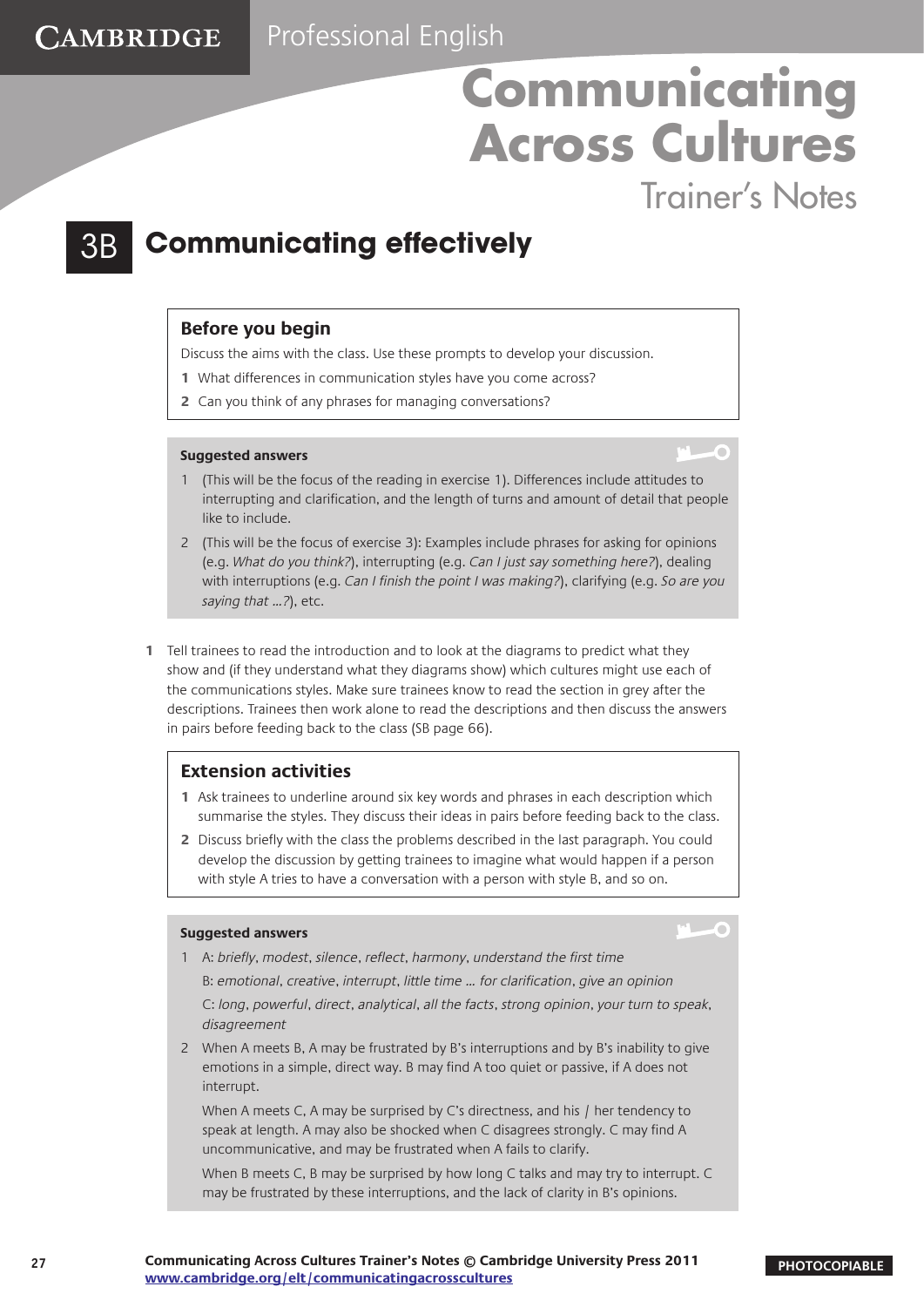×

- **2** Trainees discuss the questions in pairs, including their experiences of working with people with the different styles, and then share their ideas with the class.
- **3** Tell trainees to close their books. Write the title Interactive communication style on the board, together with the four headings from the table. Elicit from the class some advice for each heading, based on the potential problems they discussed in exercises 1 and 2. Then tell trainees to read the instructions and the guidelines to complete the exercise. Point out that there are sometimes several possible phrases for each gap. After a few minutes, allow them to compare their answers in pairs before feeding back to the class (SB page 66).

#### **Extension activity**

Trainees discuss the guidelines in pairs, saying whether they agree with the advice and which communication style from exercise 1 (A, B or C), would benefit most from each piece of advice. Afterwards, discuss the answers with the class.

#### **Suggested answers**

- Give an opinion briefly: B and C
- Don't be too direct: C
- Show modesty and openness: A and C
- Make clear that your opinion is not negative: C
- Finish with a question: A, B and C
- Give feedback: A, B and C
- Don't disagree too quickly: B and C
- Begin with a short summary: A, B and C
- Focus first on areas of agreement: B and C
- **4** Trainees work in pairs to come up with more phrases for each area. After a few minutes, brainstorm a list of phrases onto the board.

#### **Suggested answers**

- 1 In my opinion, and it's just my opinion, we should …; You could have a point there,  $but$ ...
- 2 I can see what you're saying, and you're right to make that point, but ...
- 3 Does that make sense?; How would you feel about that?
- 4 Fair enough; Good point,; Possibly.
- 5 No, that's not right; I disagree.
- 6 As I understand it ...; So what you seem to be saying is that ...
- 7 That's a really good point; I'm glad you mentioned that, because ...
- **5 9** Go through the instructions carefully, and point out that Jari is a man, to help students work out who is who. For the two women, Marie and Sue, trainees will have to listen out for their names. Then play the recording for trainees to make brief notes. They compare their notes in pairs, including anything else they remember about the conversation, and then feed back to the class (SB page 67).

#### **Background note**

Marie's comment at the end is a joke. She describes Jari as 'Mr Email' because he sends so many emails. Although humour often does not translate well, it is useful for trainees to recognise it.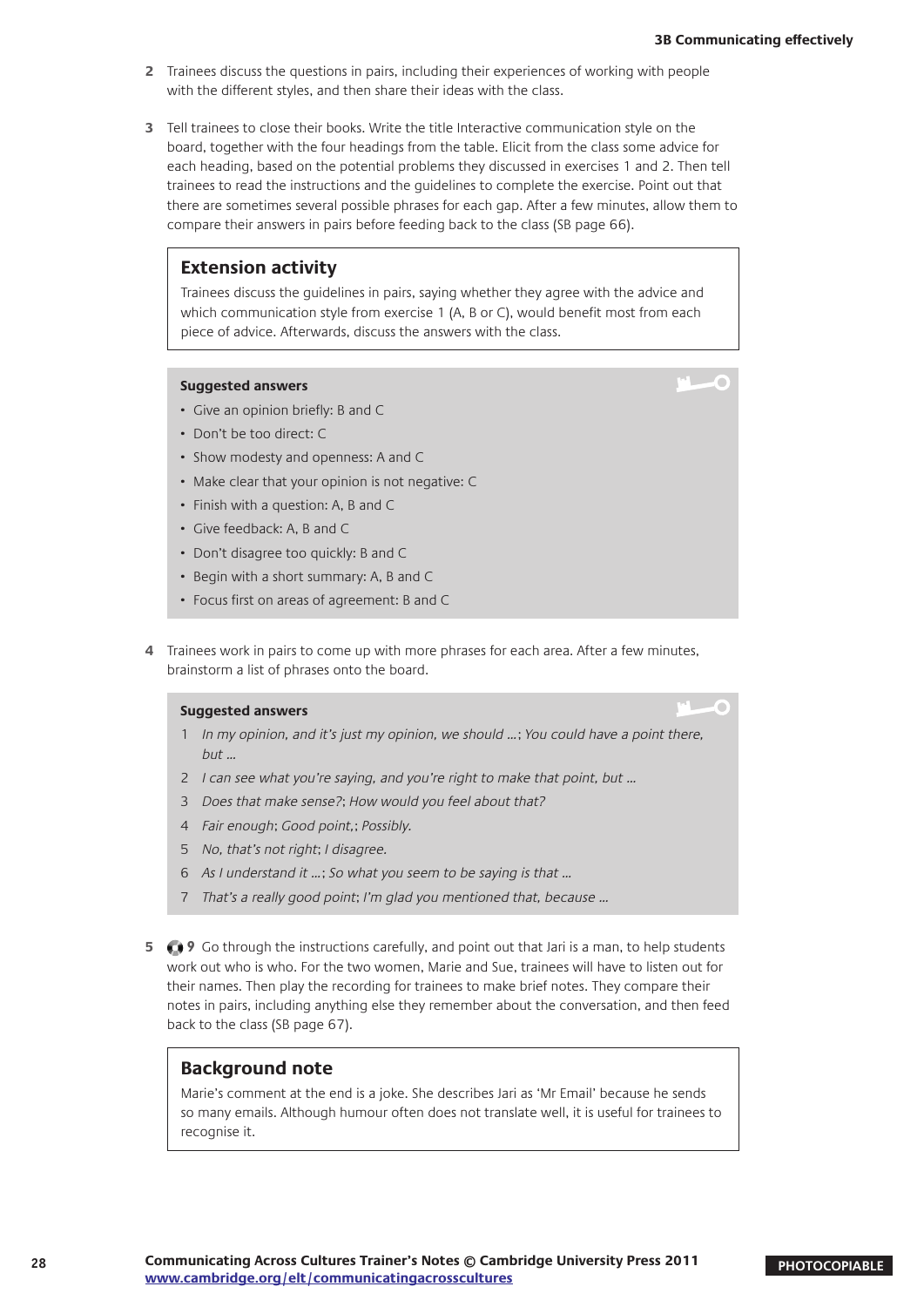**6** Trainees discuss the questions in pairs to try to remember or work out the answers. Make sure they understand the meaning of arrogant in question 3. With weaker classes, you could allow them to read the audio script on page 54 while they listen again, and to underline the answers. When you have played the recording, trainees discuss their answers in pairs before feeding back to the class (SB page 67).

#### **Extension activity**

Trainees read the audio script on page 54 to underline more useful phrases for managing conversations, together with the function of each phrase. Discuss the answers with the class.

#### **Suggested answers**

- Ridiculous. (disagreeing strongly)
- For me, at least ... (showing modesty when giving an opinion)
- I see what you're saying. (focusing on areas of agreement)
- *But I think ...* (giving an opinion)
- Absolutely. (agreeing / giving feedback while listening)
- I just think ... (showing modesty when giving an opinion)
- I mean ... (clarifying an opinion)
- Maybe I'm wrong. (showing modesty when giving an opinion)
- I'm staying well out of this. (refusing to give an opinion)
- And that's no bad thing. (showing support for an idea)
- **7** Divide the class into small groups (three to five trainees in each group). Point out that the aim of this exercise is to practise the skills and techniques from this unit, including making sure everyone is involved in the conversation. They will therefore be judged on the extent to which their conversation is balanced and positive. Tell each group to read the first sentences of the two topics in order to choose which one they would like to discuss first. Then allow around five minutes for the discussion. Give and elicit feedback on the use of the techniques during these conversations before getting trainees to discuss the other topic, or a similar topic of their choosing. Again, give and elicit feedback on the success of the discussion.

#### **Cultural tip**

Tell trainees to close their books. Elicit from the class the most important advice from this unit, and then tell trainees to compare their idea with the cultural tip.

#### **Can do**

Discuss the 'can do' statement with the class. If trainees feel they cannot yet adapt their way of speaking in order to build effective dialogues, discuss how they can continue to improve, develop and practise this skill.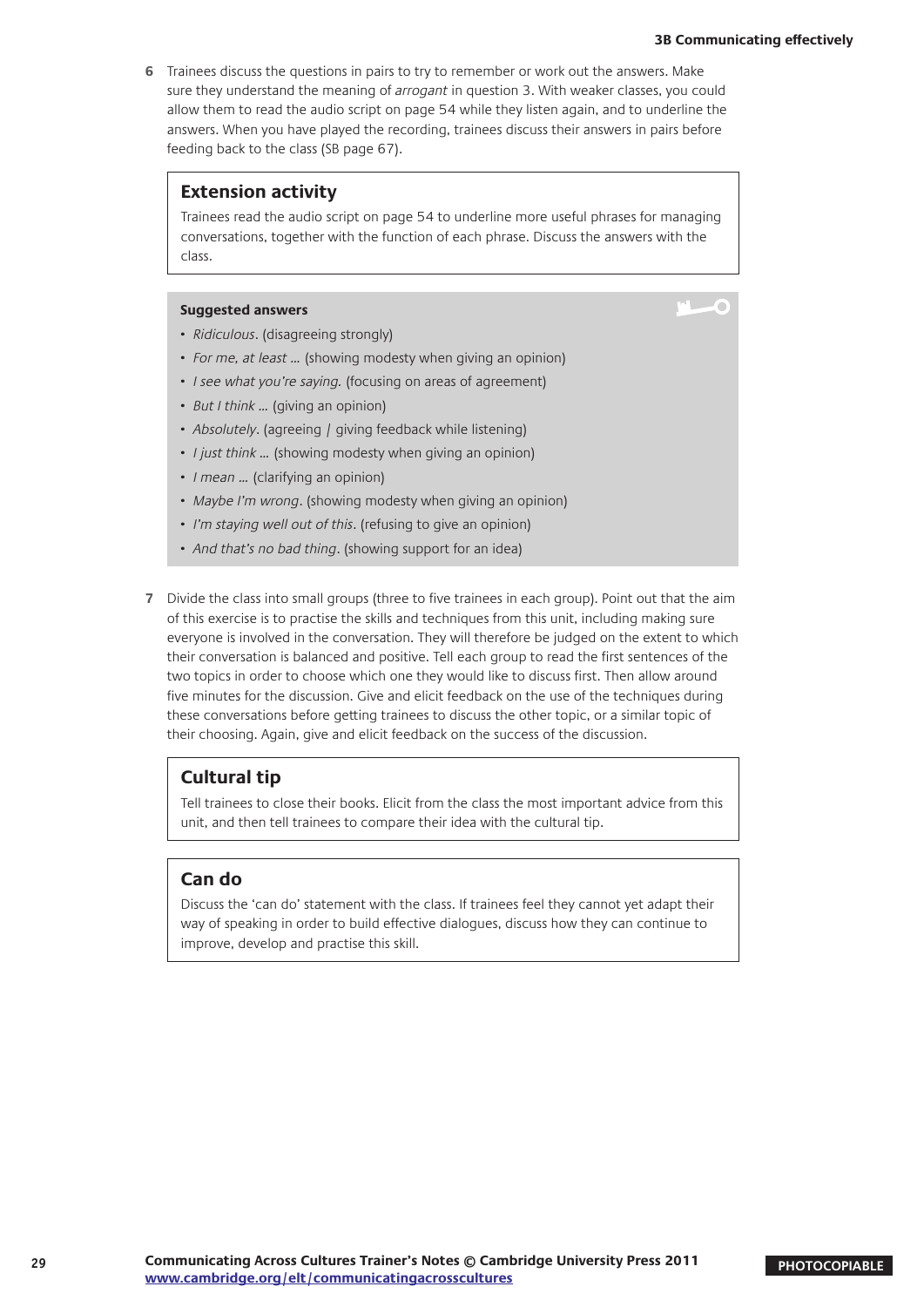Trainer's Notes

F

### 4A **Managing international meetings**

#### **Before you begin**

**CAMBRIDGE** 

Discuss the aims briefly with the class, using these prompts to develop the discussion.

- **1** What different approaches to decision making can you think of?
- **2** How can the decision-making process in meetings be made more effective?

#### **Suggested answers**

- 1 Decisions made during / before / after meetings; decisions made by leaders / by team / by individuals; decisions taken quickly / slowly, after lots of discussion; decisions are firm once taken / decisions can be changed later.
- 2 Examples include using an agenda in meetings, where decision-making is central; involving groups of people in decision making, but not too many people; etc.
- **1** Trainees work in pairs or small groups. They read one of the descriptions and then discuss the three questions together before moving on to the next description, and so on. After they have discussed all the descriptions, discuss the questions with the class.

| <b>Suggested answers</b>                                 |                                                                                                     |                                                                                                                          |  |
|----------------------------------------------------------|-----------------------------------------------------------------------------------------------------|--------------------------------------------------------------------------------------------------------------------------|--|
|                                                          | <b>Advantages</b>                                                                                   | <b>Disadvantages</b>                                                                                                     |  |
| $ln$ my<br>department,<br>meetings are<br>very focused   | Quick and efficient way of<br>making decisions.                                                     | Decisions may be rushed, and therefore<br>not the best decisions.                                                        |  |
|                                                          | Allows people to spend<br>more time on other things.                                                | Tendency for some people to dominate<br>the decision-making process.                                                     |  |
| Most of my<br>meetings are by<br>telephone               | Quick and efficient way of<br>making decisions.                                                     | Very demotivating for employees who<br>are not involved in decision making.                                              |  |
|                                                          | Boss may be able to make<br>more radical decisions than<br>a larger group of people.                | The boss may not be the best person to<br>make decisions.                                                                |  |
| I work in<br>research and<br>development.                | The whole team has input<br>in decision making, which<br>may motivate them to<br>implement it well. | Meetings may be very long, which may<br>be seen as a waste of time.                                                      |  |
|                                                          |                                                                                                     | Group decisions may be compromises<br>between different people's ideas.                                                  |  |
|                                                          | The decision is based on the<br>expertise of many people.                                           |                                                                                                                          |  |
| The culture in<br>this organisation<br>is very informal. | Efficient use of time -<br>involves many people but                                                 | Not everyone is involved. A lot of<br>decisions like this are made in, for                                               |  |
|                                                          | meetings remain short.<br>Good for networking -<br>people feel involved and<br>motivated.           | example, smoking rooms, but non-<br>smokers feel excluded.                                                               |  |
|                                                          |                                                                                                     | If people spend too much time chatting<br>around coffee machines, it may not be<br>the most efficient use of their time. |  |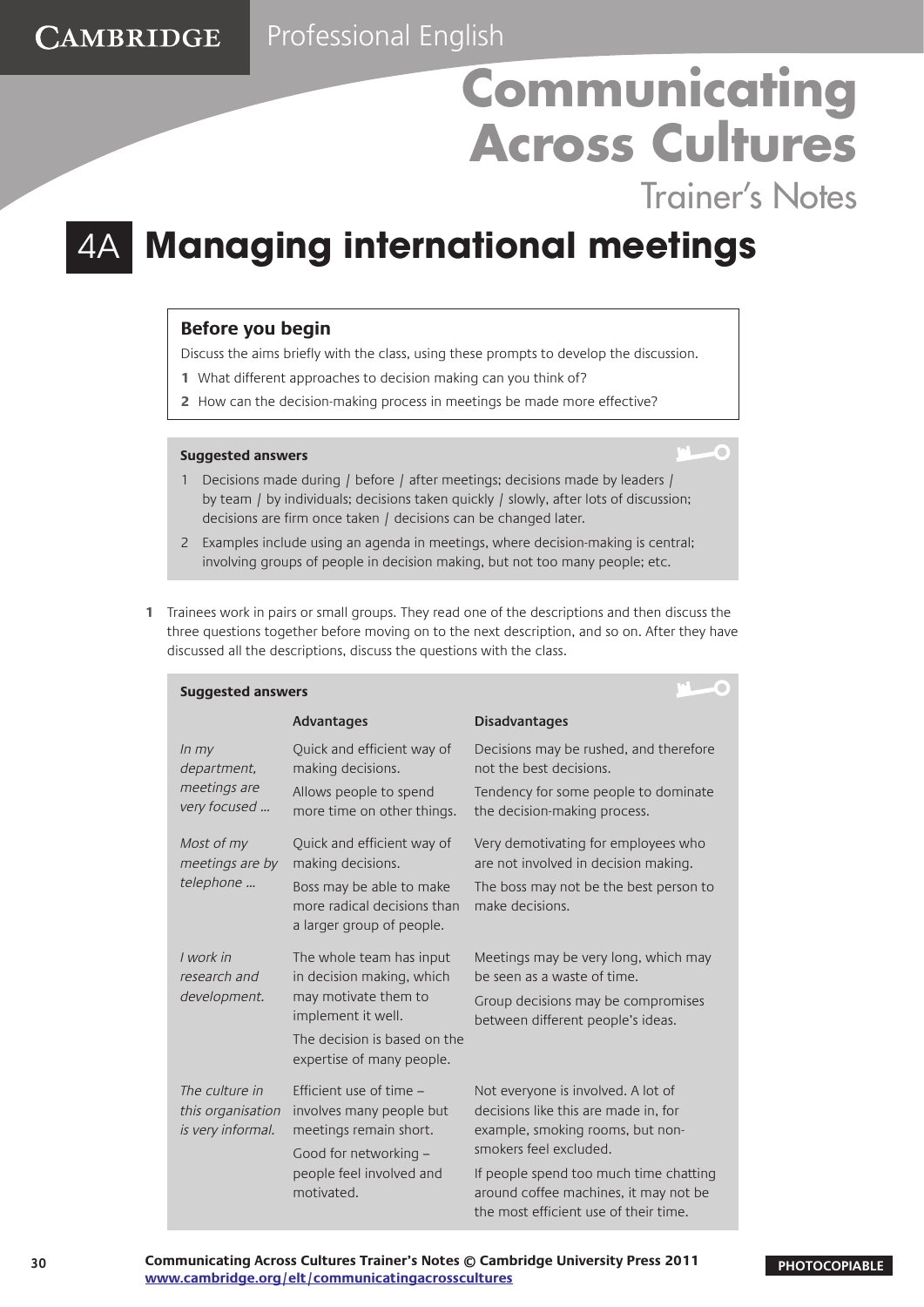×

#### **Extension activity**

Trainees work in pairs to find useful collocations connected with decision making in the descriptions. Elicit a list of collocations and write them on the board. Trainees then test each other in pairs by reading the beginning of a collocation to elicit the second half from their partner, who is not allowed to look at the board.

#### **Suggested answers**

- to take / have / make / follow a decision
- to schedule a meeting
- discussion between the participants
- one-way communication
- a complex argument
- to take your time
- a one-to-one meeting
- a meeting around the coffee machine
- to get informal agreement

#### **Language note**

There is no difference between making and taking decisions, though taking decisions may be regarded as more active, but *making decisions* is more common (as in the phrase decision making).

**2 10** Go through the questions with the class to predict what Kaneko might say about each of them. Then play the recording. Trainees discuss the answers in pairs, including anything else they remember about what Kaneko said, and then feed back to the class (SB page 67).

#### **Language notes**

A competitive advantage is something that allows you to compete effectively against other people, companies, countries, etc.

Your *mindset* is the way you tend to think, reinforced by habit. It can be difficult, but not impossible, to *change your mindset* and think about familiar things in a new way.

A bottom-up process is led by people at or near the bottom of the hierarchy, e.g. the workers in a company. The more senior members of the hierarchy see their role as supporting and helping this process.

A consensus style is based on the principle that the best decisions are those that everyone can agree with, not just the decision makers. In order to reach agreements, everyone often has to make compromises and be willing to accept the majority point of view.

#### **Extension activity**

Tell trainees to look at the audio script on page 54 and to read and listen again to underline useful phrases for describing approaches to decision making. You could elicit the first example from the class, to clarify that you are looking for phrases to describe all types of decision-making styles, not the specific approach in Kaneko's company. Afterwards, trainees compare their answers in pairs before feeding back to the class. Elicit some other ways of completing the phrases for different types of organisation. Finally, trainees use the phrases to describe their own organisations.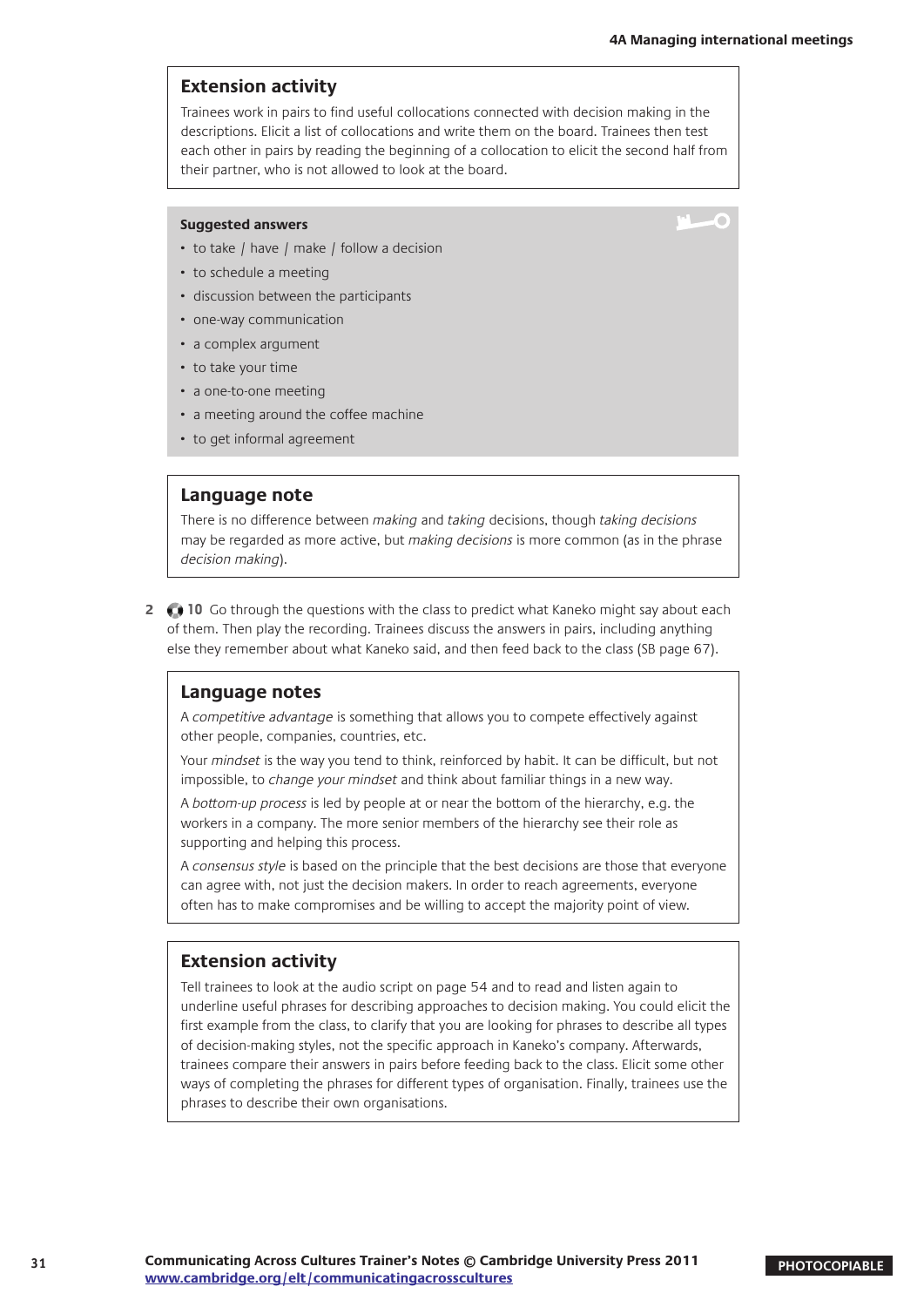#### **Suggested answers**  • I think our company decision-making style is kind of XXX and relatively XXX but we know we need to XXX in order to XXX. • The XXX industry ... has a XXX decision-making culture than we have now. • This is a big influence on us. • So now it's a competitive advantage to have a XXX decision-making culture. • It matches customers' needs. • We need to change our mindset to XXX our decision-making style. • Well, decision making here is a XXX process with XXX. • Yes, I think this is a XXX decision-making style which XXX. • But there's also a question of XXX. • We need to work with a XXX style. • In fact all XXX industry has a XXX culture.

- So we can't XXX.
- We have to XXX.
- That can be XXX for some people.
- I think XXX is very helpful to get to a decision in a meeting XXX.
- I don't like XXX so I'm always thinking about how to XXX because XXX.
- **3** Trainees discuss the questions in small groups and then share their ideas with the class. When you discuss the answers, focus on some practical ways of communicating before meetings.

#### **Suggested answers**

- Practical ways of communicating: informal meetings (e.g. in the corridor); social events outside working hours to build relationships; smaller meetings in groups before the main meeting, to clarify the key points.
- Other ways of improving decision making: always write down commitments, including the person responsible for implementing each decision; be clear in advance about which decisions need to be taken, and make sure the meeting stays focused on these key decisions.
- **4 11** Go through the four questions quickly with the class to predict what the answers might be. Then play the recording for trainees to answer the questions. They discuss their answers in pairs before feeding back to the class (see page 67).

#### **Language notes**

- A quick fix is a cheap and simple solution to a problem. Quick fixes often need to be replaced later by a more complicated and permanent solution.
- If you push back, you challenge what the other person is saying. This may be a useful way of helping them to think through and clarify their ideas.
- **5** Before telling trainees to look at the audioscript, elicit from the class one possible phrase for each of the five functions. Then tell trainees to read and listen again to underline the phrases. Point out that there may be several phrases for each function, and that most of the phrases are complete sentences. Afterwards, trainees compare their ideas in pairs and feed back to the class (see page 67).

For the second part of the task, they brainstorm other useful phrases in small groups and then share their ideas with the class. Write the best phrases on the board.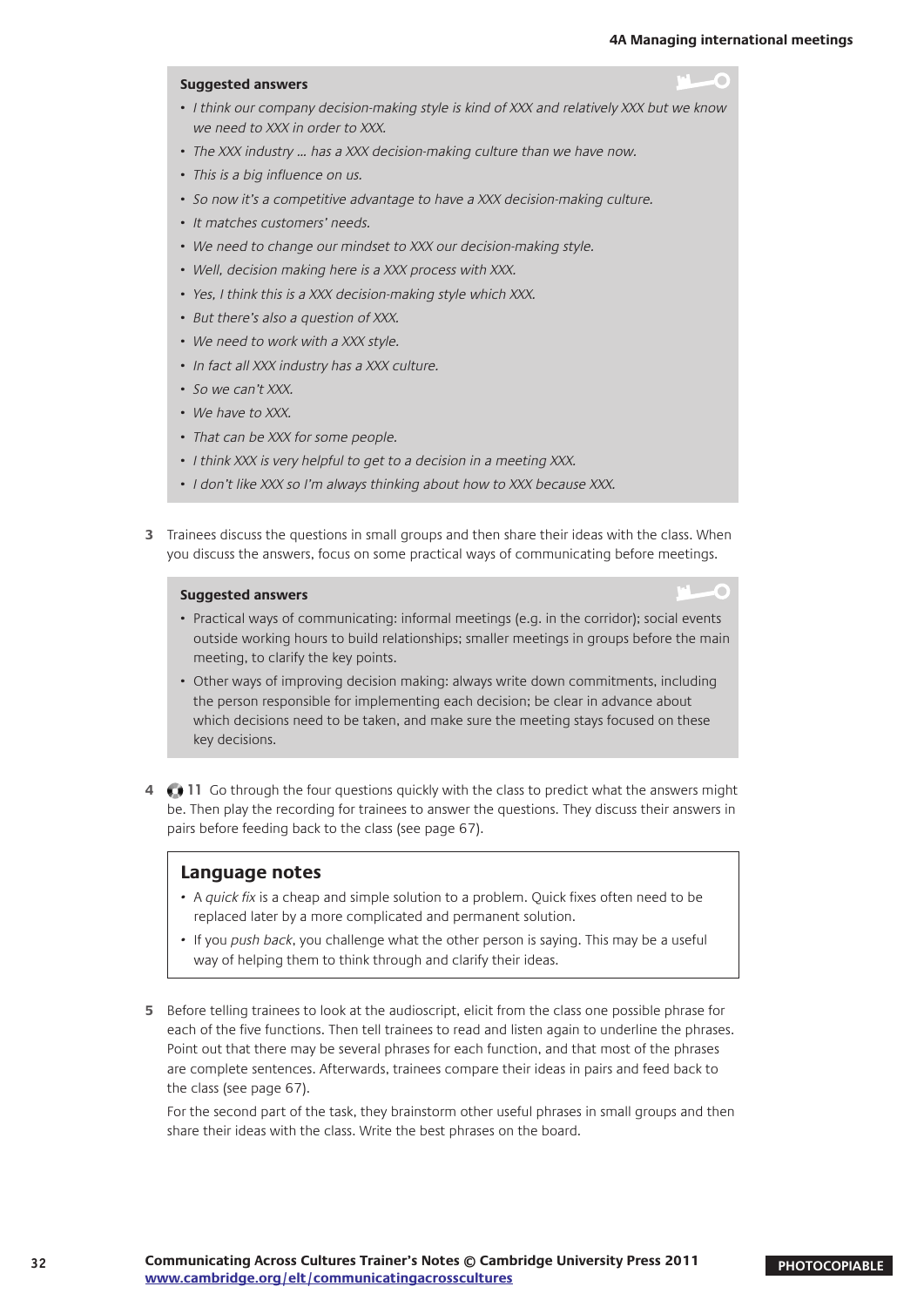G

#### **Suggested answers**

- Say what you want to define: OK, before we get started, I want to make sure we all know why we're here and what we want to achieve.
- Say which decision needs to be taken: We need to decide three things today. Firstly, we've got to work out …; We also need a decision on …; And finally, I'd like us to come up with a firm answer on the question of …
- Say how the decision should be taken: I think the best way for us to decide is if we discuss each point briefly first, making any necessary changes to the wording, and then we can simply vote on the proposals.
- Check with other participants and negotiate if necessary: Are you happy with that arrangement? Does that make sense to you?
- Confirm the decision-making process: Good, so we all agree on the process, which is a good start. Let's move on to the decision making itself.

#### **Extension activity**

With the class, discuss the advantages and disadvantages the particular decision-making process, as well as the way it is presented.

#### **Suggested answers**

The process will lead to fast and efficient decision making. Some participants may feel that it is dominated too much by the project leader. The presentation is very clear and well organised, but again, may create the impression that the project leader is very dominant. As always, there needs to be a balance between fairness/equality and efficiency in the decision-making process.

- **6** Divide the class into pairs, and assign roles, A or B, to each trainee. Tell them first to read all the background information. You could use these questions with the class to check they have fully understood the context.
	- 1 What type of organisation do Student A and Student B work for?
	- 2 Why does Student A need Student B's services?
	- 3 How long have they spent on this project? Why do you think it has taken so long?
	- 4 What do you think the concept and material refers to?
	- 5 How does Student A feel about the quality of the concept and materials?
	- 6 What is the purpose of the meeting?
	- 7 Who will host the meeting?

#### **Answers**

- 1 Student A: Global insurance company; Student B: training organisation.
- 2 To train senior sales executives.
- 3 Nine months. A lot of time researching the client's needs, plus coming up with the concept and writing the materials.
- 4 The concept: the rationale behind the training: how it will work, how its effectiveness will be measured, etc.; the materials: printed materials, computer-based materials, presentations, etc.
- 5 Very impressed.
- 6 To discuss rolling the programme out.
- 7 Student A, who has set it up.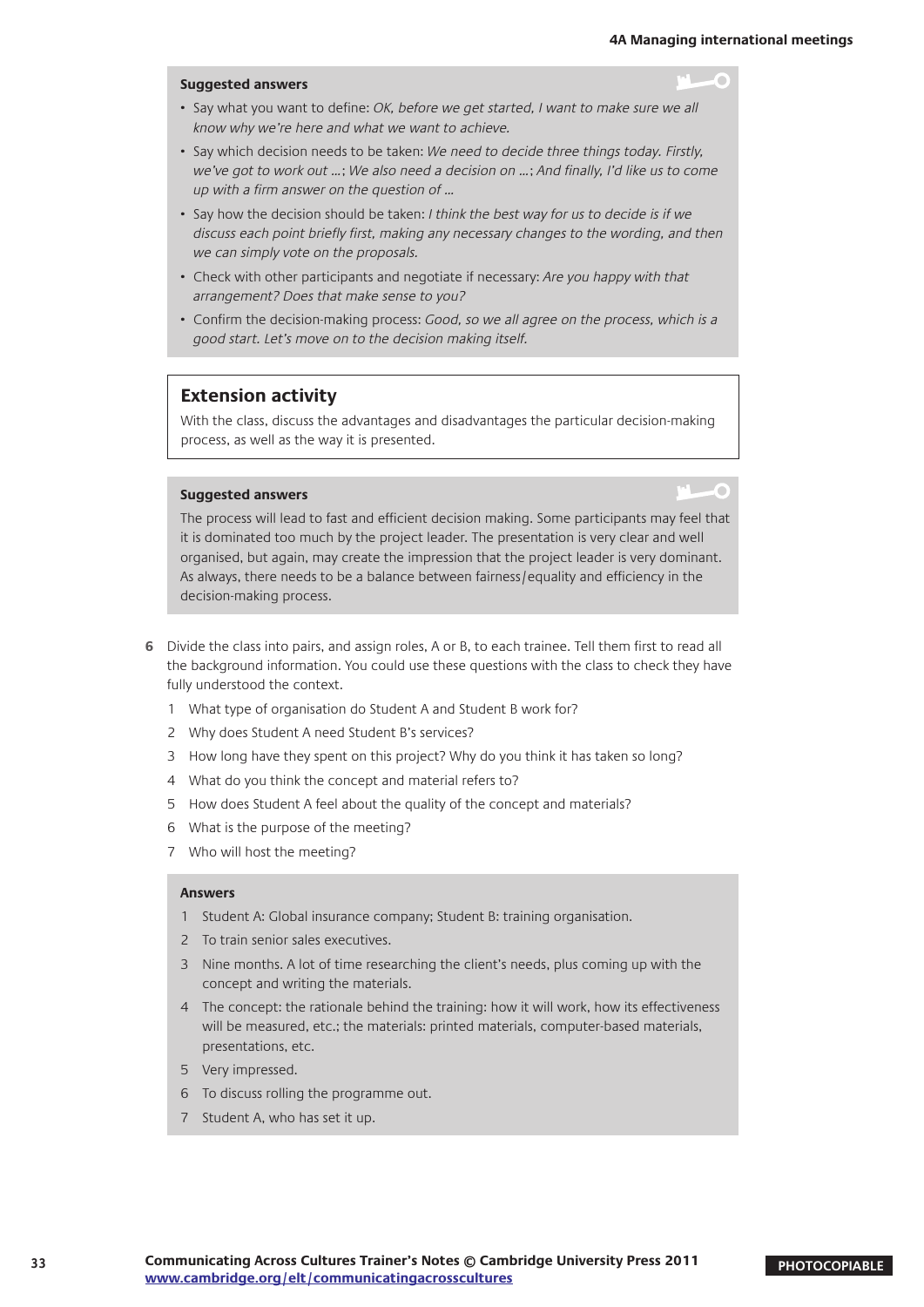Trainees then read the notes for their own roles. Monitor carefully to make sure they fully understand everything. With weaker groups, they could do this in groups (i.e. all the As work together to read and discuss that role, and all the Bs work in a different group). When they are ready, remind them that the aim here is to use the language and techniques from this unit (and the book, more generally) and that the aim is to reach a consensus and to build on the good relationship they have.

Allow plenty of time for the role plays (10–15 minutes). Monitor carefully, not just for language problems but also for the way they handle the problems caused by the misunderstanding in the email. Afterwards, trainees use the four prompts to discuss the effectiveness of the meeting. Finally, give and elicit feedback on trainees' performance and their solutions to the problem.

If you have an odd number of trainees you will need to have a group of three, where the third trainee is an assistant to either Student A or Student B.

#### **Cultural tip**

Tell trainees to close their books. Discuss these questions with the class and then tell trainees to read the cultural tip to compare it with their ideas.

- **1** What is the problem with meetings across cultures?
- **2** What is a / the solution to the problem?

#### **Answers**

- 1 The ways in which decisions are taken can vary significantly.
- 2 Clarify and agree in advance what is to be decided and how it will be decided.

#### **Can do**

Discuss the 'can do' statement with the class. If trainees feel they cannot yet outline a decision-making process in meetings, discuss how they can continue to improve, develop and practise this skill.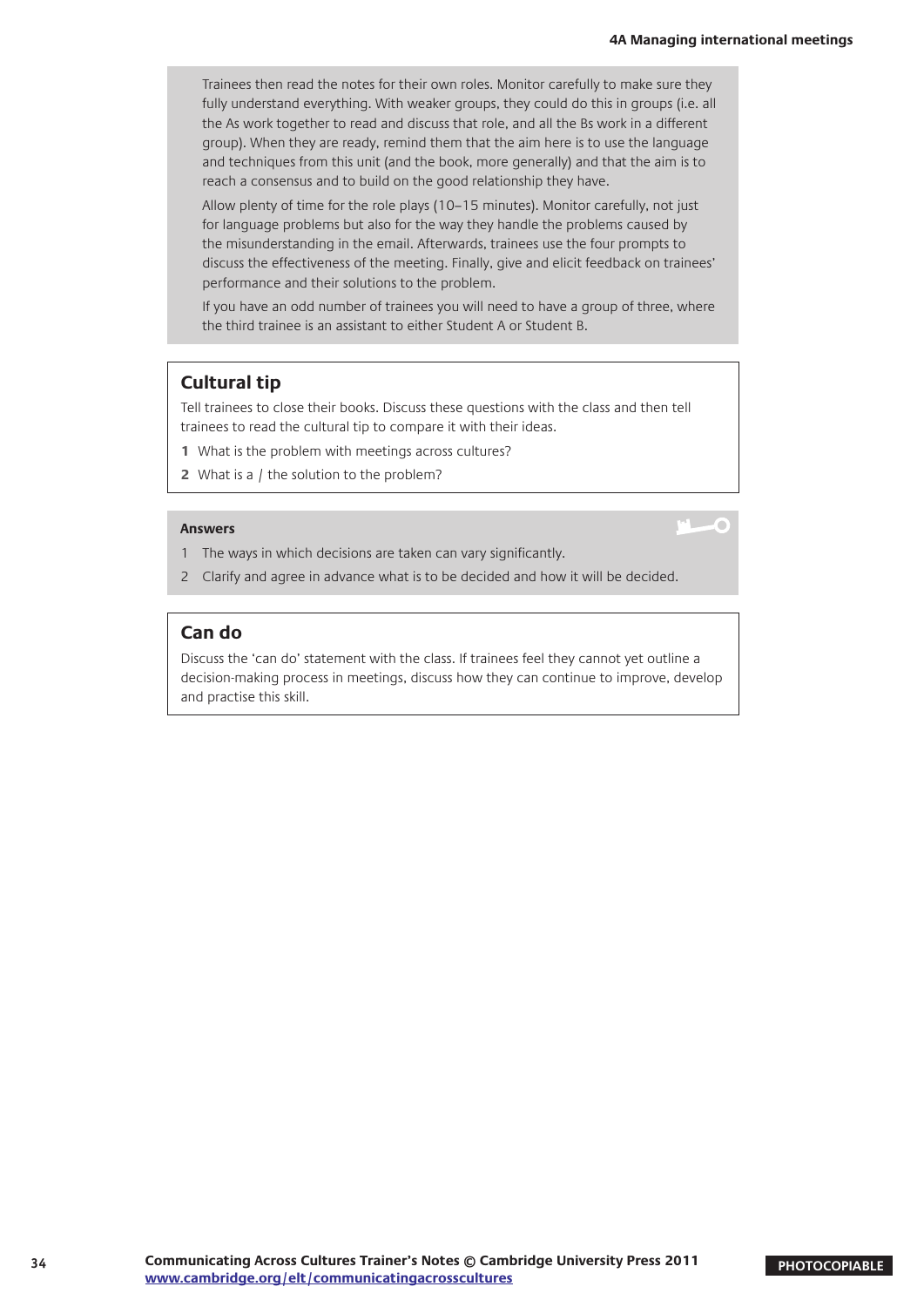Trainer's Notes

G

### 4B **Managing international meetings**

#### **Before you begin**

CAMBRIDGE

Discuss the aims briefly with the class, using these prompts to develop the discussion.

- **1** What do you think a difficult communicator might be?
- **2** How could you use your language skills to manage difficult communicators?

#### **Suggested answers**

- 1 Someone who talks too much or not enough; someone who is too aggressive or too passive; someone who doesn't listen or respect what others have to say, etc.
- 2 Encouraging people to speak more; telling people to change their behaviour, etc.
- **1** Elicit from the class what they know about Donald Trump. Then tell trainees to read his advice and to discuss it in pairs. Encourage them to bring in their own experiences of similar situations. After a few minutes, open up the discussion to include the whole class.

#### **Background note**

Donald Trump is a successful American businessman, who made a fortune in property investment. He is also a TV celebrity (most famously, as host of The Apprentice, a business reality show) and has expressed an interest in running for the job of US President. See www.trump.com/Donald J\_Trump/Biography.asp.

#### **Extension activity**

Trainees work in pairs turn Trump's advice into a list of 'Dos and Don'ts' (i.e. things that good managers should and shouldn't do).

#### **Suggested answers**

- DO find something that you like about them.
- DO find hidden potential.
- DO look for qualities that you like about the people around you.
- DO use what you have in common to build strong relationships.
- DON'T expect anyone to be perfect.
- DO recognise the strengths.
- DON'T become obsessed with the weaknesses.
- **2** Tell trainees to read the information, the instructions and the table to find out what they will have to do. You may need to check the following words from the table: digressing, irrelevant, side discussions. Trainees then work in groups of around four trainees to discuss the questions, including their own experiences of working with difficult people in meetings. Allow 5–10 minutes for the discussion, and then go through the questions with the class.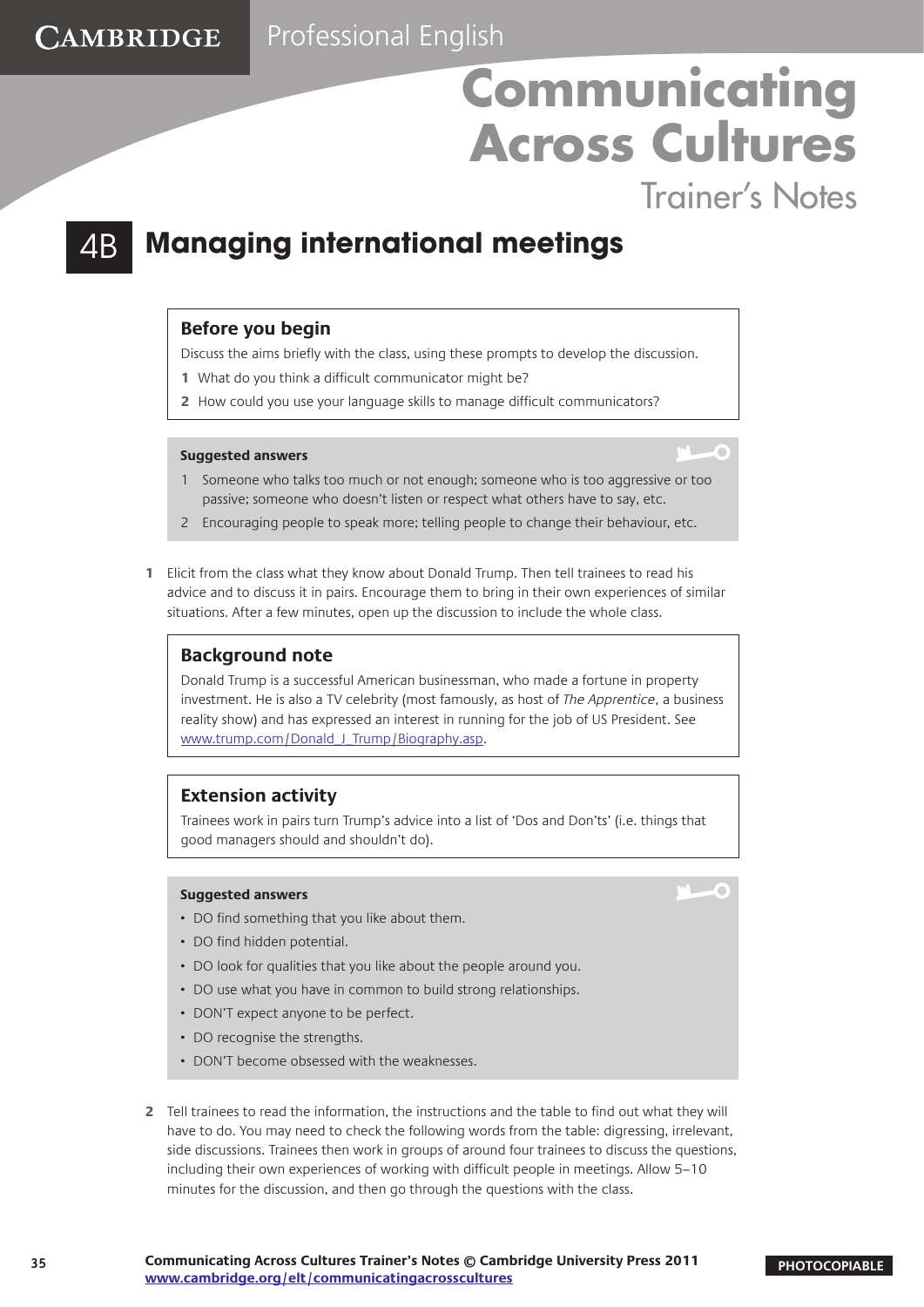#### **Suggested answers**

- Arguing and being aggressive: I can see we're not going to convince you, but we have to make a decision, and the majority view is clearly that …; Let's agree to disagree on that point, shall we?; Could we try to keep things positive?
- Digressing frequently: We need to stick to the agenda; Let's come back to that point later – we really need to stay focused at the moment; That's really interesting, but I don't see how it relates to the issue at hand, which is …
- Not listening: Colin, are you with us?; I really need your attention on this point; This isn't going to work unless we all stay focused.
- Saying nothing: Paula, you're quiet today. Is everything OK?; We'd really like to hear what you think about this.

#### **Language notes**

If you *digress*, you change the subject of the conversation away from the main topic. If something is *irrelevant*, it is not connected with the topic of the conversation.

A side discussion in a meeting takes place when several participants start talking to each other in a separate discussion from the main discussion.

**3 12** Make sure trainees know to make notes on the strategies to deal with each type of person. You could go through the four behaviours with the class first to elicit some possible techniques for dealing with them. Then play the recording for them to take notes. Allow them to discuss their ideas in pairs before feeding back to the class.

#### **Background note**

Speaker 3 mentions face-saving. Face is a very important concept in many cultures. It is strongly connected with a person's reputation and other people's respect for them. For example, it may be difficult for some people to admit that they are wrong because this would mean losing face. In a negotiation, a person may be prepared to make many concessions as long as it doesn't involve losing face, e.g. if the other side praise his / her skills as an excellent negotiator. Face-saving techniques are ways of finding a solution without either side losing face.

#### **Extension activity**

Tell trainees to listen again to find the following information in the four extracts.

- **1** Find three reasons why somebody may be quiet in a meeting. (extract 1)
- **2** Find two reasons why interrupting can be difficult. (extract 2)
- **3** Find five problems with impatient people. (extract 3)
- **4** What are the advantages and disadvantages of slower, more analytical people? (extract 4)

#### **Suggested answers**

- 1 They could have problems with English; they may lack confidence; they may be showing respect.
- 2 It doesn't feel polite; the other person may be a big boss.
- 3 They always (think that they) know best; they have the answer worked out; they won't listen to other ideas; they can be very direct or even rude; they can destroy teamwork.
- 4 Advantages: they pick up on problems that others might miss. Disadvantages: it's hard to listen to them; they slow down decision making.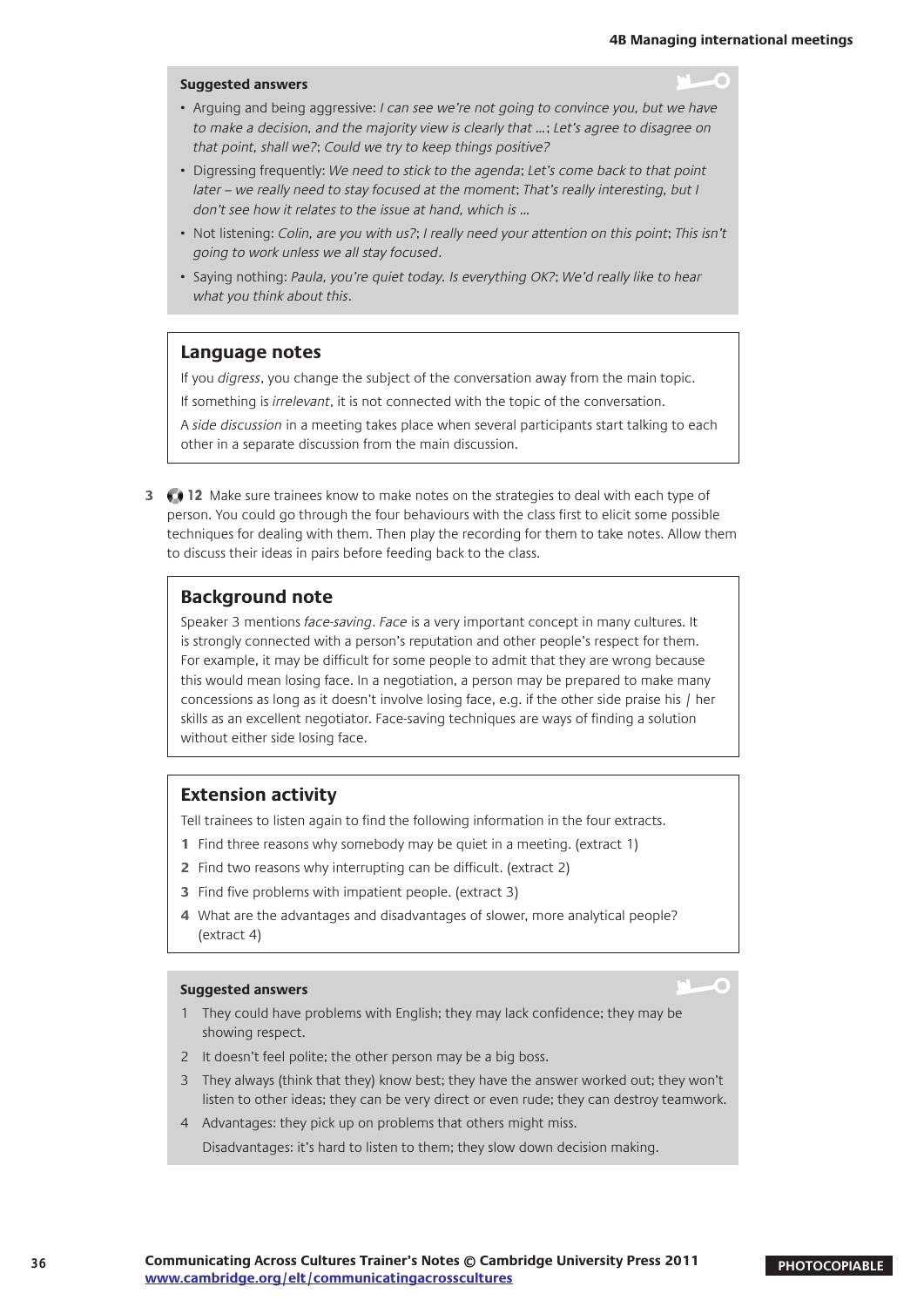. C

**4** Make sure all trainees have a complete list of communication strategies (from exercise 3) before you play the recording again. Point out that there is a phrase / sentence for most, but not all, of the strategies.

With stronger classes, encourage them to try the activity without looking at the audioscript. They will not have time to write down the whole phrases, but they should still be able to note some key words from each, and then reconstruct the whole phrases when they discuss their answers in pairs. You could play the recording a third time after their discussions for them to check the phrases. Finally, go through the answers with the class (SB page 67).

**5** Trainees work in small groups to think of at least one more phrase for each strategy. Afterwards, elicit a list of useful phrases and write them on the board.

#### **Possible answers**

- Ask open questions: How does everyone feel about that?
- Ask a specific person for an opinion: (Rachel), I think you're the best person to deal with this question.
- Ask a specific person for an opinion but give them options to make opinion giving easier: (Tom), would this work, or are there technical issues that we haven't considered?
- Apologise and interrupt: (Marian), sorry but could I just stop you for a second?
- Interrupt with a good reason: Sorry, (Bob), but we're really short of time and I want to make sure everyone has a chance to give their opinions.
- Use a positive phrase to begin and end: You're absolutely right, (Ralph). (Norma), do you have anything to add to Ralph's great idea?
- Get them to listen to others: (Linda), I think (Roy)'s point actually answered your question. (Roy), can you explain it again to (Linda).
- Get them to slow down and think of things they may have forgotten or not considered: Hang on a second, we mustn't forget …
- Focus them: So in other words, are you saying that …?
- Push them to take a decision: So if you're right that this is a problem, what's the answer?
- **6** Trainees discuss the question in small groups and then share their ideas with the class. Encourage trainees to suggest solutions to each of the problems, rather than supplying them all yourself.
- **7** Elicit a list of types of communicator and difficult behaviours mentioned in this unit (e.g. aggressive, digressing too much) as well as any types that have been mentioned during your discussions. Trainees then think carefully about how they would describe themselves, and discuss their ideas with a partner. Encourage them to be as honest as possible when describing each other's style, but obviously to avoid being too negative. Make sure the discussions stay focused on positive ways to improve, rather than criticism. Afterwards, discuss any surprises with the class.
- **8** Tell trainees to read through the background information to make sure they understand the context fully. You could use questions (e.g. What type of company is it? What is the purpose of the meeting?) to check they have understood.

Make sure the person leading the meeting knows his / her role card is on a different page. You could allocate roles in any of the following ways.

- Photocopy page 79 and cut up the roles into slips. Trainees choose one of the slips without looking at it.
- Trainees could be allocated roles at random, for example by rolling a dice.
- Trainees read through all the roles and choose the one they would like to play.
- • You could allocate the roles yourself, based on your impressions of the most natural roles for each trainee.

In each case, you can also decide whether trainees should keep their role secret from the others in their groups. This would add an extra twist at the end of the role play, where trainees have to guess what each other's roles were.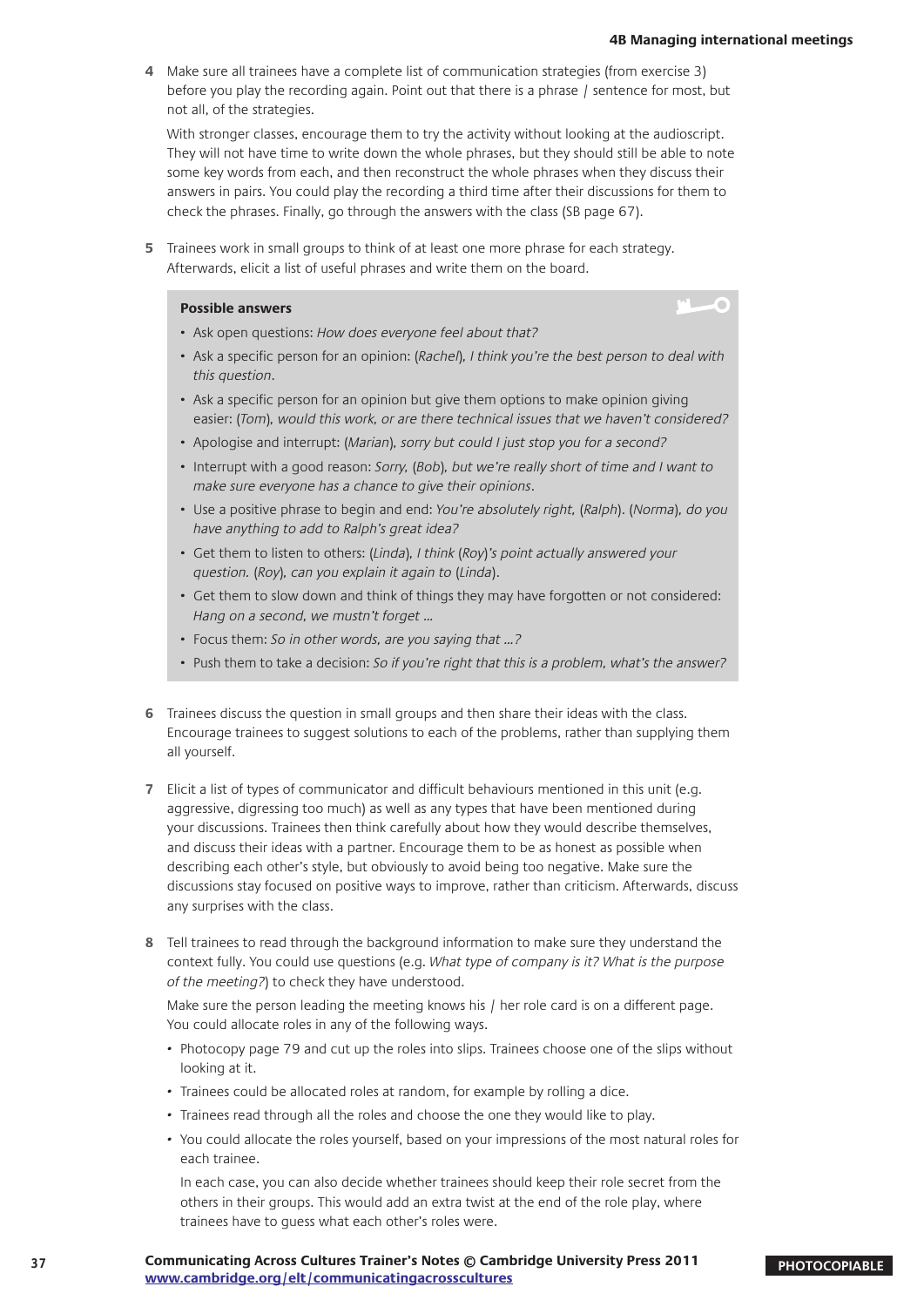#### **4B Managing international meetings**

C

Allow a short time for trainees to prepare for their roles, and then about ten minutes for the role plays. Monitor carefully not only for language but also the way the leader manages the different participants. Afterwards, trainees discuss the success of the meeting in their groups and feed back to the class. You could then repeat the activity with a different person playing the role of leader.

#### **Cultural tip**

Elicit from the class two things they need to balance when managing different communication styles. Then tell them to read the cultural tip to compare it with their ideas.

#### **Answers**

- 1 Respect and tolerance.
- 2 Making sure the meeting is efficient and effective.

#### **Can do**

Discuss the 'can do' statement with the class. If trainees feel they cannot yet manage different types of communicators in meetings, discuss how they can continue to improve, develop and practise this skill.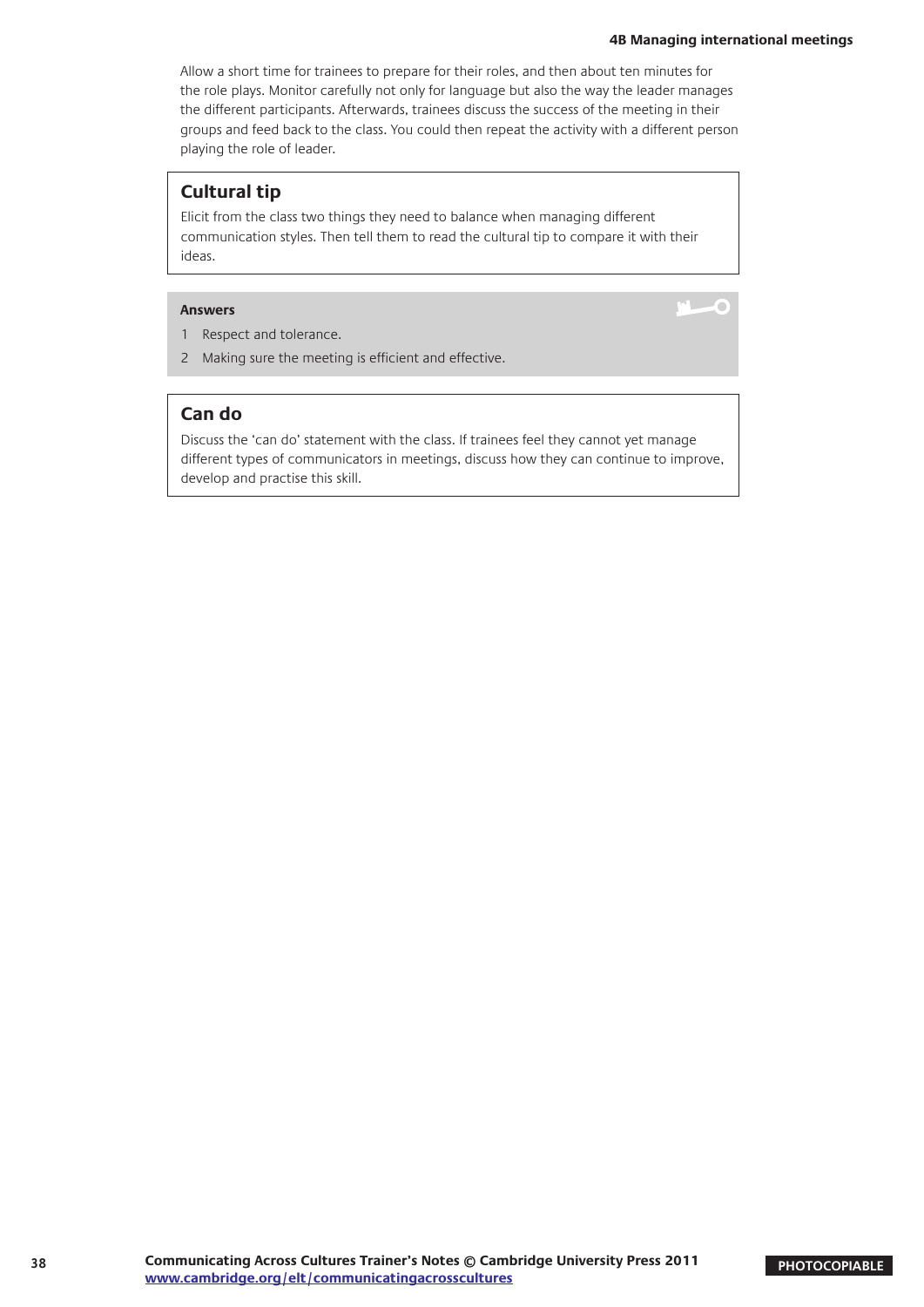Trainer's Notes

 $\overline{\phantom{0}}$ 

ò

### **Becoming a better listener**

#### **Before you begin**

CAMBRIDGE

Use the two unit aims to generate a short discussion. You could use these questions to prompt the discussion, but avoid providing answers at this stage.

- **1** Why is listening especially important for effective communication?
- **2** How can you clarify when listening?

#### **Suggested answers**

- 1 Listening is not only a question of understanding what the other person is saying, but also an important way of showing respect. One of the most important communication skills is to know when to stop talking about yourself and when to listen to the other person.
- 2 By asking questions; by paraphrasing what the other person has said.

#### **Language note**

The verb to clarify has two related meanings. The basic meaning is to give clarification, or to explain when there is a misunderstanding. A second meaning is to ask for clarification or to check your own understanding. This second meaning is the one used in this unit.

**1** Tell trainees to read the introduction and to discuss the questions in small groups. After a few minutes, open up the discussion to include the whole class.

#### **Suggested answers**

Effective listening behaviours include:

- using body language and facial expressions to show you are paying attention; responding enthusiastically to what the other person is saying, e.g. That's really interesting.
- using 'listening noises' like Uh-huh and I see; asking questions which show you are paying close attention
- repeating back the other person's words
- resisting the temptation to talk about yourself.

It is important not to think in terms of techniques: pretending to listen may be even worse than not listening at all. Instead, we simply need to learn to take a genuine interest in what the other person is saying.

#### **Extension activity**

There are dozens of excellent quotes about the importance of listening available online, e.g. [www.leadershipnow.com/listeningquotes.html.](http://www.leadershipnow.com/listeningquotes.html) You could print off a few quotes for trainees to read and discuss in small groups: do they agree with the speaker in each case?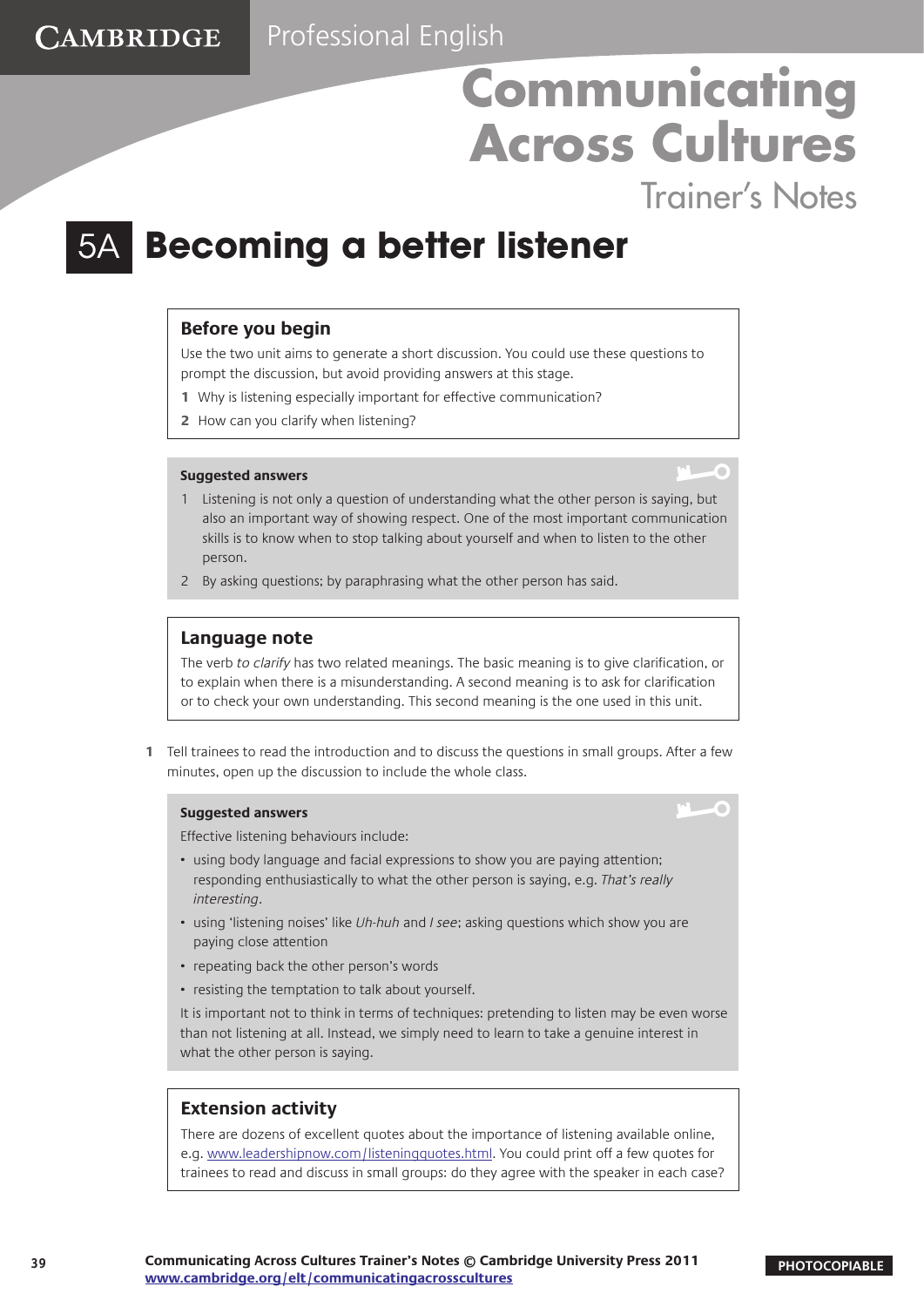**2 13** Trainees read the five questions in pairs to predict and discuss what Abhijit might say about each of them. Make sure they understand the concept of face-saving (see **Language note** after exercise 3 in Unit 4B). Then play the recording for trainees to check their predictions. They discuss their answers again in pairs before feeding back to the class (SB page 68).

#### **Language note**

If you assume something, you believe it is true because it seems obvious to you, and you don't consider the possibility that it is false. But assumptions are dangerous because they are often wrong.

If you show intent to do something, you show that you are willing and ready to do it.

#### **Extension activity**

Write the following words on the board. Make sure trainees understand them all.

- **1** interpret **4** follow-up **7** pressure **10** threatened **2** expectations **5** assume **8** intent **11** weakness
	- **3** a learning process **6** explaining **9** scenario **12** open

Trainees work in pairs to remember what was said about them, and then listen again to check. They discuss their answers in pairs before feeding back to the class.

#### **Answers**

- 1 Listening is the most important factor … in international communication because of the way people interpret things so differently.
- 2 Abhijit says that we come with very different expectations and different experiences to the international community.
- 3 For Abhijit, listening effectively is a learning process (i.e. he's still learning how to do it better).
- 4 He asks for clarification during a meeting or as a follow-up after a meeting.
- 5 The key thing for Abhijit is not to assume he understands, and to clarify.
- 6 Clarification, if it's done properly … means explaining what you are trying to clarify.
- 7 Abhijit tries to avoid putting someone under pressure by making sure the person sees you are interested in what they are saying.
- 8 Showing intent to solve a problem … is important to build two-way communication.
- 9 The scenario described by the Interviewer (when you ask if there are any delivery problems, people say no and in fact, there are problems) is a very interesting scenario to handle.
- 10 Abhijit makes sure the person does not feel threatened in any way by [his] questions or the clarification he is looking for.
- 11 Abihijit believes we are always responsible for communication working, and, if it doesn't, then it's our weakness.
- 12 If the person understands that your intention is positive, that you want to understand, then the person will be more open, will share information and we'll be in a better position to exchange ideas.
- **3** Go through the questions quickly with the class to make sure they understand. For the second question, elicit what Abhijit says about the communication style of modern corporate India (that it is no longer common for people to deny problems in order to save face). Trainees discuss the questions in pairs and then feed back to the class.
- **4** Tell trainees to read through the instructions carefully to find out what they have to do. Point out that most of the questions and statements are on the next page. It is a good idea to do the first question with the class as an example. Trainees then work alone to complete the exercise and compare their answers in pairs before feeding back to the class (SB page 68).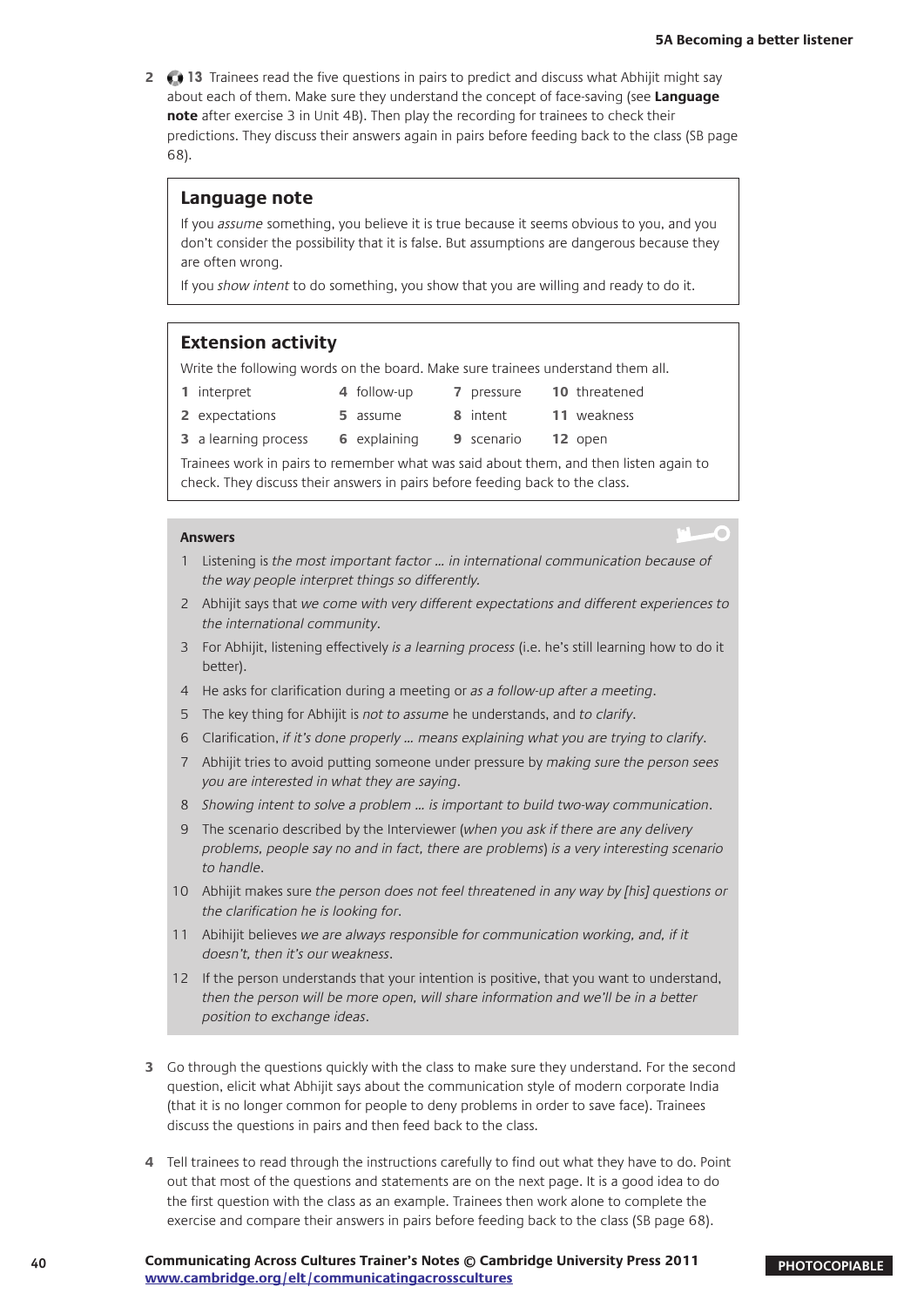$\overline{1}-\overline{0}$ 

#### **Extension activity**

The twelve questions and statements in exercise 4 are all responses (from Speaker B) to statements (from Speaker A). Trainees work in pairs to think about what Speaker A's original statement was. Elicit the first Speaker A statement and write it on the board as an example.

When you go through trainees' suggestions, write the best ideas, in a mixed-up order, on the board. Alternatively, you could just write the **Suggested answers** from the box below onto the board, again in a mixed up order.

Trainees then work in pairs to make dialogues (Speaker A's statement followed by the appropriate request for clarification), taking turns to be Speaker A. Trainees then repeat the exercise with their books closed, to try to remember the techniques and the phrases.

#### **Possible answers**

- 1 I think we're taking a big risk by having just one version of the product.
- 2 We can offer you a short-term contract for now, and then we can review the situation in July.
- 3 I'm afraid she can be quite a difficult person at times.
- 4 This project will only be successful if we have really good teamwork.
- 5 Our previous supplier had serious quality problems the goods were often of a very poor quality.
- 6 The deal looks good on paper, but I'm still worried that cultural issues could be an issue.
- 7 I see there's no mention in the contract of security guarantees, but I'm afraid we really must have that in the deal.
- 8 I think we have no alternative but to stop all unnecessary spending.
- 9 I'm afraid we may have a small problem with the deadline.
- 10 Apparently they've got quite a big budget for this project, which is good news.
- 11 We need to do a complete overhaul of our distribution network.
- 12 We can guarantee that our work will be of world-class quality.
- **5** Trainees work in small groups to discuss what they would ask about and how they would do it. After you have discussed their ideas with the whole class, tell trainees to read the commentary on page 68 to compare it with their ideas.

#### **Extension activity**

Trainees work in pairs to role play the conversations from exercise 5.

**6** Divide the class into groups of three and allocate roles within each group. Tell trainees to read through the instructions carefully to find out what to do. Point out that they will each have the chance to play all three roles, so they can all spend a minute or two thinking about the conversation topics. Make sure Student A knows to use the techniques from this unit. Then start the first role play. Be very strict with the time limits in order to give everyone a chance to play each role. After all the role plays and feedback, give and elicit feedback from the whole class on the role plays.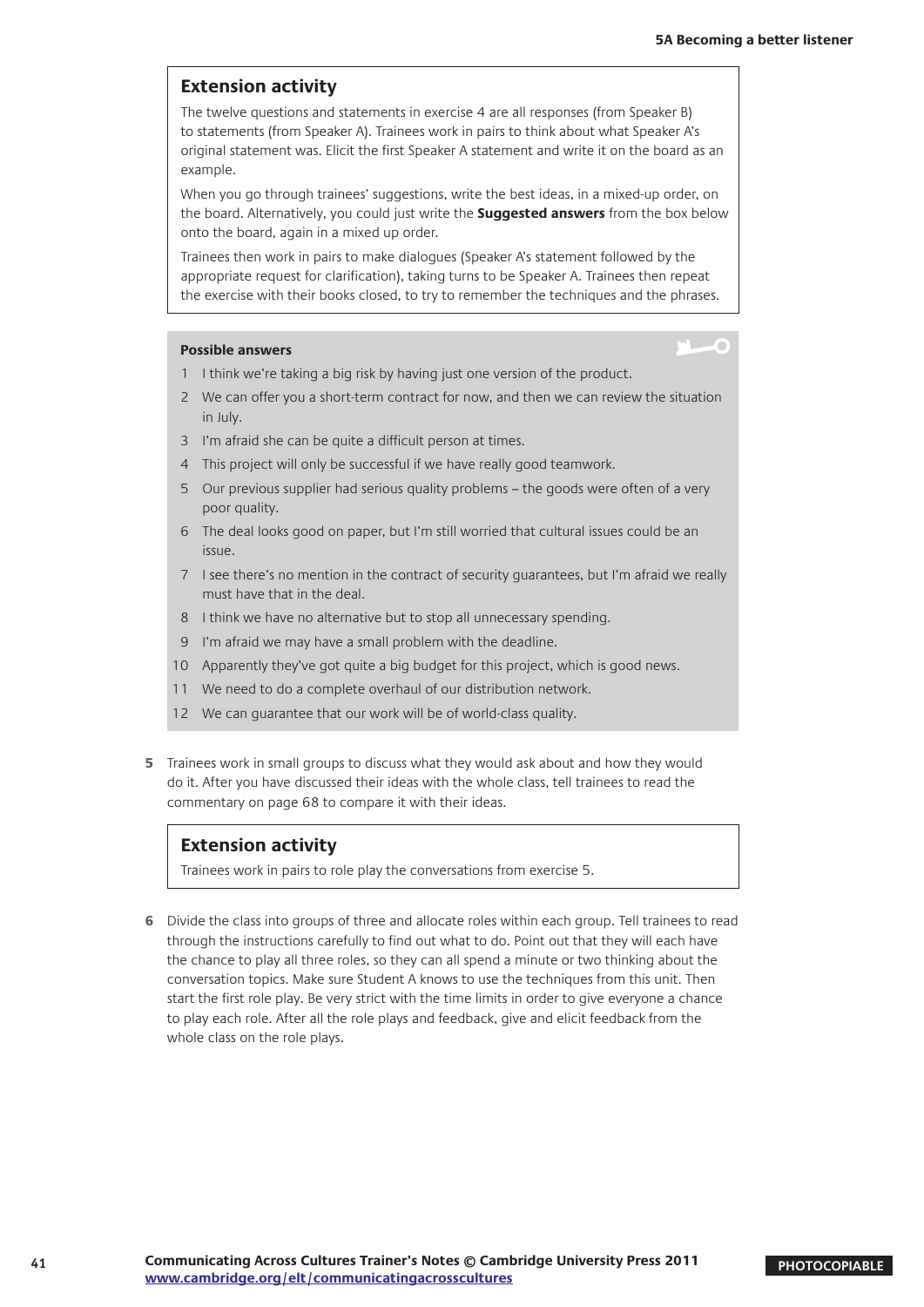If you don't have a multiple of three trainees, you will need to have at least one group of two, where Student B acts as the observer, giving feedback on Student A's performance.

#### **Cultural tip**

Elicit from the class the two main advantages of clarifying. Then tell trainees to read the cultural tip to compare it with their ideas.

#### **Can do**

Discuss the 'can do' statement with the class. Check that all trainees feel comfortable using a range of clarification questions to understand what others are saying, and discuss with the class how they can continue to improve in this skill.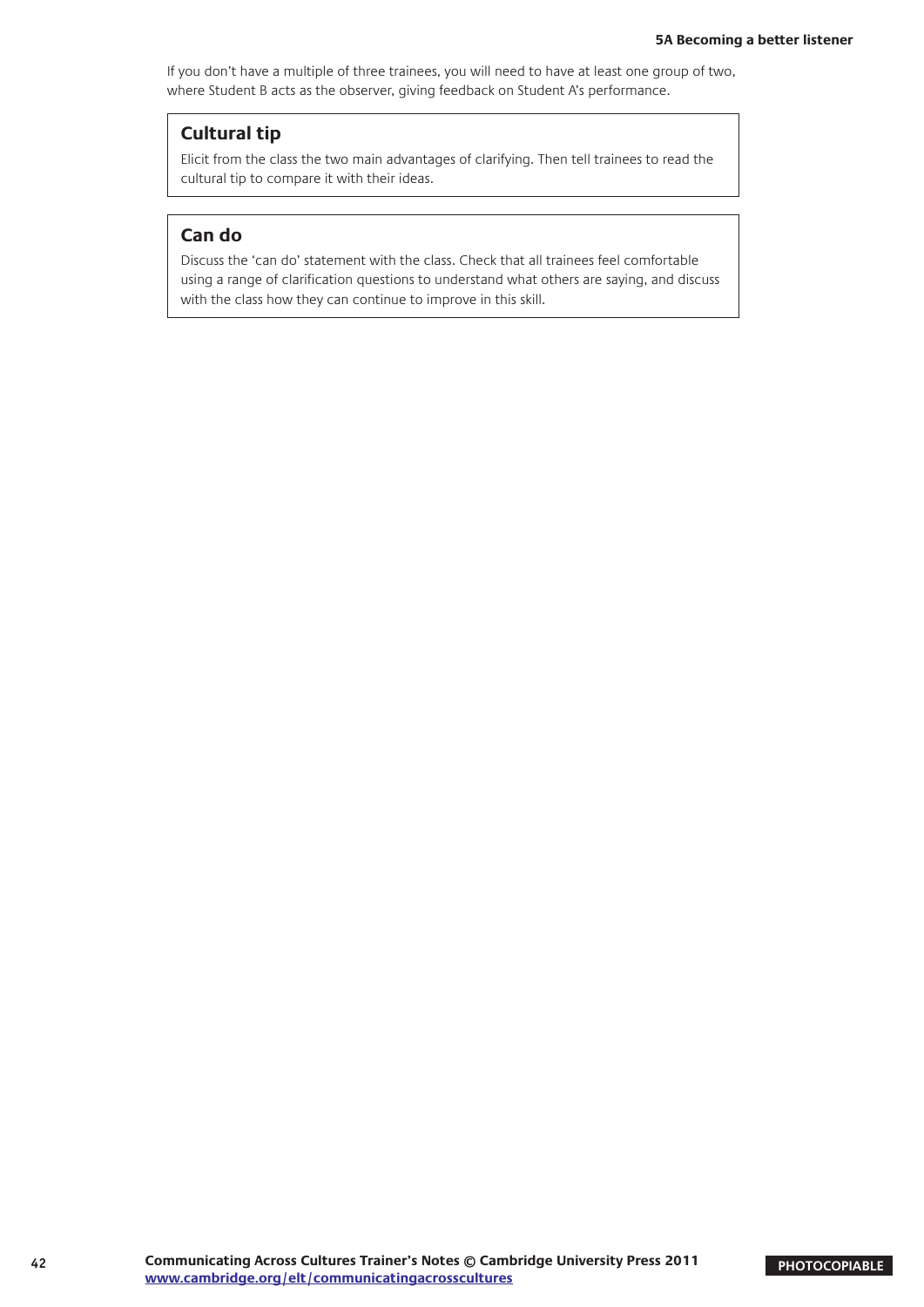Trainer's Notes

F

### 5B **Becoming a better listener**

#### **Before you begin**

**CAMBRIDGE** 

Use the two unit aims to generate a short discussion. You could use this questions to prompt the discussion, but avoid providing answers at this stage.

• What do you think is the connection between spoken phrases and listening more effectively?

#### **Suggested answer**

- Short spoken phrases can encourage the other person to speak, show we are paying attention and clarify misunderstandings.
- **1** Trainees spend a few minutes brainstorming reasons for listening. Collect their ideas onto the board. Then tell trainees to read the list on page 68 to check if it mentions the same ideas. Finally, discuss with the class any differences between your list on the board and the list in the book.

#### **Language note**

One good reason for listening, mentioned in the **Suggested answers**, is to build rapport. Rapport / $r$ æ $'$ pɔː/ is a feeling of getting on well with somebody and understanding them. Ways of building rapport include socialising together and taking an interest in the other person's hobbies and interests, for example.

**2** Trainees discuss the five questions in pairs first, to predict what the text might say about them. You may need to check they understand the meaning of punctuality (being on time). Trainees then read the text to compare it with their ideas. They discuss the answers again in pairs before feeding back to the class (SB page 68).

#### **Language notes**

- If you articulate something, you put it into words.
- Your *underlying values* are those that are most important to your character and beliefs. These values *underlie* things like how you behave and what you say.
- In the title to the second paragraph, profile is used as a verb (to analyse and create a profile or description of something).
- Your competence levels describe the extent to which you are competent (able to do things well).
- If you do something *sympathetically*, you show respect and understanding for another person's feelings and needs.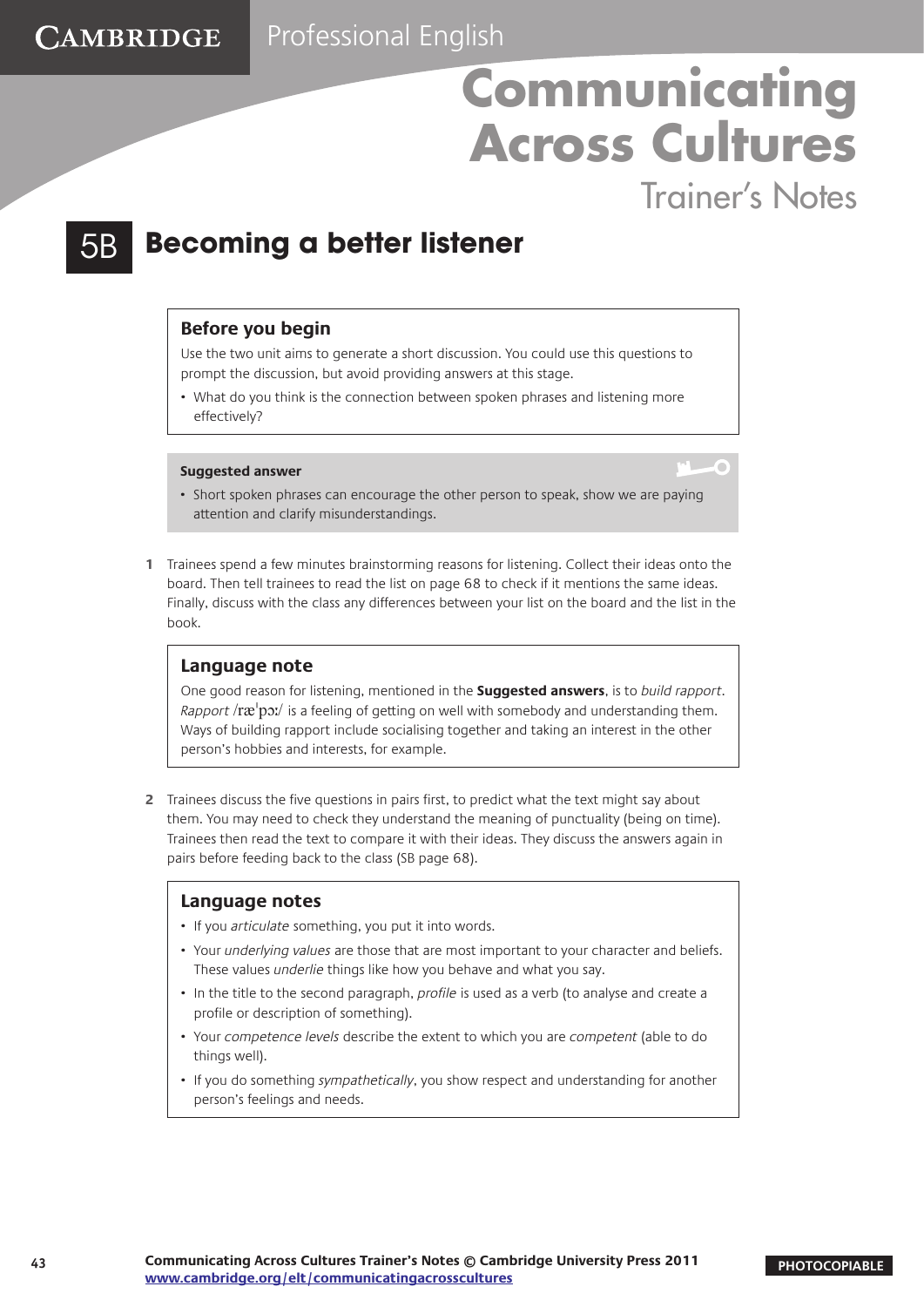#### **Extension activity**

Trainees read the text again to answer these questions.

- **1** What examples of attitudes are given in paragraph 1? Why might these particular attitudes be important?
- **2** What three words from paragraph 2 are connected with the meaning of expertise?
- **3** What two types of question are mentioned in paragraph 3?
- **4** What two adjectives in paragraph 3 describe people who need help? Why, from a selfish point of view, is it important to help these people?
- **5** What two types of phrases for supporting people emotionally are mentioned in paragraph 5?

#### **Answers**

- 1 Leadership, teamwork, punctuality, quality and customer service. It may be useful to assess these values and attitudes during a job interview or when considering which colleague to promote to a higher position, for example.
- 2 Knowledge, skills and experience.
- 3 To direct the speaker to confirm things they know; to inform them about things they do not know.
- 4 Overworked and stressed. From a selfish point of view, it is good to have a reputation as a helpful person because you may need help yourself in the future.
- 5 Simple phrases to make the speaker feel that he or she is understood sympathetically, e.g. 'I understand'; positive phrases, e.g. 'I think you're doing a great job'.
- **3 14** Go through the instructions with the class to make sure they understand what to do. Point out that there may be some room for discussion over some of the reasons for listening. Point out also that it may be impossible to note down the full questions, so trainees should just note the key words from each question and then try to reconstruct the whole question after they have listened. They could listen a second time to complete their notes if necessary. They discuss their answers in pairs before feeding back to the class (SB page 68).

#### **Language notes**

- If you are half-thinking of doing something, you have considered the idea, but it is not yet solid enough to be a plan.
- If something winds you up, it makes you feel stressed or angry.

#### **Extension activity**

Trainees listen again to identify the problem mentioned in each conversation.

#### **Answers**

Conversation 1: Speaker A is feeling a bit insecure due to a lack of understanding of finance.

Conversation 2: Speaker C is feeling wound up because a colleague has copied his manager into an email again, which is interpreted as escalating things to management. Conversation 3: Speaker E misses the creative side of his / her previous job. Instead, the job now is very much maintenance and dealing with angry customers.

**4** Trainees work alone to match the questions to the headings. Point out that there are more questions than headings, so most headings have two questions. Trainees check in pairs before feeding back to the class (SB page 68).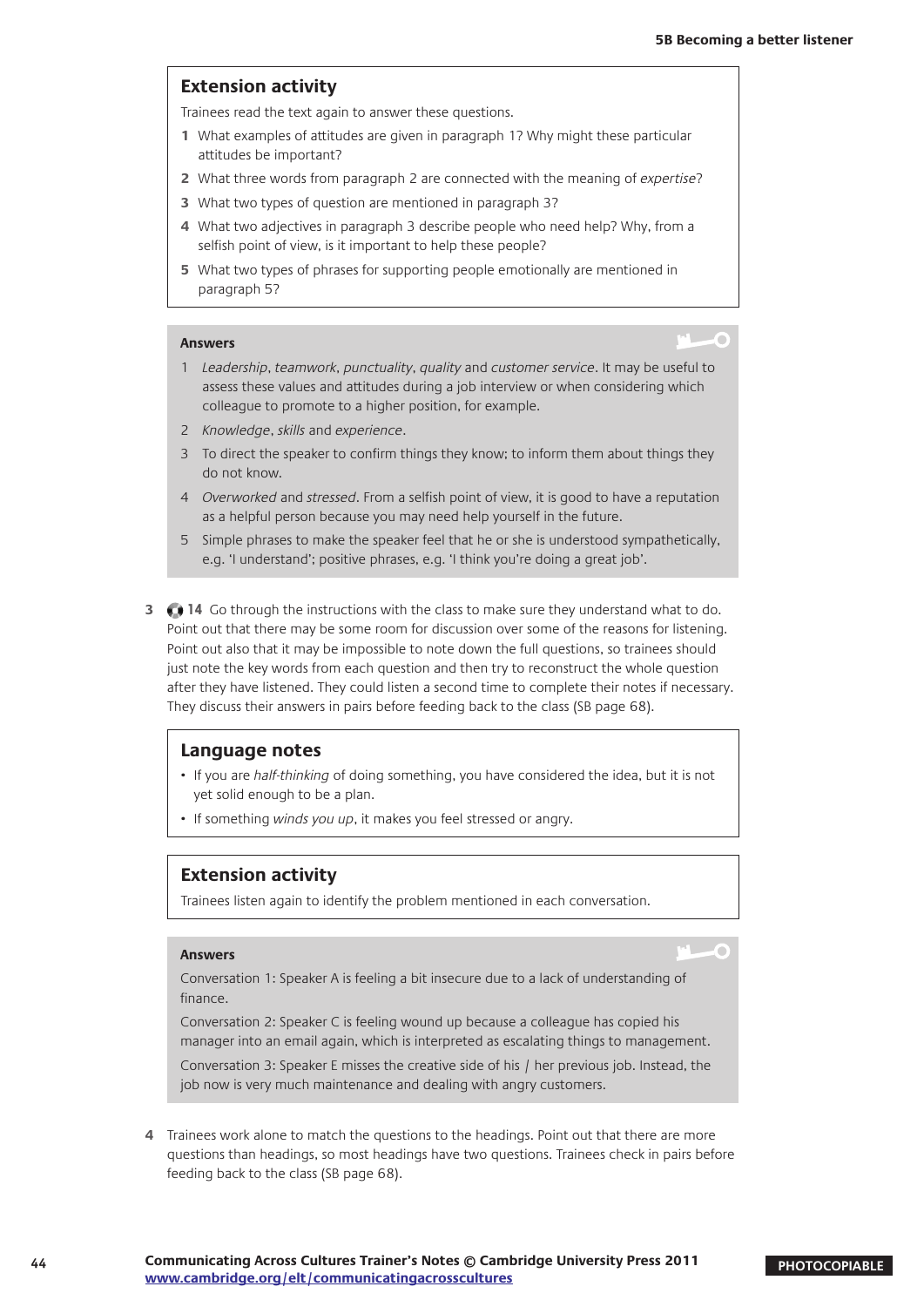**5** Photocopy and cut up the role cards. Divide the class into groups and give each group a pack of Speaker cards and Listener cards, with the cards face down. Make sure they know which pack is which. Tell them that each conversation should last up to around two minutes, but you can be flexible about this. The observers should guess which techniques the listener is using in each case, and should give feedback on the effectiveness of the listeners' techniques. Allow plenty of time for the conversations and feedback, so that each trainee has the chance to be the listener more than once. Finally, discuss the effectiveness of the techniques with the class.

#### **Cultural tip**

Discuss briefly with the class why it is useful to develop a wide range of listening behaviours. Then tell them to read the cultural tip to compare it with their ideas.

#### **Can do**

Discuss the 'can do' statement with the class. Check that all trainees feel that they can adapt their listening behaviours to the needs of different speakers and situation, and discuss with the class how they can continue to improve in this skill.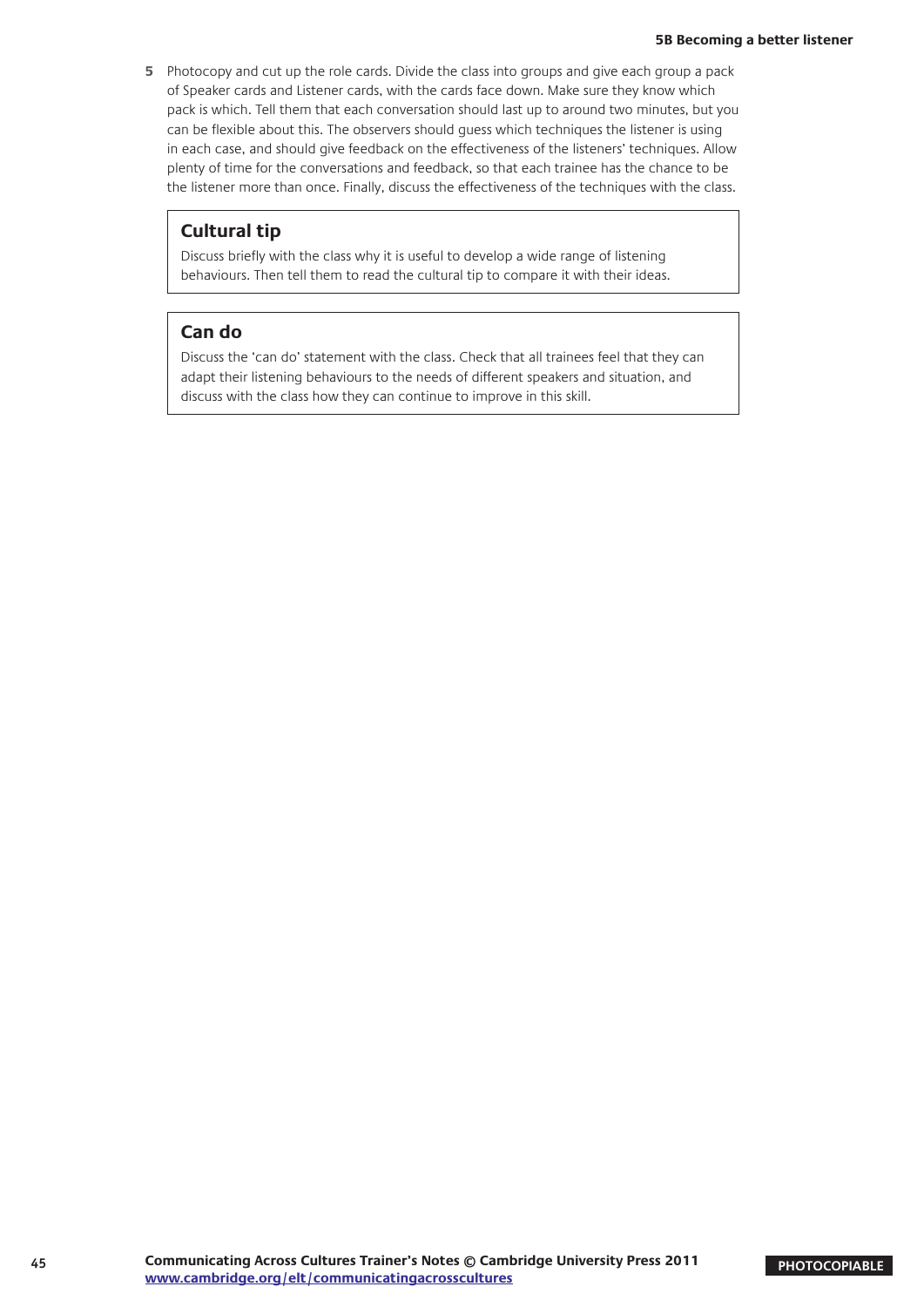Trainer's Notes

'n

### **Presenting across cultures**

#### **Before you begin**

**CAMBRIDGE** 

Use the two unit aims to generate a short discussion, including their experiences of presenting across cultures. You could use these questions to prompt the discussion, but avoid providing answers at this stage.

- **1** What are the challenges of presenting to different audiences?
- **2** Why might it be important to customise your message for your audience?

#### **Suggested answers**

- 1 They may not react in ways that you expect, and they may have their own expectations of you, because of cultural differences; it may be more stressful to present in a foreign language.
- 2 To help them to understand it better; to make it more persuasive and effective; to avoid creating a bad impression, etc.
- **1** Discuss briefly with the class what they know or can guess about the cultures of the six countries, and how this might influence the ways audiences watch presentations. Trainees then read the notes to try the matching exercise. They discuss their ideas in pairs before feeding back to the class (SB page 68).

#### **Background notes**

In Finnish culture, important principles include egalitarianism (rights and fairness for everybody) and self-sufficiency (the ability to support yourself without help from others). See [www.kwintessential.co.uk/resources/global-etiquette/finland-country-profile.html.](www.kwintessential.co.uk/resources/global-etiquette/finland-country-profile.html) The UAE (United Arab Emirates) has a reputation for being more liberal and cosmopolitan (international) than many of its Arab neighbours. The two largest Emirates, Dubai and Abu Dhabi, are centres of international business. See [www.kwintessential.co.uk/etiquette/](http://www.kwintessential.co.uk/etiquette/doing-business-middleeast.html)

[doing-business-middleeast.html;](http://www.kwintessential.co.uk/etiquette/doing-business-middleeast.html) [www.uaeinteract.com/.](http://www.uaeinteract.com/)

#### **Extension activity**

Trainees read the notes again to find three words in each extract that best summarise the culture in each country.

#### **Suggested answers**

- 1 US: personality, direct, individualistic
- 2 Japan: formal, polite, respect
- 3 UAE: animated, entertain, relationship
- 4 Germany: serious, solid, experience
- 5 Finland: formal, design, quality
- 6 UK: ironic, anecdotes, moderate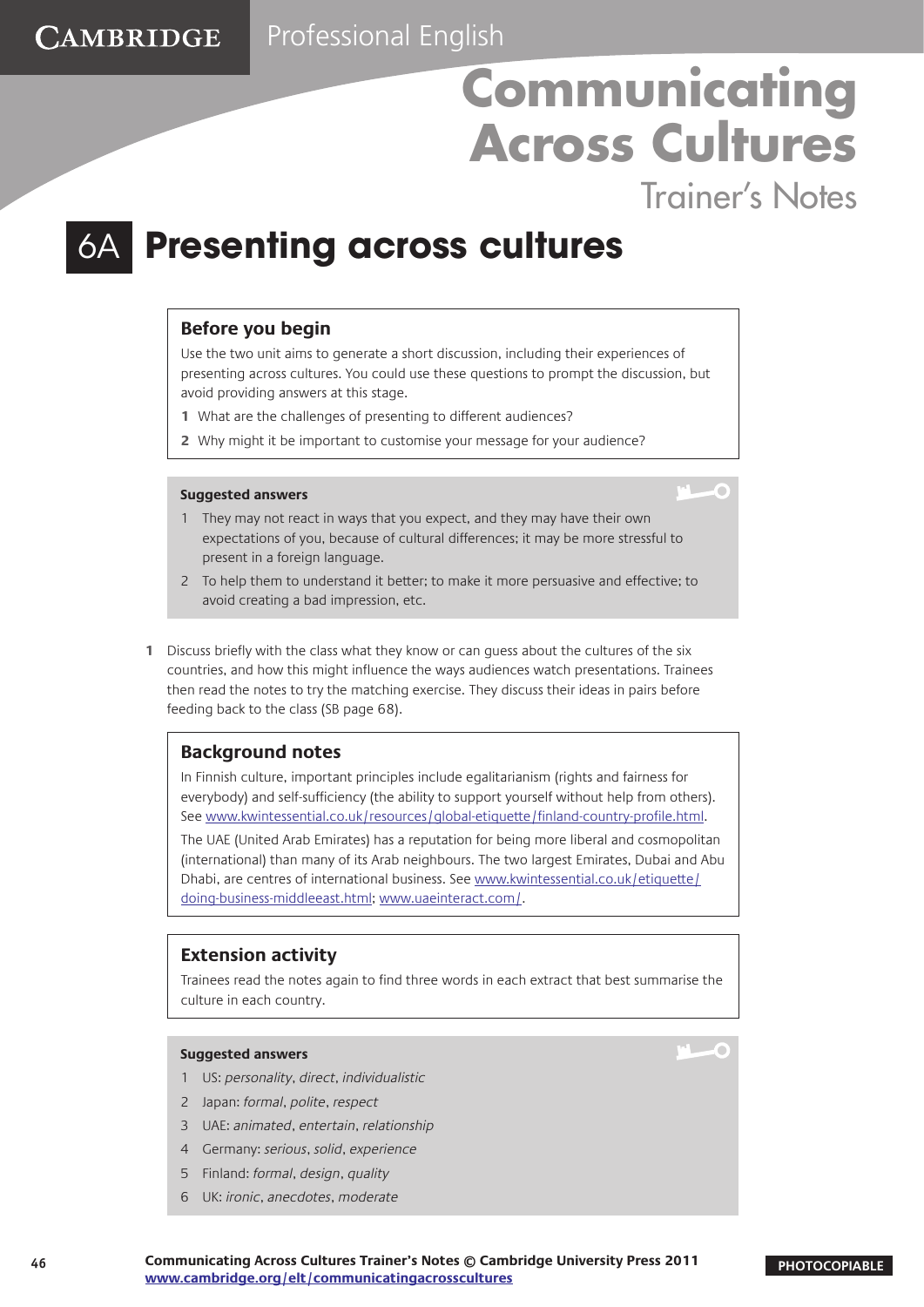O

**2** Trainees discuss the questions in pairs, including examples from their own experience. After a few minutes, open up the discussion to include the whole class.

#### **Suggested answers**

Things you need to know about your audience include:

- how many people there are
- how well they understand your language
- their nationalities (plus cultural information about those nationalities)
- their work (plus cultural information about those industries)
- their level of experience / knowledge connected with the subject of your presentation
- their expectations of your presentation
- their reasons for coming to your presentation
- **3 15** Tell trainees to read the introduction and the questions to find out which of the six countries from exercise 1 Dom has experience of (UAE (Dubai), Japan and the UK). Play the recording for trainees to answer the three questions. They discuss their answers in pairs before feeding back to the class (SB page 68).

#### **Language note**

If a presentation is collaborative, different people work together to create it.

#### **Extension activity**

Write the following words and phrases on the board.

- **1** collaborative **7** engage
- **2** beforehand **8** around the presentation
- -
- 
- **3** perspectives **9** attitude
- **4** simplify **10** too strong
- **5** tables **11** context
- **6** entertainment

Trainees discuss in pairs what Dom says about each word or phrase, and then listen again to check. They discuss their answers again in pairs before feeding back to the class.

#### **Suggested answers**

- 1 Dom recommends making the presentation as collaborative as possible, with colleagues and external clients.
- 2 It's typical to let people look at the presentation beforehand ... so there are no surprises.
- 3 you need to customise your message and style to the different needs and perspectives of different audiences.
- 4 internationally you need to simplify everything.
- 5 Dom recommends using tables in presentations only occasionally.
- 6 In presenting internationally, he recommends more of a focus on entertainment rather than actual content.
- 7 you have to find ways to engage people.
- 8 In the Middle East the real business is done around the presentation not in it.
- 9 If you have a 'this is how we do it back home' attitude, then you are almost guaranteed to fail.
- 10 He describes a creative director who came through too strong.
- 11 Dom says if we don't adapt to the local context, we'll fail.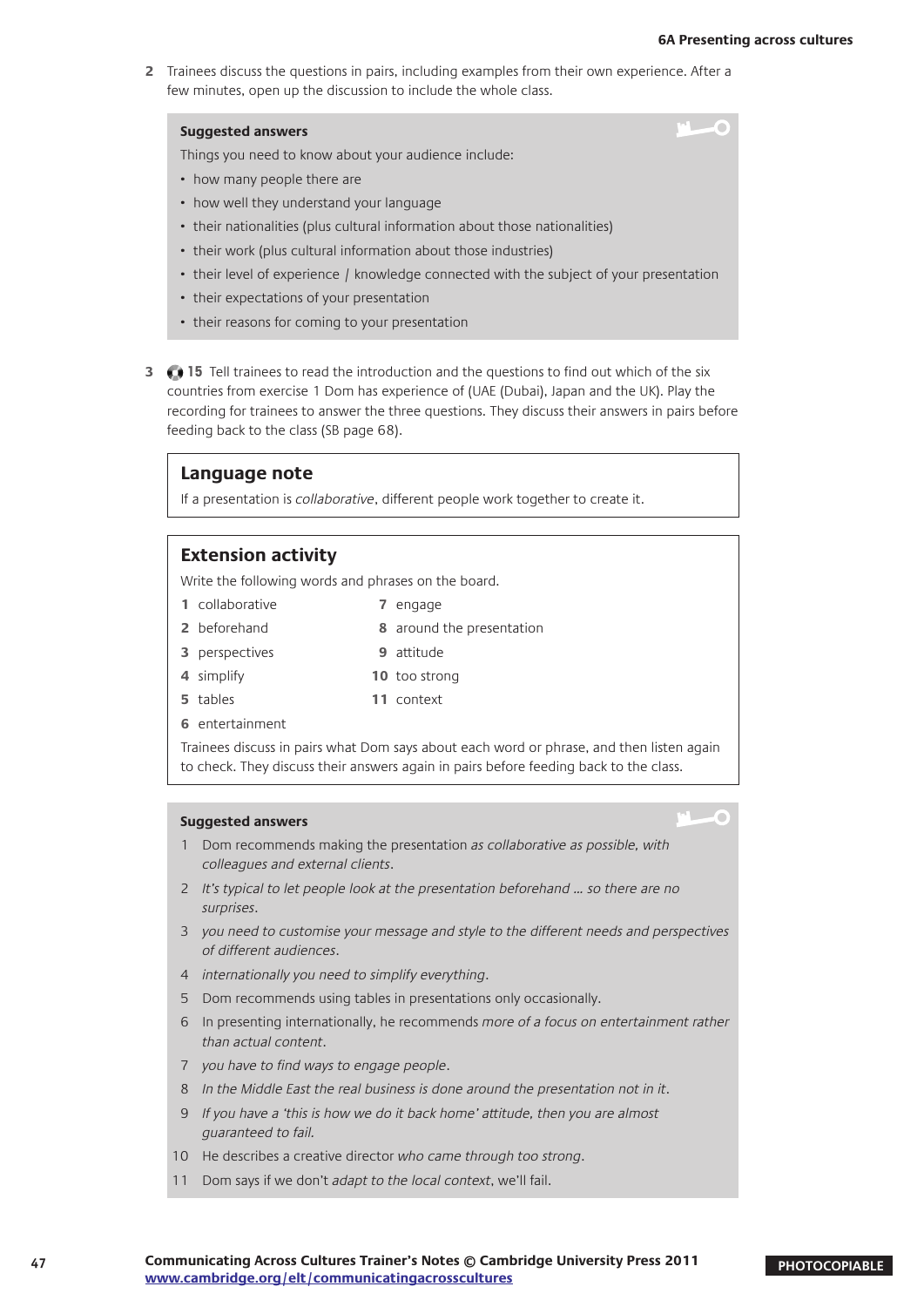C

**4 16** Go through the instructions carefully to make sure everyone understands what to do. You could elicit some ways of acknowledging the audience's main interest, e.g. I understand you're especially interested in ... and explicitly promising to deal with something, e.g. I can assure you that this will be my top priority. Trainees then read the extracts to complete the exercise. They check in pairs before feeding back to the class (SB page 68). Note that sometimes different answers may also be possible.

#### **Background note**

If you do something explicitly, you do it openly and directly. It contrasts with doing something *implicitly*, where the other person has to work out your meaning. For example, if you would like someone to open the window, you could do this explicitly by asking them to open the window, or implicitly by pointing out that it's very warm in the room.

#### **Extension activity**

Trainees underline the whole phrases for the two functions:

- acknowledging the audience's main interest
- explicitly promising to deal with something.

#### **Suggested answers**

Acknowledging the audience's main interest:

- Now I understand that there are significant problems with ..., which you feel are important.
- I can appreciate that one of your main concerns is ...
- I'm not planning to ... because I know that you are mainly interested in ...
- Now I know that ..., and I sense that ...
- ... just to enable you to understand things a little better.
- Then, as I know you'd really need to have some more information about ...

Explicitly promising to deal with something:

- So I want to focus exclusively on these concerns today, particularly ...
- What I want to do today is to help you to ...
- For this reason I'll concentrate on ...
- So to help clarify things for you what I want to do is ...
- Firstly, I'll run over the main reasons for ...
- I want to spend some time looking at ...
- **5** Trainees work in pairs to discuss the task. Encourage them to use the phrases from exercise 4 in their introductions. Allow around five minutes for them to prepare, and then give them a chance to present their introductions to another pair. Give and elicit feedback on the effectiveness of the introductions.

#### **Extension activity**

Tell trainees to read the model introduction on page 69 to compare it with their own versions. They should then read the commentary on page 69 to check the techniques that the speaker used, and to make sure they used the same techniques in their own introductions.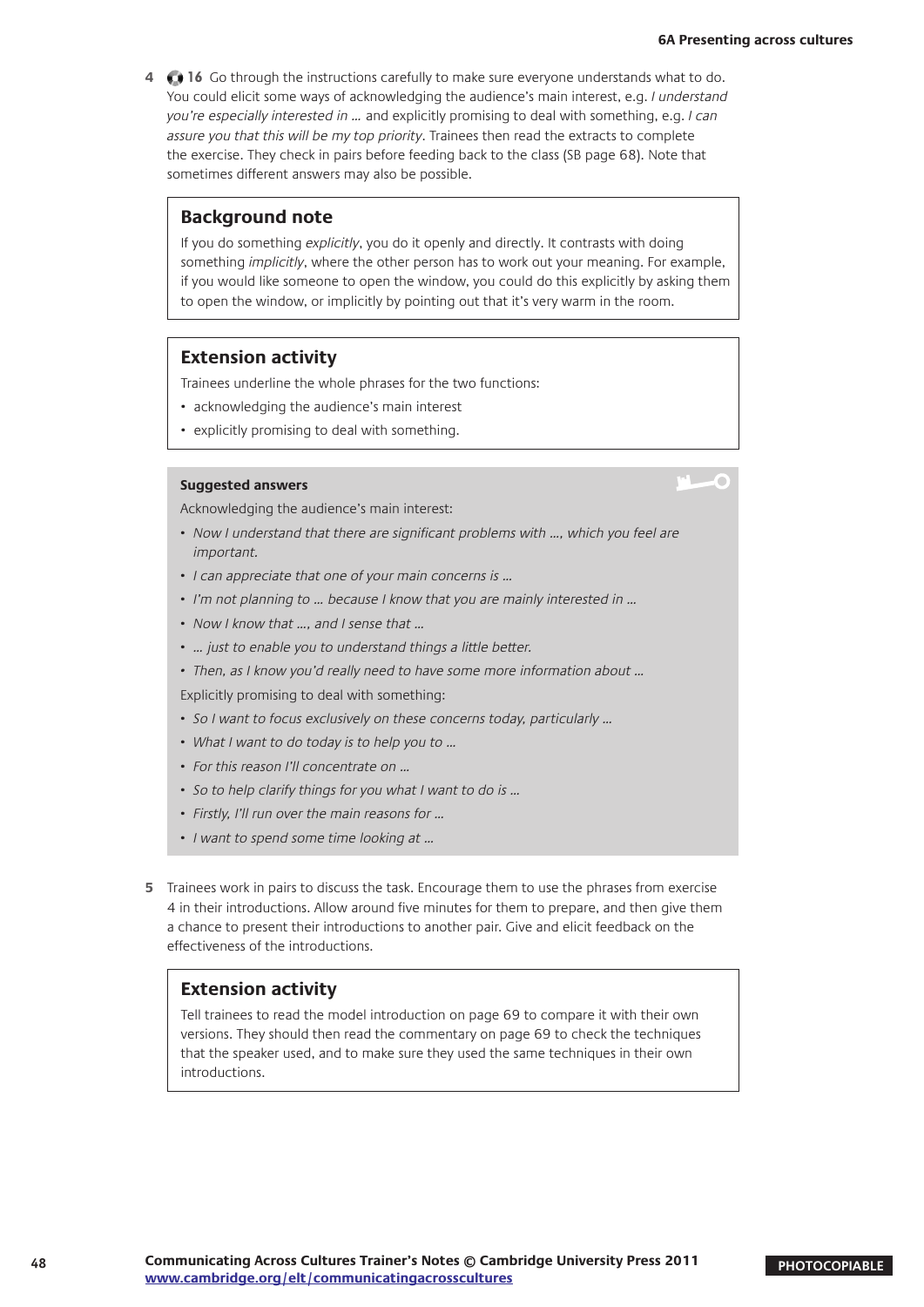**6** Trainees work in pairs to plan and prepare their presentations. Point out that they need to make sure they have a very clear profile of the visitor group before they begin. Alternatively, each pair could write profiles for a different pair. This would encourage them to develop more challenging profiles. Allow plenty of time (at least ten minutes) for the preparation of the presentations. Then ask each pair to explain their profiles and give their presentations to the whole class. Allow plenty of time for feedback on each presentation, with particular reference to how well it was adapted to the audience profile.

#### **Cultural tip**

Elicit from the class some general rules about presenting internationally, including the advantages of discussing the presentation with the audience in advance. Then tell trainees to read the cultural tip to compare it with their ideas.

#### **Can do**

Discuss the 'can do' statement with the class. Check that all trainees feel that they can customise their presentations to different international audiences, and discuss with the class how they can continue to improve in this skill.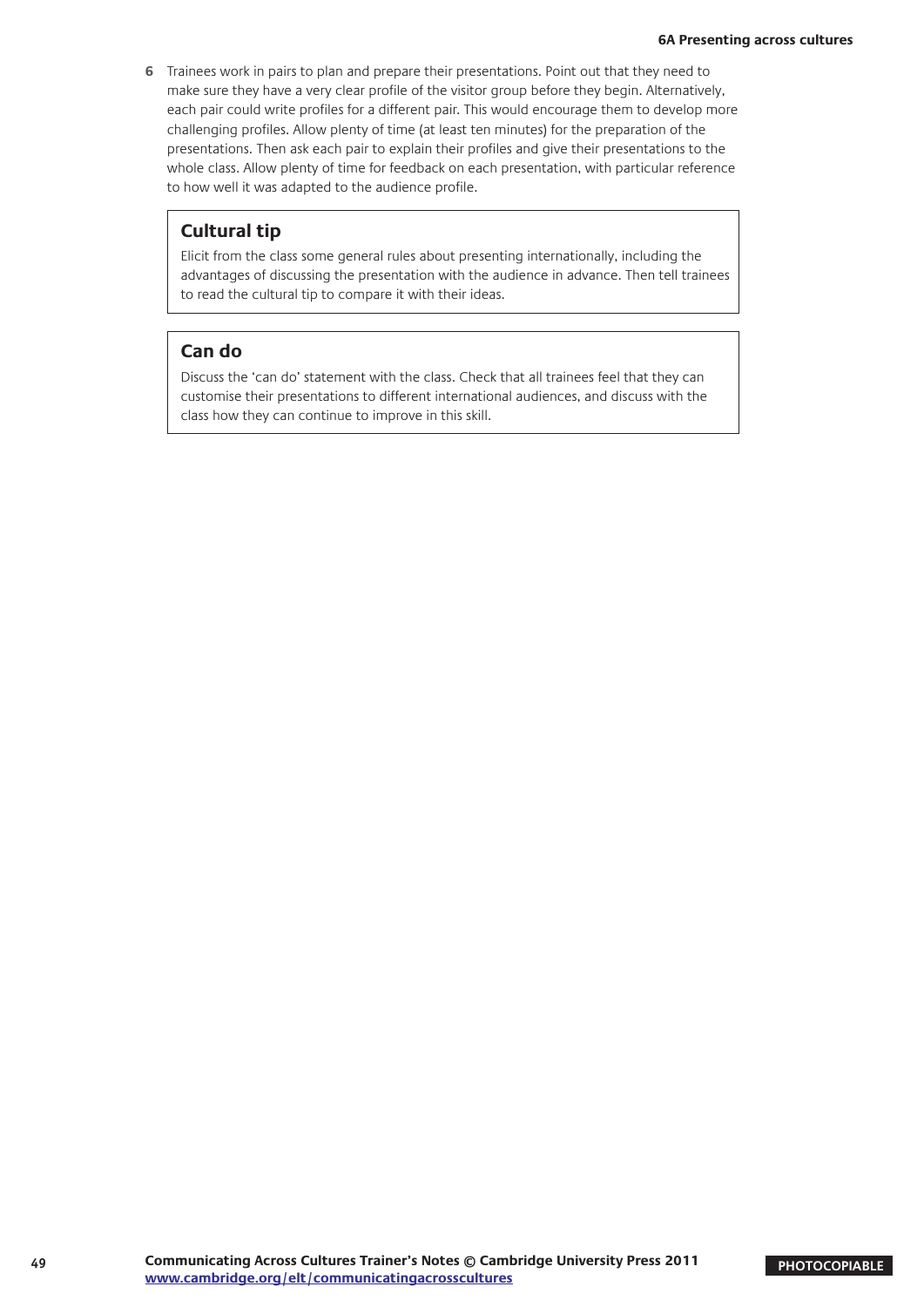Trainer's Notes

### 6B **Presenting across cultures**

#### **Before you begin**

**CAMBRIDGE** 

Use the two unit aims to generate a short discussion, including their experiences of handling questions in presentations. You could use these questions to prompt the discussion, but avoid providing answers at this stage.

- **1** What do you think is meant by the dynamics of the Q & A phase of a presentation? Give some examples of different types of dynamics.
- **2** What different types of questions might people ask at a presentation?

#### **Suggested answers**

- 1 The Q & A (question and answer) phase is the part of the presentation when members of the audience can ask questions and the speaker responds. The word dynamics refers to the way this can work in terms of interaction. For example, the Q & A phase could be very formal and controlled, with one or two audience members asking respectful questions after being invited by the speaker. At the other extreme, it could be much more formal, with many audience members asking questions and making comments during the presentation, some of which could be very direct and even hostile.
- 2 Open or closed questions (see unit 2A); direct or indirect questions; polite or hostile questions; factual or opinion-based questions; easy or difficult questions, etc.
- **1** Trainees briefly discuss the questions first to predict what Rana might say about them, and then read the text to compare it with their ideas. They check their answers in pairs before feeding back to the class, including their own experiences and opinions (SB page 69).

#### **Language notes**

If you are fainthearted you are not very brave. The phrase not for the fainthearted means 'only for really brave people'.

If a group of people is *homogeneous*, they all share important characteristics, e.g. they come from roughly the same culture, or they have the same expectations. The opposite is heterogeneous, which means there is a very wide range of different types of people in the group.

If you *greet* something with silence, you don't respond to it.

If you are indifferent to something, you don't have an opinion or care about it.

The phrase a fellow human being emphasises that we are all the same, and that we are members of the same group.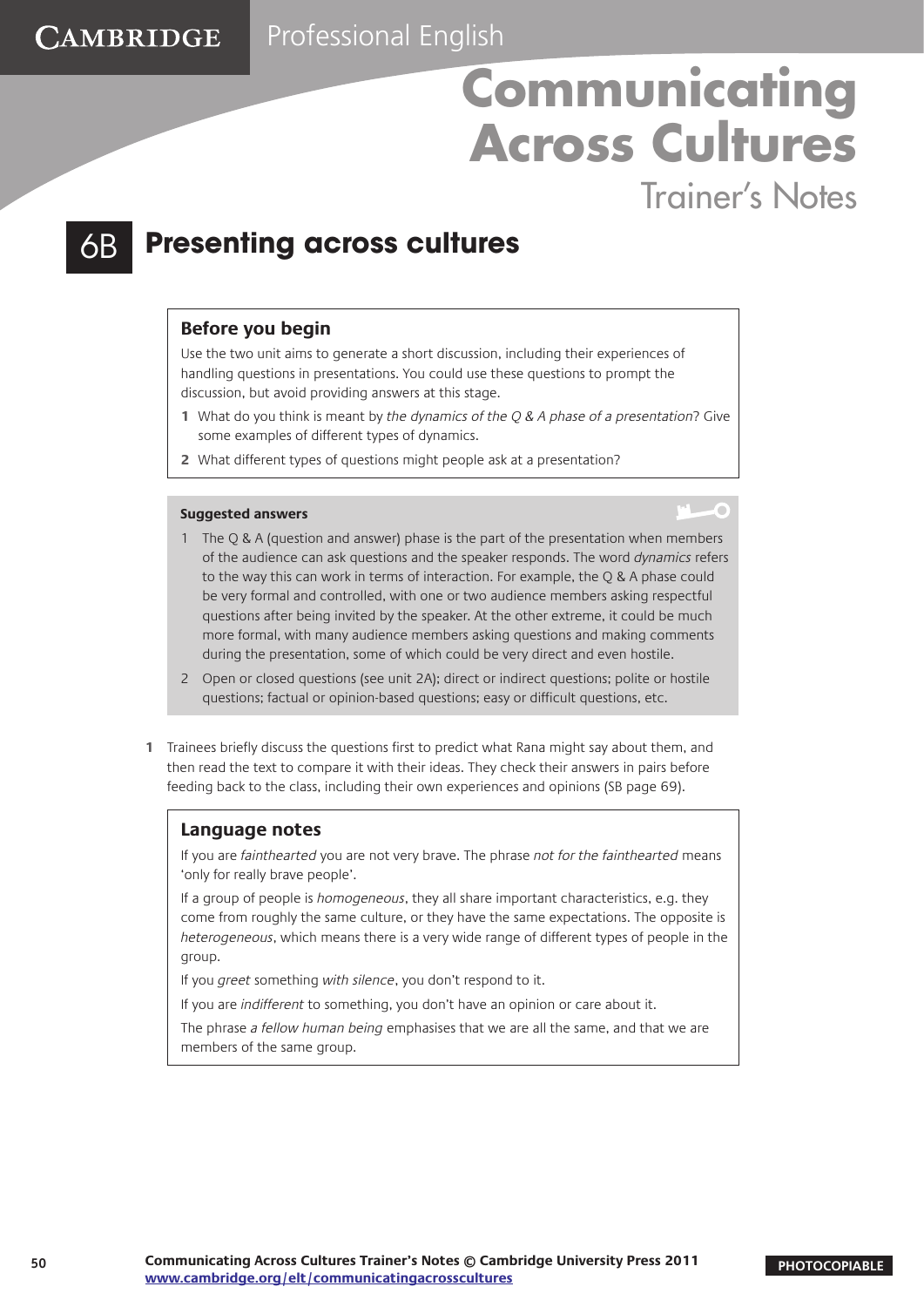F

#### **Extension activity**

Use these questions to focus on the vocabulary Rana uses and to develop the discussion.

- **1** Why do you think Rana says making a presentation in front of international audiences is not for the fainthearted?
- **2** What would be an example of a homogeneous local audience?
- **3** What would be an example of a challenging question?
- **4** How would you feel if your presentation was greeted with silence?
- **5** When might members of an audience show indifference to what you are saying?
- **6** Why might it be important to remember that every member in your international audience is a fellow human being?
- **7** What might the members of the audience get for being there?
- **8** How might they show that they appreciate your efforts?

#### **Suggested answers**

- 1 Because it can be very stressful. Most people would not be brave enough to do it.
- 2 An audience where everyone comes from the same country, speaks the same language, and perhaps works in the same industry.
- 3 How can you guarantee that it'll work? Is what you're saying based on hard evidence or just your own opinions?
- 4 Most people would feel uncomfortable, especially if they included jokes and anecdotes. For many presenters, the audience's response makes a lot of difference to their own performance.
- 5 If they are not interested in the topic.
- 6 Because it may be difficult to relate to people from very different cultures. In fact, we all have a lot in common.
- 7 Useful information or ideas (it could also mean entertainment, free gifts, etc.).
- 8 By clapping at the end, thanking you after the presentation, smiling, asking good questions, etc.
- **2** Elicit from the class why the Q & A part is so important, and then tell trainees to read the introduction to exercise 2 to compare it with their ideas. They then discuss the five guidelines, as well as their own advice, in small groups. After a few minutes, open up the discussion to include the whole class. Note that there are two additional guidelines in the answer key on page 69.
- **3** Trainees work in pairs to come up with useful phrases for each function. When they have finished, write the best suggestions onto the board. You could also draw their attention to the suggestions from the answer key on page 69.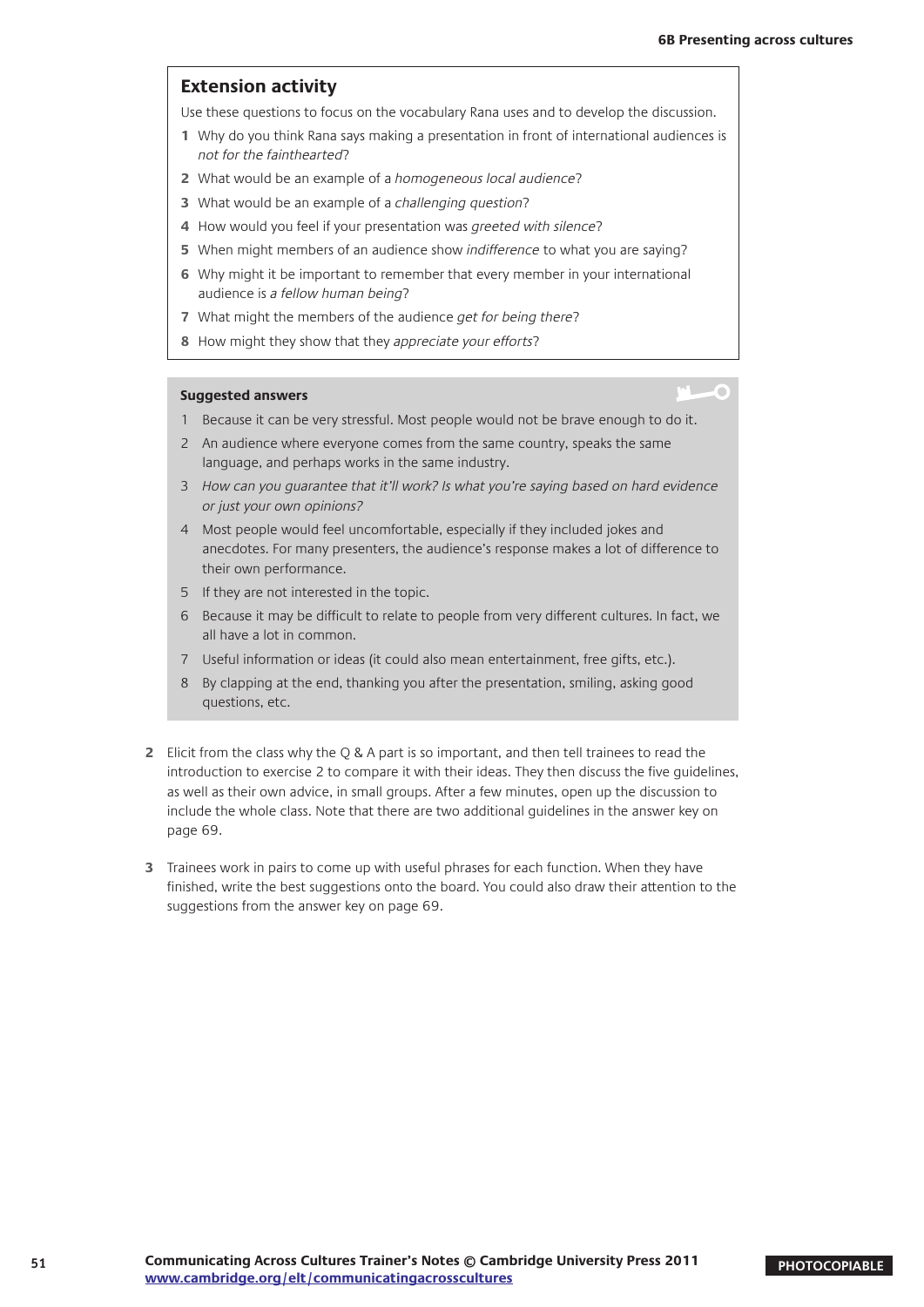#### **Extension activity**

Ask trainees to close their books. Read the beginnings of the phrases from the guidelines and the answer key to elicit suitable ways for them to continue. You could stop at the points marked with a slash (/) below. Trainees do not need to use exactly the same words as below. Afterwards, they can test each other in pairs in the same way.

- I'd prefer to take questions at the end of my presentation if / that is OK with everyone.
- If you don't mind I'll / take questions at the end.
- I'll take questions at the end if that's / all right.
- Marie, what do you / think of this design?
- Marie, could you / tell us what you think?
- • Could I ask you for / your thoughts, Marie?
- That's a very / interesting question, Philippa.
- I'm pleased you / asked that.
- • Good question. Let / me think …
- So what you / are saying is ...
- What do you / mean exactly by ...?
- Let me just check / I've understood your question.
- If that is the last / question, I'll move on to the next part / my summary.
- If there are / no more questions? Right, I'll move on ...
- **4 17** Trainees read through the questions to make sure they understand. They will not have time to write full answers, so they will need to take notes. Then play the recording for them to answer the questions. They discuss their answers in pairs, then feed back to the class (SB page 69).

#### **Language notes**

- If you tackle a problem, you try to solve it.
- If you buffer in extra time, you include the extra time for unexpected problems in your plans. This extra time then serves as a buffer (something that helps protect from harm).
- If you wrap up a meeting or presentation, you bring it to a close.
- Samira uses the phrase down the road to mean 'in the future'.

#### **Extension activity**

Trainees look at the audio script on page 57. They read and listen again to underline useful phrases that they could use in their own Q & A sessions, and to identify good techniques that Samira uses.

#### **Suggested answers**

Good techniques:

- She ends her answer to Omar's question by asking for his opinion, which is a good way of reducing conflict and confusion.
- She clarifies Derek's rather hostile question, which has the effect of making him focus on facts rather than opinions.
- She disagrees confidently when necessary, and backs her argument up with facts. She also shows that the questioner, Derek, is equally responsible for the problem he identified.
- She ends her answer to Derek by focusing on what needs to happen in the future, not what happened in the past.

G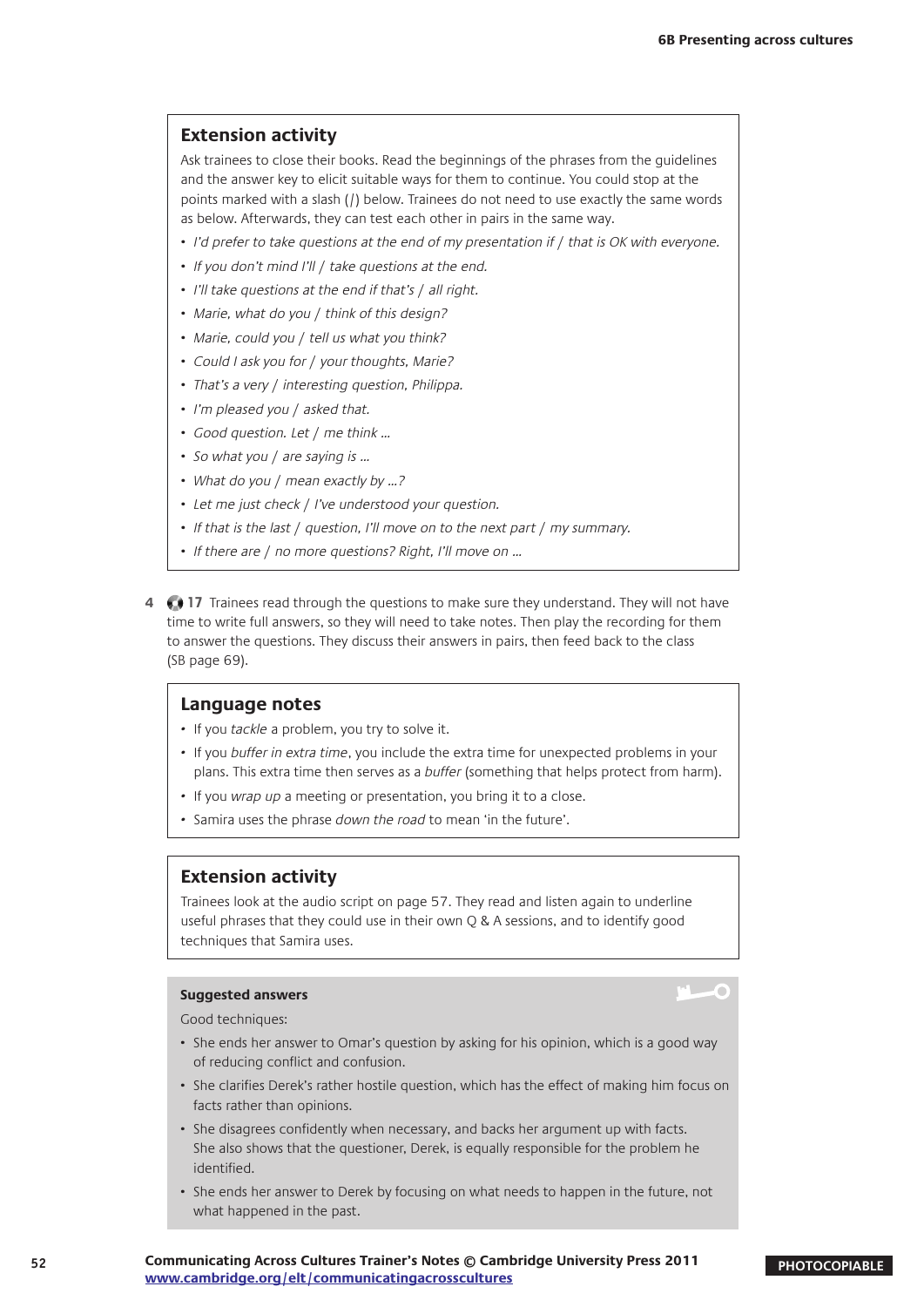- She stays focused by deciding not to answer Jeanne's question, which she feels is not relevant.
- She offers to talk to Jeanne after the meeting, and justifies why she doesn't want to discuss the issue during the meeting.

Useful phrases:

- So, I think I'll stop there for a second as there may be a few questions. Yes, Omar?
- • Yes, well, it's a good question.
- And secondly, to be honest, ...
- What do you think?
- OK. Any other questions? Derek, yes?
- Sorry, what do you mean by ...?
- Oh, I see. Well, I don't agree. We did ..., and it was agreed not to ...
- • So, I appreciate it may look like … but …
- I think the main thing is to look forward now and find a solution.
- OK, any more questions or I'll wrap up? Jeanne, you have one?
- I think it's a little early to raise that, Jeanne.
- ... so let's come back to that in a few months. OK?
- OK, let's talk after the meeting today, we're under a little time pressure now.
- I can give you what info I have then. OK?
- Right, Luis, can I hand over to you now so that you can ...
- **5** Trainees discuss the questions in pairs and then share their answers with the class. Samira's handling of the questions is intended to be a model for trainees to use, but they may have different opinions.
- **6** Trainees work in groups to discuss how they would deal with each situation, and then share their ideas with the class. Write up the best phrases for dealing with the situations on the board. Finally, compare the trainees' ideas with the list of possible answers in the key on page 69.
- **7** Go through the instructions carefully with the class. Point out that the aim here is to get on to the Q & A session as quickly as possible, so they should present a topic that they already know well and feel comfortable talking about. It could be something as simple as their typical working day or their plans for the next week at work. Make sure they also know to ask difficult questions, using the ideas in exercise 6. Allow a few minutes for trainees to plan their presentations. Trainees then work in groups of three or four to take turns to give their presentations and run short Q & A sessions. Allow about three minutes for each Q & A session, and encourage trainees to give each other feedback after each session. After all the presentations and Q & A sessions, give and elicit feedback from the class on the effectiveness of the speakers' handling of the questions.

#### **Cultural tip**

Elicit from the class the best way they can adapt the style and content of their presentations and answer any questions effectively. Then tell them to read the cultural tip to compare it with their ideas.

#### **Can do**

Discuss the 'can do' statement with the class. Check that all trainees feel that they can customise presentations to the needs and expectations of different audiences and get their message across successfully. Discuss with the class how they can continue to improve in this skill.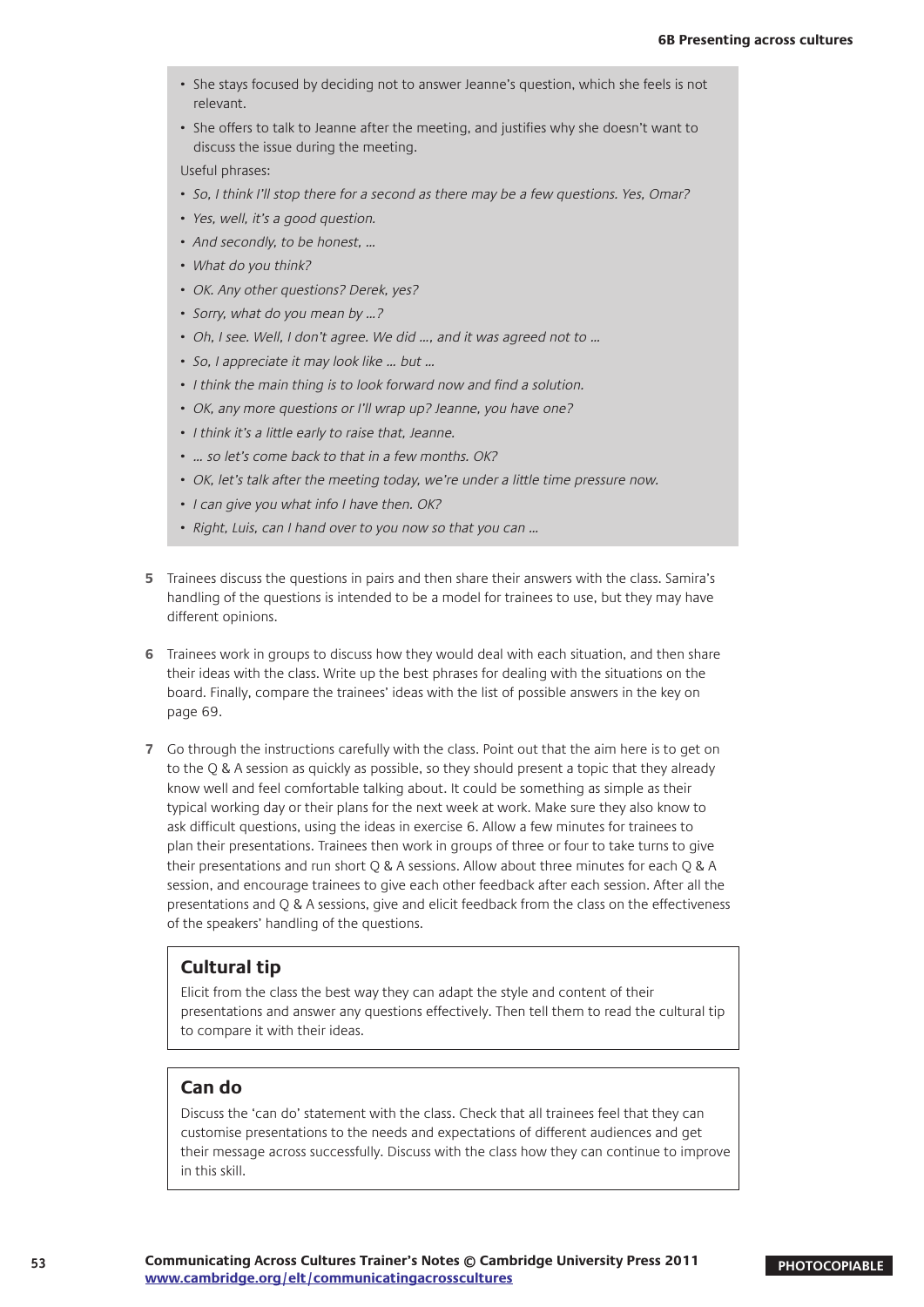Trainer's Notes

 $\sim$ 

### 7A **Writing emails**

#### **Before you begin**

Use the two unit aims to generate a short discussion. You could use these questions to prompt the discussion, but avoid providing answers at this stage.

- **1** What are some of the challenges of writing emails internationally?
- **2** Why is it especially important to communicate clearly in international emails?

#### **Suggested answers**

- 1 The other person may have a different level of English from you; the other person may have a different style and expectations regarding, for example, formality and directness in emails; humour, indirectness, irony and idiomatic language may cause misunderstandings, etc.
- 2 Because the other person may have problems with the language and / or culture, so the message must be clear and simple.
- **1** Trainees discuss the three questions in small groups. Make sure they understand the difference between internal emails (emails to people in your own organisation) and external emails (emails to customers, suppliers, partners, strangers, etc.). Allow plenty of time for the discussion, as these questions are all very important.
- **2** Trainees read the email and discuss questions 1 and 2 in pairs. Discuss question 2 with the class and then tell them to read the commentary on page 69 (but not yet the model answer) to compare it with their ideas.

They then spend around five minutes in pairs trying to improve the email. Ask them to share their ideas and phrases with the class, and finally tell them to look at the model on page 69 to compare it with their ideas.

#### **Extension activity**

Trainees read the model answer from page 69 to underline all the useful phrases that they could use in their own emails. Afterwards, discuss the answers with the class.

#### **Answers**

- Many thanks for your last email updating me on XXX.
- It sounds as if we need to XXX.
- I would suggest a meeting to discuss XXX further.
- Could you confirm if this timing is convenient for you or suggest an alternative if XXX?
- Additionally, I think it would be useful to talk about XXX before then.
- Would you be free for a call at one of these times next week?
- Best regards and look forward to hearing from you.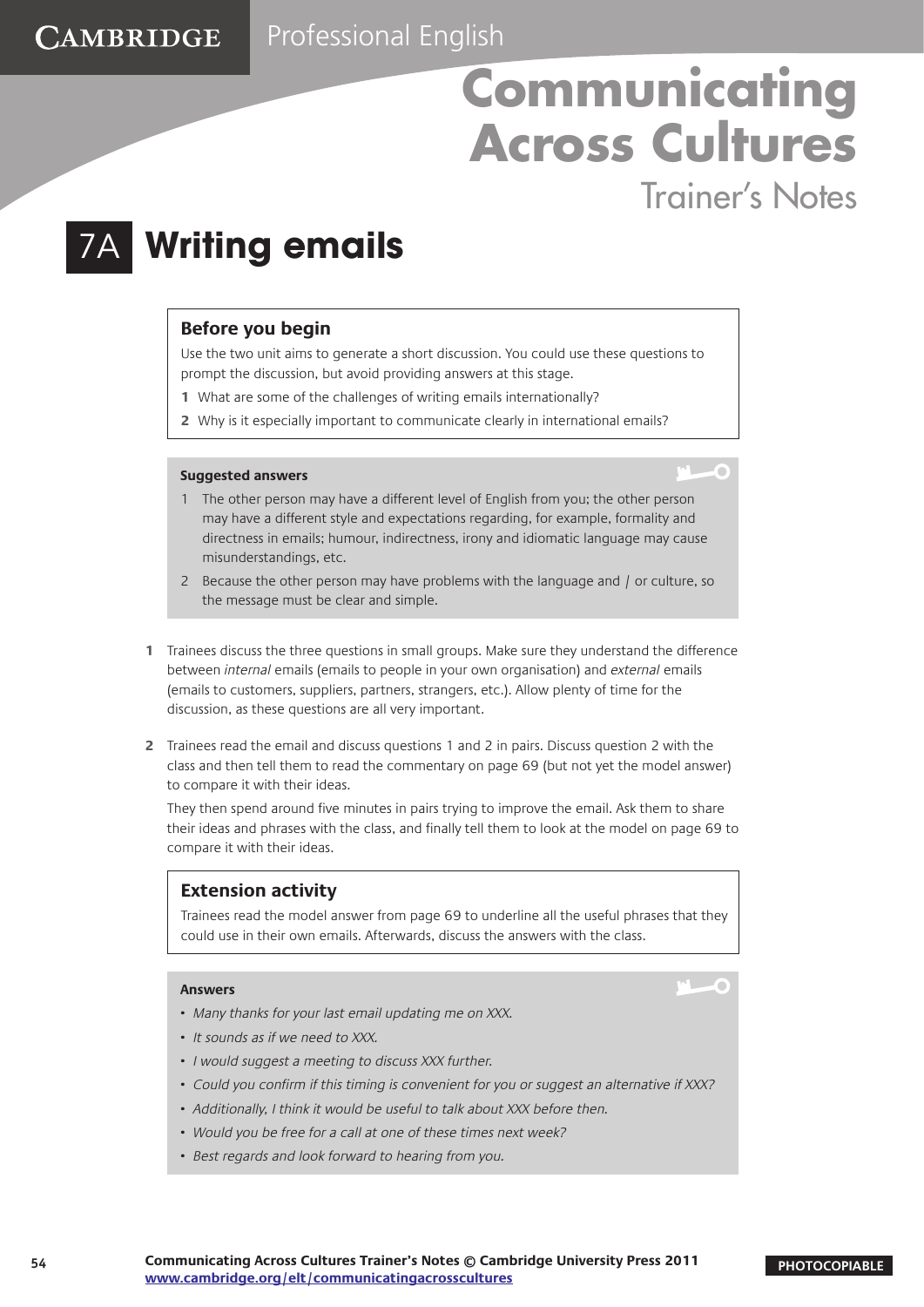**3** Trainees work in pairs to write the reply. It is a good idea to give them a single piece of paper (or computer terminal) to write their reply, as this will make it more collaborative and communicative. Set a tight time limit (around five minutes). You could encourage them to use some of the phrases and techniques from Xavier's improved email. They read their emails aloud, so you can give and elicit general feedback on the clarity of the messages and the effectiveness of the emails. Finally, tell them to compare their answers with the model answer on page 70.

#### **Extension activity**

Again, tell trainees to read the model answer from page 70 to underline all the useful phrases that they could use in their own emails. Afterwards, discuss the answers with the class.

#### **Answers**

- Thanks very much for your email.
- I think XXX would be a really good idea and then we can discuss XXX in more detail face-to-face when you are in XXX.
- Why don't we speak at XXX your time?
- I would be available to meet you on XXX at XXX.
- Please let me know what works for you and I will give you a call on your office number.
- **4** Trainees work alone to complete the four emails. Draw their attention to the frameworks beside each email. They compare their answers in pairs before feeding back to the class (SB page 70).

#### **Extension activity**

Trainees work in pairs or groups of three to make email dialogues, using the model emails from exercise 4 as a source of useful phrases, but changing the details. For example, Student A could start with I am writing to arrange our next meeting to discuss the marketing plan. I would suggest ... Student B could then respond to this oral email, using phrases from the model for Confirming a meeting. These email dialogues could continue over several turns, for example:

- Organising a meeting → Explaining a problem → Suggesting an alternative → Confirming a meeting
- Requesting information → Thanking and supplying information (Please find attached ...)  $\rightarrow$  Explaining a problem  $\rightarrow$  Apologising and suggesting a solution  $\rightarrow$  Thanking

They could either write these emails down, or do the exercise orally (i.e. say what they would write, without actually writing anything down).

Afterwards, you could ask some volunteers to present their email dialogues orally for the class.

- **5** Trainees work in pairs to brainstorm a list of emails that they often write at work. After a few minutes, elicit a list of the most common emails and write them on the board. Then ask them to compare their list with the one on page 70.
- **6** Trainees work alone or in pairs to plan their frameworks for the emails that they most commonly write. Ideally, each trainee or pair would work on different frameworks, so that you end up with a framework for all of the most common situations. Afterwards, ask trainees to present their ideas to the class. Give and elicit feedback on each framework. Discuss whether any of the phrases from the model emails in this unit could be used in those emails.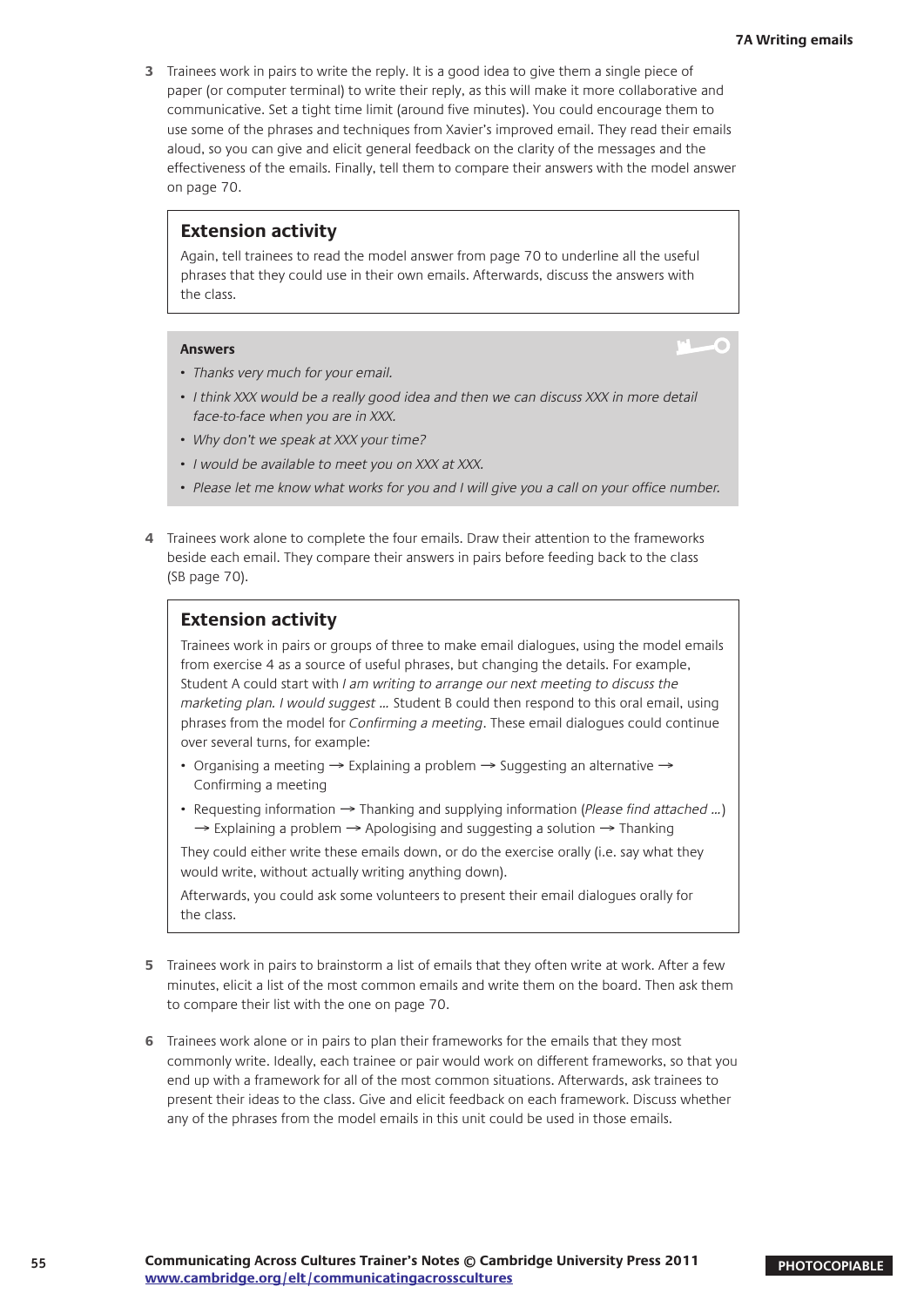#### **Extension activity**

Ask trainees to write up their frameworks on a computer at home, ideally including some useful phrases for each part of the framework, and to email them to you so you can collect them in a single document. Then give each trainee a complete version of the frameworks as a permanent record.

**7** Tell trainees to read the email and to write the replies. As in exercise 3, it is a good idea to give them a single piece of paper (or computer terminal) to write their replies. Tell them to write neatly, as the other trainees will need to read and understand their writing later. Allow around five minutes for each of the emails, and another five minutes for them to compare their emails with another pair's emails. They read their emails aloud and choose the best as a class.

Alternatively, you could put the emails up on the walls around the classroom, so that everyone can go round and read them all.

Finally, tell them to read the possible emails and commentary on page 70 to compare them with their own ideas. Discuss with the class whether their emails included all of the important points mentioned in the commentary.

#### **Cultural tip**

Elicit from the class some tips for writing international emails. You could use the beginnings of the sentences from the cultural tip to generate ideas (Write short, simple and structured emails with a …; Begin the email with a …; Make sure it is clear to the reader what ...). Then tell trainees to read the cultural tip to compare it with their ideas.

#### **Can do**

Discuss the 'can do' statement with the class. Check that all trainees feel that they can write clear, polite emails which give information and request actions in a way which is easily understandable for the reader. Discuss with the class how they can continue to improve in this skill.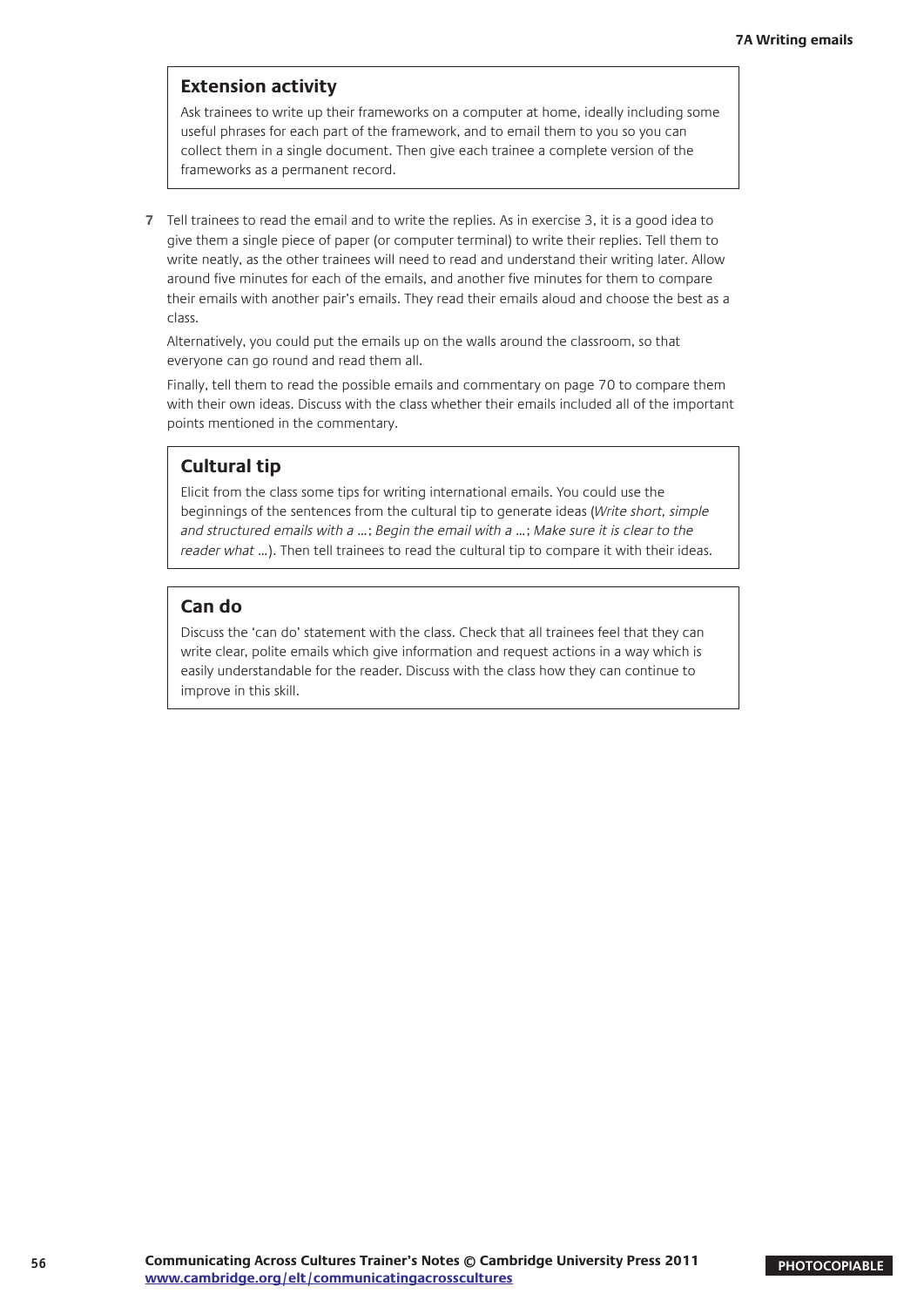Trainer's Notes

 $\overline{\phantom{0}}$ 

### **Writing emails**

CAMBRIDGE

#### **Before you begin**

Use the two unit aims to generate a short discussion. You could use these questions to prompt the discussion, but avoid providing answers at this stage.

- **1** What are your experiences of misunderstandings in emails?
- **2** Why might it be important to communicate sensitively?

#### **Suggested answers**

- 1 Examples include humour that is misinterpreted as aggression; direct requests that are misinterpreted as orders; indirect requests that are misinterpreted as suggestions; idioms that are taken literally, etc.
- 2 Because people judge others based on the way they communicate. If your only contact with a person is by email, and that person has a very direct email style, you may decide you don't like that person and may be unwilling to do business with him / her.
- **1 18** Trainees read the questions to predict briefly in pairs what Oleg might say about each of them. Then play the recording for trainees to answer the questions. They discuss their answers in pairs before feeding back to the class (SB page 70).

#### **Language notes**

- If something is ambiguous, it has two or more possible meanings. For example, if you write I'm worried about the deadline, it could mean that you think you might miss the deadline, or it could mean that you think the deadline itself is a problem.
- Oleg refers to email as a channel, by which he means a channel of communication. Other channels of communication include face-to-face meetings, telephoning, teleconferences, etc.

#### **Extension activity**

Write the following questions on the board. Trainees listen again to answer the questions. They discuss their answers in pairs before feeding back to the class.

- **1** What type of information is often misunderstood in international emails?
- **2** What does Oleg say about the length of emails?
- **3** How does he avoid being ambiguous?
- **4** What does he do if the email channel isn't working?
- **5** What possible reason does he give for being irritated by an email?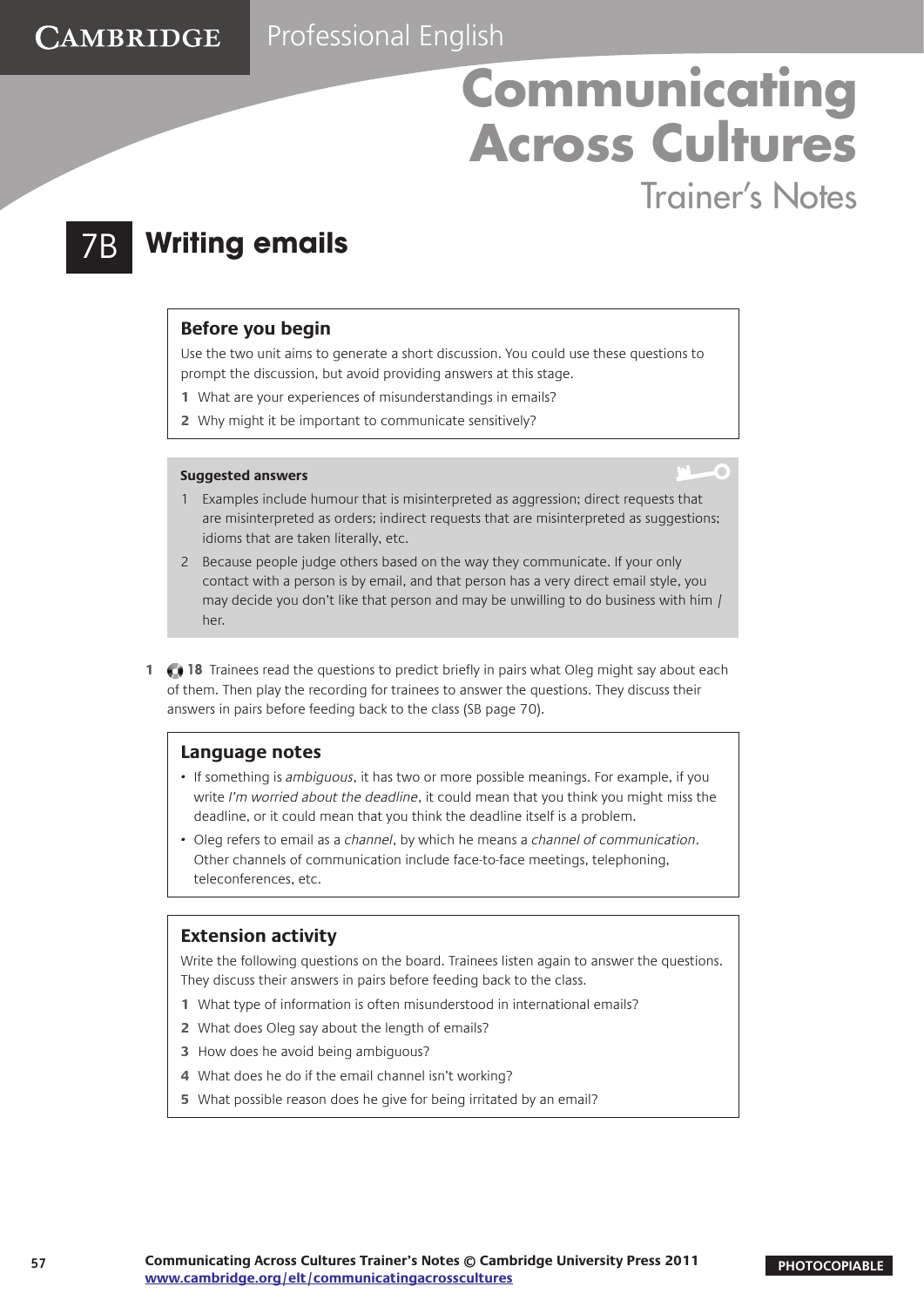-6

#### **Answers**

- 1 Sensitive information.
- 2 The shorter the email, the bigger the chance you will be misunderstood.
- 3 He tries to give more background to the problem.
- 4 He phones.
- 5 There may be a misunderstanding from his side (i.e. he may not have understood it properly).
- **2** Trainees read the emails and discuss question 1 briefly in pairs. Go through their answers to question 1 before moving on to question 2. Trainees work in pairs to rewrite the emails, based on the issues they discussed in question 1. Allow 5–10 minutes for the writing task, and then ask trainees to read their emails aloud to the class. Briefly discuss the strengths and weaknesses of each email, focusing especially on how sensitive and positive they are. Finally, trainees read the advice in the answer key on pages 70–1 and the sample emails to compare them with their own versions, and discuss their reactions with the class.

#### **Language note**

If you are unequivocal, you have a single, clear opinion, which you express confidently.

#### **Extension activity**

Trainees look again at the advice and sample emails in the answer key, and match phrases from the model emails to each piece of advice. Note that the advice for email 2 is presented as a single sentence, so they will first have to separate out each point from that sentence. They discuss their answers in pairs and then share their ideas with the class.

#### **Suggested answers**

Email 1:

- Integrate a social start to 'soften' the impact of the request: Hope you are well.
- Express the request for information as a need for support: I'm just writing to request XXX.
- Acknowledge that your email will create extra pressure / work: *I realise this is very short* notice and that you'll have a lot of other things to do.
- Stress that the email is to reach a common objective rather than solve 'my' problem: If the talk goes well, we should have … which will be great news for all of us.
- Be open to a telephone contact to discuss the matter: If it is a problem to XXX, we should speak XXX.
- Finish with a clear and unequivocal polite expression of thanks: Many thanks for your support with this.

Email 2:

- Express thanks: Many thanks for your email and XXX.
- Give balanced minimal feedback: I've had a look through and have some comments on what I like about it and areas which I think could be improved.
- Include a proposal for a telephone call: Would it be a good idea to have a telephone call to discuss things in more detail? If so, could you propose a time for XXX? XXX would suit me best.
- **3** Trainees work alone to complete the expressions and match them with the strategies, and then compare their ideas with a partner. You may need to check they fully understand the meaning of *misinterpretation* (understanding something in the wrong way). Check answers in full class (SB page 71).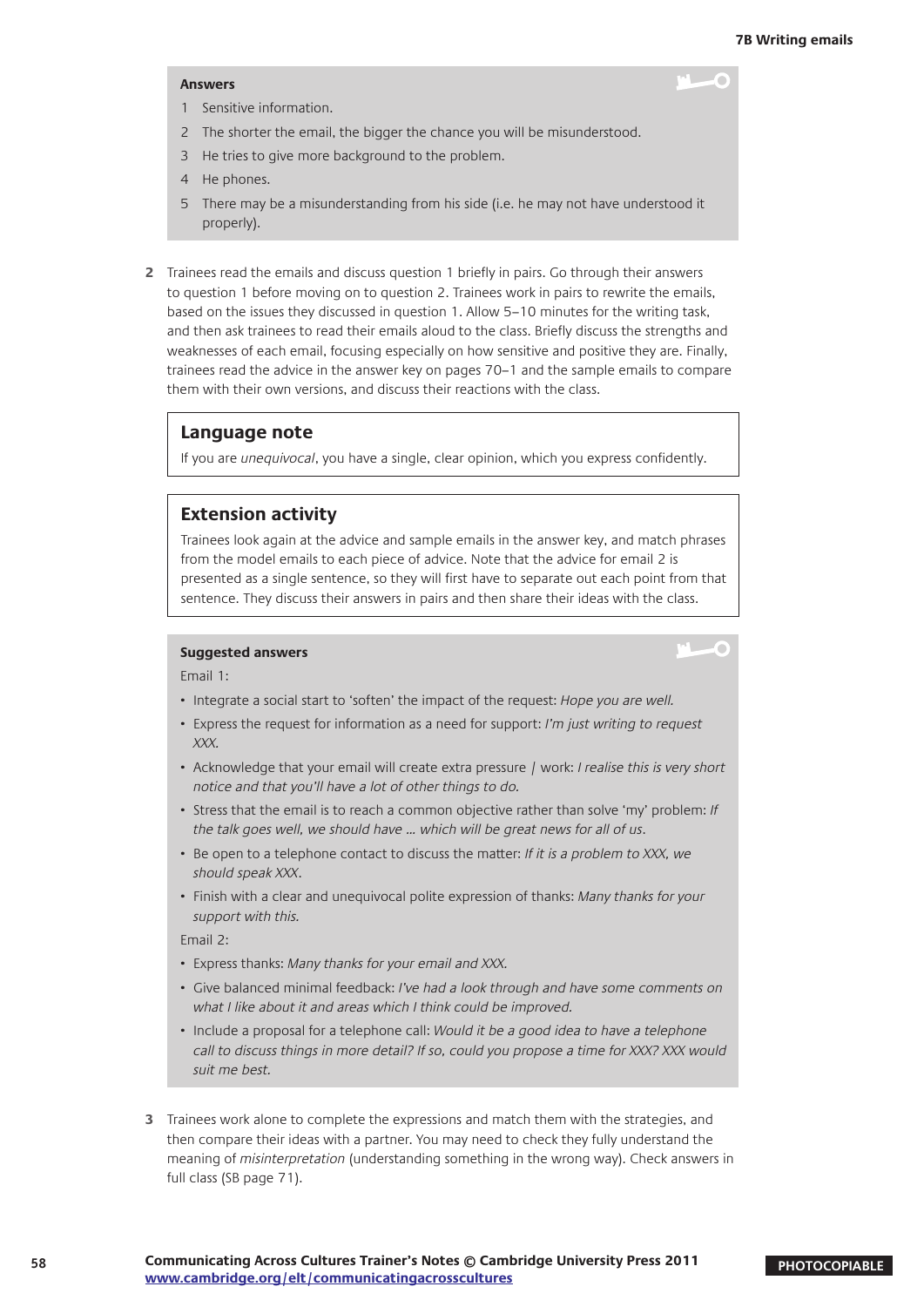#### **Extension activity**

Trainees take turns to test each other in pairs or groups of three by reading one of the strategies aloud to elicit the useful expressions from their partner, whose book is closed. They could prompt their partner with the first words, e.g. I appreciate that ... if necessary.

**4** Trainees work alone to complete the task and then compare their answers with a partner before feeding back to the class (SB page 71).

#### **Language notes**

When Chris says that *things are ... a little behind last year*, he means that the company's results are not quite as good as last year's results.

If you bring a deadline forward, you change it so that it is earlier than planned. If you make the deadline later than planned, you put it back.

#### **Extension activity**

Briefly discuss with the class the function of the remaining sections of Chris's email.

#### **Suggested answers**

- I hope the business is going well. Things are fine here although a little behind last year. (social start to soften the impact of the request)
- … but I will try to get some extra resources for you. (offering support to soften the impact of the request)
- If this doesn't work, can you confirm another time before the end of this week please? (showing flexibility)
- Look forward to talking. (ending on a positive note)
- **5** Trainees read the instructions and the email to find out what they need to do. You could use these questions to check they understand exactly what they have to do.
	- What do you know about your own job and location, based on Camilo's email? (**Answer:** You are probably a manager, based in the UK, involved in a project to implement a new customer service database.)
	- Who are Camilo and Elio? (**Answer:** Camilo is your friend and colleague, based in Milan, and is probably in a similar job to you. Elio seems to be a more senior manager, perhaps responsible for all the country managers in this project.)
	- What problems have they been having? (**Answer:** Problems implementing the new customer service database.)
	- What exactly does Camilo want you to do? (**Answer:** Request a postponement of the management circle.)
	- What do you think a management circle might be? (**Answer:** Probably a mini-conference where managers from different countries come together to give presentations, discuss progress and socialise.)
	- Why do you think Camilo has asked you to do this? (**Answer:** Because you know him quite well and have a better relationship with Elio. Perhaps you are also known as someone who is good at managing difficult people.)
	- What is Elio like as a person? (**Answer:** Sensitive to late changes, very structured.)

You could set the writing as homework, or ask trainees to work in pairs to write their replies. Stress the importance of planning before they write, to make sure they consider all the points they would like to mention and the strategies they will use. Tell them also to use the useful phrases from Units 7A and 7B where appropriate. Allow 5–10 minutes for the writing.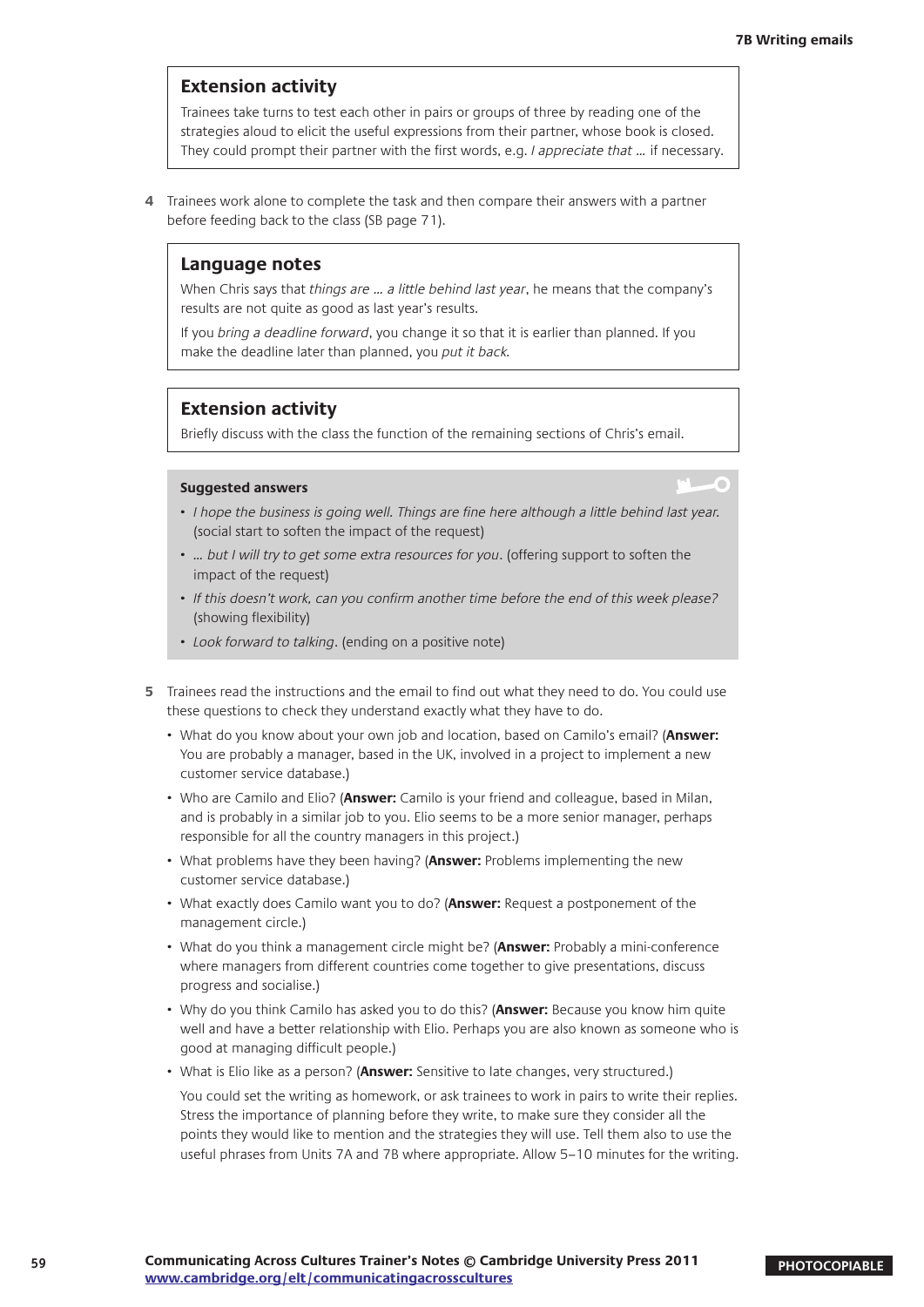#### **Background note**

CET stands for Central European Time, i.e. the time zone used across a large part of Europe.

**6** Trainees compare their emails in groups and read the best emails aloud to the class. Give and elicit feedback on each email, especially in terms of the strategies from this unit. Finally, tell them to read the model email on page 71 to compare it with their ideas and to identify the strategies that it uses.

#### **Cultural tip**

Tell trainees to close their books. Read the beginning of the cultural tip aloud (When you write emails, especially on sensitive topics, make sure that you ...), to elicit from the class a range of ideas for how it might end. Trainees then read the cultural tip to compare it with their ideas.

#### **Can do**

Discuss the 'can do' statement with the class. Check that all trainees feel that they can write emails which communicate sensitive information in a way which is unlikely to be misunderstood by the reader. Discuss with the class how they can continue to improve in this skill.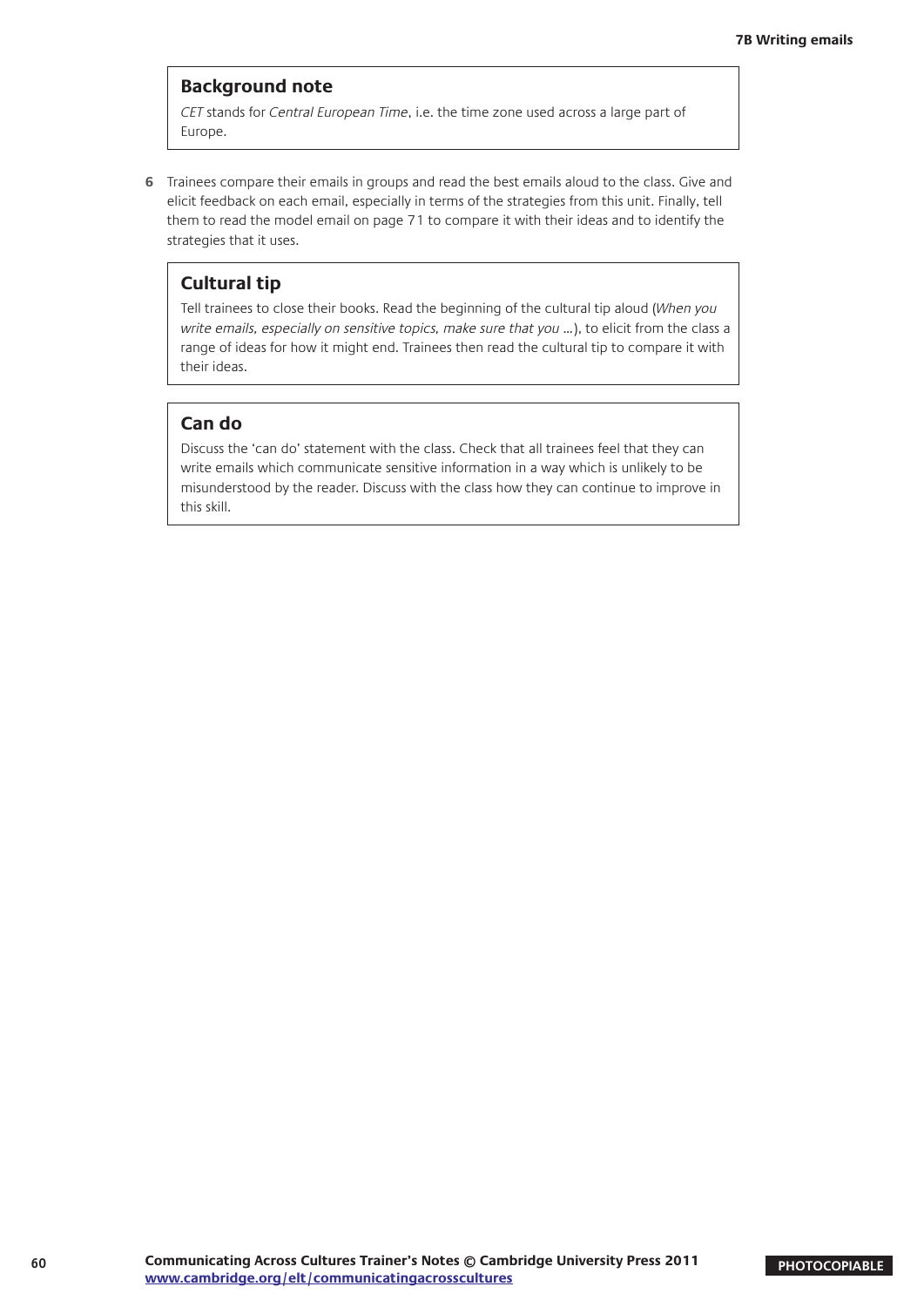Trainer's Notes

 $-\Omega$ 

### **Negotiating across cultures**

#### **Before you begin**

Use the two unit aims to generate a short discussion. You could use these questions to prompt the discussion, but avoid providing answers at this stage.

- **1** What might be some of the challenges of negotiating across cultures?
- **2** What might be the stages in a negotiation process?

#### **Suggested answers**

- 1 Language problems; different expectations, based on different cultures; different styles, e.g. aggressive versus collaborative.
- 2 Relationship-building; pre-negotiation (establishing where, when and how to run the negotiation); stating positions; bargaining; reaching agreement; formal confirmation; follow-up.
- **1** Trainees work alone to complete the first task, and then discuss their answers in small groups. In their discussions they should consider the relative importance of each behaviour. You could open up this discussion to include the whole class before telling trainees to compare their ideas with the advice in the answer key. Discuss any differences between trainees' ideas and the advice in the key (SB page 71), and explore with the class why the most important behaviours are so important, and the less important behaviours are not.

#### **Language notes**

- If you highlight something, you draw other people's attention to it.
- Common ground includes everything that both sides want to achieve. For example, both sides may agree that they want to keep costs as low as possible and to build a good long-term relationship. You can then show how your own negotiating position, e.g. the need for longer lead times, is based on those shared objectives.
- If you *undermine* something, you weaken it by drawing attention to its problems.
- **2 19** Elicit from the class where Chen is from (she works in Shanghai). Trainees discuss the six questions in pairs, to predict what Chen might say about them. Then play the recording for trainees to answer the questions in pairs before feeding back to the class (SB page 71).

#### **Language notes**

- Outsourcing involves paying another company to do something that you have previously done inside your own company. For example, you could outsource most of your accounting department to a specialist accounting company.
- A mismatch is a situation when two things don't match or fit together. In this case, there was a mismatch of expectations: the two sides expected different things from the negotiation. Later in the recording, Chen describes the same situation as a clash.
- If you are held liable for something, you are legally responsible for it, and may be forced to pay money or perform some other action if something goes wrong.
- If you are tolerant of risk, you accept risk as a normal part of working life.
- **Communicating Across Cultures Trainer's Notes © Cambridge University Press 2011 PHOTOCOPIABLE [www.cambridge.org/elt/c](http://www.cambridge.org/elt/communicatingacrosscultures)ommunicatingacrosscultures**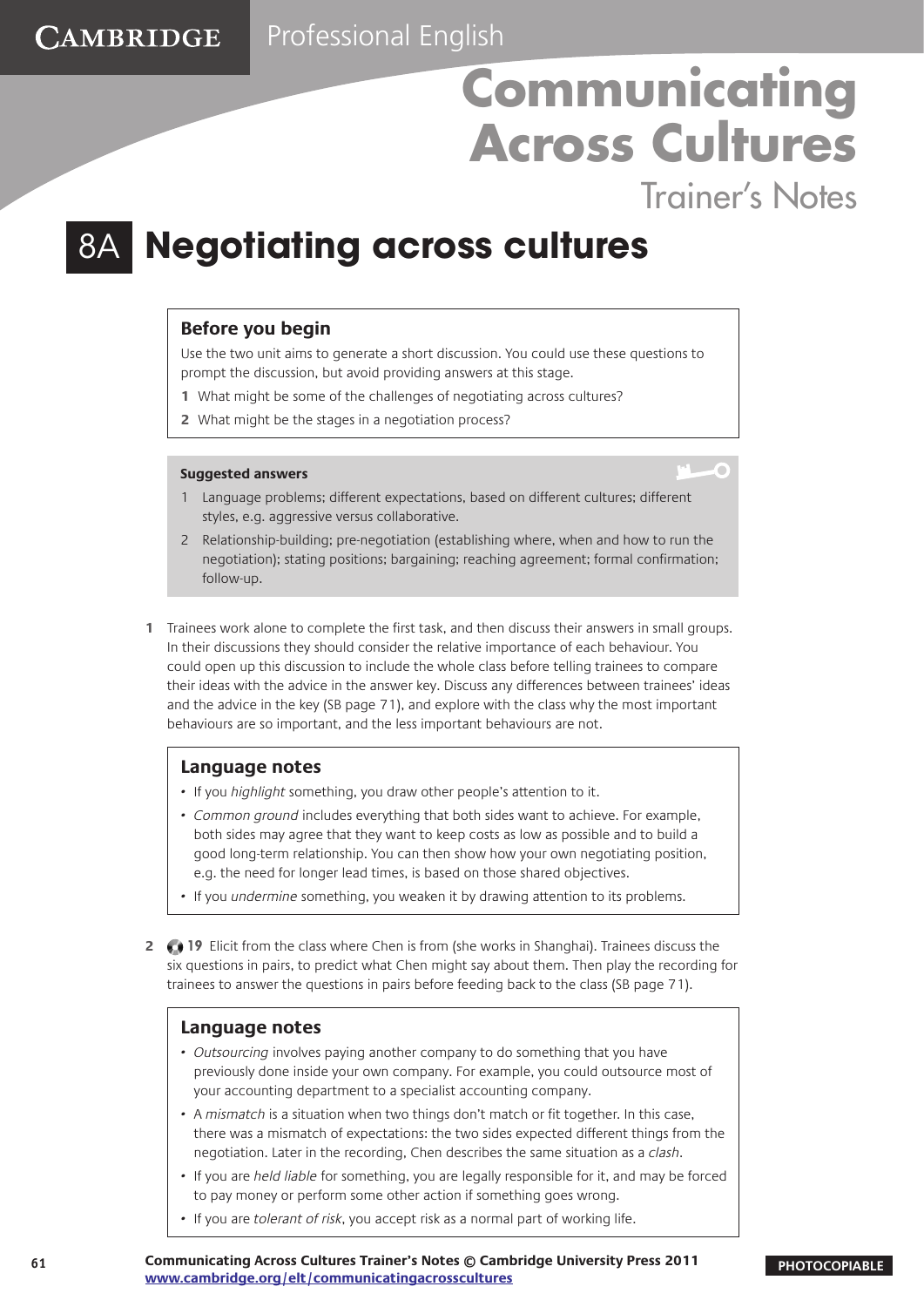r e

#### **Extension activity**

Tell trainees to look at the audio script on page 58 and underline all the words and phrases that describe the negotiating styles of the Chinese and American companies. They compare their answers in pairs and then feed back to the class. Finally, discuss which of the words and phrases they would use to describe their own negotiating style.

#### **Suggested answers**

American company:

- • extremely detailed; much more detailed; too detailed
- didn't want to sign up for anything unless they understood every detail
- very conservative
- didn't want to take any risks
- wouldn't agree unless they were 100% sure that they could deliver
- did not want to be held liable
- slow decision-making process
- hard to influence them in any way to change
- • conservative
- Chinese company:
- not a big documentation and process company
- we wanted to set them a target, a goal
- tolerance of risk
- pretty relaxed
- a lot of flexibility in terms of what they do
- more flexible than most companies
- **3** Trainees discuss the questions in pairs or small groups. Remind them that negotiations are not just something that happen in business: we negotiate all the time in our private lives as well, e.g. between husbands and wives, parents and children, friend, strangers. Allow plenty of time for the discussions, then open up the discussion to include the whole class. Elicit and discuss trainees' most interesting experiences of negotiating across cultures.
- **4 20** Trainees read the instructions to find out what they will be listening to and what they have to do. Play the recording for them to make notes. They compare their notes in pairs and listen a second time if necessary. Then go through the answers with the class (SB page 72).

#### **Background note**

If you kick things off, you start a process. This idiom comes from football, where the kickoff is the start of a match.

**5** Trainees work in pairs to try to remember the missing words, and then listen again to check. They discuss their answers in pairs, including other ways of expressing the same ideas, and then feed back to the class (SB page 72).

#### **Suggested answers: other ways of expressing the ideas**



- a Is it OK if we start?; I think it would be better if we started.
- b That's not a problem.; I don't have a problem with that.
- c As far as we're concerned, …; From our point of view, …
- d Perhaps we should change the agenda.; Why don't we …; How about if we …
- e Can I just come in there?; Can I just interrupt for a second?
- f It's good that you brought that up.; Thanks for reminding me about that.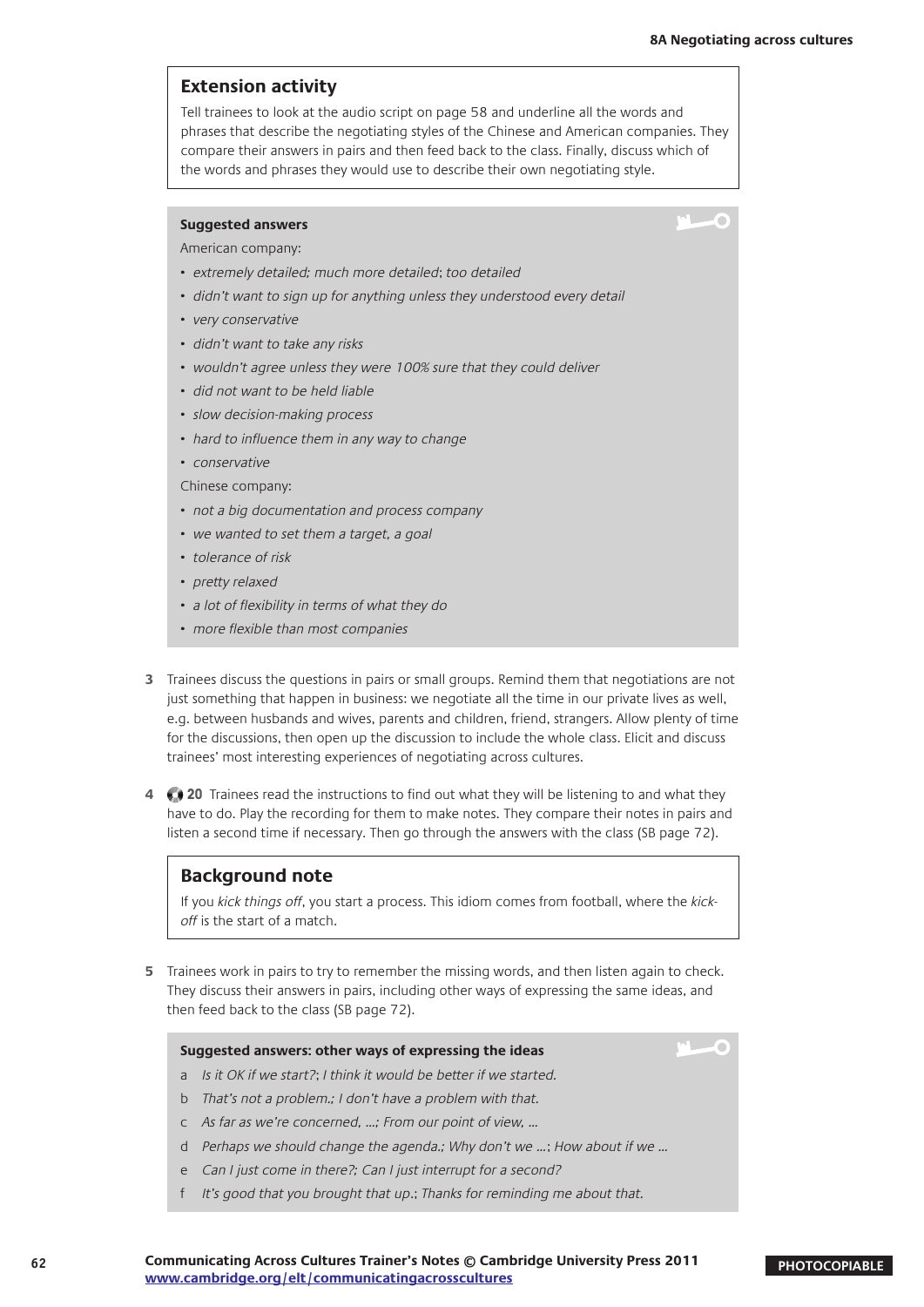#### **Extension activity**

Trainees take turns to test each other in pairs or groups of three by reading one of the functions aloud, e.g. disagreeing with the proposed agenda, to elicit the useful expressions from their partner, whose book is closed. They could prompt their partner with the first words, e.g. Actually, we'd ... if necessary.

**6** Divide the class into pairs and allocate roles, A and B. Trainees read the instructions and their role cards to make sure they fully understand what they have to do. If you think they will struggle, you could put them into A and B groups to read their cards, check they understand and plan their strategies. Make sure they all realise that they are only role playing the introduction phase (which should take around five minutes), using the language and techniques from this unit, not the whole negotiation (which would take much longer). When they are ready, they can start their negotiations. Monitor carefully, paying particular attention to the way they use the strategies from this unit. After around five minutes, give and elicit feedback on their performance.

If you have an odd number of trainees, you will need to have a group of three, where the third trainee is either an HR assistant or the employee's line manager.

#### **Language notes**

- • A job rotation programme involves employees working in different departments or locations, typically to gain experience, build relationships and share ideas across a large organisation.
- A financial incentive is money that is intended to motivate somebody to do something that they otherwise might not want to do.
- A compensation package includes a salary and other benefits such as a company car, pension scheme, private health insurance, etc.
- If you set aside time for something, you allocate that part of your schedule and plan nothing else for that time.

#### **Extension activity**

If you have time, you could allow the negotiations to continue beyond the initial stages and try to complete the negotiation by reaching an agreement. Again, trainees should try to use all the techniques and strategies from this book. Monitor carefully and be ready to give detailed feedback at the end.

Alternatively, you could tell trainees to swap roles and repeat the role play. They could change some of the details (e.g. change Australia to China) to keep them interested.

#### **Cultural tip**

Elicit from the class what you need to do in a negotiation before you start discussing anything else. They read the cultural tip to compare it with their ideas.

#### **Can do**

Discuss the 'can do' statement with the class. Check that all trainees feel that they can define a clear and common objective and agenda at the beginning of a negotiation, and discuss with the class how they can continue to improve in this skill.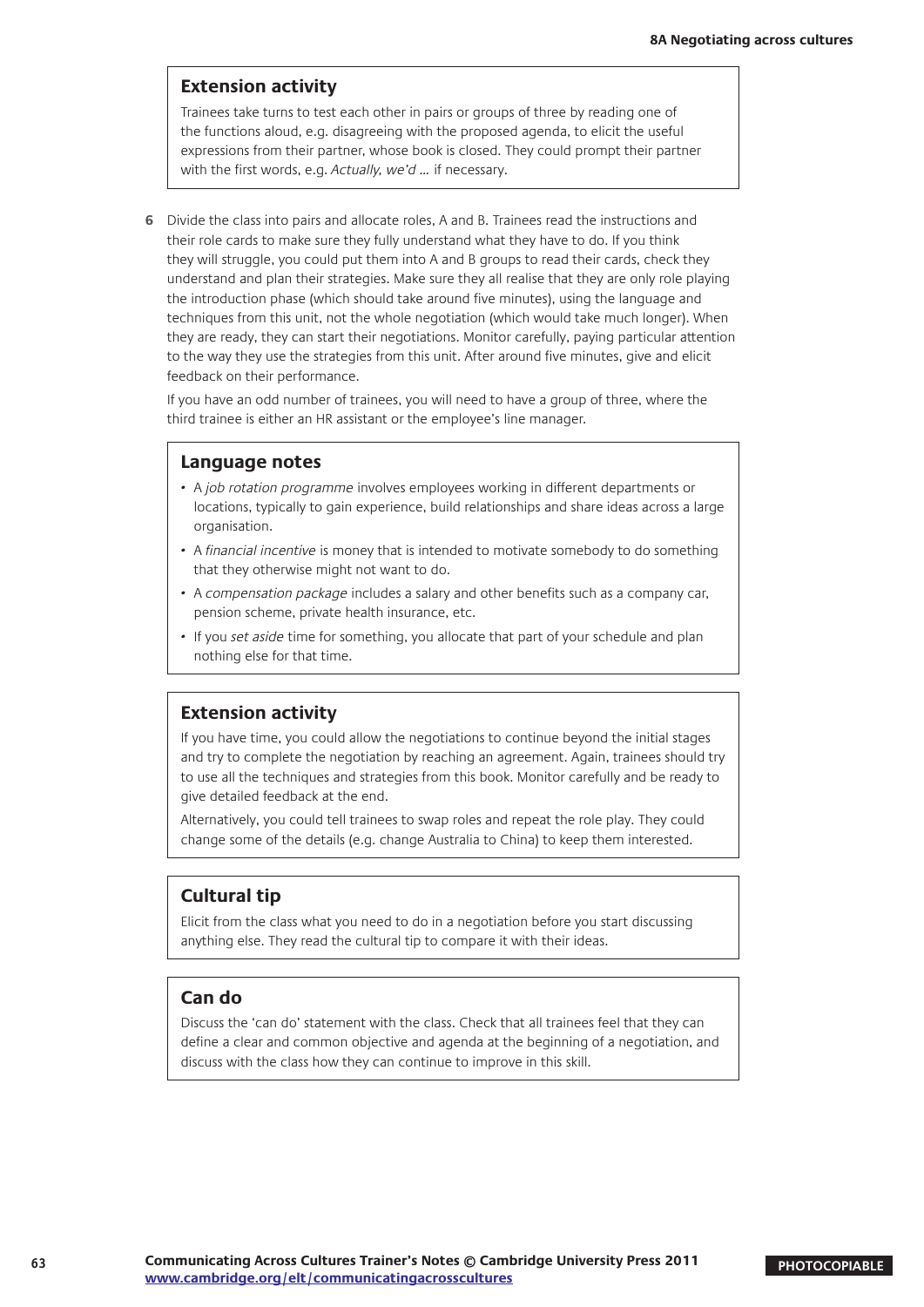Trainer's Notes

### 8B **Negotiating across cultures**

#### **Before you begin**

**CAMBRIDGE** 

Use the two unit aims to generate a short discussion. You could use this question to prompt the discussion, but avoid providing answers at this stage.

• What is the difference between influencing and persuading?

#### **Suggested answer**

'n

Persuading is always an active process – the persuader sets out to affect the behaviour of the other person; influencing is not necessarily active – someone may be influenced by observing another person at work, for example. In this unit, influencing is an active process but not as aggressive as persuading. It involves affecting the other person's behaviour through example and demonstrating that the change is for the good.

- **1** Elicit from the class what they remember about Chen Zhu from Unit 8A. They read the introduction and discuss the questions in pairs. Encourage them to think about their professional and private lives. After a few minutes, open up the discussion to include the whole class.
- **2** Trainees work alone to match the principles to the comments. They discuss their answers in pairs before feeding back to the class (SB page 72).

#### **Background note**

If you explain something with conviction, you show that you are convinced that it is right, and have no doubts about it.

#### **Extension activity**

Trainees read the principles again to find one word that best summarises each principle. They discuss their ideas in pairs before feeding back to the class.

#### **Suggested answers**

- 1 listening
- 2 benefits
- 3 conviction
- 4 logic
- 5 share
- 6 emotional
- **3** Trainees discuss the four questions in pairs. Allow plenty of time for the discussions, as the questions are all very important. Then open up the discussion to include the whole class.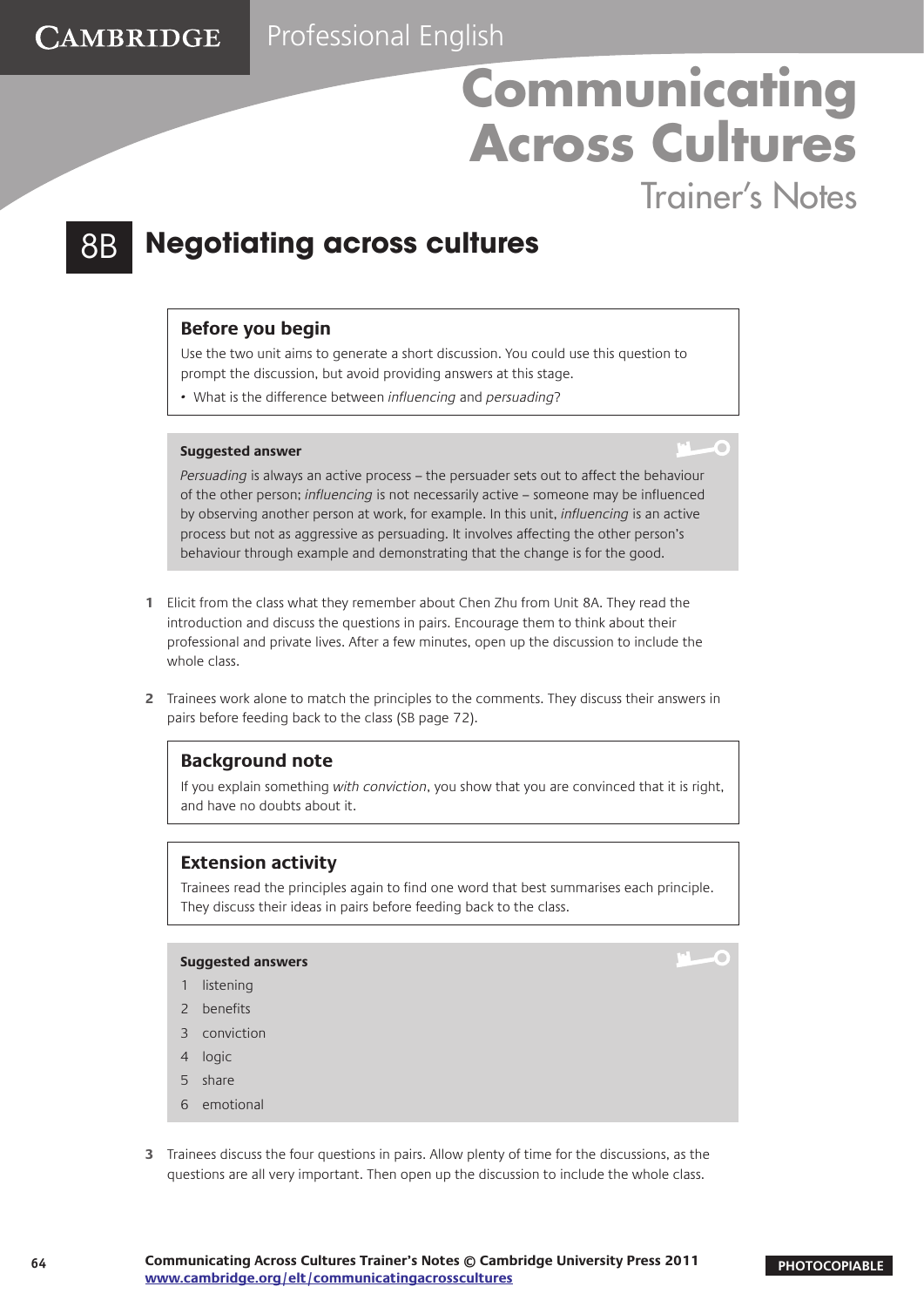G

**4 21** Go through the questions with the class. Make sure they understand the meaning of reluctant (unwilling to do something). Then play the recording for them to answer the questions. They discuss the questions in pairs before feeding back to the class (SB page 72).

#### **Language notes**

- An *audit* is a formal inspection within an organisation, carried out by someone from another organisation or department. In finance, external auditors inspect a company's accounts to make sure they are accurate. In some international organisations, a manager from one country carries out an audit in the organisations' offices in a different country, to make sure all procedures are being followed properly.
- If you wrap something up, you finish it.
- If you are back on track, you are heading in the right direction again after a problem.
- If you are working flat out, you are working as hard as possible.
- An *intern* is a student who is working with an organisation on a placement, as part of his / her studies. The word is mainly used in American English. In British English, such a person might be described as a work experience student.
- If you brief somebody, you provide background information and instructions.
- A peak is a high point on a graph. In the conversation, the peak relates to much busier period than usual.
- If you pool resources, you share them.
- In I owe you one (informal), one means 'a favour'. In other words, I'll help you in the future because you have helped me.

#### **Extension activity**

Trainees look at the audio script on page 58. They read and listen again to decide which of the six principles from exercise 2 Petra uses. They should underline sections of the audio script to illustrate the six principles. Afterwards, trainees discuss their answers in pairs before feeding back to the class.

#### **Suggested answers**

- 1 Pay attention / listen: So you're saying they would need briefing on what to do?
- 2 Deliver benefits: And it actually makes sense to train up a couple of my team on the documentation side. It'll really help you out next time round, when you're really busy.
- 3 Believe in your own ideas and explain with conviction: That would really help; I think it really makes sense.
- 4 Present in an organised way using logic: We're having a real problem getting things wrapped up on time. I won't bore you with the details but we're really behind schedule at the moment and you know we need a report ready for next Friday. So, I was wondering if I could possibly borrow Paul for a couple more days, just to get us back on track. It would be a massive help to us.
- 5 Be open and willing to share experience, resources and information: OK, but what if I got you some support for all the documentation preparation?; Well, I just got a couple of interns … great with this sort of presentation material. Would that free up Paul?; Then we can share resources on a more regular basis. … why not pool resources a bit more?
- 6 Use emotions and humour and be polite and friendly: Sorry to bother you. Do you have a moment?; Great. Fantastic. Thanks very much, Nelvi. I owe you one!
- **5 22** Go through the techniques with the class to make sure they understand all the words, including commonality (see **Language notes** below). Trainees then listen to the conversation to complete the ordering task. They compare their answers in pairs, including as much as they can remember about what each technique actually involved, and then feed back to the class (SB page 72).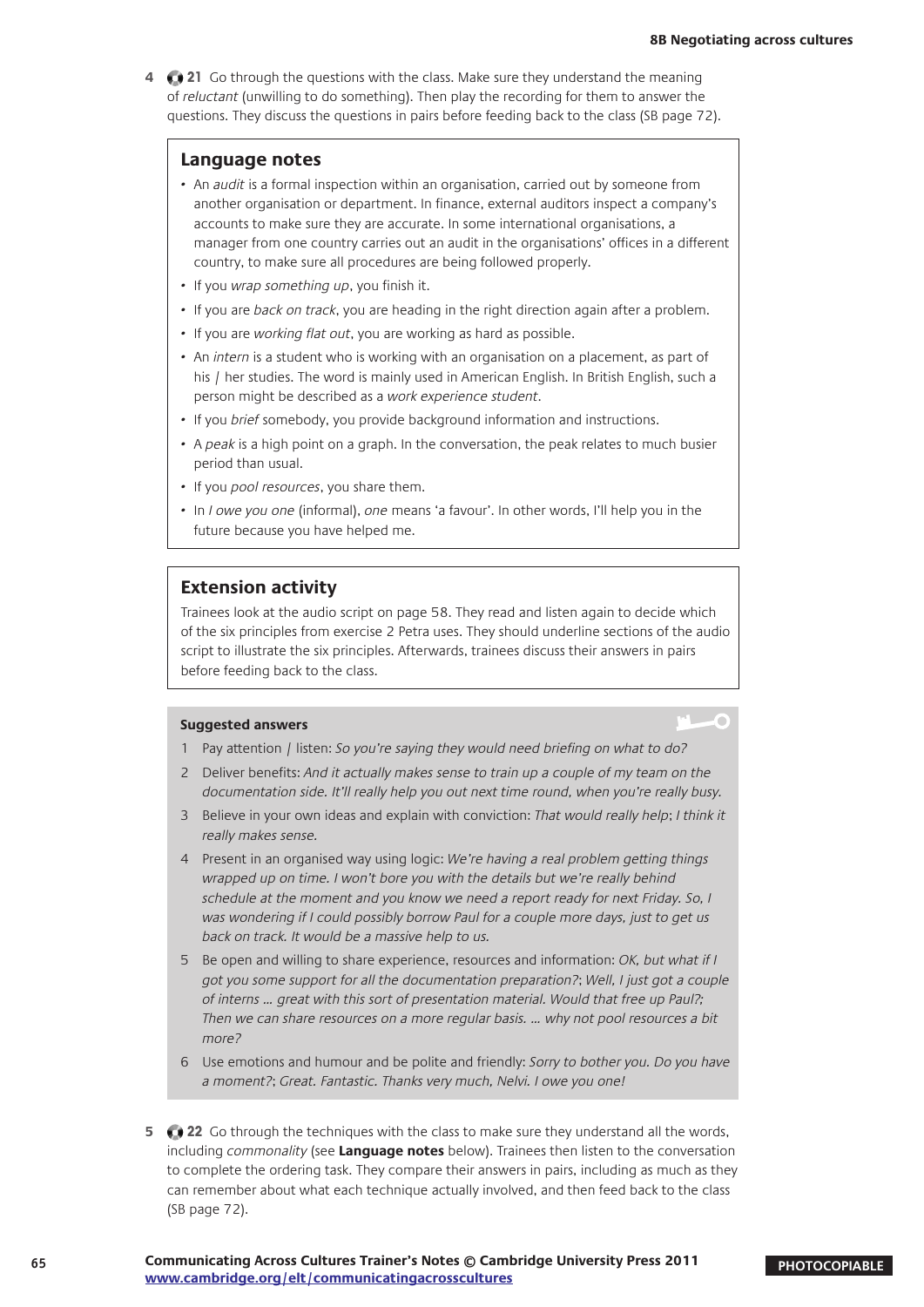#### **Language notes**

- If you stress commonality, you emphasise how a situation affects everybody.
- A hectic period is an especially busy time.
- **6** Trainees read the audio script on page 59 to underline the phrases. You could play the recording a second time while they are doing this. They then discuss their answers in pairs, including alternative versions of each phrase. Finally, discuss the answers with the class, and collect the best alternative phrases onto the board (SB page 72).

#### **Suggested answers**

Alternative expressions:

- 1 I'm absolutely convinced ...; There's no doubt in my mind that ...
- 2 The best thing about this opportunity is ...; The real benefit is that ...
- 3 I know how you must be feeling I've been through exactly the same process myself, and I remember how difficult it was for me to decide.
- 4 Because of this, we have no choice but to …; As a result, we're left with only two options …; That means you'll need to …
- 5 I'd be happy to spend some time helping you with this; Would you like me to show you …?
- 6 It's good that you said that … because what I'd like to suggest is that we …; OK, so based on what you're saying, why don't we …
- **7** Before you begin, you could brainstorm a list of small favours, e.g. borrow your car, copy your homework, use your mobile phone, stay for a week in your house, send the report a week late. Trainees then work in pairs or threes to take turns to ask for favours. Make sure the other person does not grant the favour immediately – they will need to be persuaded. Make sure they also know to use the techniques from this unit. After a few minutes, give and elicit feedback on the effectiveness of the techniques.
- **8** Divide the class into As and Bs. Then put the As together in groups of three or four and the Bs in different groups. They read their role cards and plan carefully their strategies for getting what they want, based on the information in the profiles. Use this opportunity to make sure they all fully understand their roles and objectives.

After about five minutes, put them into pairs, with one A and one B, for the negotiation. Remind them to use the techniques from this unit. Allow plenty of time for the actual negotiations (up to 10 minutes), during which you should monitor carefully, paying particular attention to their use of the techniques from this unit. Afterwards, tell them to use the three questions to discuss the effectiveness of their negotiations. Finally, give and elicit feedback from the class.

If you have an odd number of trainees, you will need to have a group of three, where the third trainee is a neutral member of staff, for example the Human Resources manager, whose role it is to offer suggestions without taking sides.

#### **Cultural tip**

Elicit from the class what the most important influencing technique might be. They then read the cultural tip to compare it with their ideas.

#### **Can do**

Discuss the 'can do' statement with the class. Check that all trainees feel that they can use a range of arguments to influence their international contacts effectively, and discuss with the class how they can continue to improve in this skill.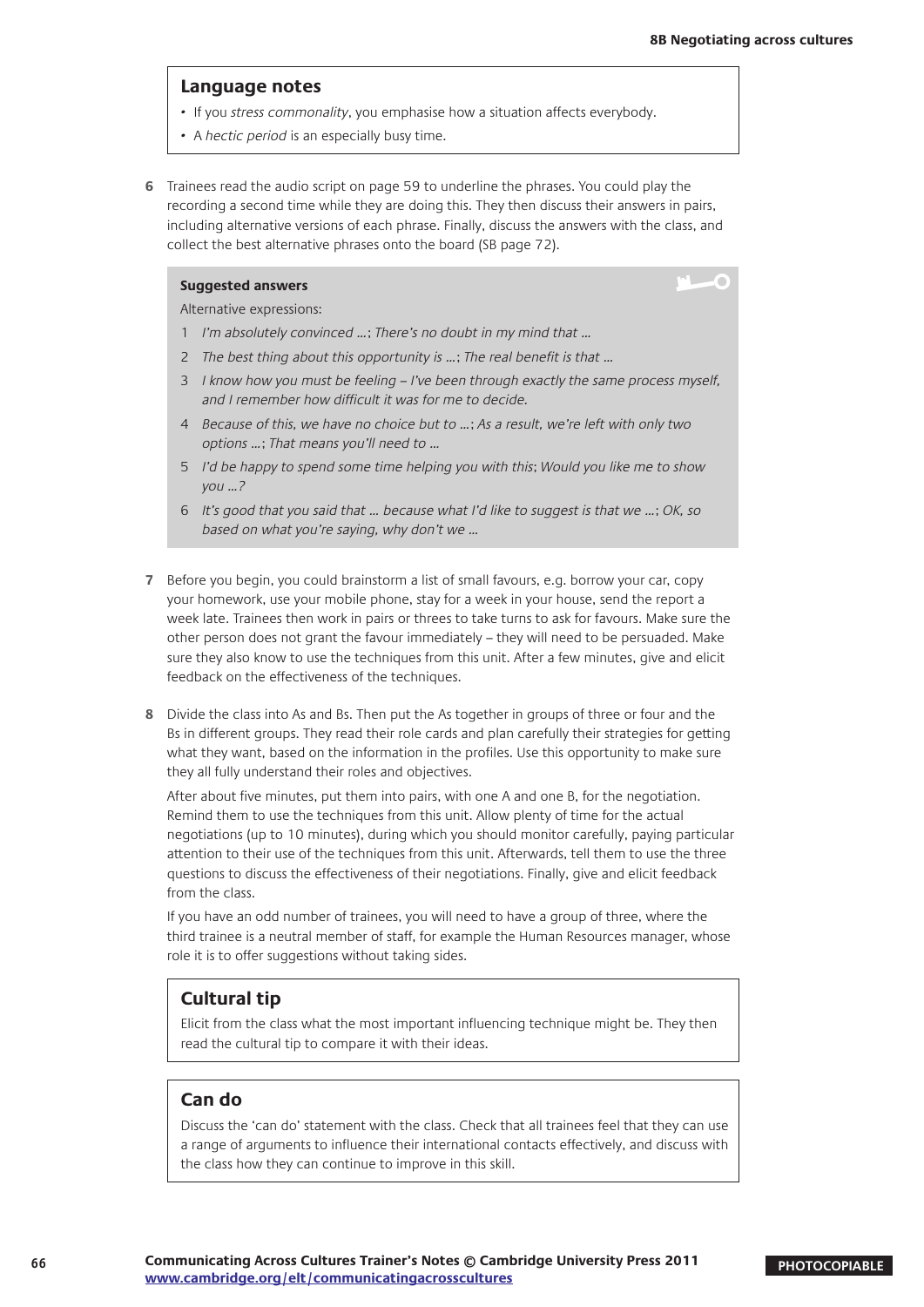Trainer's Notes

 $\overline{1}$ 

### 9A **Managing conflict**

#### **Before you begin**

CAMBRIDGE

Use the two unit aims to generate a short discussion. You could use these questions to prompt the discussion, but avoid providing answers at this stage.

- **1** Have you ever experienced conflict at work? What happened?
- **2** Looking back, how could this conflict have been avoided?

#### **Suggested answers**

2 For example, by being aware of the conflict (or the potential for conflict) as soon as possible; by looking at the situation from the other person's point of view; by listening; by actively trying to resolve the conflict, rather than being obsessed with who is right and who is wrong; by communicating actively with the other person before and during the potential conflict; by avoiding saying things that will make the conflict worse.

#### **Background notes**

Note that question 1 could include conflicts that the trainees have witnessed, not just those they have been involved in directly. Note also that the term *conflict* covers a wide range of situations where different people feel strongly but differently about something, including business conflicts (e.g. They said they'd deliver on time, but they didn't) and personality clashes (e.g. She never treats me with any respect) and not just situations where these differences lead to major problems.

Note that question 2 includes some complex grammar: part of a third conditional structure to talk about the unreal past, in the passive, to avoid mentioning the subject. You could simplify the grammar for weaker classes: In the future, how could you avoid similar conflict?

**1** Trainees read the quote and discuss the questions in pairs. After a few minutes, open up the discussion to include the whole class. Students then compare their lists with the list on page 72.

#### **Possible answers**

Is conflict always about emotions? This would be a good definition of the difference between a disagreement (which may not involve emotions) and a conflict (which does). Of course the emotions may not always be expressed: one person may feel frustrated, disappointed or angry inside, but keep these emotions private. In such a situation, the other person may not even be aware that the conflict exists.

**2 23** Check what trainees remember about Dani's job (in Human Resources for a Swedish bank) and his cultural background (originally from Iran). Trainees discuss the questions in pairs to predict what Dani might say about them and to make sure they understand all the words. You may need to check they understand the word replicate (do again in the same way). Then play the recording for trainees to answer the questions. They discuss the answers again in pairs before feeding back to the class (SB page 72).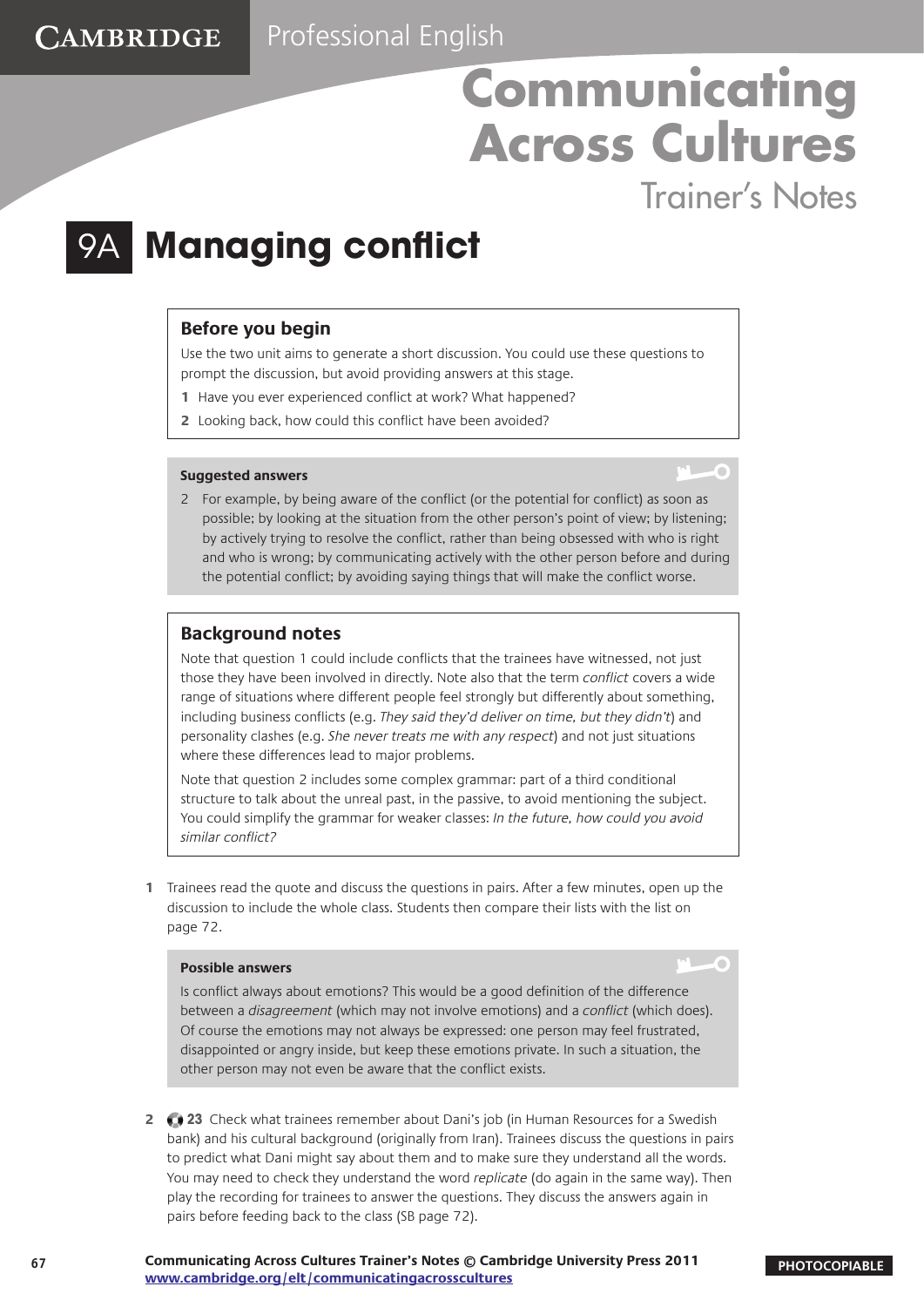#### **Extension activity**

Elicit from the class what emotions Dani talked about. Trainees then look at the audio script on page 59. The read and listen again to underline all the phrases connected with emotions and people's feelings. Encourage them to include whole phrases, not just single words. They compare their answers in pairs before feeding back to the class. Finally, discuss with the class if they would react to the same situations with these emotions.

#### **Suggested answers**

- • … something gets me angry and I don't really know what to do.
- I don't like it.
- Emotionally you go through a lot during this time.
- You're angry.
- You're sad.
- ... you see the change is good and you're happy to do it.
- ... people can get very worried and angry ...
- ... managers get angry with staff.
- ... no job satisfaction.
- ... there was like a big revolution, shouting, a lot of anger ...
- How can you think like this?
- All that the employees wanted ... was leaders to go to them and say 'thank you'.
- They just wanted a close connection with their boss ...
- ... more sensitive and open listening process ...
- • … employee feels that and they feel part of the organisation.
- **3** Write the letters A–I–R on the board, and elicit from the class what the letters might stand for, in the context of resolving conflict. Then tell them to read the background information on page 38 (but not yet the description of the example situation) to find out. (**Answer:** A = anticipate;  $I =$  identify;  $R =$  recommend). Make sure they fully understand all of these stages, especially anticipate (= predict what might happen).

Tell trainees to read the description of the situation at the bottom of page 38. With the class, elicit one or two suggestions for each of the three stages, anticipate, identify and recommend. Trainees then read the information at the top of page 39 to compare it with their ideas. Note that the information on page 39 contains additional details about the situation, which of course trainees cannot predict. Draw trainees' attention to the useful language for anticipating possible conflicts (could, might and may) and for recommending ways to avoid conflict (should and ought to).

#### **Language note**

There is no important difference between may, might and could for speculating about the future (although different people may treat them differently). There is also no important difference between should and ought to, although should is more common. The word to is optional in negative sentences with *ought*, e.g. You oughtn't (to) send that email, but both versions are rare: it is easier and more natural to use *shouldn't* for negative recommendations, e.g. You shouldn't send that email.

Trainees then work in pairs or small groups to discuss the three situations. You may need to check they understand all the words in the situations (see **Background notes** below). If you are short of time, you could assign a different situation to each group. Alternatively, you could stop after each situation, to discuss ideas with the whole class. Encourage trainees to use modal verbs (might | could | may | should | ought to) in their discussions.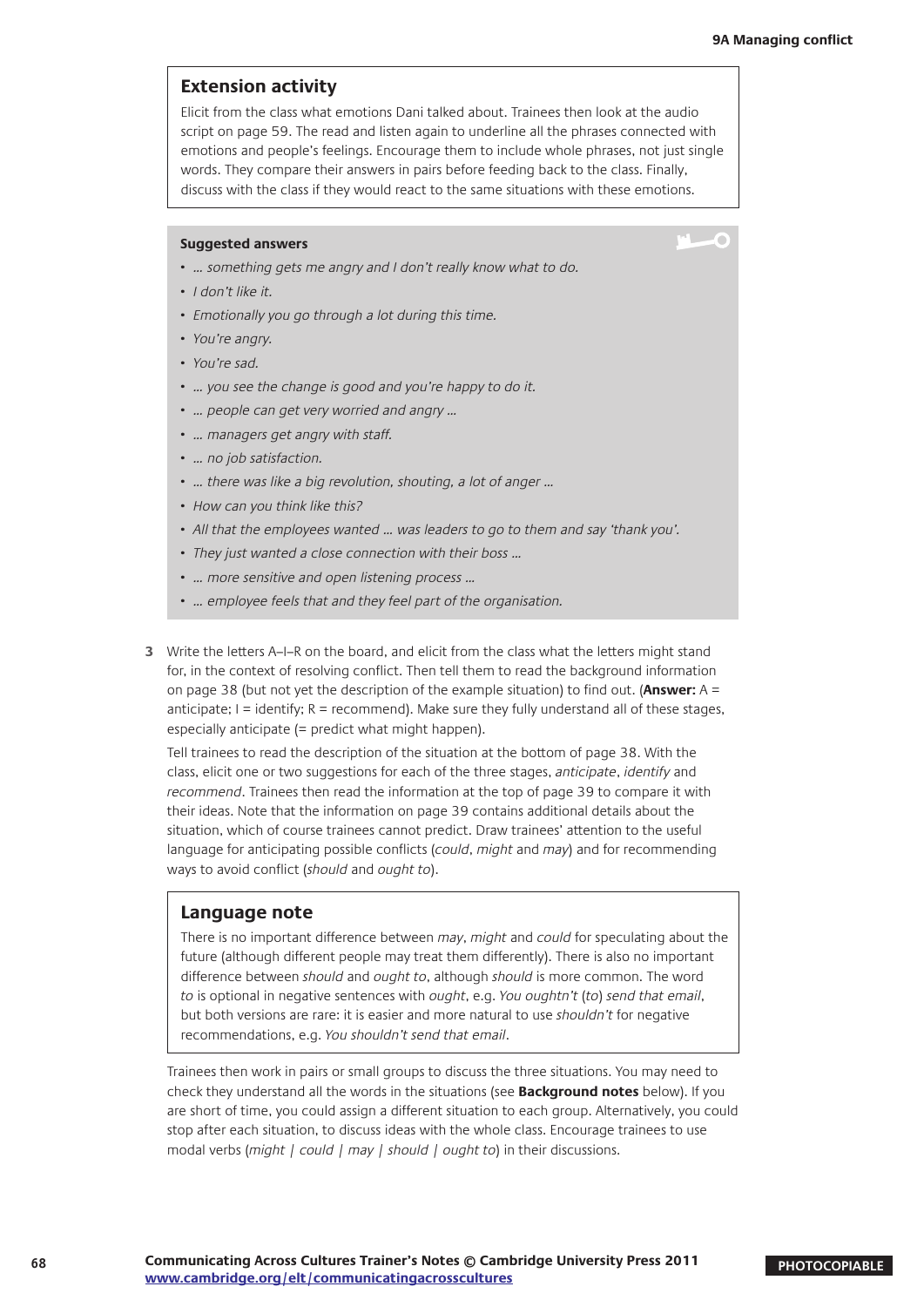Allow around 10 minutes for the discussion and monitor carefully while trainees are working. Then discuss the three situations with the class. Encourage a wide range of ideas. Finally, tell trainees to compare their ideas with the commentary on pages 72 and 73. You could go through the commentary quite carefully with the class, discussing each stage of the AIR process from the point of view of both participants.

#### **Background notes**

- • A secondment is a temporary placement in a different department or office within the same organisation, typically as a way of gaining experience and knowledge.
- If you chase invoices, you contact customers to remind them that they need to pay.
- If you start the ball rolling, you take the first steps in a process.
- Resentment is a feeling of anger which is usually not expressed openly. If you resent something, you feel negative and frustrated about it.
- If you sign something off, you make a final decision to approve something. By signing it, you take responsibility for it being correct.

#### **Extension activities**

- **1** Trainees could role play one or more of the meetings recommended in the commentary. If you have an odd number of trainees, you could include an observer in some groups. Trainees swap roles after each role play, so that one trainee does not have to be the observer all the time. Monitor the role plays carefully and give and elicit feedback at the end.
- **2** Trainees work in groups to describe some conflicts or potential conflicts from their own work or private lives. They then go through the AIR process in their groups to try to come up with solutions. Finally, ask them to present their ideas to the class.

#### **Cultural tip**

Elicit from the class the most important technique from this unit, and then tell them to read the cultural tip to compare it with their ideas.

#### **Can do**

Discuss the 'can do' statement with the class. Check that all trainees feel that they can anticipate possible conflicts which could happen in their international working environment and communicate effectively to avoid them happening. Discuss with trainees how they can continue to improve in these skills.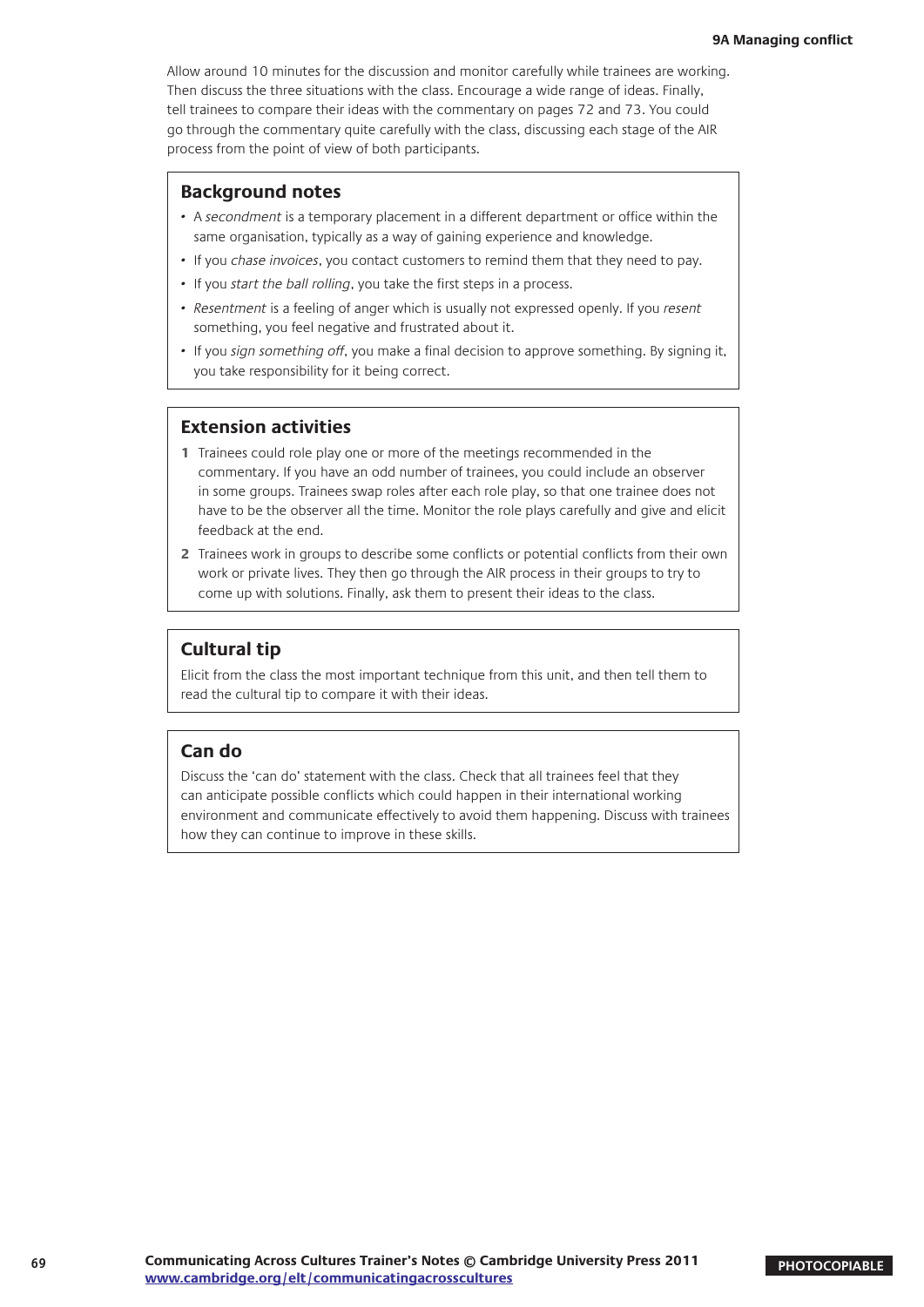Trainer's Notes

### 9B **Managing conflict**

**CAMBRIDGE** 

#### **Before you begin**

Use the two unit aims to generate a short discussion. You could use this question to prompt the discussion, but avoid providing answers at this stage.

• What examples of conflict across cultures can you think of?

#### **Suggested answer**

C

Examples include any situation where differences in cultural background can lead to misunderstandings with emotional consequences. Most cross-cultural conflict involves respect: one party does not show enough respect for something that the other considers very important.

**1** Trainees read the description to answer the questions. They discuss their answers in pairs before feeding back to the class (SB page 73).

#### **Background note**

Tatami mats have played an important role in Japanese culture, and many homes still contain at least one tatami room, used for religious or cultural ceremonies, e.g. the tea ceremony. The mats must be kept as clean as a bed surface or dining table surface. See [en.wikipedia.org/wiki/Tatami.](http://en.wikipedia.org/wiki/Tatami)

#### **Extension activity**

Trainees read the text again to identify useful techniques and language for describing cultural conflicts. They should break the story first into sections, e.g. background to the situation, and then find useful phrases. They discuss their ideas in pairs before feeding back to the class. They could then use as many of the same phrases as possible to describe a different situation.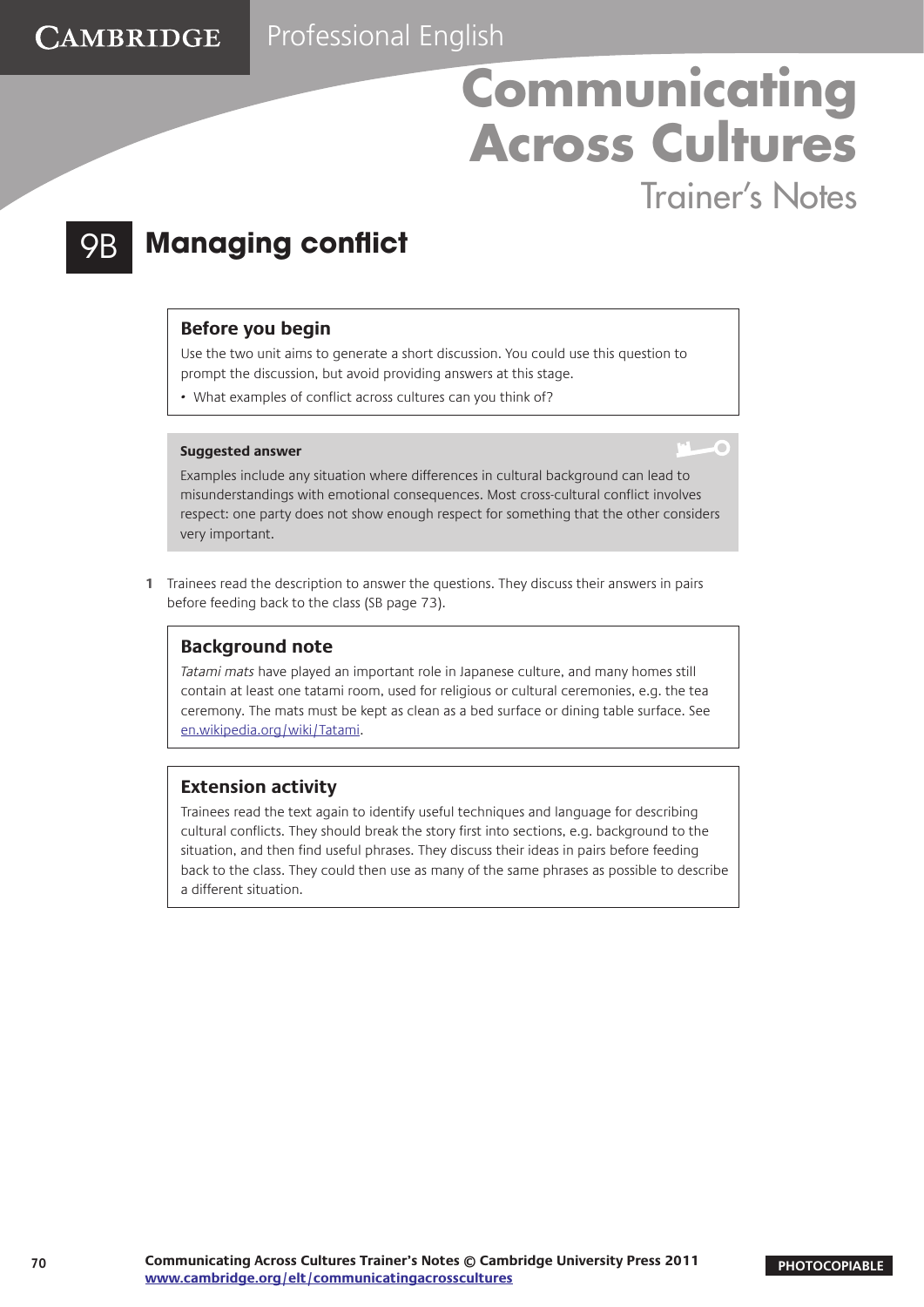#### **Suggested answers (useful phrases underlined)**

- Background to the situation: In a recent Hollywood movie production with the action set in Japan the stage was covered with tatami mats, a grass floor covering typical in Japan. The Japanese members of the production team requested that their American colleagues removed their boots before walking on the tatami.
- Source of the conflict: The Americans agreed to do this but increasingly made 'quick changes' to lighting or electrical components without taking boots off.
- The emotional response: Symbolically, this behaviour by the Americans communicated disrespect to the Japanese, who became increasingly upset by the Americans' failure to remove their boots. It led to increasingly poor relationships and other conflicts.
- Understanding the real reasons for the conflict: *Positive change only came when the* Japanese realised that the Americans did not understand the symbolic importance that the Japanese attached to respecting tatami.
- The solution: In their next meeting, the Japanese compared the place of tatami in their culture to the place of the US flag in American culture, asking the Americans to please act as they would if the US flag were on the floor.
- The result: *Hearing this, the American perception of the situation changed; they* understood the feelings of their Japanese colleagues and changed their behaviour, enthusiastically removing their boots every time they walked on the tatami.
- **2** Trainees discuss the questions in pairs. After a few minutes, open up the discussion to include the whole class.

#### **Suggested answers**

- Lessons learned: look at the situation from the other person's point of view; remove emotion from the situation; use comparisons to help the other side understand why their behaviour causes a problem.
- Other ways of resolving the conflict (note that none of the following solutions would have been as effective as the one the Japanese chose, and they could well have made the conflict worse): getting angry; using power relationships (e.g. complaining to the Americans' bosses); bringing an American flag to the studio and walking on it.
- Strategies for handling conflict: see Unit 9A (Before you begin **Suggested answers**) above for some suggestions.
- **3** Trainees work alone to think how the extracts will continue, and then discuss their ideas in pairs. You may need to check they understand all the words: see **Background notes** below. Afterwards, discuss their ideas with the class, but avoid confirming or rejecting their ideas, as this would undermine exercise 4.

#### **Language notes**

- Testosterone is a hormone that is associated with things like risk taking and aggression. Men produce about ten times as much testosterone as women. Culturally, testosterone is often associated with men and negative aspects of maleness. See [en.wikipedia.org/](http://en.wikipedia.org/wiki/Testosterone) [wiki/Testosterone.](http://en.wikipedia.org/wiki/Testosterone)
- If you confront somebody with a problem, you speak to them directly about the problem, even if that makes the person feel uncomfortable.
- Note that speaker 5 uses surface as a verb: to bring something to the surface. In this case, the speaker is talking about being open about issues (problems) and not staying quiet about them.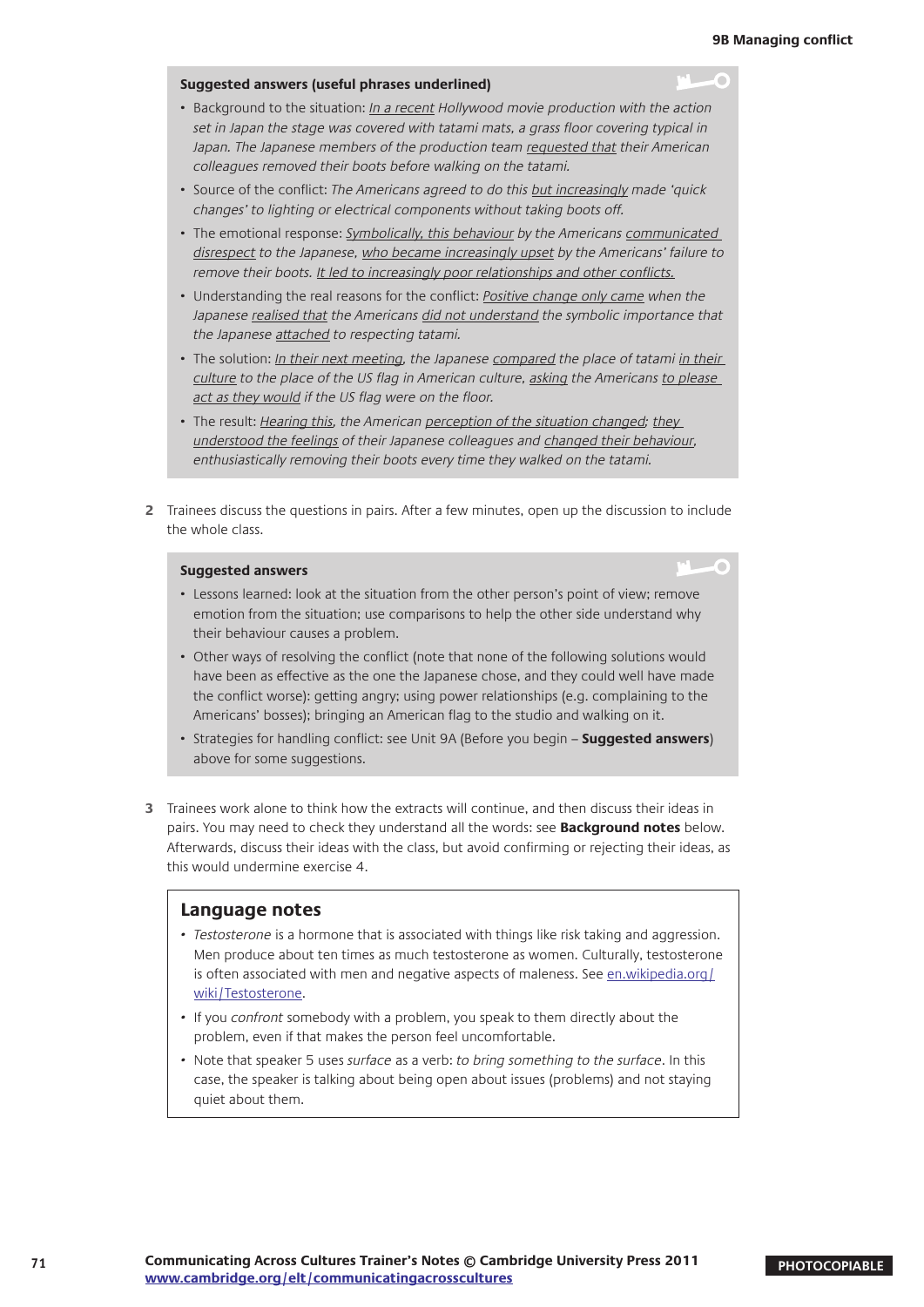**4 24** Play the recording for trainees to check their predictions. They then discuss the three questions in pairs before feeding back to the class (SB page 73). Note that there are no 'correct' answers here: each strategy may be good in some situations but very bad in others. The aim is rather to explore the different strategies that people use and to make trainees think about their own strategies.

#### **Background notes**

- If you buy into somebody's idea or proposal, you like it and believe in it strongly.
- If you sweep a problem under the carpet, you ignore it and pretend that it doesn't exist.
- **5 25** Go through the questions quickly with the class. Then play the recording for trainees to answer the questions. They discuss their answers in pairs and then feed back to the class (SB page 73).

#### **Language notes**

- Note that the resource they discuss at the beginning of the conversation is actually a person – a human resource.
- A zone meeting is a meeting of different people from the same zone (region, set of countries) in an organisation. It is more commonly called a regional meeting.
- If you're back to square one, you have to go back to the beginning of a process. The idiom comes from some board games, where an unlucky player may nearly finish the game but then be sent right back to the beginning.
- Gavin refers to the board, i.e. the board of directors or the management board.
- If someone is freed up, they are no longer tied by obligations, e.g. working on one project and are available, e.g. to work on a different project.
- At the end of the conversation, Gavin agrees to run with this (try this solution to see what happens) and to *touch base* (= speak to each other again).
- **6** Elicit from the class the meaning of the expression to take the heat out of the situation (to make the situation less emotional; to move away from the conflict and towards finding a solution). Trainees then work in pairs to plan ways of achieving the seven objectives. Elicit the best examples onto the board. Then play the recording a second time for trainees to check what Alessandro and Gavin actually said. You could allow trainees to read the audio script on page 60 while they listen. Finally, go through the answers with the class. Point out that the answers from the audio script are just examples, and may be no better or worse that trainees' own ideas.

#### **Extension activity**

Trainees test each other in pairs. One trainee closes his / her book. The other trainee reads one of the strategies from exercise 6, e.g. Apologise explicitly, to elicit from his / her partner a suitable way of achieving this objective. They could respond with the actual phrase from the dialogue or their own ideas. Afterwards, they swap roles.

**7** Divide the class into two groups, As and Bs. Tell them to read their role cards and the email and to make sure everyone in their group fully understands all the information. Monitor carefully to identify any problems.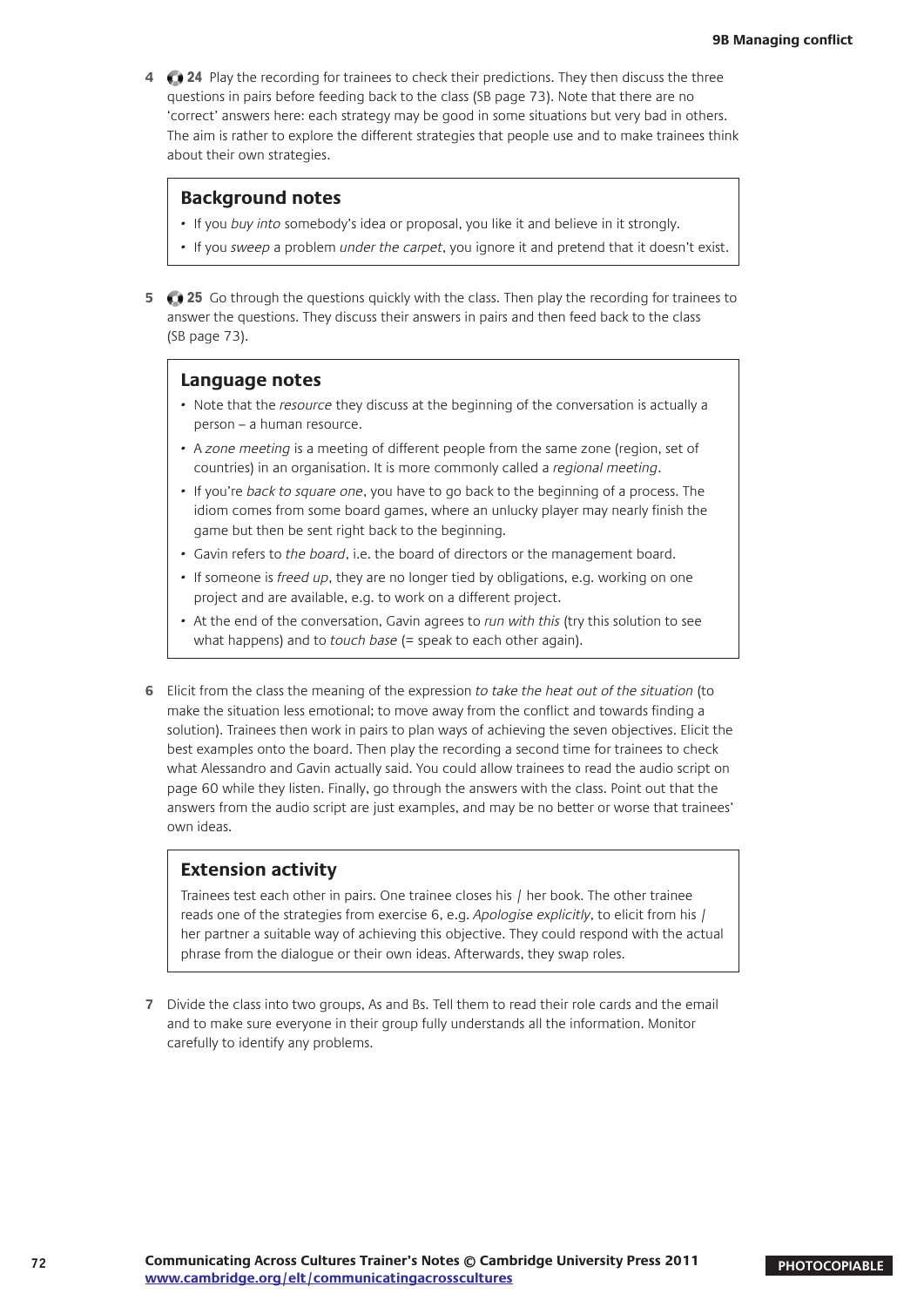# **Background notes**

- A milestone is a stage in a process, e.g. a project. Milestones typically have deadlines, and other stages in the process can only begin once certain milestones have been achieved.
- A workstream is a body of activity within a project (also called a sub-project). A project is typically organised into several workstreams or sub-projects. Each workstream lead (the leader of a sub-project) reports to the project head.
- If a computer system crashes, it stops working.
- A broker event is an event, e.g. a conference, for brokers (people who buy and sell stocks, insurance, etc.).

Trainees then role play the situation in pairs. Encourage them to use the techniques from exercise 6 to help them resolve the conflict, but not to be too helpful, in order that their partners also get a chance to practise the techniques. Allow plenty of time for the role plays (at least five minutes). Monitor carefully, and be ready to give feedback on the effectiveness of their strategies for resolving conflicts.

If you have an odd number of trainees, you will need to have a group of three trainees, where the third trainee plays the role of Pierre Garnaid and reads role B.

Trainees then go back to their original groups (i.e. all the As in one group; all the Bs in another) to discuss the four questions. Finally, discuss the role plays with the whole class, focusing on the strategies they used, the different solutions they found and any lessons they learned.

# **Cultural tip**

Read the beginnings of the two sentences from the cultural tip aloud to the class (When dealing with conflict, focus first on ...; Then use a ...) to elicit how they might continue. Then tell trainees to read the cultural tip to compare it with their ideas.

# **Can do**

Discuss the 'can do' statement with the class. Check that all trainees feel that they can use a variety of strategies to manage conflicts arising in an international job. Discuss with the class how they can continue to improve in this skill.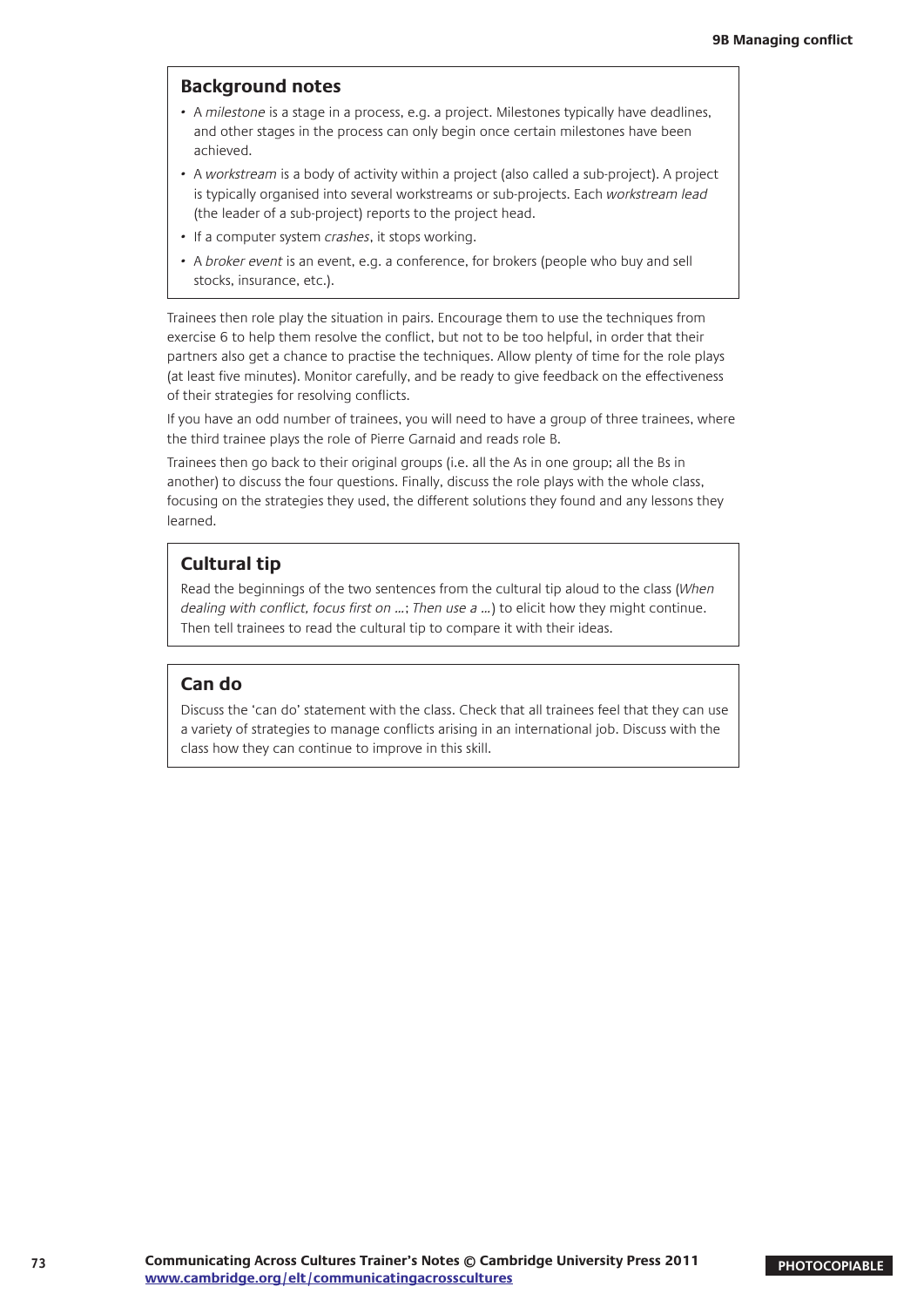Trainer's Notes

n

# 10A **Working in an international team**

# **Before you begin**

CAMBRIDGE

Use the two unit aims to generate a short discussion. You could use these questions to prompt the discussion, but avoid providing answers at this stage.

- **1** What might be some of the challenges of working in an international team?
- **2** Why do you think your personal introduction at a first team meeting might be so important?

#### **Suggested answers**

- 1 Examples might include language barriers, different expectations and styles of working. If the team is in several locations, there may be problems coordinating meetings between them, managing them and building relationships between them.
- 2 Because first impressions make a lasting difference to how other people see us.
- **1** Trainees read the quote to find five things that Gudrun believes are necessary for a successful team. Discuss the answers with the class, including what each of the five things means in practical terms.

#### **Suggested answers**

- Be open, e.g. share information with others.
- Be friendly, e.g. be nice; help other people.
- Be interested in the other person, e.g. ask them questions about their work and their lives outside work.
- Build up personal contact, e.g. spend time talking to them and (especially) listening to them.
- Maintain personal contact, e.g. remember them next time you see them and continue to show an interest in them.

Trainees then discuss the first three questions in pairs. After a few minutes, open up the discussion to include the whole class. Try to come up with a list of the five most important reasons why project teams may be unsuccessful. Finally, tell trainees to compare their list with the list of possible reasons why teams fail on page 73 and the list of top five reasons why projects fail on page 85. Discuss the five reasons on page 85 with the class, eliciting an example of each, either from your trainees' experience or an imagined example. Use the **Background notes** below to check they understand all the terms. Note that the list on page 85 includes external factors that are not necessarily caused by the team, while the list on page 73 is of internal factors, i.e. people problems within the team.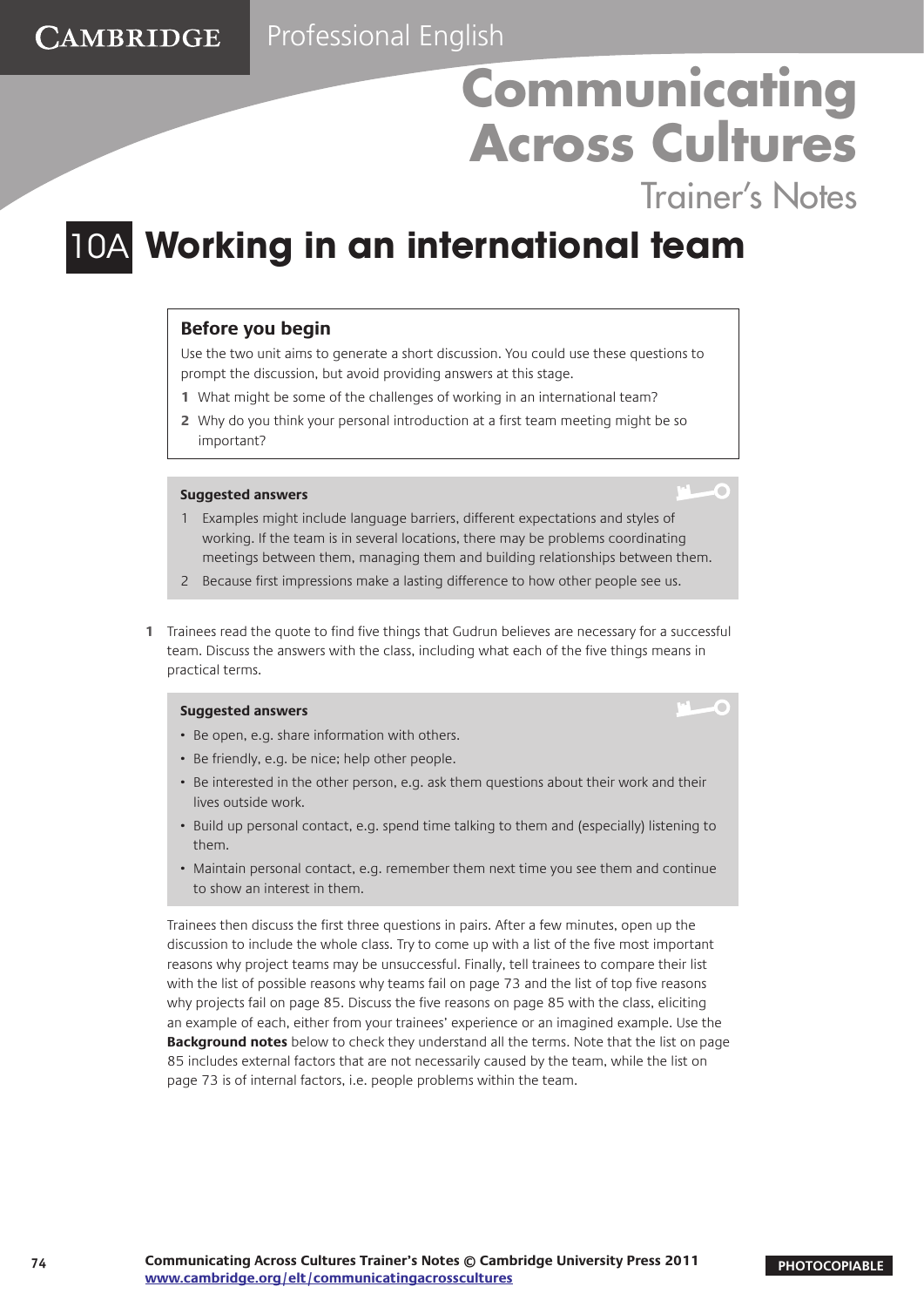# **Background notes**

- A project sponsor is usually a senior member of staff (e.g. one of the company directors) who is responsible for that project. The sponsor's role includes obtaining finance for the project and making sure the project is seen as a priority by other senior members of the organisation. This role is different from that of project manager, who runs the project on a day-to-day basis, but the same person may share both roles.
- The bottom line is a company's financial situation, i.e. whether it is making a profit or a loss.
- The project scope defines what exactly the project covers (e.g. whether it affects the whole organisation or only certain departments; whether it is permanent or only for a few months, etc.).
- Deliverables are specific, measurable outcomes of a project. For example, the project may aim to cut the number of faulty products by 25% over 3 months.

## **Extension activity**

Read this list of complaints from managers aloud to the class. Trainees match the problems with one of the five possible reasons from the answer key on page 73. They could also come up with their own list of complaints for the problems in order to test their partners.

- **1** He's really aggressive, and he never treats me with respect.
- **2** The other day we had a problem with our project, but nobody did anything about it. It turns out they were all waiting for me to deal with it!
- **3** We all work really hard, but the so-called project champion seems to spend all his time on business trips. Even worse, he takes all the credit for our hard work!
- **4** I thought the whole point of this project team was to reduce the amount of documentation we need, but it seems we're just creating a new layer of bureaucracy on top of the old layer.
- **5** I'm supposed to give 25% of my time to this project, but I'm not sure if that means one day a week or two hours a day … actually, it feels as if this 25% is on top of my current 100%.

#### **Answers**

- 1 Personality conflicts
- 2 Unclear roles
- 3 Poor sponsorship / leadership
- 4 Confused goals
- 5 Badly defined working procedures
- **2 26** Trainees read through the questions and discuss in pairs what Gudrun might say about each question. They then listen to the recording to check their predictions. They discuss their answers in pairs before feeding back to the class (SB page 73).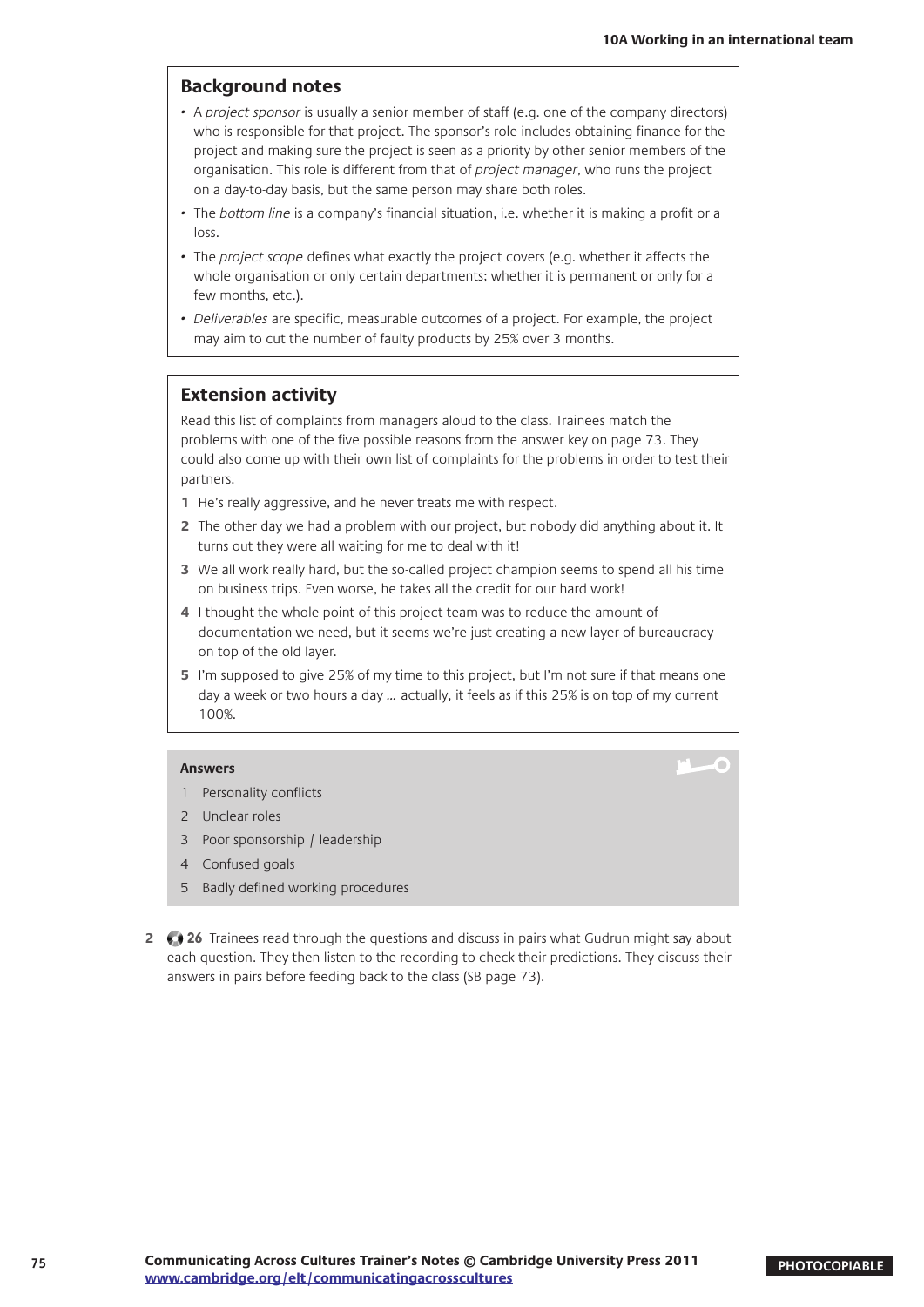C

# **Background notes**

- • Gudrun says I would never say I'm a doctor because I know in a lot of cultures it's not normal to say it. She is probably referring to academic qualifications such as Doctor of Philosophy (PhD), rather than the profession of being a medical doctor, for example in a hospital. In some countries, such as the UK or USA, businesspeople may be less impressed by academic qualifications than in practical experience and achievements. In Germany, on the other hand, businesspeople tend to be very interested in someone's academic background. See [www.kwintessential.co.uk/resources/global-etiquette/](http://www.kwintessential.co.uk/resources/global-etiquette/germany-country-profile.html) [germany-country-profile.html.](http://www.kwintessential.co.uk/resources/global-etiquette/germany-country-profile.html)
- A facilitator is a person who helps other people achieve things. Many managers see their job not as telling people what to do (leading) but rather as providing their people with the opportunity and resources to do things for themselves.
- Networking involves building and maintaining a network of friends and contacts. The principle is that the people in your network may be able to introduce you to other people, who can also join your network. Events such as conferences are excellent opportunities for networking. Gudrun uses the term networking to mean building and maintaining relationships with people, rather than increasing the size of her network.
- Gudrun says she asks people about their status. Here, she simply wants to know about their progress with the project and any problems they have been having.

#### **Extension activity**

Trainees look at the audio script on page 60 and read and underline useful verb collocations. Elicit a list of collocations and write them on the board. There may be some disagreement over which phrases are useful collocations. Afterwards, trainees can test each other in pairs by reading the beginning of a collocation (e.g. go round the ...) to elicit from their partner how it continues. You could also encourage trainees to use some of these collocations when describing their own experiences in exercise 3.

#### **Suggested answers**

- build up and maintain personal contact
- go round the table
- get it right from the start
- focus on working life
- share information
- sound impolite
- clarify (something) directly
- make it short and sweet
- give (someone) the impression that ...
- share ideas
- give feedback
- tell people a little bit about ...
- have an idea of how to ...
- keep (something) alive
- get in contact with (someone)
- ask people how they feel
- make networking calls
- be under pressure
- make time to have long conversations
- focus too much on the task
- run things better
- have a commitment from (someone)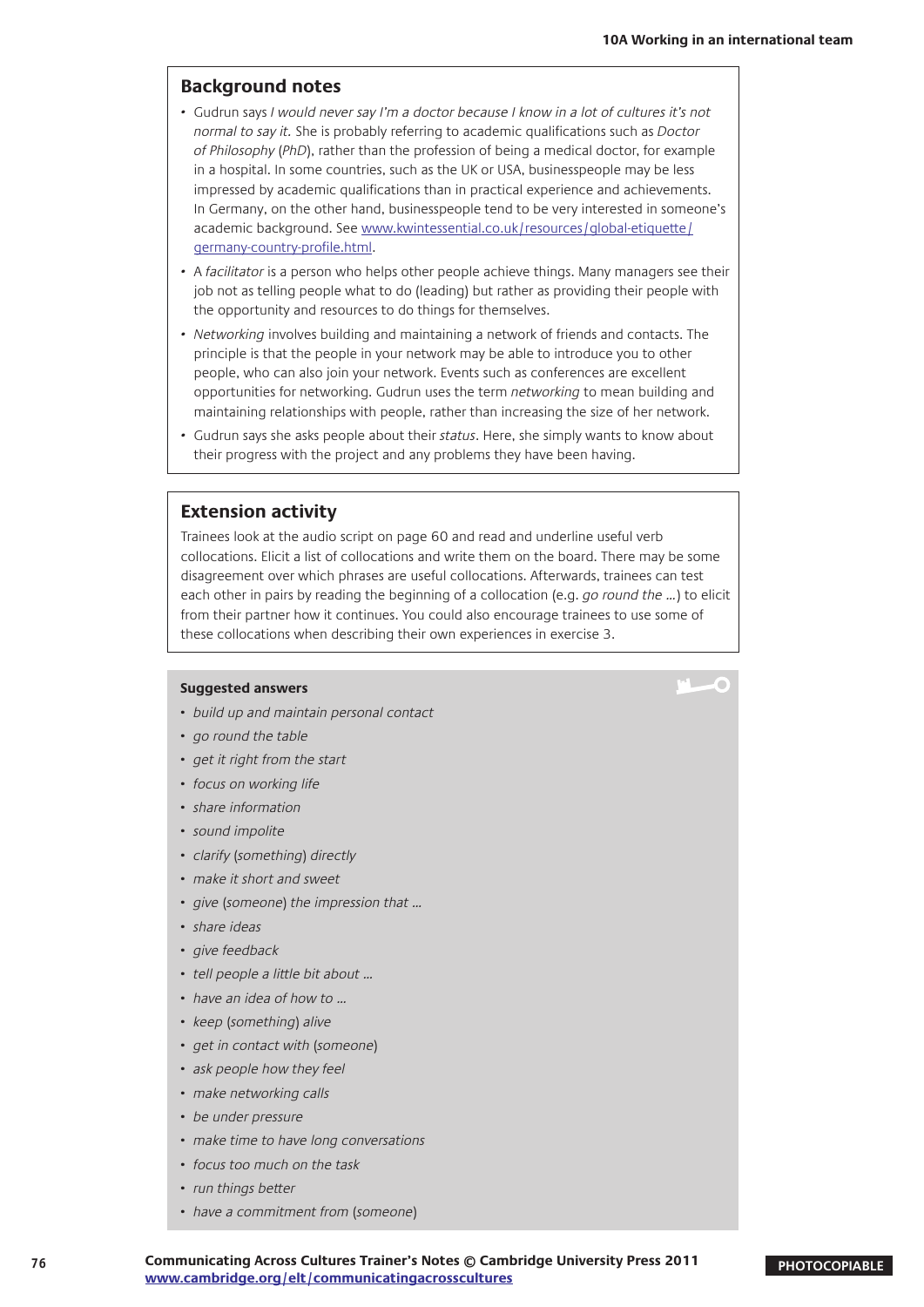- **3** Make sure everyone is comfortable with the term networking (see Background note above). Trainees discuss the questions in small groups. After a few minutes, open up the discussion to include the whole class.
- **4 27** Trainees read the first question and then listen to answer the question. They then discuss their answers to the question, plus the three discussion questions in pairs. Finally, go through the questions with the class (SB page 73).

#### **Suggested answers: final question**



×

- Give Jaume space to be creative, but also make sure he keeps on top of his deadlines.
- Use Angel's skills to focus the team on results, but make sure his single-mindedness does not harm relations with other members of the team.
- Use Peter's experience and try to keep him energetic and enthusiastic by giving him the opportunity to learn new things.

### **Language notes**

- If something gives you a *buzz* or a *kick*, you find it exciting or motivating.
- Jaume recommends that people should push him (not be afraid to tell him to do something using quite direct language) on that front (with things like that, i.e. with deadlines).
- If you are *single-minded*, you are completely focused on one thing.
- The way you come across is the way other people see you.

## **Extension activity**

Trainees look at the audio script on page 61 and read and listen again to underline useful phrases that they could use to talk about themselves. When you check with the class, elicit some other ways of completing each phrase.

### **Suggested answers (other ways of completing the phrases in brackets)**

- I'm XXX from XXX. (My name is ...)
- So what can I say? Well, I suppose I should start by saying I like XXX.
- I think I'm very easy to get along with (... to work with).
- What really gives me a buzz is XXX.
- I really like that creative (dynamic / innovative) side of things.
- I'm not a great believer in structure and deadlines (... in rules and procedures), by the way, so push me if you need to on that front, OK?
- more specifically, I believe in (care about / am passionate about) this project.
- I think it will really XXX.
- I'm head of XXX there.
- For me and my colleagues in XXX, we are very committed to (keen on / enthusiastic about) this project.
- It's very important to help us XXX.
- why do I like working in international teams?
- Well, I'm very results-oriented (people-focused / energetic), which can come across as a bit critical (negative / direct) to some, but I get a real kick out of working in teams because I think that XXX.
- I am very happy to represent my country in this part of the project.
- It's my third (first / second) international project and I know that they can be XXX
- I always XXX when I'm XXX., and that's a big motivator for me
- I just love learning new stuff (achieving goals / working with great people).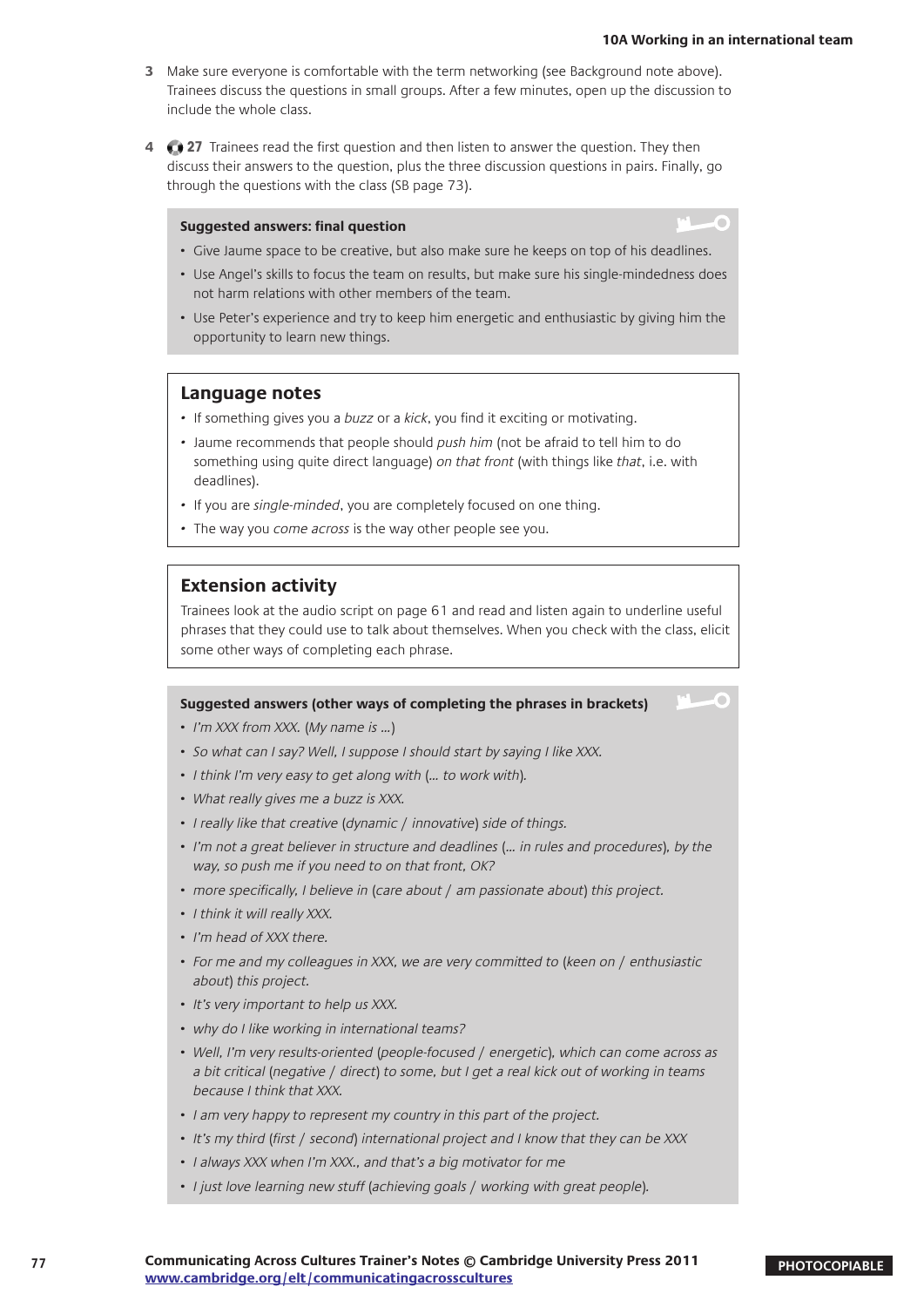- **5** Trainees work alone to plan what they will say about themselves and then discuss their ideas in pairs. Point out that they need not yet have a specific project in mind – this will come in the next exercise. Encourage them to use some of the phrases from the recording (see **Extension activity** above), but not to overuse them. Afterwards, you could ask some volunteers to give their presentations to the class. Note that they will have the chance to give fuller introductions in exercise 6. Give and elicit feedback on the introductions.
- **6** Trainees read the background information and the email. Make sure they know that they can be quite creative in this role play (they could play themselves or they could invent a character; they can also decide what their role in the project will be). Allow a few minutes for everyone to prepare their introductions. They could discuss their ideas in pairs before they have to present to larger groups. If you have a small group (i.e. up to around eight trainees), it may be possible for everyone to present to the whole class. With larger classes, you will need to divide them into groups of around four to six trainees.

Remind them to take notes during each other's introductions and to be ready to give feedback. Finally, give feedback to the whole class on the effectiveness of the introductions.

# **Cultural tip**

Elicit from the class a list of adjectives to describe the way you should come across when introducing yourself to a new international team. Elicit also two pieces of information that you need to include in your introduction. Then tell trainees to read the cultural tip to compare it with their ideas.

# **Can do**

Discuss the 'can do' statement with the class. Check that all trainees feel that they can make an effective personal introduction in team meetings in order to support mutual understanding and team performance. Discuss with the class how they can continue to improve in this skill.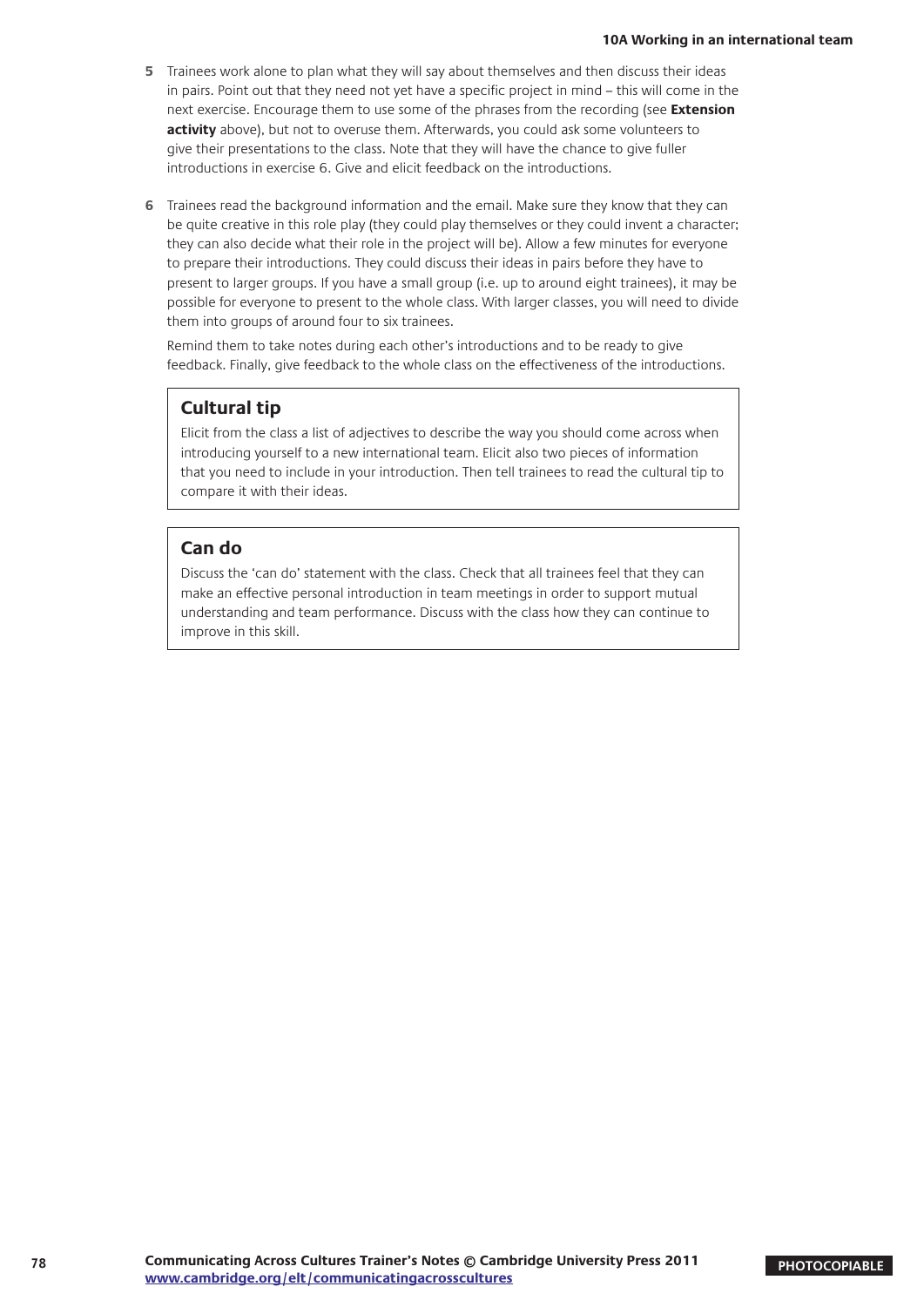Trainer's Notes

×

# 10B **Working in an international team**

# **Before you begin**

**CAMBRIDGE** 

Use the two unit aims to generate a short discussion. You could use these questions to prompt the discussion, but avoid providing answers at this stage.

- **1** What is feedback?
- **2** Who gives feedback to whom?
- **3** What are some of the problems with feedback?

#### **Suggested answers**

- 1 Feedback involves commenting on another person's ideas, their work, their performance, their progress or their attitude.
- 2 Customers give feedback to suppliers and partners; sometimes suppliers give feedback to customers; managers give feedback to their subordinates; sometimes subordinates can give feedback to their managers; sometimes people give feedback to their colleagues or peers.
- 3 For many people, it can be difficult to give feedback without sounding aggressive; most people don't like receiving feedback, especially criticism.
- **1** Trainees work alone to complete the questionnaire. Make sure they understand all the words (see **Language notes** below). They discuss their answers in pairs or small groups, bringing their own experiences of giving and receiving feedback into the discussion, and then share their ideas and experiences with the class.

- Your peers are people on the same level as you in a hierarchy, or in a similar organisation.
- A performance appraisal meeting is also known as a performance review. It usually takes place once or twice a year, and is an opportunity for each employee to discuss their work with their manager.
- **2 28** Quickly check what trainees remember about Gudrun from Unit 10A (she is a German project specialist who works on international projects for a global financial services company). They discuss the four questions in pairs to try to predict what Gudrun might say about them, and then listen to check. They discuss the answers in pairs before feeding back to the class (SB page 73).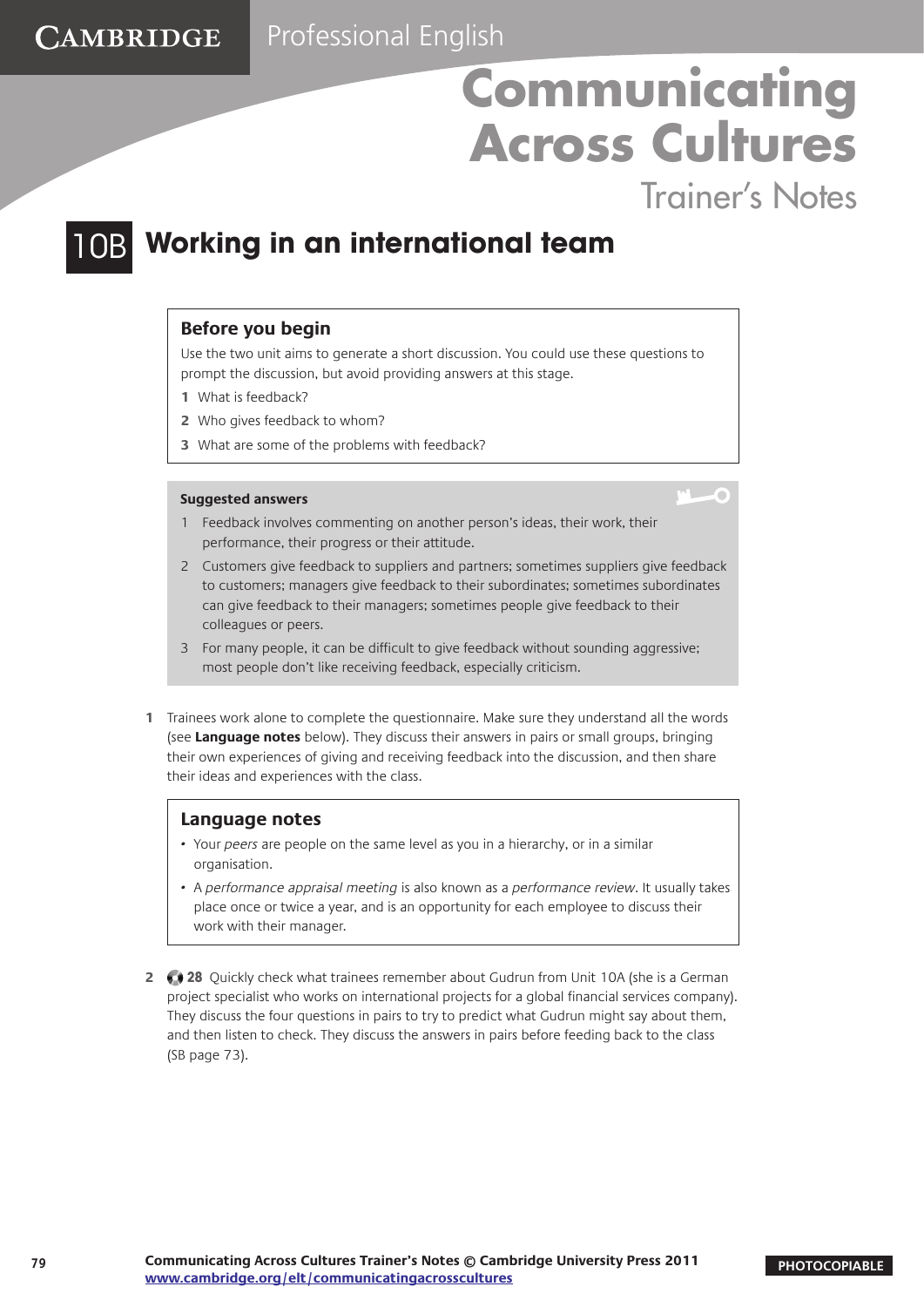C

# **Extension activity**

Write the following words and phrases on the board. Trainees work in pairs to remember what Gudrun said about each of them, and then listen again to check. They discuss their answers in pairs before feeding back to the class.

- **1** too polite
- **2** last warning
- **3** clear and direct
- **4** I wonder if …
- **5** I expect
- **6** neutral
- **7** aggressively
- **8** direct
- **9** solutions and actions
- **10** native speaker
- **11** strange
- **12** mistake

#### **Answers**

- 1 The British project leader was too polite when he gave feedback.
- 2 The person was giving a *last warning*.
- 3 Gudrun thinks that a leader has to be more clear and direct when giving feedback.
- 4 Gudrun thinks that if you say I wonder if ... it isn't effective enough and nothing will change.
- 5 You should say exactly what you expect.
- 6 You should use a neutral voice.
- 7 You should not speak aggressively.
- 8 Americans or Australians are more *direct*.
- 9 You can ask what has to be changed to focus on solutions and actions, which is easier to understand.
- 10 You have to tell people that not everyone is a native speaker so that they make allowances for language problems.
- 11 If Gudrun says something which sounds *strange* because she isn't a native speaker, she wants other people to give her feedback.
- 12 She may have made a mistake in something she said because of the foreign language.
- **3 29** Trainees read through the questions to make sure they understand everything. Then play the recording for them to answer the questions. They discuss their answers in pairs before feeding back to the class (SB page 73). You could play the recording a second time if necessary, to focus on Lars' questions.

#### **Language note**

If you are on board, you are a committed member of a team.

**4** Trainees read the advice carefully and then discuss the questions in pairs. Allow plenty of time for the discussion, and encourage trainees to bring in their own experiences. Finally, go through the five tips with the class, focusing on how useful each tip is.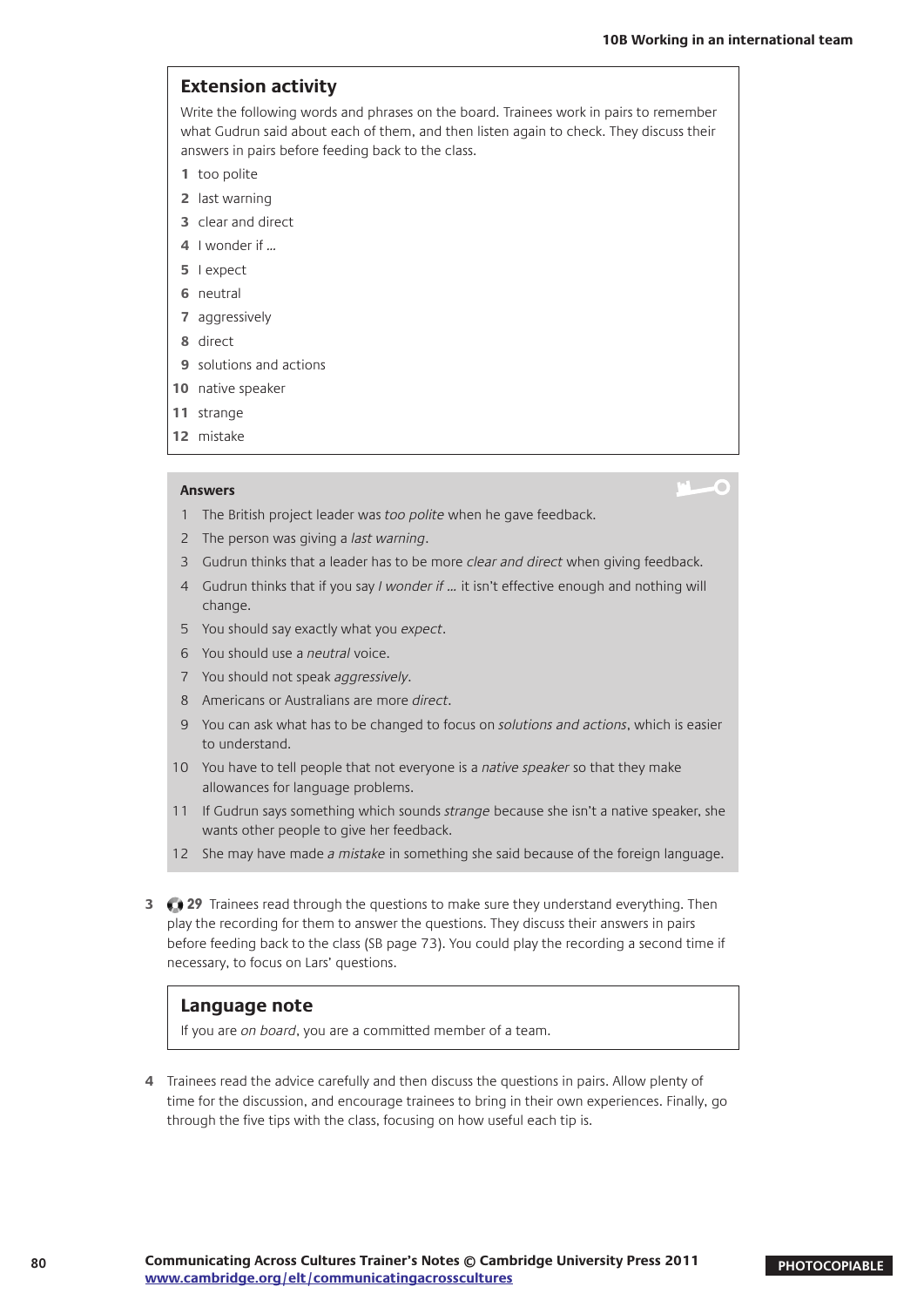×

# **Extension activity**

Trainees read the advice again to find three key words that best sum up each tip. They discuss their ideas in pairs before feeding back to the class. Afterwards, trainees work in pairs to try to remember as much as possible about each tip, using only the three key words to help them.

#### **Suggested answers**

- 1 positives, atmosphere, constructive
- 2 neutral, consequences, others
- 3 questions, encourage, reflect
- 4 commit, positive, impact
- 5 open, questions, learn
- **5** Trainees listen again to see how the conversation relates to the five tips. They then discuss the questions in pairs before feeding back to the class. Finally, tell trainees to read the commentary on page 73 to compare it with their ideas.
- **6** Trainees work in pairs or small groups to rewrite the feedback. Ask some pairs of volunteers to role play their dialogues for the rest of the class, and discuss with the class the strengths and weaknesses of these dialogues, in relation to the five tips.

# **Background note**

An outburst is a sudden expression of emotion, typically anger. By describing B's behaviour as an outburst, A is being very critical, almost like a parent telling off a child.

**7 30** Play the recording for trainees to compare it with their dialogues. They could read the audio script on page 61 at the same time. Afterwards, discuss any important or interesting differences with the class.

#### **Extension activity**

Trainees read the audio script on page 61 to find examples of the five tips from exercise 4. They discuss their answers in pairs and then feed back to the class.

#### **Suggested answers**

- 1 Begin with positives: What you said had a lot of truth in it ...
- 2 Describe behaviour in a neutral way: I could see a few people felt uncomfortable.
- 3 Use questions to encourage the recipient to reflect: What do you feel yourself? So what do you think you could do differently next time? Anything else?
- 4 The recipient should commit to a positive course of action (B doesn't make a commitment, but he does offer suggestions): Count to ten before saying anything? I think I'm going too fast and not listening to the others. He accepts A's advice and suggestion about the anger management course positively.
- 5 Be open to feedback: Mm, yes, you're right. I'm sorry about that? I just lost my temper.
- **8** Trainees work in pairs to work through the three tasks. You could brainstorm a list of possible performance problems with the class first, in order to generate ideas, e.g. a missed deadline, a negative attitude, an outburst at a meeting, a complaint from a customer. Write the following questions on the board: What organisation(s) do you work for? What is the relationship between the two people? Trainees discuss the questions their role plays. Make sure they are as specific as possible before their role plays so they can concentrate on using the right strategies and language and not have to worry about inventing details.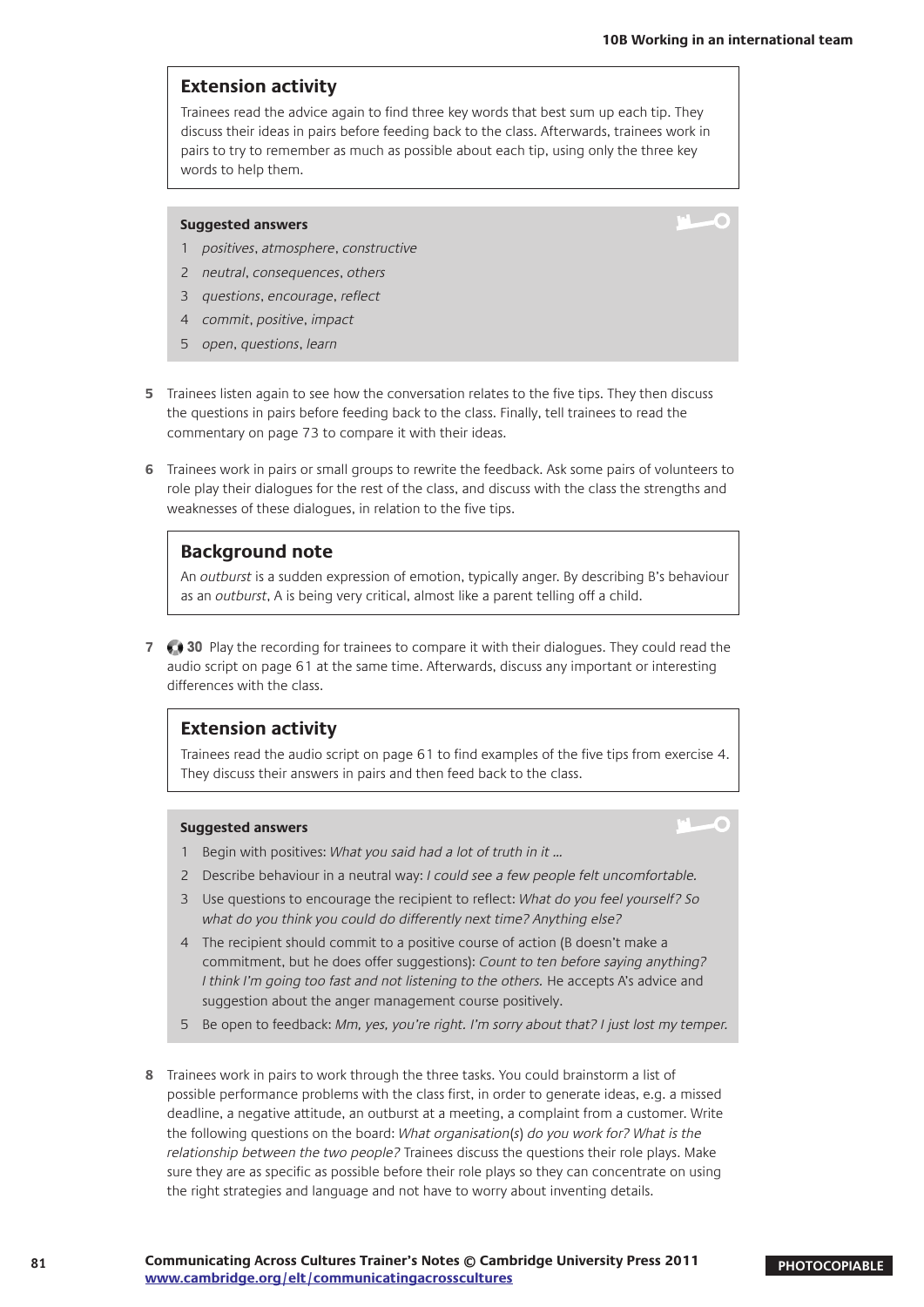Monitor the role plays carefully, paying particular attention to the way they use the techniques from this unit. After each role play, they discuss their performance in pairs. You could also give and elicit feedback at this stage. They then swap roles and repeat the role play with a different problem. Finally, give and elicit feedback from the class.

If you have an odd number of trainees, you will need to have one group of three, where the third trainee is an observer. The observer should use the techniques from this unit when giving feedback on the role play.

# **Cultural tip**

Elicit from the class a list of reasons for giving feedback often when you work in an international team. Trainees then compare their ideas with the cultural tip.

# **Can do**

Discuss the 'can do' statement with the class. Check that all trainees feel that they can give and respond to feedback effectively, and discuss with the class how they can continue to improve in these skills.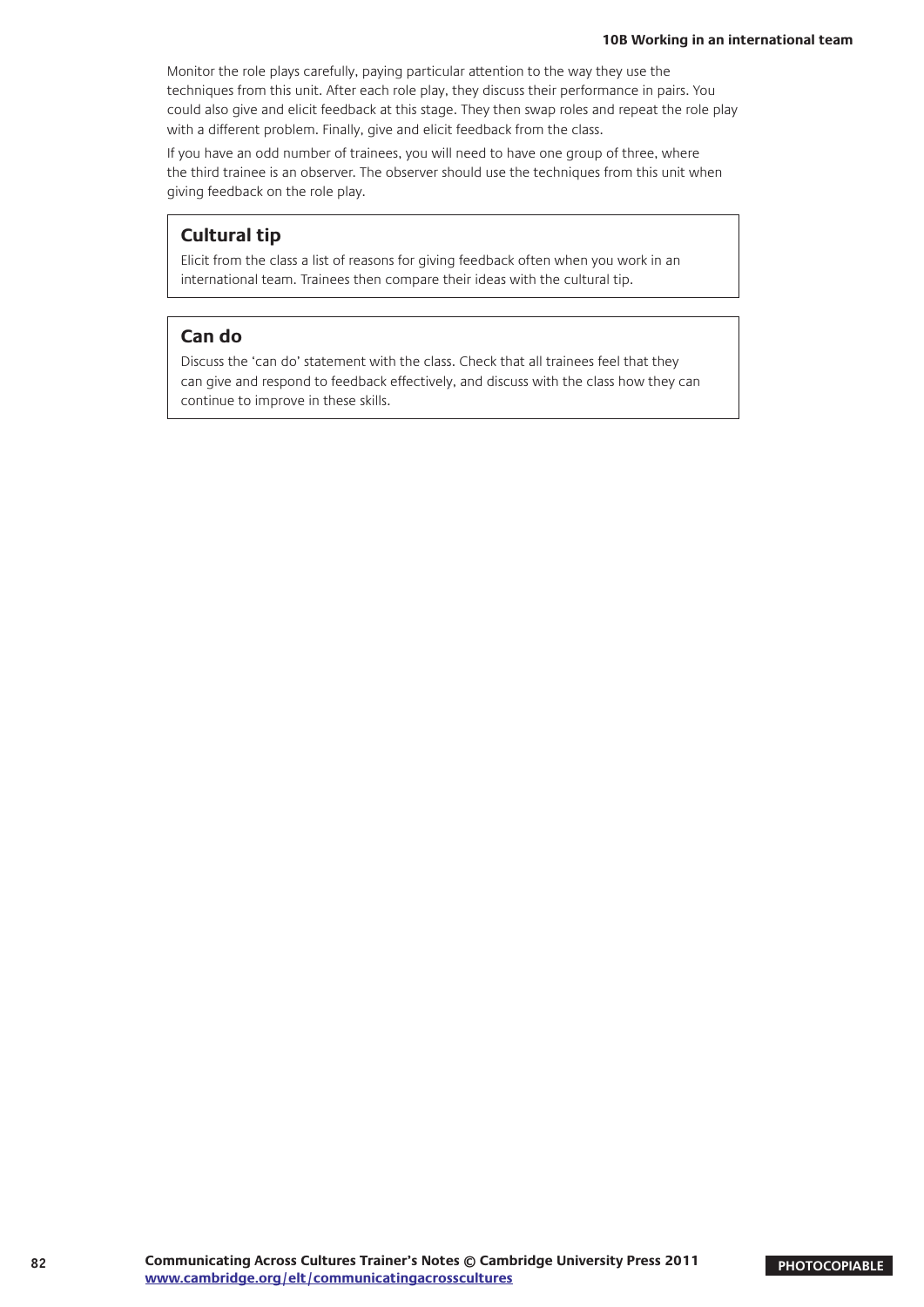# Trainer's Notes

 $\mathbf{r} = \mathbf{r}$ 

# 11A **Managing diversity and creativity**

# **Before you begin**

**CAMBRIDGE** 

Use the two unit aims to generate a short discussion. You could use these questions to prompt the discussion, but avoid providing answers at this stage.

- **1** What does the word diversity mean, in the context of the workplace?
- **2** What is the connection between diversity and creativity?

#### **Suggested answers**

- 1 Literally, diversity refers to the situation where there is a range of different (or diverse) people or things. In the workplace, diversity is often connected with equal opportunities, i.e. the principle that we should not discriminate against people based on their sex, colour, religion, nationality, sexuality, disability, age, etc. Diversity highlights the positive aspects of not discriminating: we end up with a wider range of employees, which can bring great benefits to an organisation.
- 2 If an organisation is diverse in terms of the types of people who work there, it may lead to a wider range of opinions and ideas within the organisation, including new or different ways of looking at problems. Conversely, an organisation where everyone is more or less the same (in some way) may experience a lack of creativity.
- **1** Trainees read the two extracts to identify the connection between them. They discuss their answers in pairs and then with the class (SB page 74).

# **Background note**

- See the **Extension activity** below for paraphrases of the extracts in simpler language.
- If you tap into something, e.g. a resource, you find a way to benefit from it.
- If something is a big departure from past practice, it is very different from the way things were done before.

# **Extension activity**

Read the following phrases aloud to the class. Trainees have to find a phrase in the extracts with a similar meaning. Use the paraphrases to check trainees fully understand all the phrases from the extracts. Note that the phrases do not follow the order of the text in the extracts.

- **1** ways to find and make use of the hidden talents of their employees
- **2** coming up with creative ways of solving problems
- **3** When we share our ideas and help each other, the results can be incredible.
- **4** The only the people who are really thinking are those who are thinking differently.
- **5** using the diversity within the organisation as a way of generating money
- **6** The bosses (Chief Executive Officers) of global companies say that innovation is one of the most important things they need to get right.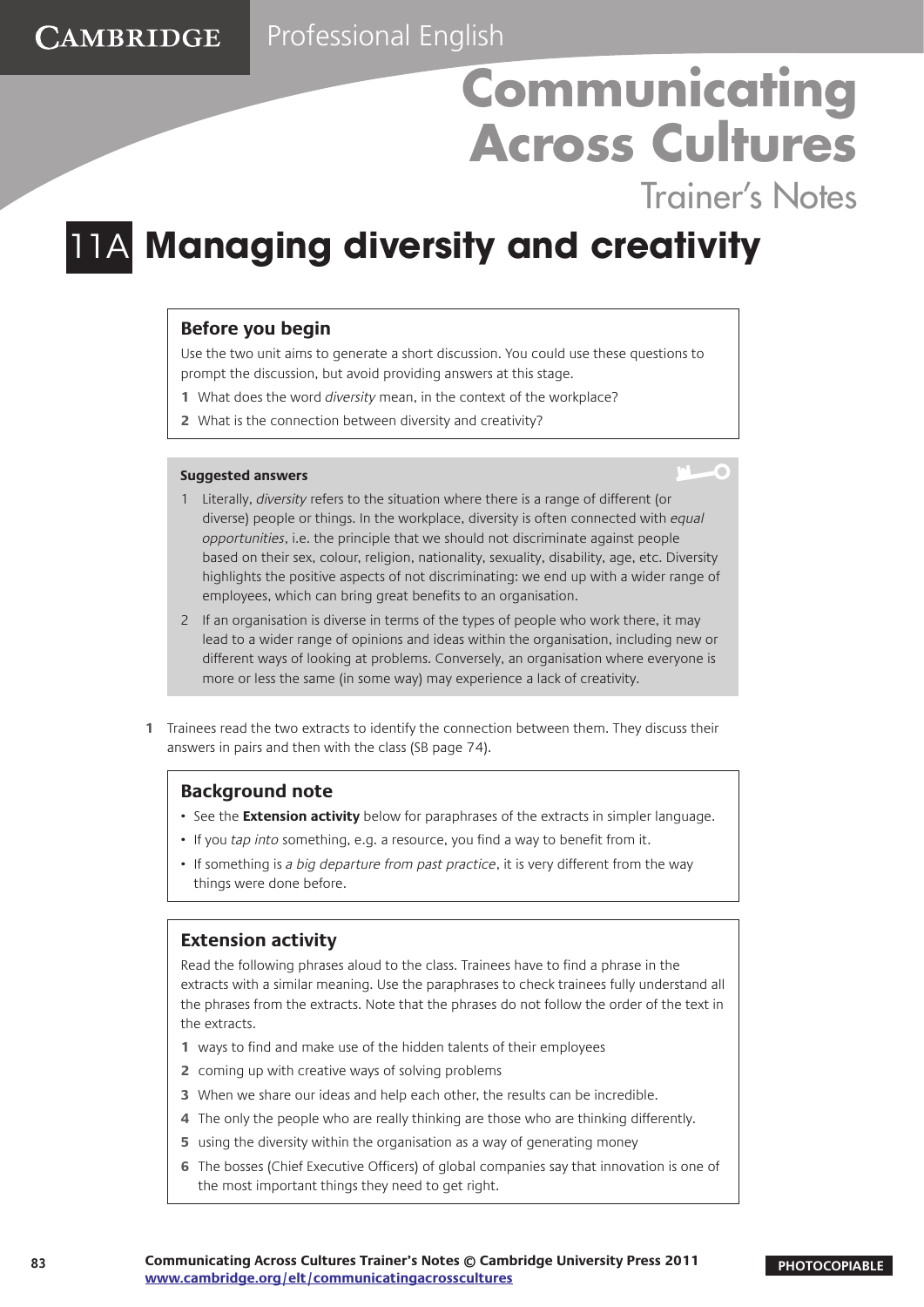- **7** making sure every person is involved in and enthusiastic about the process
- **8** to create ideas which are very different from previous ideas
- **9** the best way of making the process of generating new ideas much faster
- **10** to make sure the customer recognises your brand and wants to buy your product or service, and not your competitor's
- **11** doing what the organisation wants to do
- **12** The most important factor, which makes the difference between failing and succeeding, is diversity.

#### **Suggested answers**

- 1 ways to tap into the creative talents of their own people
- 2 creating innovative solutions
- 3 The magic begins when we come together
- 4 if everybody is thinking the same, then nobody is thinking
- 5 putting our differences to work
- 6 innovation is one of the top ten challenges on the minds of global CEOs
- 7 engaging everyone in the process
- 8 to come up with new ideas which may be a big departure from past practice
- 9 the most powerful accelerator for generating new ideas
- 10 to stay on top of the consumers' mind
- 11 executing organisational strategies
- 12 The breakthrough is the essential ingredient of diversity
- **2 31** Trainees discuss the questions in pairs to predict what Frédéric might say about each of them. Then play the recording for trainees to answer the questions. They discuss their answers in pairs before feeding back to the class (SB page 74).

- If you are *proactive*, you take decisions to solve a problem before it becomes a problem. The opposite is to be reactive, where you react to situations after they appear.
- If you speak out, you give your opinion, even if some other people may not want to hear it.
- If you *hold back*, you resist the temptation to speak.
- If you give the stage to another person, you allow them to talk.
- If you coach somebody, you train them or lead them by encouraging them.
- If you step in, you interrupt a process when you consider it to be necessary.
- A synergy effect, is when the benefits of combining two or more things are greater than the benefits of each thing separately. For example, if one person is an innovative computer genius with poor business skills, and his friend is a talented businesswoman with limited computer skills, they could work together to create a more successful company that either of them could separately.
- Tolerance involves being patient and understanding of differences between people.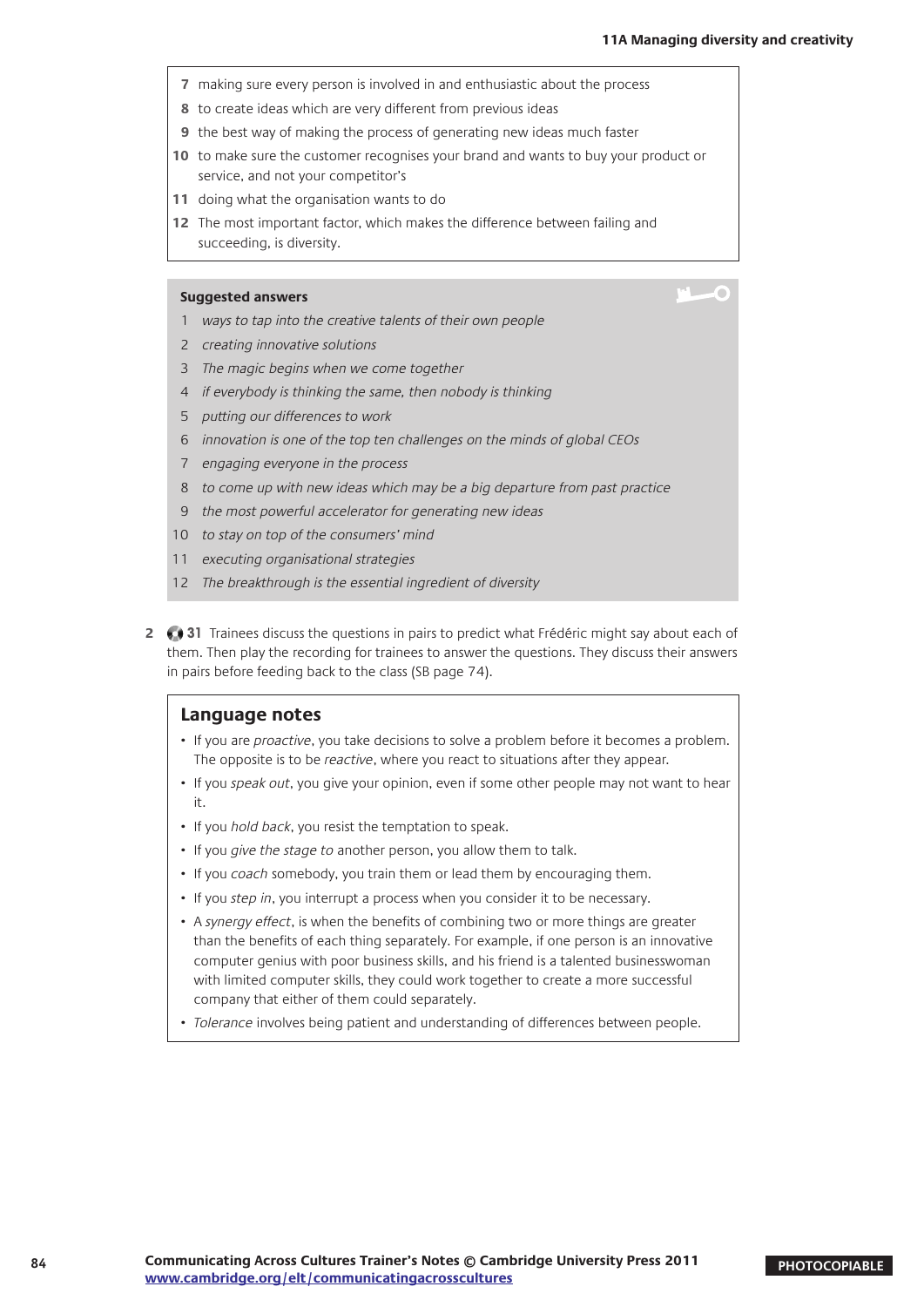# **Extension activity**

Tell trainees to look at the audio script on page 62 and to read and listen again to answer the following questions:

- **1** In the answer to the interviewer's first question, what three adjectives does Frédéric use to describe successful meetings?
- **2** What is the great advantage of having diverse cultures in the meetings?
- **3** In the answer to the interviewer's second question, find two adjectives, two nouns and two phrasal verbs to describe different ways of behaving in meetings.
- **4** How easy was it for Frédéric to learn the skills he describes?
- **5** In the answer to the interviewer's fourth question, what does Frédéric say about very task-driven or task-oriented people?
- **6** What phrase does he use to describe a situation where you get great benefits from bringing together people with different skills?

#### **Answers**

- 1 productive, efficient, creative
- 2 The number of ideas, the innovation, the productivity.
- 3 Adjectives: proactive, modest

Nouns: a revolutionary, a loser

Phrasal verbs: speak out, hold back

- 4 Difficult: he needed a lot of training. He says it takes a lot of time before this behaviour and these attitudes develop.
- 5 They will not change, but he doesn't want to change the people. He wants to have both task-oriented and people-oriented members of the team.
- 6 a synergy effect
- **3** Trainees discuss the questions in pairs and then share their ideas with the class. Remind trainees that diversity can cover all types of cultural differences, not just nationalities.
- **4** Discuss briefly with the class who is responsible for encouraging people in a meeting to work together to become creative, and then tell them to read the instruction to exercise 4 to compare it with their ideas. (**Answer:** Everyone, not just the chair of the meeting.) Trainees then read the six techniques to think about what they would say in an international meeting for each technique. Write the best ideas for each technique on the board. Then compare students' answers with the suggestions on page 74.

## **Extension activity**

Trainees work in pairs to discuss why each technique might be useful, and what might happen if participants didn't use the technique. Discuss the techniques with the class.

#### **Suggested answers**

- 1 The key word here is freely, which means without interruptions or comments while the person is speaking. Many creative ideas come out of suggestions that seem crazy at first, so it is important that participants feel they can express crazy ideas without being made to feel stupid. This technique is sometimes called thinking outside the box (thinking in a completely different way than usual). If this technique isn't used, people may be afraid of making unusual suggestions.
- 2 It is important that people consider each other's ideas. Otherwise, a brainstorming meeting (a meeting to generate ideas) becomes just a question of each person promoting his or her own ideas without really listening to other people's ideas. Also, by commenting, the second person may add a *twist* (something new and original) to the original idea, or may cause the first person to think of a way of improving the idea.

F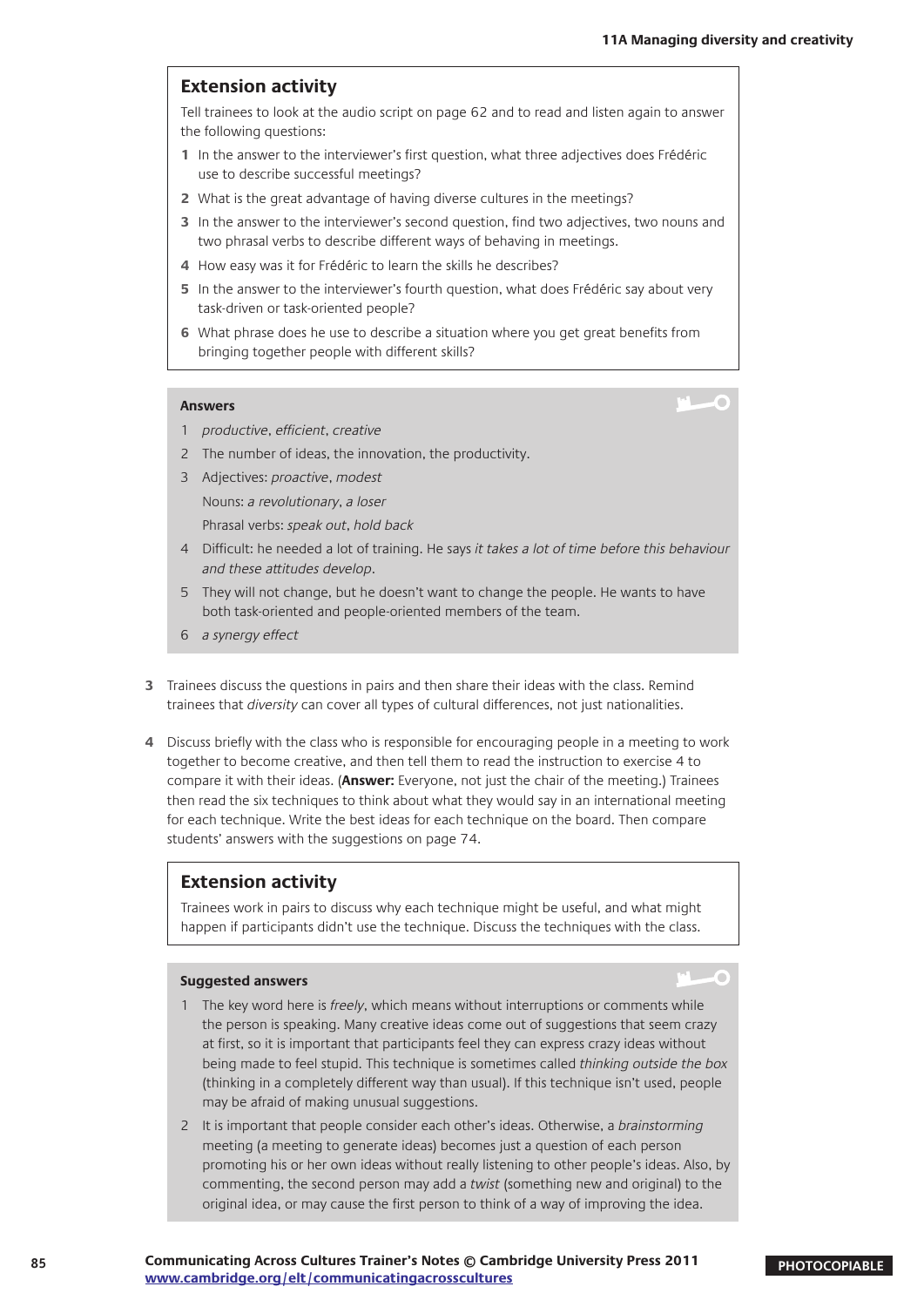- 3 There is a real danger of groupthink (the problem where all members of a group agree with each other, perhaps because of social pressure or perhaps without being aware of what they are doing). Some leaders like to be surrounded by yes-men (colleagues who always agree with their boss, and therefore make the boss feel good), but others actively seek out the opinions of people who disagree.
- 4 The danger here is that people see problems with other people's suggestions. Although it is important to identify such problems, this does not necessarily mean that the suggestion is bad, and may still be worth exploring. If participants disagree too quickly, they may miss this opportunity to explore the different possibilities of each suggestion.
- 5 As with point 2, this encourages people to listen to and think about other people's ideas. Combining ideas may also lead to synergy (see **Extension activity** after exercise 2 above), where the two ideas combined may be much better than either idea by itself. Of course, it may be impossible to combine the two ideas, but the process of analysing whether or not they can be combined may lead to more creativity. If people don't use this technique, they may not spot synergies between different ideas.
- 6 As with point 5, this technique may create synergy. Again, even if your suggested combination is completely impractical, it will encourage other people to think outside the box and perhaps add a twist to your suggestion that will make it work. The danger if you are the chair of the meeting is that the other participants may accept your suggestion without challenging it, so this point needs to be combined with points 3 and 4. If you don't use this technique, you may be left with a series of good but unrelated ideas.
- **5 32** Discuss the context briefly with the class, e.g. Why do you think the beginning of the year might be a bad period for selling?. Then play the recording for trainees to identify which techniques from exercise 4 are being used in each extract. They discuss their ideas in pairs before feeding back to the class (SB page 74).

# **Background notes**

- In extract B, one speaker talks about new channels, i.e. distribution channels. Distribution channels are different ways of getting a product to a customer. Examples include using agents or distributors, selling directly to the public or through retailers (e.g. shops), etc.
- A joint venture (extract D) is an agreement between two separate businesses to create a new business which they own jointly. A well-known example of a joint venture is Sony Ericsson, a maker of mobile phones, which is jointly owned by separate companies, Sony and Ericsson.
- **6** Trainees work alone to read the audio script and underline the key phrases. They compare their answers in pairs and then discuss the discussion question. After a few minutes, go through the useful phrases and open up the discussion to include the class (SB page 74).
- **7** Tell trainees to read the instruction and the meeting agenda on page 89. Make sure everyone fully understands the agenda. You could use these questions to check their understanding, but avoid discussing the questions too deeply, as this may have a negative impact on the creativity of the meeting.
	- 1 What sort of sites do you think are blocked by the firewall?
	- 2 Why do you think the senior board member is unhappy?
	- 3 Why do you think the company has a strict policy about gifts?
	- 4 Why do you think people in some countries expect bigger incentives?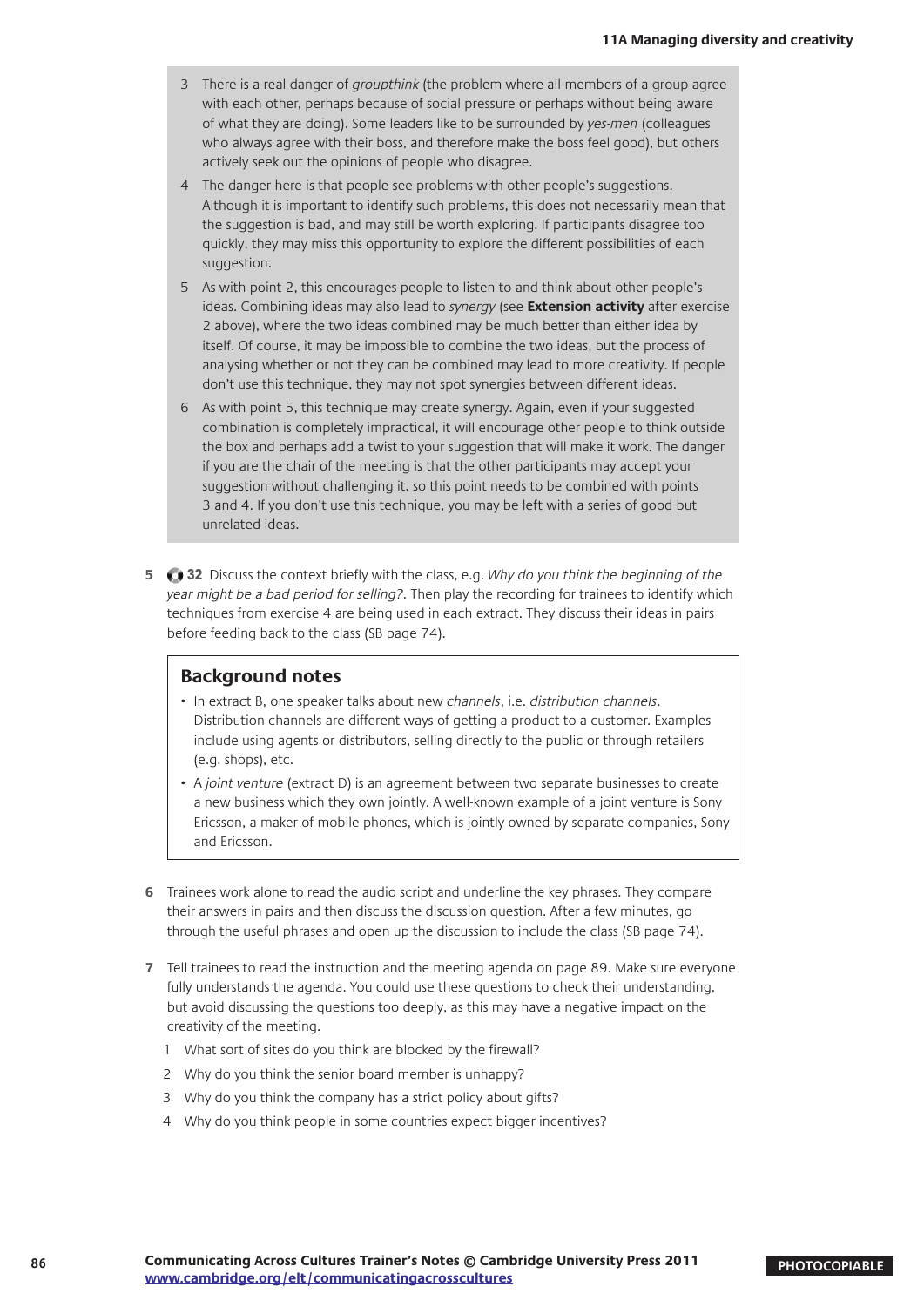#### **Suggested answers**

- 1 Gambling, games, etc. Possibly some social networking sites, e.g. Facebook, Twitter.
- 2 If people are wasting 6% of their time, they are not working. (Of course there may be room for discussion over whether time spent surfing the Internet is indeed wasted, but this question should be left to the role play itself.)
- 3 This issue relates to the delicate balance between giving gifts and bribery see **Background note** below. The €100 limit on the value of gifts mentioned in the meeting agenda is deliberately low in order to avoid it being regarded as a bribe.
- 4 If it is seen as normal and acceptable in a country to give and receive gifts, companies which refuse to give gifts will be at a serious disadvantage.

# **Background note**

Gifts have always been an important part of business, and may be perfectly innocent and normal ways of saying thank you (e.g. a souvenir) and building relationships with business partners (e.g. by buying them a meal in a restaurant). The problem arises when these gifts are seen as a crucial part of the deal, in which case they are described as bribes. Bribery involves paying people or giving them gifts in order to get favours, such as giving someone money to persuade that person to sign a contract with you on behalf of his / her company). In practice, it is very difficult to define the line between these two activities, and different cultures and legal systems define the line differently. These differences may lead to serious misunderstandings, where behaviour that is expected and normal in one culture or country would be considered unacceptable or even illegal in another country or culture.

Trainees then work in small groups (up to around five trainees) to discuss the two problems. Make sure they know to use the techniques and language from this unit. Make sure they also know that they are all responsible for encouraging creativity, not only the chair of the meeting.

Allow around five minutes for each meeting. You could get them to use the three discussion questions after the first meeting, before moving on to the second meeting. The second meeting could have a different person as the chair.

During the meetings, monitor carefully, paying particular attention to the use of the techniques from this unit. Finally, give and elicit feedback from the class.

## **Extension activity**

You could repeat the activity with a different set of problems to solve creatively, this time real problems that your trainees may be facing in their organisations.

# **Cultural tip**

Read the beginnings of the sentences from the cultural tip aloud to the class, to elicit how they might end (i.e. Cultural diversity is an opportunity in meetings because …; Encourage individuals in meetings to ...). Trainees then read the cultural tip to compare it with their ideas.

#### **Can do**

Discuss the 'can do' statement with the class. Check that all trainees feel that they can lead a meeting and use the diversity of participants to help to find creative solutions. Discuss with the class how they can continue to improve in this skill.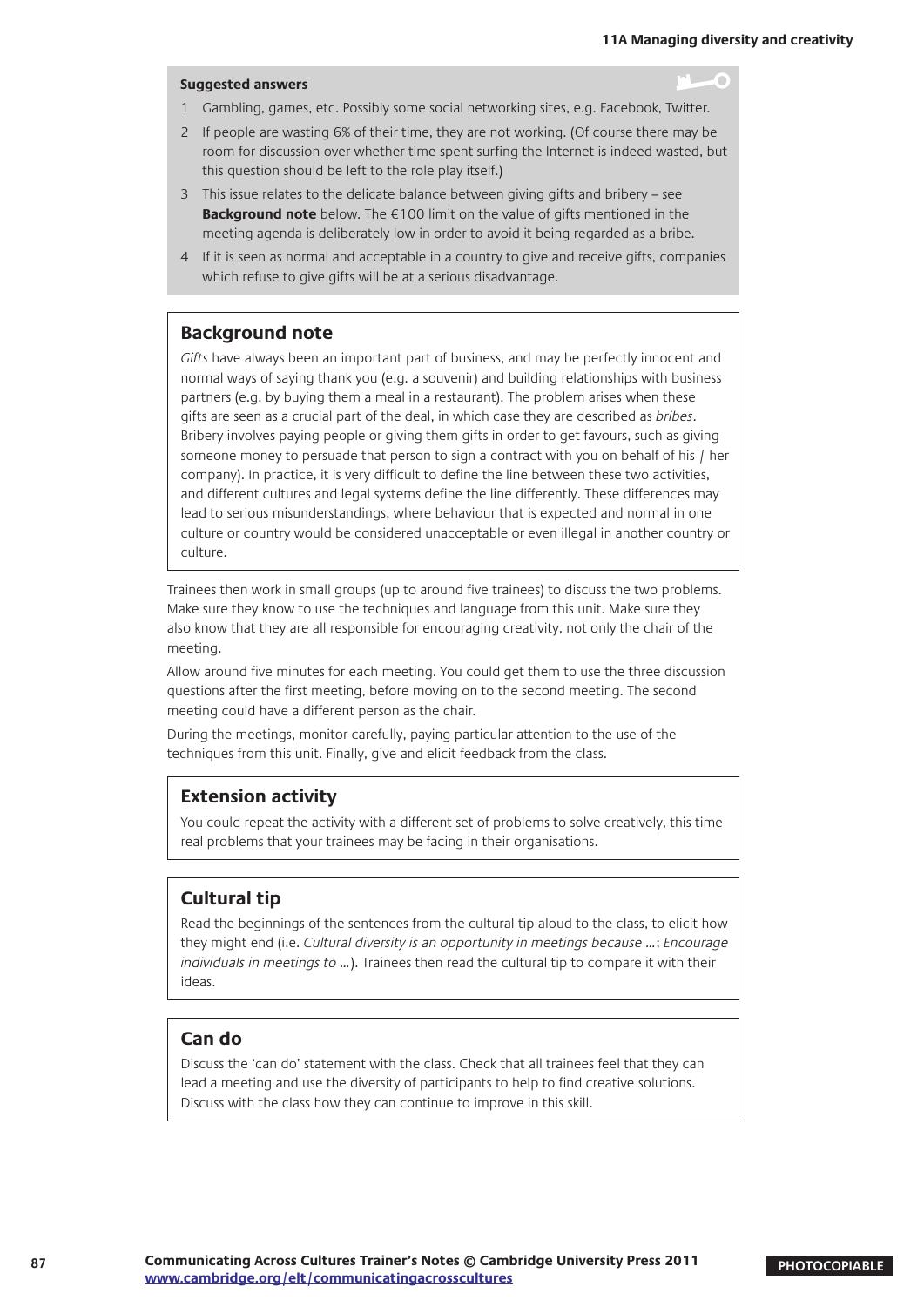Trainer's Notes

 $\sim$  0

# **Managing diversity and creativity**

# **Before you begin**

**CAMBRIDGE** 

Use the two unit aims to generate a short discussion. You could use these questions to prompt the discussion, but avoid providing answers at this stage.

- 1 What is brainstorming?
- 2 Why is it important to evaluate ideas in meetings?

#### **Suggested answers**

- 1 Brainstorming involves a group of people suggesting creative ideas freely. The principle is that all ideas are good ideas, i.e. even if an idea is completely impractical, it could still be useful because it gets people thinking about different ways to approach a situation.
- 2 Because generating ideas is just the first stage. Ideas have to be evaluated carefully in order to decide if and how they can be implemented.
- **1** Trainees read the introduction to find out what New Thinking is (**Answer:** one of the dimensions of intercultural competence. See **Background note** below.) They then read the text to discuss the questions in pairs. Afterwards, discuss their answers with the class.

# **Background notes**

- WorldWork helps individuals and organisations to build their ability to operate effectively in unfamiliar cultural settings. See [www.worldwork.biz/legacy/index.phtml.](http://www.worldwork.biz/legacy/index.phtml) They have has created a set of 10 *competencies* for success when working internationally. See [www.worldwork.biz/legacy/www/downloads/Sources.pdf.](http://www.worldwork.biz/legacy/www/downloads/Sources.pdf) These competencies include Openness, Flexibility and Personal autonomy. Each of these competencies is divided into several dimensions. New thinking is one dimension of Openness. The other dimensions of Openness are Welcoming strangers and Acceptance. Note that there will be more work on the dimensions of intercultural competence in Unit 12, where a slightly different list of dimensions is used.
- A competency is a talent, skill or ability, typically something that allows a person to function successfully and effectively at work. Some people distinguish between competency and competence (the ability to fulfil the basic requirements of a job). In other words, *competency* suggests a higher level of skill than *competence*. However, many experts do not distinguish between the two terms, and treat them as synonyms.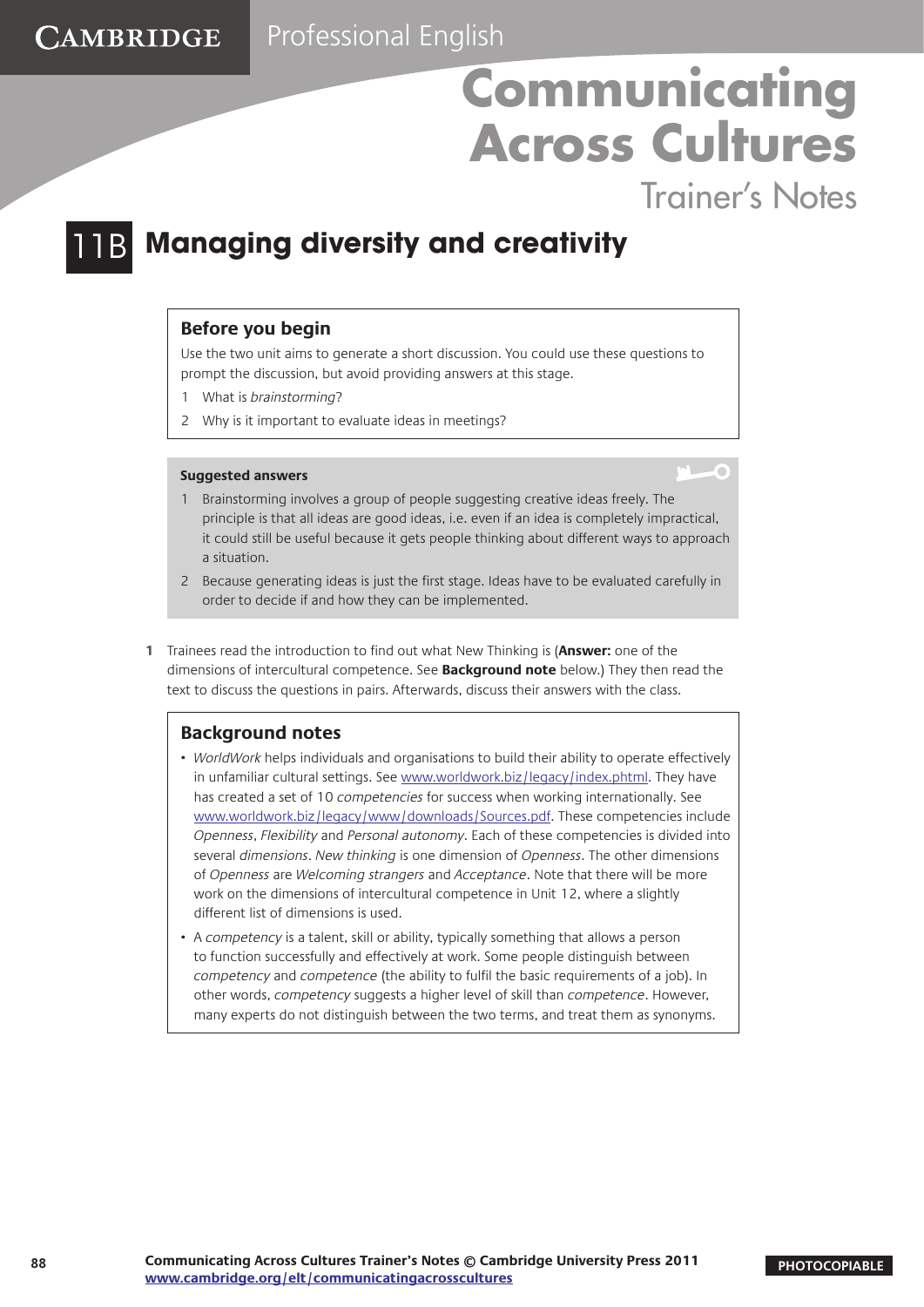#### **Extension activity**

Go through the description, phrase by phrase, to discuss with the class what it means in simple language, perhaps using real-life examples.

- ... excited by new ideas ... (finds new ideas exciting)
- ... is able to change their perception of issues ... (for example, to see a problem as an opportunity)
- ... and see things from different perspectives (for example, understand how another person feels about a situation)
- They typically have a strong sense of curiosity ... (they are interested in finding things out)
- … that drives them to look for creative insights into complex problems (that makes them want to find creative solutions and ways of thinking about difficult problems)
- They like to work internationally (in another country, or with people from other countries)
- … as they are exposed to ideas and approaches with which they are unfamiliar (because they see and hear things that they have never seen or heard before)
- **2** Trainees read the introduction and then work alone to put the seven steps in the best order. they compare their ideas in pairs before feeding back to the class (SB page 74).

## **Background note**

Recent research (see [knowledge.wharton.upenn.edu/article.cfm?articleid=2487&specia](http://knowledge.wharton.upenn.edu/article.cfm?articleid=2487&specialid=106/) [lid=106/\)](http://knowledge.wharton.upenn.edu/article.cfm?articleid=2487&specialid=106/) has questioned whether brainstorming is the most effective way of generating creativity, and that it may in fact be better for people to work alone, where they generate more ideas. Brainstorming sessions may be dominated by some participants, which means that shy participants (or those with weaker language skills) do not contribute fully. On the other hand, they are a good way of creating synergy, where different people's ideas combine to make better ideas. A good solution to this problem might be to get people to brainstorm ideas alone first, or in pairs, and to write their ideas down, perhaps anonymously on slips of paper. The brainstorming session could then use these slips of paper to generate more ideas and to find synergies.

- **3** Trainees discuss the questions in small groups and then share their ideas with the class (SB page 74).
- **4 33** Trainees listen to the meeting to note down the four people's ideas. They discuss their notes in pairs, including anything else they remember about the meeting, and then feed back to the class.

- The leader talks about two types of customer. The normal names for these two types are internal customers (colleagues, people we serve within our organisation) and external customers ('real customers': people who buy or use our products and services).
- If you're a bit pushed for time, you don't have much time.
- If you could do with doing something, you think it would be useful.
- If you rejig something, you make small changes to it.
- If you spin off from something, you use the current topic or idea to take the discussion in a new direction.
- **5** Trainees work alone to find the useful phrases in the audio script. You could play the recording a second time while they are reading. Afterwards, they compare their answers in pairs, and think of some alternative expressions with the same meaning. Finally, discuss the answers with the class (SB page 74), elicit a range of alternative phrases and write them on the board.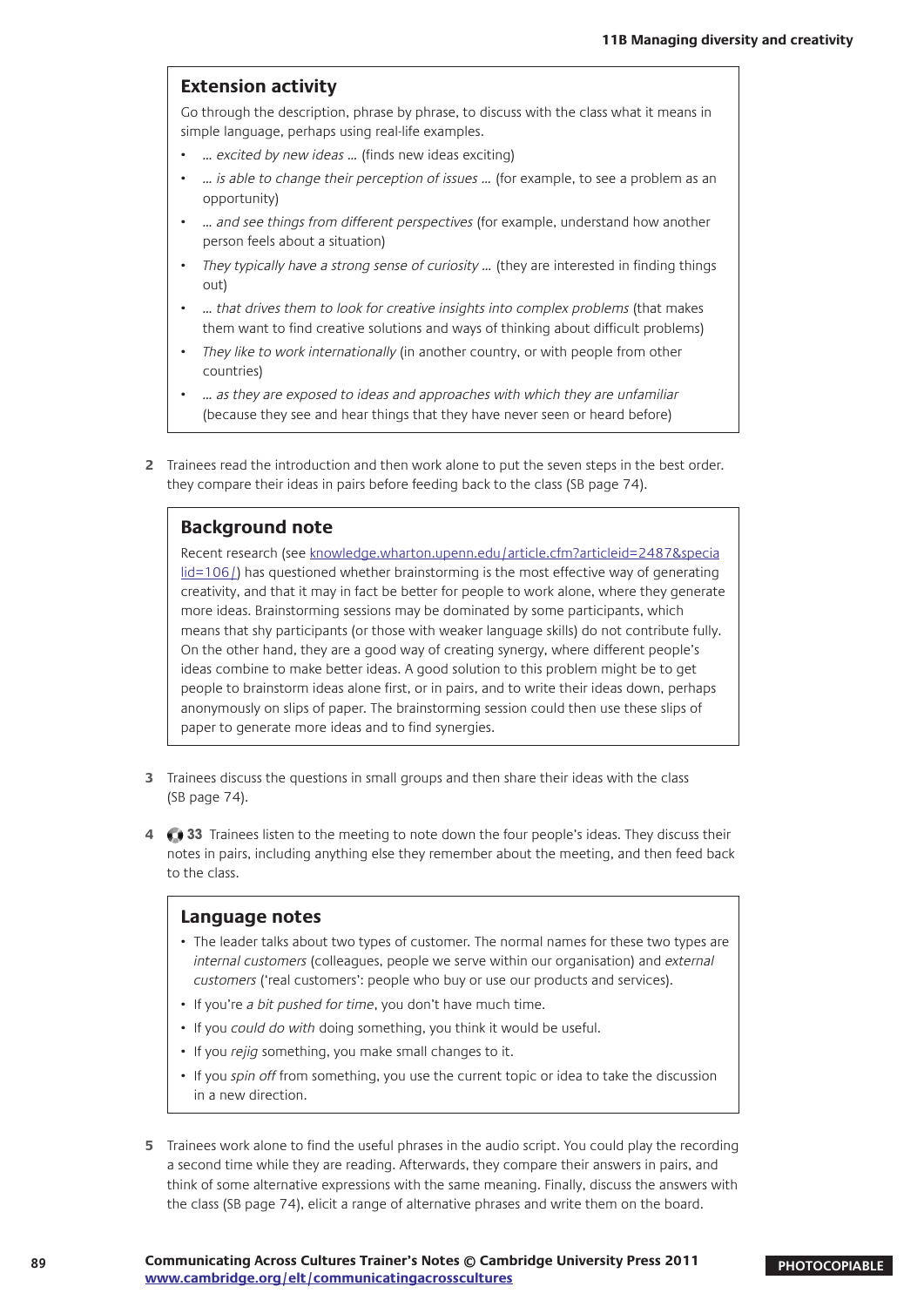C

#### **Suggested answers: alternative phrases**

- Proposing a radical idea: I'm just thinking aloud here, but I'm wondering if we could ...; Just to think outside the box for second, how about …
- Making suggestions based on how others might see the problem: Looking at this from the other side, …; But they might not see it that way.
- Building on another person's idea in the meeting: You've just given me a really good idea; Just to take that suggestion to an extreme, why don't we …?
- Recommending ways to improve an existing process / system: I would argue that we need to focus on improving our …
- Introducing an idea by imagining a perfect future: Just imagine if, ten years from now, this all works out exactly as we'd like it to.

#### **Extension activity**

You could ask trainees to underline other useful phrases for brainstorming, and to think of ways of grouping the phrases.

#### **Suggested answers**

- Explaining the purpose: So, the focus of the brainstorming today is to generate a few ideas on how to …
- Establishing the procedure: I think we all know the rules, and we should probably aim to keep the ideas phase to around ten minutes as we're a bit pushed for time.
- Inviting someone to speak: OK? So, anyone want to start? Paul? We can always rely on you to say something.; So, for the moment … more ideas, people, please! Jennifer?
- Encouraging people, even if their ideas are unusual: OK. Fine, not crazy, anything goes, remember.
- Keeping a written record: So, first idea, let me write it on the flip chart; OK, I'll note down …
- Keeping the ideas phase separate from the evaluation phase: OK, we'll do the evaluation a bit later.; José Luis, this is ideas only. Evaluation later, OK?; No evaluation. Let's just keep to collecting ideas.; Yes? More? No? So, maybe we can look at the ideas in more detail starting with the first point here …
- Clarifying / giving examples: You know … That sort of thing.; What I mean is, I think we should look at how we can …
- Checking / asking for opinions: Is that what you mean?; Or is that too much?
- Suggesting a source of new ideas: Can we also think in process terms ... making something bigger, stronger, more efficient, more effective and so on?
- Agreeing: Yeah, I was thinking along similar lines about …
- **6** Go through the phrases with the class to make sure they fully understand all the words, e.g. limit, restrict, perhaps using examples, e.g. a speed limit, restrictions on what you can take onto an aeroplane. Trainees then work in pairs to use the phrases to evaluate the four suggestions they noted in exercise 4. Afterwards, elicit some example evaluations from the class.

For task 2, trainees brainstorm their lists of verbs. Make sure they include grammatical information about each verb, e.g. to allow sb to do sth; to damage sth / to damage sb's ability to do sth. You may need to check that they understand the abbreviations sb (somebody) and sth (something), and that abbreviations such as these are commonly used in dictionaries for language learners. You could collect the best ideas on the board before asking trainees to make sentences to evaluate the four suggestions.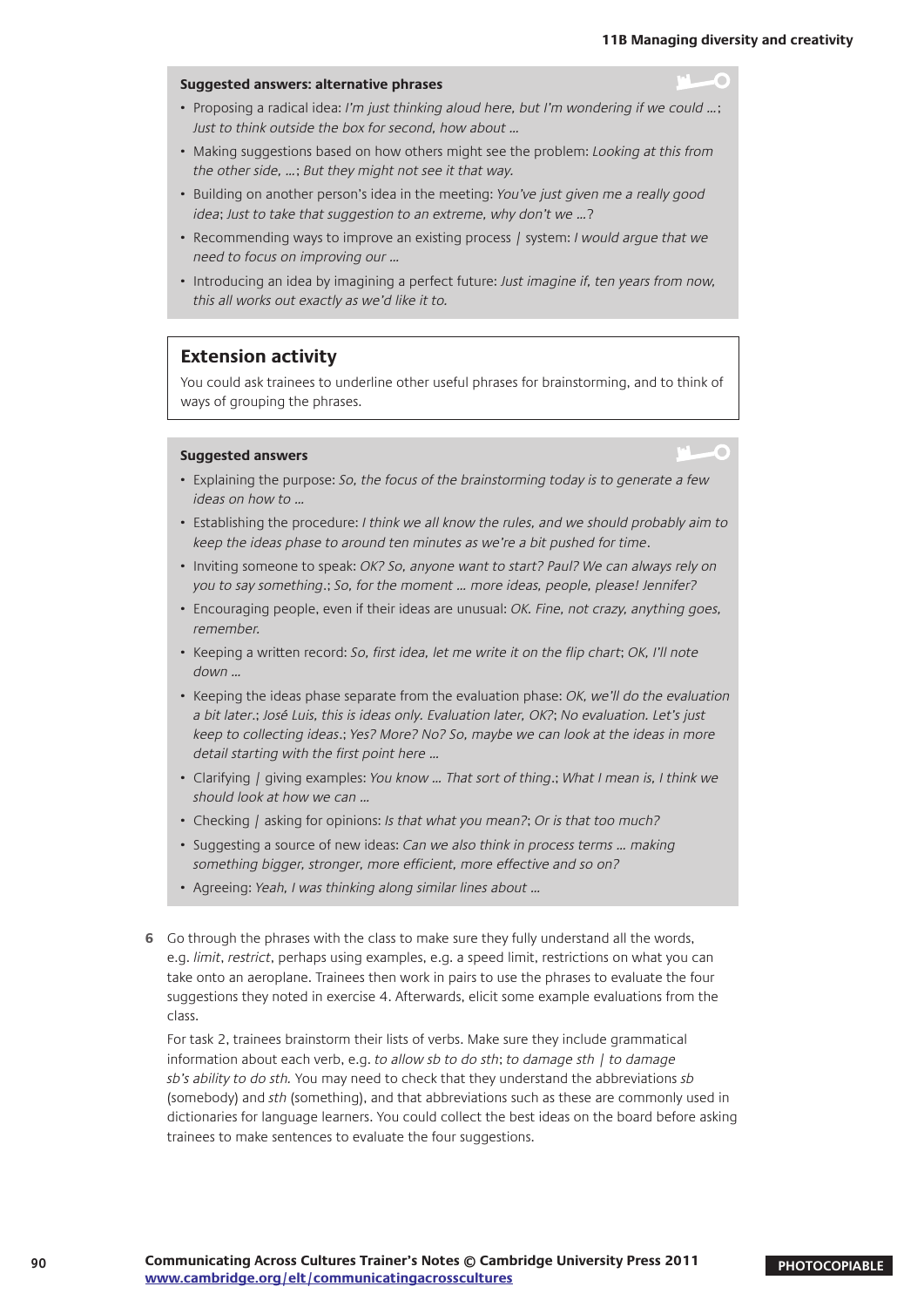## **Suggested answers**

- Positive verbs: enable sb to do sth, allow sb to do sth, help sb (to) do sth, permit sb to do sth, encourage sb to do sth, make it possible (for sb) to do sth, etc.
- Negative verbs: damage sth, limit sth, restrict sth, harm sth, prevent sb from doing sth, destroy sth, endanger sth, risk doing sth, discourage sb from doing sth, stop sb from doing sth, etc.
- **7** Tell trainees to read the instruction and the meeting agenda. Make sure everyone fully understands the agenda. Divide the class into small groups of up to around five trainees to discuss the two problems, and choose a leader to facilitate the brainstorming session. Make sure they know to use the techniques and language from this unit.

Allow around five minutes for each meeting. You could get them to use the three discussion questions in task 2 after the first meeting, before moving on to the second meeting. The second meeting could have a different person as the facilitator.

During the meetings, monitor carefully, paying particular attention to the use of the techniques from this unit. Finally, give and elicit feedback from the class.

# **Cultural tip**

Elicit from the class why it is important to use creative brainstorming sessions regularly when working internationally, and what should happen to the ideas generated in brainstorming sessions and why. Trainees then read the cultural tip to compare it with their ideas.

# **Can do**

Discuss the 'can do' statement with the class. Check that all trainees feel that they can propose and evaluate ideas during international meetings, and discuss with the class how they can continue to improve in this skill.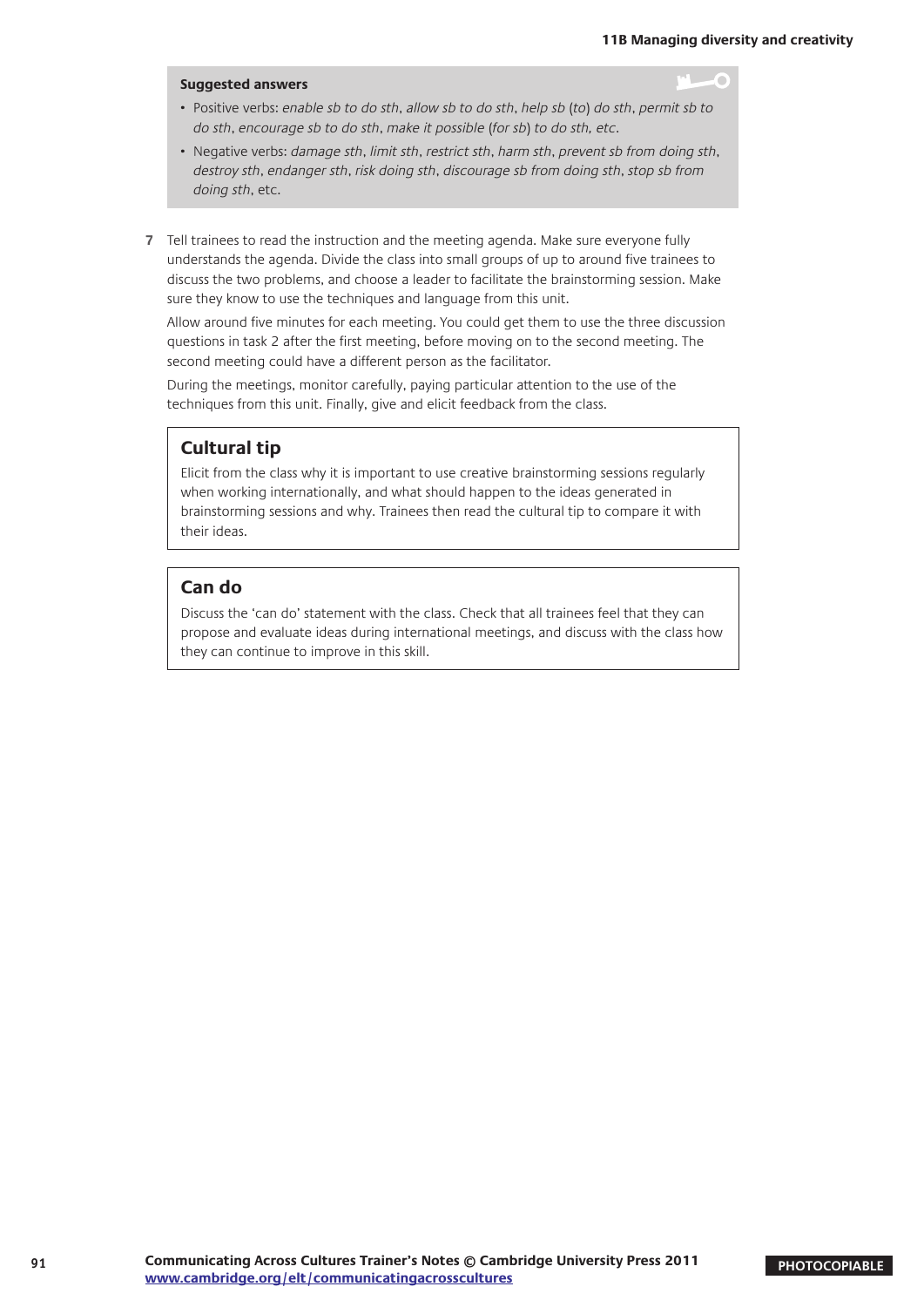Trainer's Notes

C

# **Profiling your intercultural**  12 **competence**

# **Before you begin**

**CAMBRIDGE** 

Use the two unit aims and the quote to generate a short discussion. You could use these questions to prompt the discussion.

- **1** What do you think profiling your intercultural competence means?
- **2** Why do you think it might be useful to develop a personal development plan?
- **3** How many separate pieces of advice does the quote from Bob Dignen contain?

#### **Suggested answers**

- 1 Measuring and analysing your strengths and weaknesses in your ability to manage intercultural situations.
- 2 To help you continue to improve after the course, and to know exactly what you need to improve.
- 3 Around seven, but there is plenty of room for discussing the exact number of separate points:
	- Be open to those who are different.
	- Interact with others positively.
	- Avoid negative emotions such as irritation and defensiveness when dealing with a person who is different.
	- Stay positive.
	- Experience diversity not as a challenge but as an opportunity.
	- Take the best from the 'two worlds' of self and other.
	- Create a synthesis of something better.

- If you are defensive, you try to defend (protect) yourself from what you see as an attack. Defensive behaviour includes being very careful about what you say, or perhaps saying very little. It can also mean defending your opinions and ideas in a discussion, rather than being open to having your mind changed.
- A synthesis comes from the mixing of different ideas, influences or things to make a whole which is different or new.
- **1** Trainees read through the list of dimensions to make sure they fully understand all the words. They discuss any vocabulary problems in pairs and then with the class, focusing especially on the words from the **Language notes** below.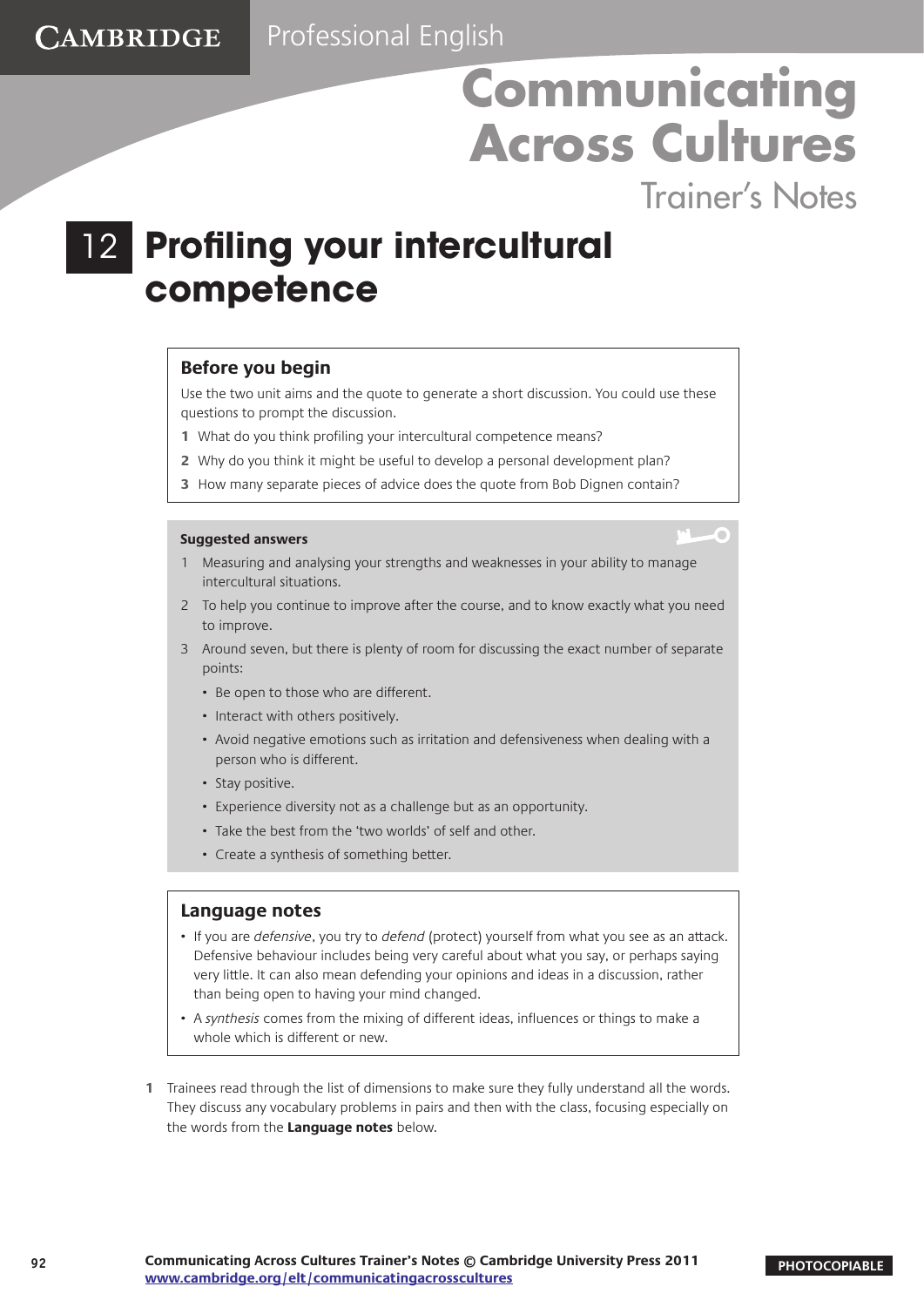## **Language notes**

- If you compromise, you agree to accept less than you would like, in order to keep the other person happy or maintain the relationship. In most arguments or negotiations, both sides have to compromise (or make compromises) in order to reach an agreement.
- Stimulation is the process of causing your senses (e.g. sight, touch) or emotions to become excited by, for example, watching an exciting film or seeing a beautiful view.
- An *ambiguous* situation is one where you cannot be certain what will happen or how people will react. For example, if you go to somebody's house in a foreign country, you will need to learn about that culture very quickly to avoid making mistakes. This situation can be very stressful, but is also an excellent way to learn.
- If you link people together in discussions, you help them communicate and share ideas with each other.
- **2** Go through the instructions carefully with the class. Make sure they know they should be completely honest, and not feel that they should be aiming for a high score with all the questions. Trainees then work alone to answer the questions. Make sure they record their answers. When they have finished, you could allow them to discuss their answers in pairs, using examples from their own experience, but not to change their answers.
- **3** Trainees work alone to read the analysis and to identify their strengths and weaknesses. Again, make sure they have completed this alone before they discuss their reactions to the analysis and their ideas with a partner. Finally, discuss the analysis with the class. If some trainees disagree with the analysis, use this to generate more discussion. They may be able to produce a better analysis of their strengths and weaknesses.

# **Language notes**

- Harmony is a state where different things are in balance and working well together.
- If you can see the bigger picture, you are aware of the large-scale impact of your actions (e.g. on the organisation as a whole, or in your plan of how you want to spend your life), rather than focusing on the small-scale impact of the actions (e.g. on me or my department, today or this week).
- If you are naïve /naɪ<sup>l</sup>iːv/, you trust people and believe things too easily, or you have a very simple or childish idea of how something works.
- **4** Trainees work alone to read the personal development guide to find advice related to the strengths and weaknesses they identified, and any other advice that they would like to follow. Afterwards, they discuss the advice with a partner and share their ideas with the class. Note that each piece of advice includes the phrase you may want to ... It is important for trainees to understand that the advice is intended as guidance and ideas only, and that the real decisions about how to develop must come from themselves.

- If you contradict somebody, you say that they are wrong.
- A stakeholder is a person who is important to an organisation. For example, in a company, stakeholders include customers, suppliers, employees, owners and business partners, as well as perhaps neighbours, local government officials, etc. A key stakeholder is one of the most important stakeholders, typically one whom you need to influence.
- A mentor is a person with more experience than you in a particular field, who can help you by sharing that experience with you, in a form of training.
- **5** Trainees work alone to complete the table, using the information from this unit, or from the whole book, to guide them.